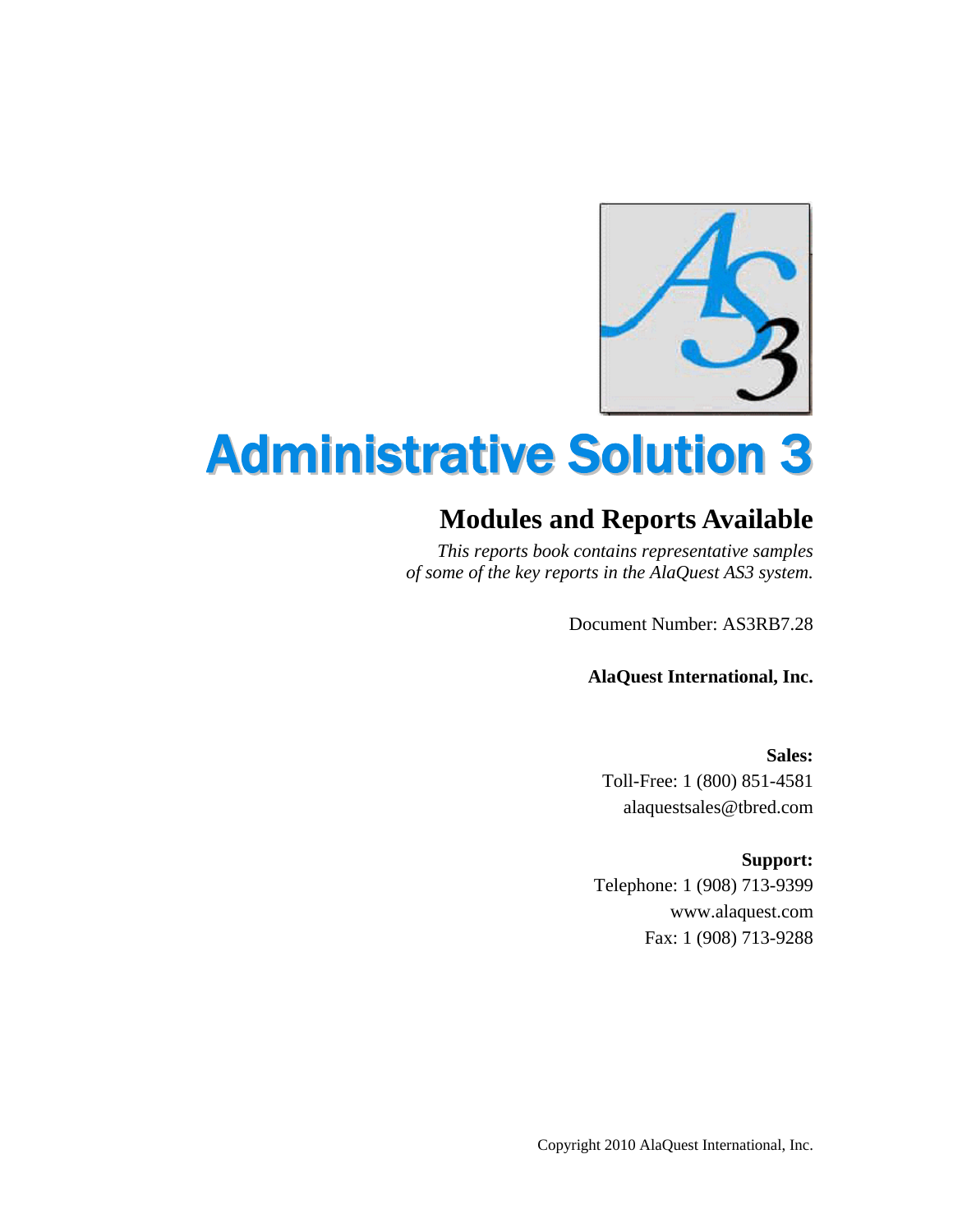

On the following page you will find some of the reports available in this module:

Graduates Replaced Report Wages At Placement Report Placement Audit Report Available Jobs Report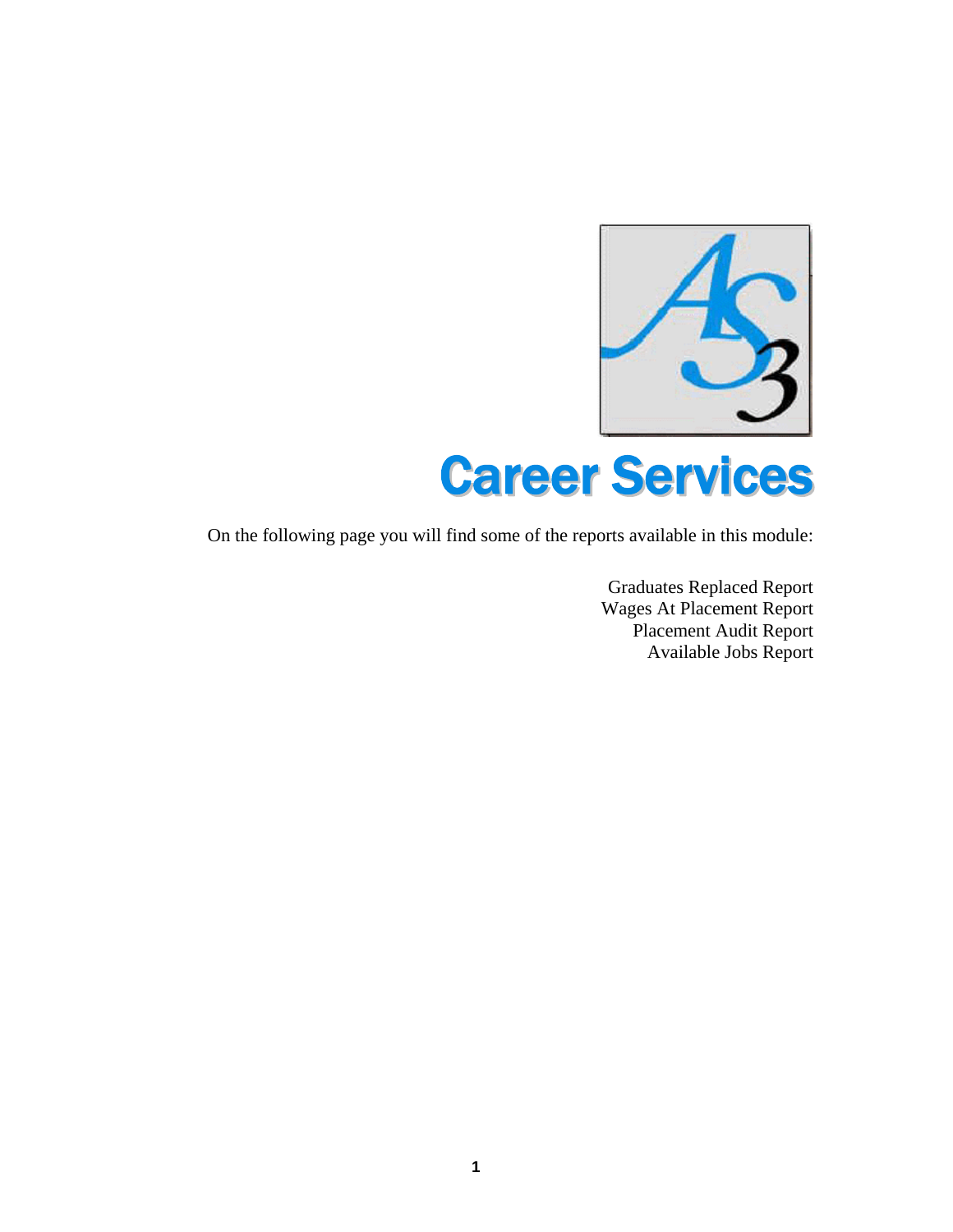#### **Graduates Placed Report**

This report prints candidates placed within a specified graduation date range. Non-graduates will not be included in the report.

An option is available to select only individuals who have been employed for at least a specified number of days.

The report provides placement numbers and statistics as follows:

| <b>Waivers</b>        | Placed in Trained Field       |
|-----------------------|-------------------------------|
| <b>Waiver Reasons</b> | Placed in a Related Field     |
| Candidates Not Hired  | Placed in a Non-Related Field |

Candidates who are marked inactive in the Candidate File will be skipped on this report.

|                                                          |   | The AlaQuest School of Business |                                |       |                      |           |             |
|----------------------------------------------------------|---|---------------------------------|--------------------------------|-------|----------------------|-----------|-------------|
|                                                          |   |                                 | <b>Graduates Placed Report</b> |       |                      |           | Page: 1     |
| 12/31/2001                                               |   |                                 |                                |       |                      |           | 11:50:00 AM |
|                                                          |   |                                 | Days                           | Trn'd | Related              | Non-      | Grad        |
| <b>Candidate Name</b>                                    |   | <b>ID Number</b>                | Empl                           | Field | Field                | Related   | Date        |
| Major: Advertising                                       |   |                                 |                                |       |                      |           |             |
| Heston, Harold H                                         |   | 929487343                       |                                | N     | N                    | N         | 6/1/08      |
| Company:                                                 |   |                                 |                                |       | Hired:               |           |             |
| Waiver:                                                  |   |                                 |                                |       |                      |           |             |
| Martin, Melvin M                                         |   | 383838383                       | 333                            | Υ     | N                    | N         | 12/1/08     |
| Company: AlaQuest International, Inc.                    |   |                                 |                                |       | Hired:               | 2/1/2001  |             |
| Waiver:                                                  |   |                                 |                                |       |                      |           |             |
| Totals for Major ADVER:                                  |   |                                 |                                |       |                      |           |             |
| <b>Graduates Not Hired</b>                               |   | 1                               |                                |       |                      |           |             |
| <b>Student Waivers</b>                                   |   | 0                               |                                |       |                      |           |             |
| <b>Hired in Trained Field</b>                            |   | 1                               |                                |       |                      |           |             |
| <b>Hired in Related Field</b>                            |   | 0                               |                                |       |                      |           |             |
| <b>Hired Non-Related Field</b>                           |   | 0                               |                                |       |                      |           |             |
| <b>Outside Placement</b>                                 |   | 0                               |                                |       |                      |           |             |
| <b>Total Graduates Hired</b>                             |   | 1                               |                                |       | Placement Rate: 50%  |           |             |
|                                                          |   |                                 |                                |       |                      |           |             |
| Major: Business Management                               |   |                                 |                                |       |                      |           |             |
| Apples, Tommy T                                          |   | 252498007                       | 456                            | Y     | N                    | N         | 01/31/08    |
| Company: A & P                                           | P |                                 |                                |       | Hired:               | 12/1/2001 |             |
| Waiver:                                                  |   |                                 |                                |       |                      |           |             |
| Totals for Major BUSMG:                                  |   |                                 |                                |       |                      |           |             |
| <b>Graduates Not Hired</b><br><b>Student Waivers</b>     |   | 0                               |                                |       |                      |           |             |
|                                                          |   | 0                               |                                |       |                      |           |             |
| <b>Hired in Trained Field</b>                            |   | 1                               |                                |       |                      |           |             |
| Hired in Related Field                                   |   | 0                               |                                |       |                      |           |             |
| Hired in Non-Related Field                               |   | 0                               |                                |       |                      |           |             |
| <b>Outside Placement</b><br><b>Total Graduates Hired</b> |   | 0                               |                                |       |                      |           |             |
|                                                          |   | 1                               |                                |       | Placement Rate: 100% |           |             |
| <b>Grand Totals:</b>                                     |   |                                 |                                |       |                      |           |             |
| <b>Graduates Not Hired</b>                               |   | 1                               |                                |       |                      |           |             |
| <b>Student Waivers</b>                                   |   | 0                               |                                |       |                      |           |             |
| <b>Hired in Trained Field</b>                            |   | $\overline{c}$                  |                                |       |                      |           |             |
| Hired in Related Field                                   |   | 0                               |                                |       |                      |           |             |
| Hired in Non-Related Field                               |   | 0                               |                                |       |                      |           |             |
| Hired thru Outside Agency                                |   | 0                               |                                |       |                      |           |             |
| <b>Total Graduates Hired</b>                             |   | 1                               |                                |       | Placement Rate: 67%  |           |             |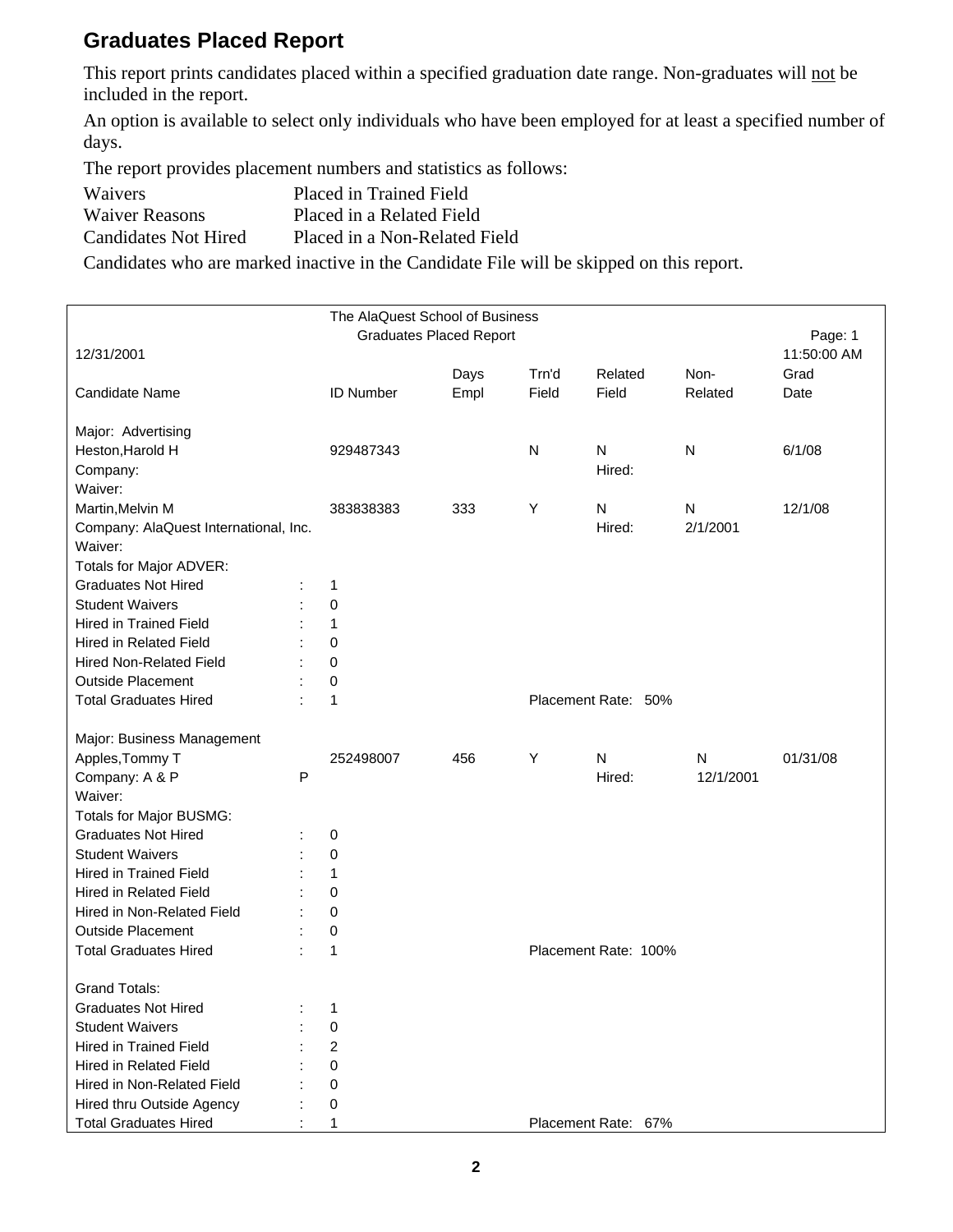#### **Wages At Placement Report**

This report prints the hourly average wage by program for candidates who were placed between two dates selected.

Totals and the average wage are provided for each program. In addition, an overall average wage is calculated for the school. The Wages report puts a very powerful marketing tool in management's hands.

|                                    | The AlaQuest School of Business |              |               |                             |  |
|------------------------------------|---------------------------------|--------------|---------------|-----------------------------|--|
|                                    | Wages at Placement Report       |              |               | Page: 1                     |  |
|                                    |                                 |              |               |                             |  |
| 05/18/09                           | From: START                     | Thru: END    |               | $01:46$ PM                  |  |
|                                    |                                 |              | Average       |                             |  |
| Major Title<br>Major               |                                 | Degree       | Wage          |                             |  |
| Advertising<br><b>ADVER</b>        |                                 | <b>DIPLO</b> | \$14.00       | Candidates:<br>$\mathbf{2}$ |  |
|                                    |                                 |              |               |                             |  |
| ** Total for ADVER Total Students: |                                 | $\mathbf{2}$ | Average Wage: | \$14.00                     |  |
|                                    |                                 |              |               |                             |  |
| <b>BUSMG Business Management</b>   |                                 | <b>CERT</b>  | \$10.00       | Candidates:<br>$\mathbf{2}$ |  |
| BUSMG Business Management          |                                 | <b>DIPLO</b> | \$20.00       | Candidates:<br>1            |  |
|                                    |                                 |              |               |                             |  |
| ** Total for BUSMG Total Students: |                                 | 3            | Average Wage: | \$13.33                     |  |
|                                    |                                 |              |               |                             |  |
| ** Grand Totals                    | Total Students:                 | 5            | Average Wage: | \$13.60                     |  |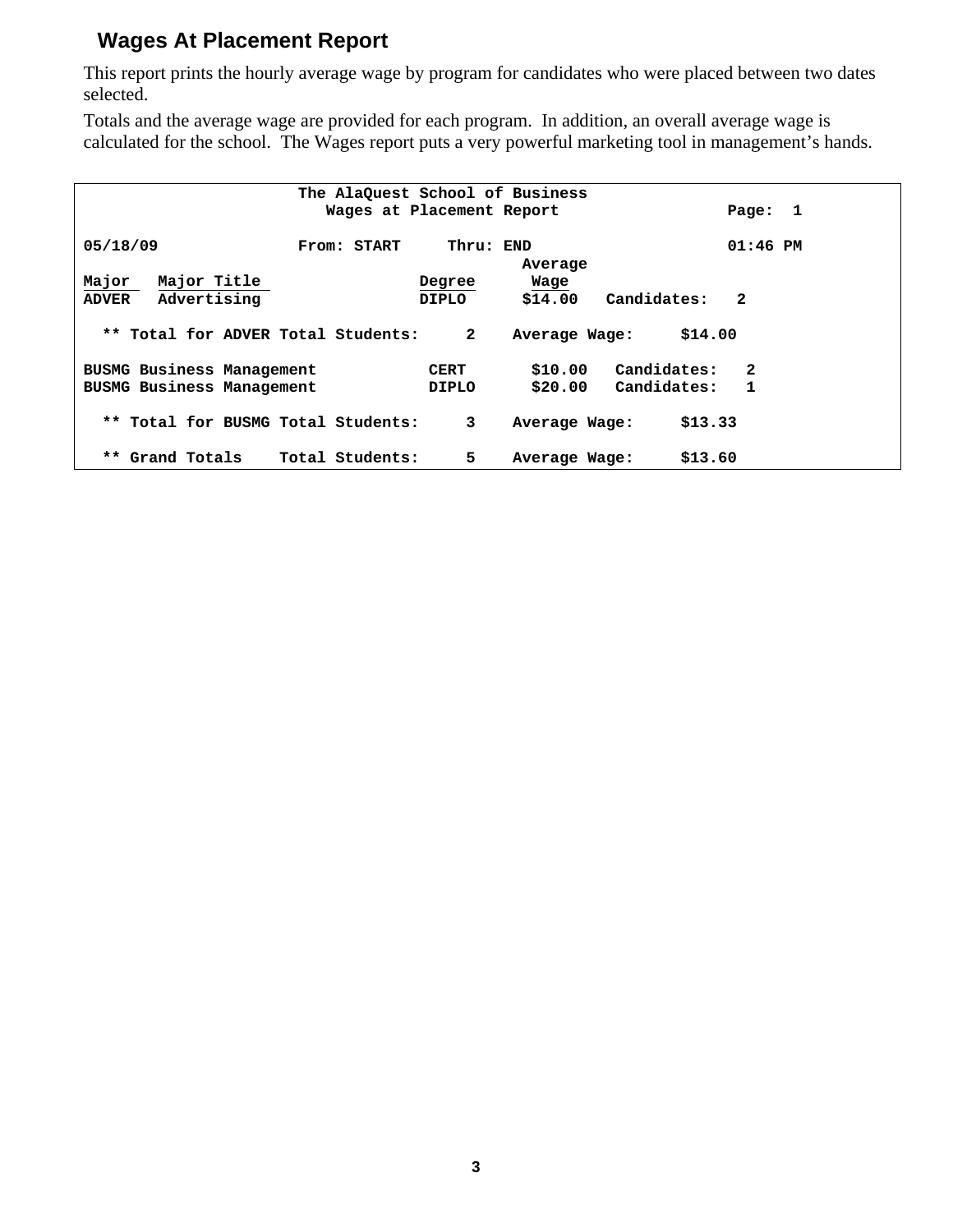#### **Placement Audit Report**

This report prints the individuals placed and not placed. Names and addresses of the students and the employers are included.

Subtotals are printed by type of placement (for example, placed in field of study, related field, trained field, etc.), degree, and major.

The report is sensitive to waiver reasons, which might indicate the student cannot be placed.

|                                                                                     |                                                                                           | The AlaQuest School of Business                                        |                                  |                        |
|-------------------------------------------------------------------------------------|-------------------------------------------------------------------------------------------|------------------------------------------------------------------------|----------------------------------|------------------------|
|                                                                                     | Page: 1                                                                                   |                                                                        |                                  |                        |
| 05/18/09                                                                            | From: 05/15/09                                                                            |                                                                        | Thru: 05/18/09                   | $01:33$ PM             |
| Heston, Harold H<br>66 Maple Lane                                                   |                                                                                           | 28 Molasses Hill Road                                                  | AlaQuest International, Inc.     |                        |
| Bridgeton CT 18292<br>616 282-7373                                                  |                                                                                           | Lebanon<br>908 713-9399<br>Manager                                     | NJ 08833                         |                        |
|                                                                                     |                                                                                           | Salary:<br>Mark Smith                                                  | 13.00                            |                        |
| Placement Type: Trained Field<br>Placed: 1<br>Major: Advertising<br>Degree: Diploma | Not Placed: 0 Students: 1 Placement Rate: 100%<br>Students not available for placement:   | $\mathbf 0$                                                            |                                  |                        |
| Apples, Tommy T<br>Yellowstone Apartments                                           |                                                                                           | A & P<br>Markel Bank Building                                          |                                  |                        |
| 78 Green Street<br>Tamaqua PA 18892<br>273 984-2739                                 |                                                                                           | 86 Grover Street<br>Little Rock AK 10092<br>864 928-7874<br>Bar Tender |                                  |                        |
|                                                                                     |                                                                                           | Salary:<br>Jack Smith                                                  | 12.00                            |                        |
| Placed:<br>$\mathbf{1}$<br>Major: Business Management<br>Degree: Diploma            | Placement Type: Unrelated Field<br>Not Placed: 0<br>Students not available for placement: | 0                                                                      | Students: 1 Placement Rate: 100% |                        |
| Grand Totals:<br>Placed:<br>$\mathbf{2}$                                            | Not Placed:<br>Students not available for placement:                                      | Students:<br>$\mathbf{0}$<br>1                                         |                                  | 2 Placement Rate: 100% |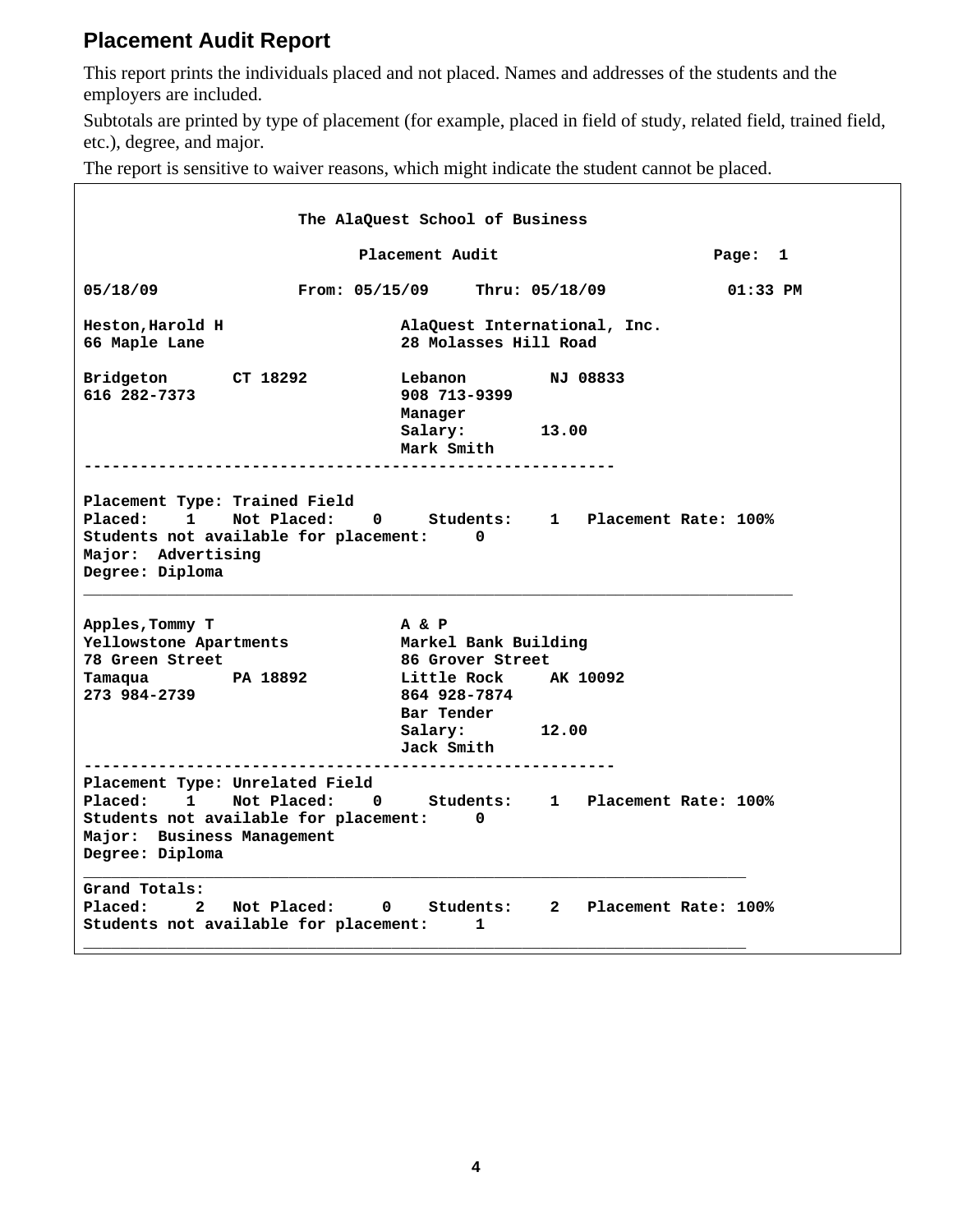#### **Available Jobs Report**

This program prints records in the Job Bank which indicate one or more job openings available. Since this report allows you to select criteria such as Job Group and/or Job Type, the output can be tailored to a specific group of job candidates.

 **The AlaQuest School of Business AI-RCSAJ1 Available Jobs Report Page: 1 03/06/09 Tickle Dt From 02/01/09 To 07/31/09 02:39 PM Suggested**  Job No. Job Description Type GPA **Job Group: BUS Business 1 Mechanic GEN 2.00 0 3 Company: AMERICAN American Can Company Tel: 201 798-7928 Fax: 201 798-3473 Tickle Dt: 05/05/09 Job Contact Person: Bob Baker Email: blain@aol.com The main office needs a mechanic on-site who can respond at any moment to a crisis in the building. \_\_\_\_\_\_\_\_\_\_\_\_\_\_\_\_\_\_\_\_\_\_\_\_\_\_\_\_\_\_\_\_\_\_\_\_\_\_\_\_\_\_\_\_\_\_\_\_\_\_\_\_\_\_\_\_\_\_\_\_\_\_\_\_\_\_\_\_\_\_\_\_\_\_\_\_\_\_\_ Total This Group: 1 Job Group: COMP Computers**  1 **Programmer NET** .00 0 1  **Company: ALAQUEST AlaQuest International, Inc. Tel: 908 713-9399 Fax: 908 713-9288 Tickle Dt: 02/20/09 Job Contact Person: Email: support@alaquest.com Dress is very important with this job. \_\_\_\_\_\_\_\_\_\_\_\_\_\_\_\_\_\_\_\_\_\_\_\_\_\_\_\_\_\_\_\_\_\_\_\_\_\_\_\_\_\_\_\_\_\_\_\_\_\_\_\_\_\_\_\_\_\_\_\_\_\_\_\_\_\_\_\_\_\_\_\_\_\_\_\_\_\_\_ Total This Group: 1 Grand Totals: 3**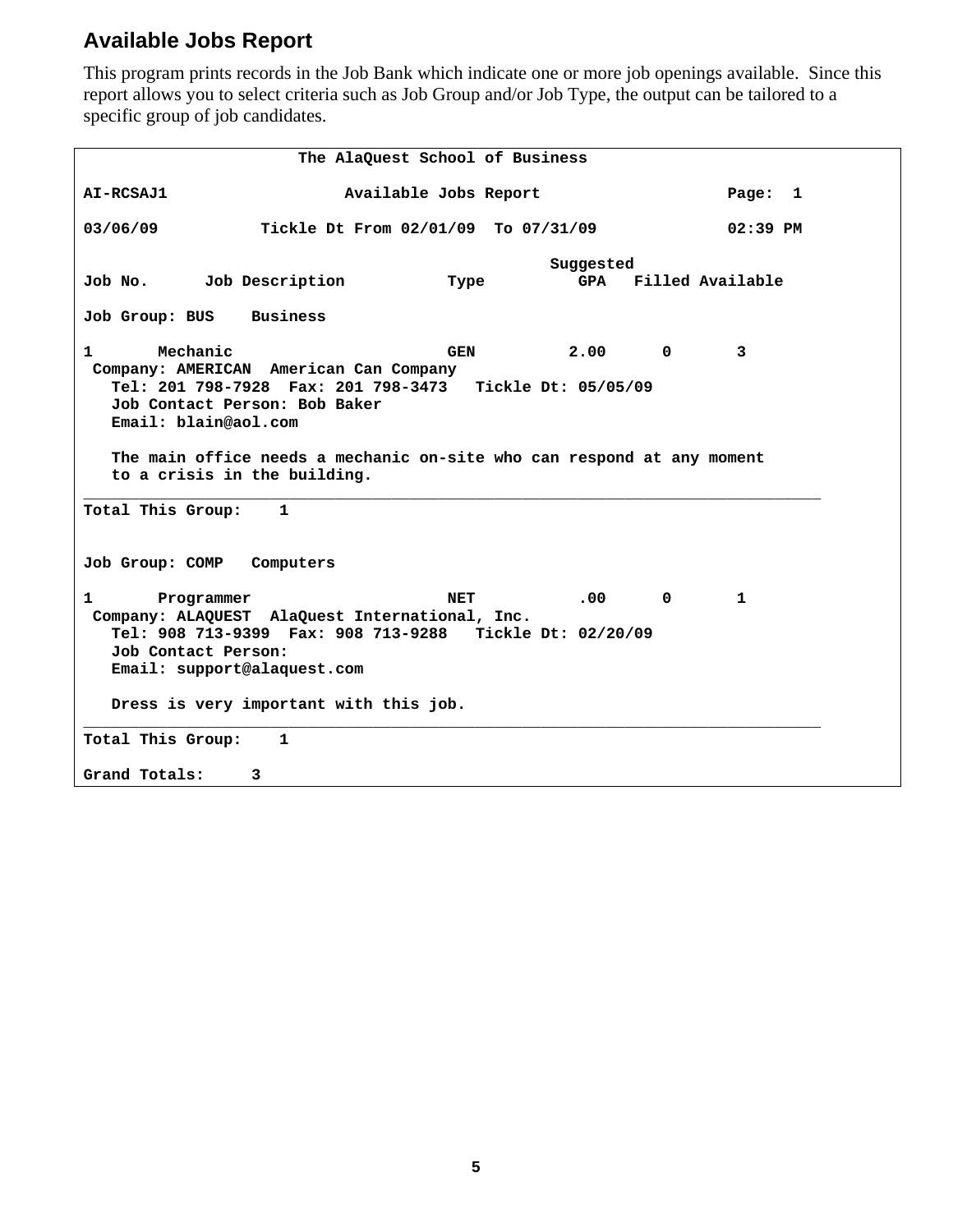

## Student Records

On the following pages you will find some of the reports available in this module:

Course Enrollment Report Attendance Rate Report IPEDS - Population Tracking Report IPEDS – Gender and Race Report IPEDS - Education Codes Report IPEDS – Race by Enrollment Status & Gender Report IPEDS – Enrollment Report by Age/Gender IPEDS – Enrollment Report by Gender/Race IPEDS – Completion by Race and Gender Degree Audit Report Academic Progress Report Student Schedules **Transcripts**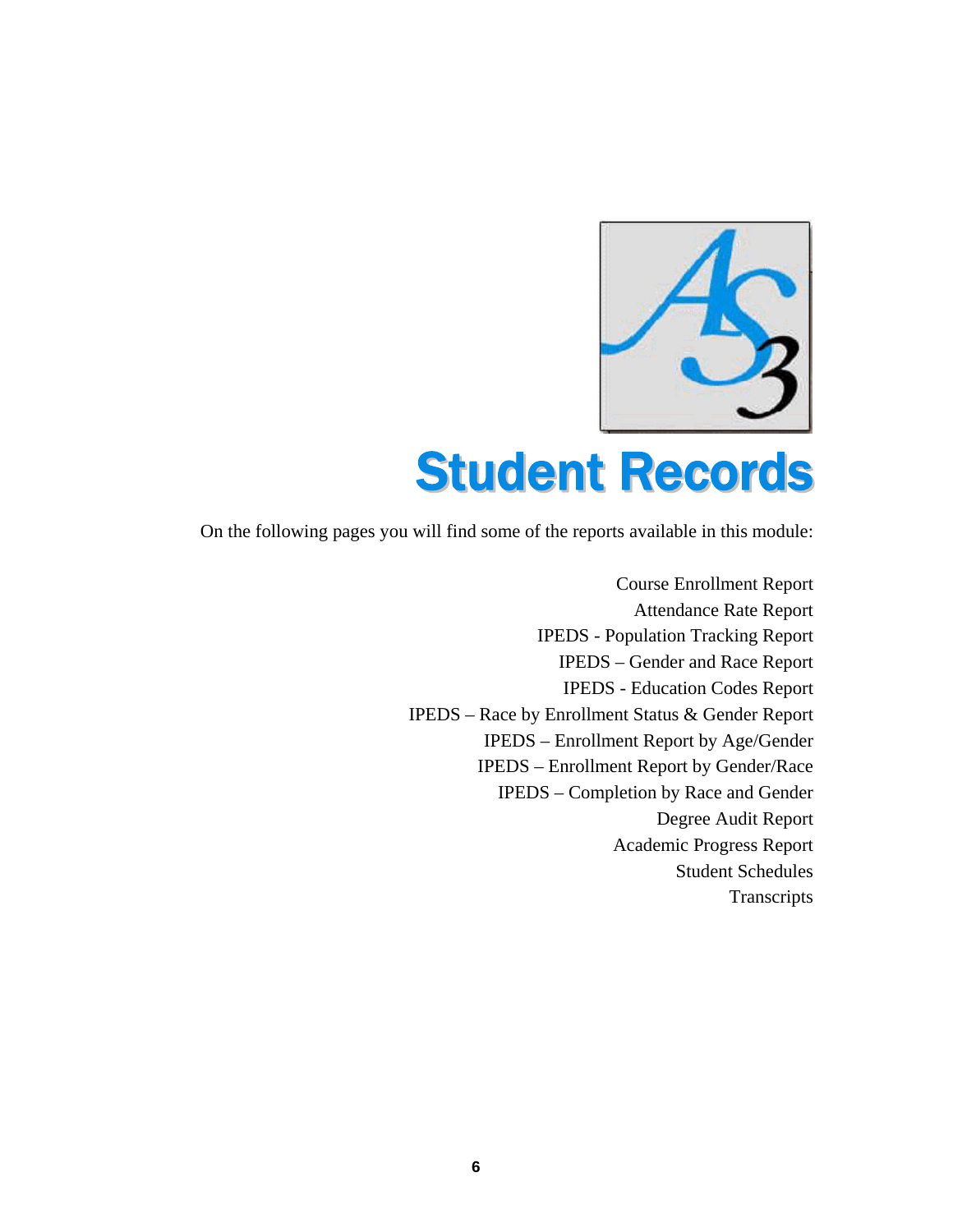#### **Course Enrollment Report**

The Course Enrollment Report prints for each course and section the maximum number of seats in the classroom, the number of students enrolled, and the number of available seats in the class.

The report prints within the time frame of a term or date range you select. Other data elements printed include the start and end dates for the course, the periods of each day, room number, and instructor.

|               |                | <b>AlaQuest School of Business</b>                          |              |            |                |       | Page:                 |                         |       |
|---------------|----------------|-------------------------------------------------------------|--------------|------------|----------------|-------|-----------------------|-------------------------|-------|
| AI-RSRER1     |                | <b>Course Enrollment Report</b>                             |              |            |                |       | 1                     |                         |       |
| 12/15/04      |                | For Term: 03Q2                                              |              |            |                |       | 03:45:00<br><b>PM</b> |                         |       |
|               |                | From: 04/07/03 Thru 06/21/03                                |              |            |                |       |                       |                         |       |
|               |                |                                                             |              |            |                |       |                       |                         |       |
| <b>Course</b> | <b>Sect</b>    | <b>Course Title</b>                                         | Instr        | <b>Max</b> | Enrl           | Avail | $\%$<br><b>Occupy</b> | <b>Days/Periods</b>     | Room  |
| <b>BS 101</b> | FA             | Introduction to Business                                    | LANDE        | 20         | 17             | 3     | 85%                   | Fri 6:00 - 10:05 PM     | $B-4$ |
| <b>BS 101</b> | IS             | Introduction to Business                                    | <b>STAFF</b> | 10         | $\mathbf{1}$   | 9     | 10%                   | Sun Independent Studies |       |
| <b>BS 101</b> | S <sub>1</sub> | Introduction to Business                                    | LANDE        | 20         | 9              | 11    | 45%                   | Sat 8:30 - 12:35 PM     | $A-1$ |
| <b>BS 111</b> | FA             | <b>Business Software Applications</b>                       | <b>HUBER</b> | 20         | 20             | 0     | 100%                  | Fri 6:00 - 10:05 PM     | $A-1$ |
| <b>BS 111</b> | M <sub>1</sub> | <b>Business Software Applications</b>                       | <b>HUBER</b> | 20         | 15             | 5     | 75%                   | Mon 8:30 - 12:35 PM     | $A-1$ |
| <b>BS 115</b> | MA             | <b>Business Communications</b>                              | <b>SMALL</b> | 20         | 5              | 15    | 25%                   | Mon 6:00 - 10:05 PM     | $B-3$ |
| <b>BS 115</b> | T1             | <b>Business Communications</b>                              | <b>SMALL</b> | 20         | 5              | 15    | 25%                   | Tue 8:30 - 12:35 PM     | $B-1$ |
| <b>BS 120</b> | R <sub>1</sub> | E-Commerce                                                  | <b>HUBER</b> | 20         | 4              | 16    | 20%                   | Thu 8:30 - 12:35 PM     | $A-2$ |
| <b>BS 140</b> | R <sub>1</sub> | Accounting I                                                | <b>GRIGG</b> | 20         | 4              | 16    | 20%                   | Thu 8:30 - 12:35 PM     | $B-3$ |
| CT 102        | IS             | Computer Technology II                                      | <b>GEORG</b> | 20         | 1              | 19    | 5%                    | Sun Independent Studies |       |
| CT 103        | <b>TA</b>      | Computer Technology III                                     | <b>GREY</b>  | 20         | 5              | 15    | 25%                   | Tue 6:00 - 10:05 PM     | $A-8$ |
| CT 103        | W <sub>1</sub> | Computer Technology III                                     | <b>BRUN</b>  | 20         | 2              | 18    | 10%                   | Wed 8:30 - 12:35 PM     | $A-8$ |
| CT 104        | F <sub>1</sub> | Computer Technology IV                                      | <b>GREY</b>  | 20         | 6              | 14    | 30%                   | Fri 8:30 - 12:35 PM     | $A-8$ |
| CT 105        | M <sub>1</sub> | Computer Technology V                                       | <b>BRUN</b>  | 20         | 1              | 19    | 5%                    | Mon 8:30 - 12:35 PM     | $A-8$ |
| CT 105        | <b>RA</b>      | Computer Technology V                                       | <b>KERNS</b> | 20         | 4              | 16    | 20%                   | Thu 6:00 - 10:05 PM     | $A-9$ |
| CT 117        | <b>WA</b>      | Upgrading & Troubleshooting                                 | <b>YORK</b>  | 20         | 4              | 16    | 20%                   | Wed 6:00 - 10:05 PM     | $A-8$ |
| CT 119        | FA             | A+ Certification Preparation                                | <b>GREY</b>  | 20         | 4              | 16    | 20%                   | Fri 6:00 - 10:05 PM     | $A-2$ |
|               |                | Introduction to Visual Basic                                |              |            |                |       |                       |                         |       |
| CT 120        | <b>RA</b>      |                                                             | <b>HOUST</b> | 20         | $\overline{7}$ | 13    | 35%                   | Thu 6:00 - 10:05 PM     | $A-2$ |
| CT 120        | W <sub>1</sub> | Introduction to Visual Basic                                | <b>KERNS</b> | 20         | 9              | 11    | 45%                   | Wed 8:30 - 12:35 PM     | $A-2$ |
| CT 121        | МA             | Introduction to Internet Tech                               | <b>HUBER</b> | 20         | 13             | 7     | 65%                   | Mon 6:00 - 10:05 PM     | $A-9$ |
| CT 121        | W <sub>1</sub> | Introduction to Internet Tech                               | <b>HUBER</b> | 20         | 7              | 13    | 35%                   | Wed 8:30 - 12:35 PM     | $A-7$ |
| CT 201        | MA             | <b>Basic Hardware</b>                                       | <b>GREY</b>  | 20         | 14             | 6     | 70%                   | Mon 6:00 - 10:05 PM     | $A-7$ |
| CT 201        | T <sub>1</sub> | <b>Basic Hardware</b>                                       | <b>GREY</b>  | 20         | 6              | 14    | 30%                   | Tue 8:30 - 12:35 PM     | $A-5$ |
| CT 240        | <b>TA</b>      | Advanced Computer Programming                               | <b>GIFFO</b> | 20         | 9              | 11    | 45%                   | Tue 6:00 - 10:05 PM     | $A-2$ |
| DOS101        | MA             | Introduction to DOS                                         | <b>SHERL</b> | 20         | 9              | 11    | 45%                   | Mon 6:00 - 10:05 PM     | $A-5$ |
| <b>DOS101</b> | T <sub>1</sub> | Introduction to DOS                                         | <b>SHERL</b> | 20         | 10             | 10    | 50%                   | Tue 8:30 - 12:35 PM     | $A-7$ |
| DOS102        | R <sub>1</sub> | <b>Advanced DOS</b>                                         | <b>BRUN</b>  | 20         | 11             | 9     | 55%                   | Thu 8:30 - 12:35 PM     | $A-1$ |
| <b>ECN101</b> | S <sub>1</sub> | <b>Macroeconomics</b>                                       | <b>DONOH</b> | 20         | 4              | 16    | 20%                   | Sat 8:30 - 12:35 PM     | $A-2$ |
| <b>ECN101</b> | W <sub>1</sub> | Macroeconomics                                              | <b>SWANS</b> | $20\,$     | $\sqrt{5}$     | 15    | 25%                   | Wed 8:30 - 12:35 PM     | $B-2$ |
| <b>ENG101</b> | R <sub>1</sub> | English I                                                   | SMALL        | 20         | 14             | 6     | 70%                   | Thu 8:30 - 12:35 PM     | $B-2$ |
| <b>ENG101</b> | <b>RA</b>      | English I                                                   | <b>SMALL</b> | 25         | 19             | 6     | 76%                   | Thu 6:00 - 10:05 PM     | $B-4$ |
| <b>ENG102</b> | FA             | English II                                                  | <b>PIERC</b> | 20         | 6              | 14    | 30%                   | Fri 6:00 - 10:05 PM     | $B-2$ |
| <b>ENG102</b> | M <sub>1</sub> | English II                                                  | <b>PIERC</b> | 20         | 8              | 12    | 40%                   | Mon 8:30 - 12:35 PM     | $B-4$ |
| <b>ENG102</b> | МA             | English II                                                  | <b>PIERC</b> | 20         | 11             | 9     | 55%                   | Mon 6:00 - 10:05 PM     | $B-4$ |
| <b>ENG102</b> | R <sub>1</sub> | English II                                                  | <b>PIERC</b> | 20         | 7              | 13    | 35%                   | Thu 8:30 - 12:35 PM     | $B-4$ |
| <b>HUM101</b> | F <sub>1</sub> | Ethics                                                      | LANDE        | 20         | 9              | 11    | 45%                   | Fri 8:30 - 12:35 PM     | $B-1$ |
| <b>INT101</b> | M <sub>1</sub> | Introduction to Networking                                  | <b>BRUN</b>  | 20         | 7              | 13    | 35%                   | Mon 8:30 - 12:35 PM     | $A-8$ |
| <b>INT101</b> | RA             | Introduction to Networking                                  | <b>KERNS</b> | 20         | 12             | 8     | 60%                   | Thu 6:00 - 10:05 PM     | $A-9$ |
| <b>INT102</b> | IS             | Web Servers                                                 | <b>GEORG</b> | 20         | 1              | 19    | 5%                    | Sun Independent Studies |       |
| <b>INT105</b> | <b>TA</b>      | Web Page Design II                                          | <b>GEORG</b> | 20         | 2              | 18    | 10%                   | Tue 6:00 - 10:05 PM     | $A-5$ |
| <b>INT106</b> | M <sub>1</sub> | Web Page Design III                                         | <b>HOUST</b> | 20         | 3              | 17    | 15%                   | Mon 8:30 - 12:35 PM     | $A-2$ |
| <b>INT107</b> | FA             | <b>Advanced Web Servers</b>                                 | <b>GIFFO</b> | 20         | 4              | 16    | 20%                   | Fri 6:00 - 10:05 PM     | $A-8$ |
| <b>INT108</b> | M <sub>1</sub> | Database Design & Implementation                            | <b>KERNS</b> | 20         | 11             | 9     | 55%                   | Mon 8:30 - 12:35 PM     | $A-7$ |
|               |                | <b>Total Sections Reported: 100</b><br><b>Grand Totals:</b> |              | 2003       | 884            | 1119  | 44%                   |                         |       |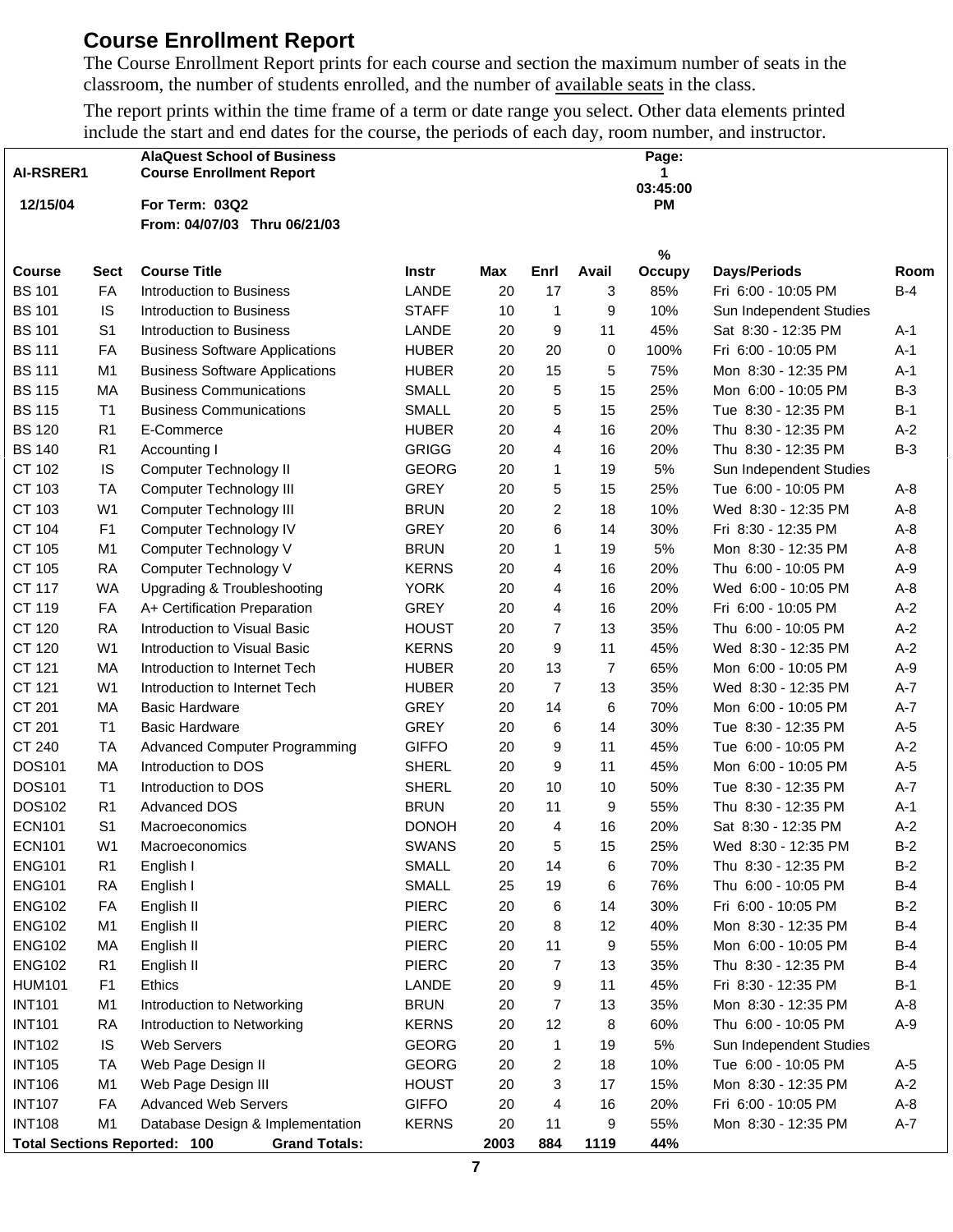#### **Attendance Rate Report**

This report determines a student's rate of absence. An attendance rate will be calculated by dividing the absence by the sum of the present and absent attendance.

An option is available to print only those students who have exceeded a percentage selected by the operator, e.g., students absent more than 5% of the time.

You will have a chance to build a Selection File so that the students found by the report can be exported to other programs such as letter printing; thus, you will be able to print letters or send emails to these students immediately.

You can have the Attendance Probation Flag in the student's record set to 'Y' for any student who appears on the report, and set to 'N' for student's not selected for the printout.

|                           |        | The AlaQuest School of Business    |        |                |               |
|---------------------------|--------|------------------------------------|--------|----------------|---------------|
|                           |        | <b>Attendance Rate Report</b>      |        |                | Page: 1       |
| 7/31/2008                 |        | <b>Attendance Cutoff Selected:</b> | 70%    |                | 10:16 AM      |
|                           |        |                                    | Total  |                | <b>Absent</b> |
| <b>Student Name</b>       |        | Absent - MakeUp = Total Absent     |        | <b>Present</b> | Rate          |
|                           |        |                                    |        |                |               |
| Abubakr, Jamillah L       | 20.00  | 0.00                               | 20.00  | 5.00           | 80.00%        |
| Alford, Joseph B          | 25.00  | 1.00                               | 24.00  | 6.00           | 77.00%        |
| Bailey, Derek A           | 21.00  | 0.00                               | 21.00  | 0.00           | 100.00%       |
| Baker, Roberta R          | 26.00  | 0.00                               | 26.00  | 4.00           | 87.00%        |
| Ballard, Amanda M         | 52.00  | 0.00                               | 52.00  | 12.00          | 81.00%        |
| <b>Brake, Chris A</b>     | 23.00  | 0.00                               | 23.00  | 8.00           | 74.00%        |
| Burt, Heather E           | 39.00  | 0.00                               | 39.00  | 11.00          | 78.00%        |
| Burton, Deana L           | 24.00  | 0.00                               | 24.00  | 6.00           | 80.00%        |
| Callen, Jennifer L        | 21.00  | 0.00                               | 21.00  | 6.00           | 78.00%        |
| Cook, James D             | 28.00  | 0.00                               | 28.00  | 3.00           | 90.00%        |
| Darnell, Elizabeth A      | 31.00  | 0.00                               | 31.00  | 1.00           | 97.00%        |
| Elliott, Bradley L        | 17.00  | 0.00                               | 17.00  | 4.00           | 81.00%        |
| Floyd, Gerald D           | 25.00  | 0.00                               | 25.00  | 7.00           | 78.00%        |
| Hale, Fallon M            | 27.00  | 0.00                               | 27.00  | 4.00           | 87.00%        |
| Hammonds, Kenney          | 25.00  | 0.00                               | 25.00  | 7.00           | 78.00%        |
| Huning, Stanley E         | 24.00  | 0.00                               | 24.00  | 7.00           | 77.00%        |
| Hyden, Amber              | 17.00  | 0.00                               | 17.00  | 4.00           | 81.00%        |
| Karshner, Jamie L         | 26.00  | 0.00                               | 26.00  | 4.00           | 87.00%        |
| Lopez, Danielle L         | 14.00  | 0.00                               | 14.00  | 4.00           | 78.00%        |
| Medious, Tommie L         | 18.00  | 0.00                               | 18.00  | 1.00           | 95.00%        |
| Morgan, Travis E          | 24.00  | 0.00                               | 24.00  | 7.00           | 77.00%        |
| Norris, Mary A            | 25.00  | 0.00                               | 25.00  | 7.00           | 78.00%        |
| Penick, Amanda M          | 16.00  | 0.00                               | 16.00  | 2.00           | 89.00%        |
| Rekers, Christy L         | 25.00  | 0.00                               | 25.00  | 6.00           | 81.00%        |
| Rombold, Theresa L        | 24.00  | 0.00                               | 24.00  | 5.00           | 83.00%        |
| Ross, Ronald K            | 25.00  | 0.00                               | 25.00  | 6.00           | 81.00%        |
| St. Clair, April L        | 24.00  | 0.00                               | 24.00  | 7.00           | 77.00%        |
| White, Tiffany N          | 18.00  | 0.00                               | 18.00  | 4.00           | 82.00%        |
| Woodring, Rebecca         | 47.00  | 0.00                               | 47.00  | 14.00          | 77.00%        |
| Young, Joseph M           | 28.00  | 0.00                               | 28.00  | 3.00           | 90.00%        |
|                           |        |                                    |        |                |               |
| <b>Total Students: 30</b> | 759.00 | 1.00                               | 758.00 | 165.00         | 82.00%        |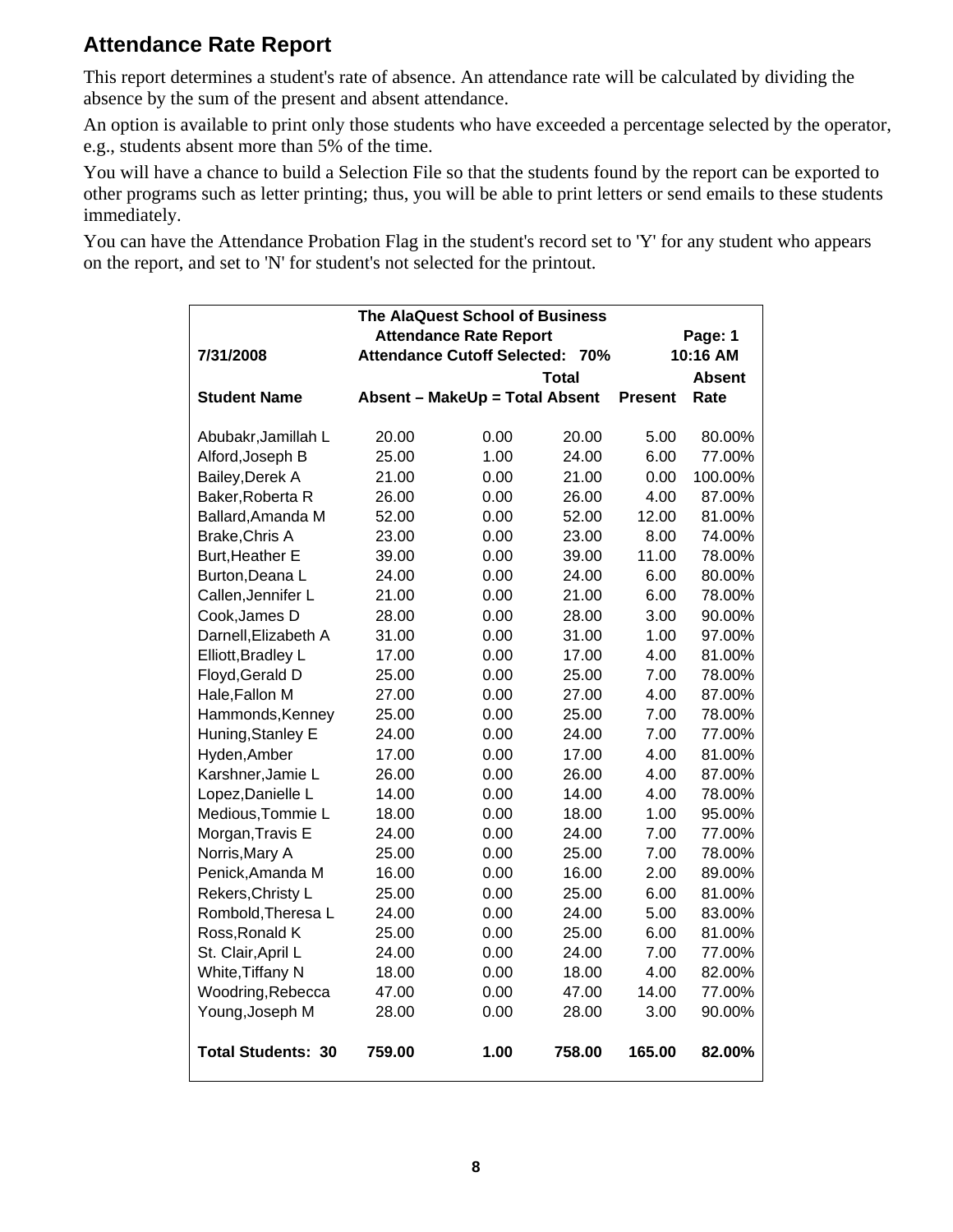#### **IPEDS – Population Tracking Report**

This report will track students who were in school at the starting period of the report (Beginning Population) and conclude with how many of those students are in school at the end period of the report (Ending Population). Graduations and withdrawals will be monitored for these students and a withdrawal rate for the starting population will be calculated. If a student is in school at the end of the reporting period, a '1' will be in the END column; otherwise, a zero.

A student who starts during the date range you request will show on the report as a NEW student. Reentries, transfers, and completers are also tracked on the report.

A column (RC) is provided for race code and one for gender (GN).

The report will sort by major, race, and gender with subtotals provided for each. An average age is calculated for the ending population, and summary age totals are also printed.

A second report will follow giving a breakdown of the students reported by Education Code.

A third report will follow providing a report of race codes by enrollment status.

A fourth report will follow which will print Title IV information for the students on the report.

A fifth report prints enrollment totals by gender and race.

A sixth report will print completions by race and gender.

A seventh report will print enrollment status by age and gender.

|                 |             | The AlaQuest School of Business   |       | Page:      | 18 |
|-----------------|-------------|-----------------------------------|-------|------------|----|
| 07/22/08        |             | IPEDS -Population Tracking Report |       | $12:09$ PM |    |
|                 |             | State: ALL                        |       |            |    |
|                 |             |                                   |       |            |    |
| New Students:   | 121         |                                   |       |            |    |
|                 |             |                                   |       |            |    |
| Re-Entry:       | 280         |                                   |       |            |    |
| LOA Students:   | 12          |                                   |       |            |    |
| Transfer:       | 0           |                                   |       |            |    |
| Withdrawals:    | 24          | Withdrawal Rate:                  | 3.00% |            |    |
| Graduates:      | 16          |                                   |       |            |    |
| Completers:     | $\mathbf 0$ | Total Minority Population:        | 241   |            |    |
| End Population: | 627         | Average Age:                      | 45    |            |    |
|                 |             |                                   |       |            |    |
| AGE             | MEN         | <b>WOMEN</b>                      |       |            |    |
| Under 18        |             |                                   |       |            |    |
| $18 - 19$       |             |                                   |       |            |    |
| $20 - 21$       |             |                                   |       |            |    |
| $22 - 24$       |             |                                   |       |            |    |
| $25 - 29$       | 3           | 3                                 |       |            |    |
| $30 - 34$       | 43          | 34                                |       |            |    |
| $35 - 39$       | 50          | 64                                |       |            |    |
| $40 - 49$       | 94          | 119                               |       |            |    |
|                 |             |                                   |       |            |    |
| $50 - 64$       | 92          | 118                               |       |            |    |
| 65 and Over     | 19          | 14                                |       |            |    |
| Age Unknown     | 7           | 12                                |       |            |    |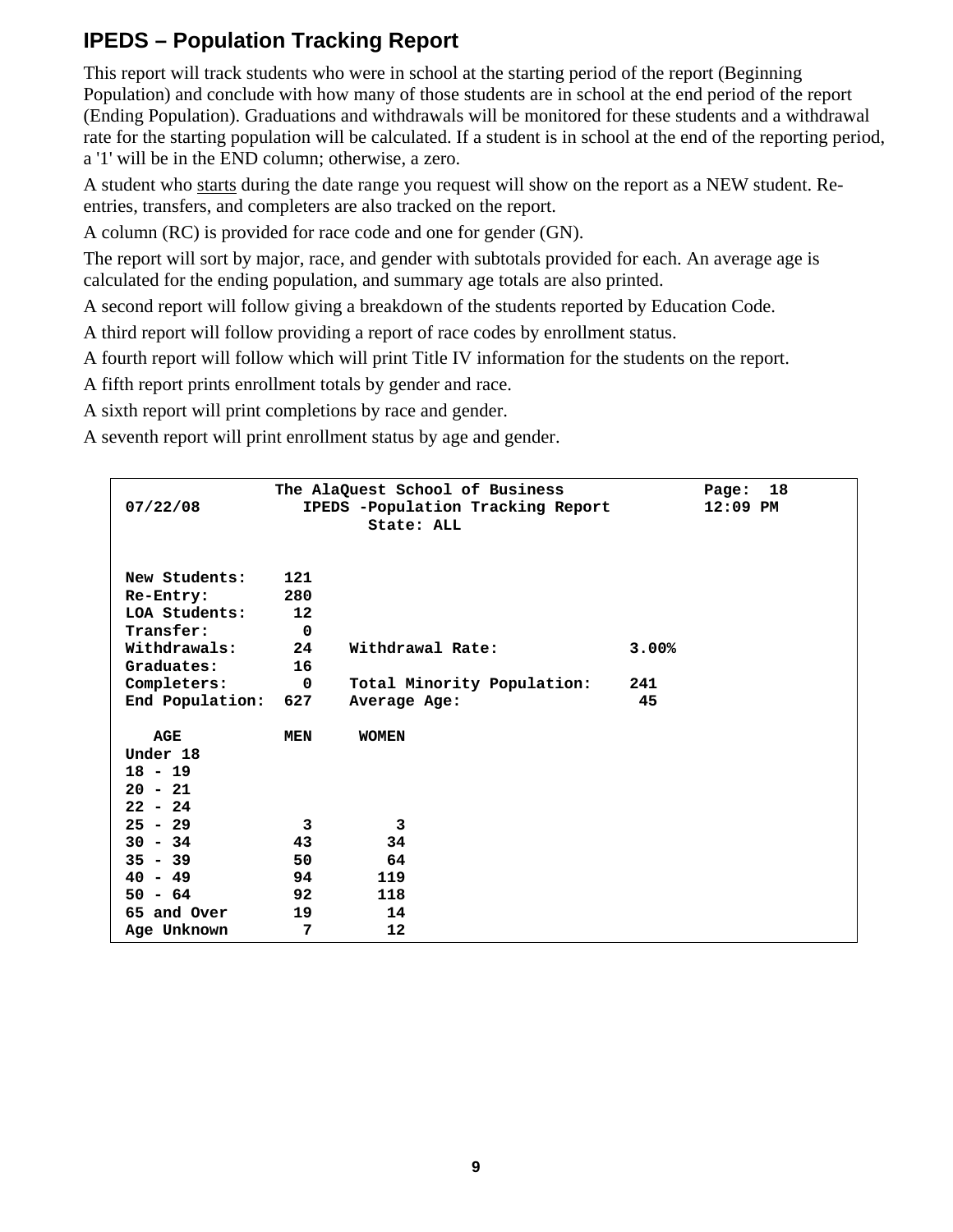#### **IPEDS - Gender and Race Report**

```
AI-RSRPT1 The AlaQuest School of Business Page: 1<br>07/06/10 TPEDS - Gender and Race Report 02:47 PM
07/06/10 IPEDS - Gender and Race Report
                                   State: ALL 
                                7/1/09 - 6/30/10 
                           Printed for Major: ALL Majors 
** Gender M: 17 
           F: 60 
** Race Code B: 11 
              W: 66 
              A: 0 
** Total for Major Advertising: 77 
______________________________________________________________________________ 
______________________________________________________________________________ 
** Gender M: 24 
         M: 24<br>F: 25
** Race Code B: 21 
              W: 27 
              A: 1 
** Total for Major Business Management: 49 
______________________________________________________________________________ 
______________________________________________________________________________ 
Total all programs: 126 students
```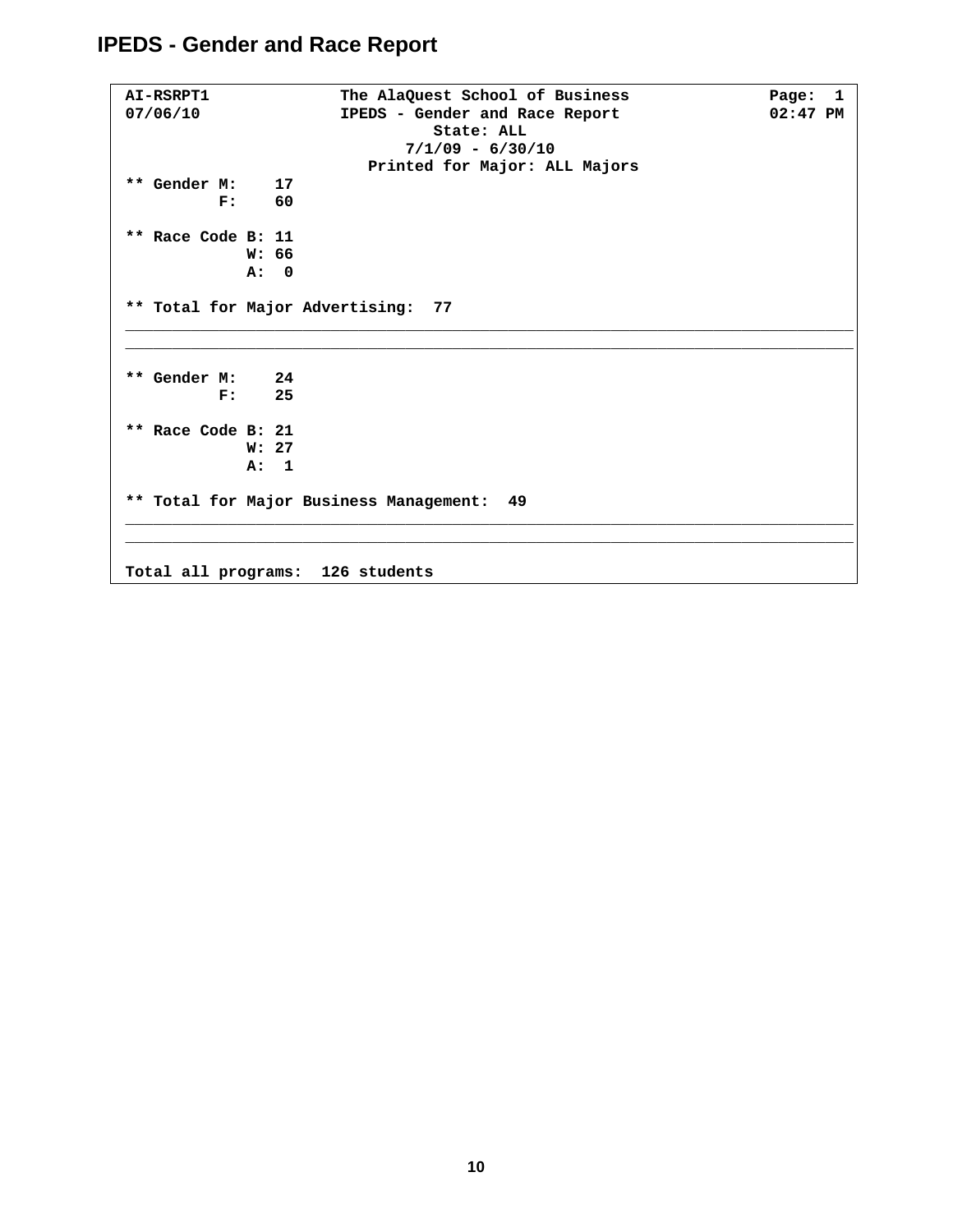## **IPEDS - Education Codes Report**

| AI-RSREC1<br>07/06/10 | IPEDS - Education Codes Report                   |             | Page:<br>- 1<br>02:58 PM |
|-----------------------|--------------------------------------------------|-------------|--------------------------|
| Education<br>Code     | Description                                      | $Full-Time$ | Part-Time                |
| 11                    | Did not complete high school                     | 1           | 0                        |
| 12                    | High School Graduate                             | 94          | 0                        |
| 99                    | No Education Code                                | 2           | 0                        |
| AВ                    | Ability to Benefit                               | 18          | 0                        |
| GD                    | GED                                              | 11          | 0                        |
|                       | Grand Total                                      | 126         | 0                        |
|                       | Grand Total of Part-time and Full-Time Students: |             | 126                      |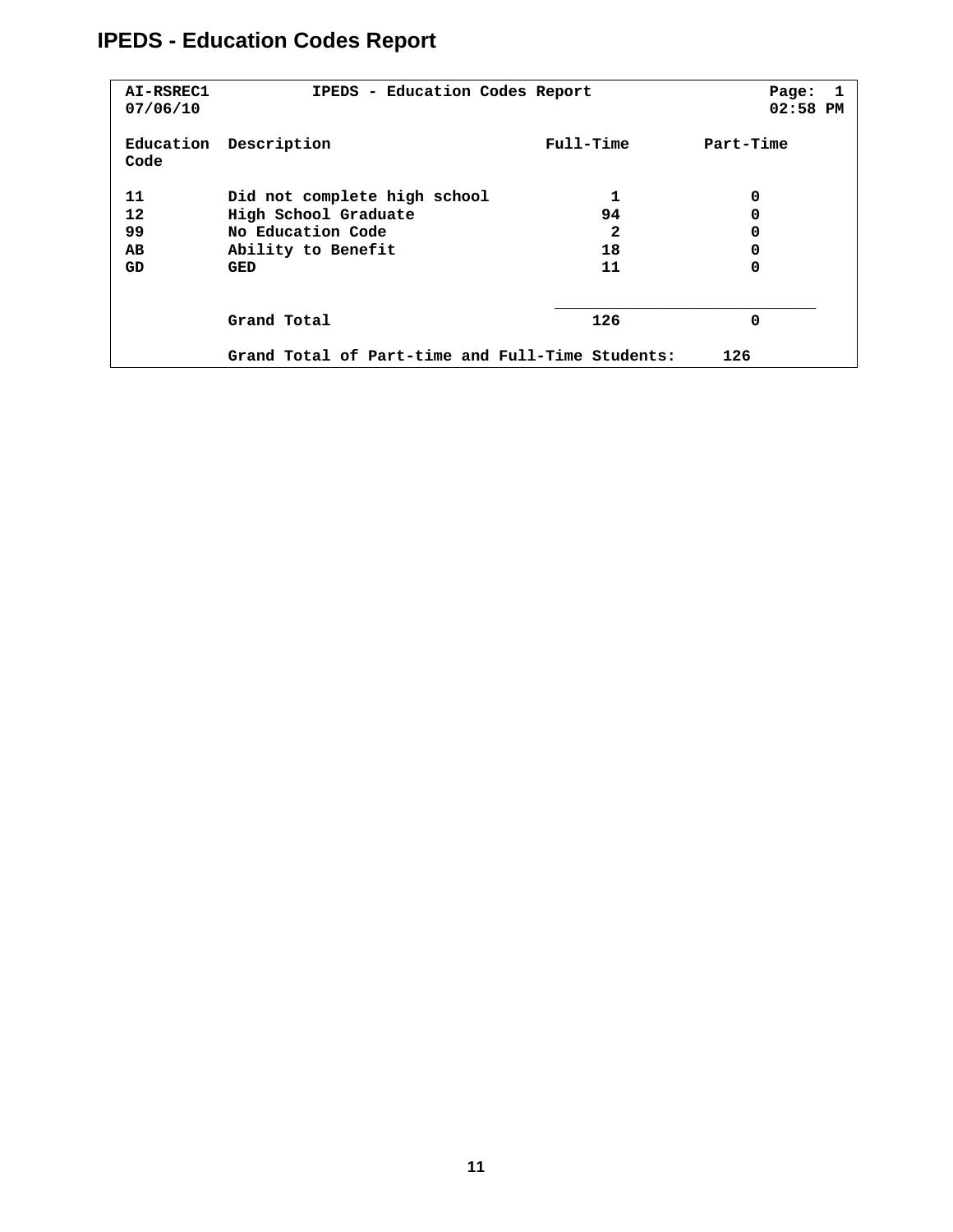## **IPEDS – Race by Enrollment Status & Gender Report**

| AI-RSRRP1<br>10/21/10 |                 |           | IPEDS - Race by Enrollment Status & Gender |       |              | Page:<br>$09:25$ AM |  |
|-----------------------|-----------------|-----------|--------------------------------------------|-------|--------------|---------------------|--|
| Race                  | Description     | Part-Time | Full-Time                                  | Males | Females      | Total               |  |
| ?                     | None            | 0         | 4                                          | 2     | 2            | 4                   |  |
| A                     | Asian           | 0         |                                            | 2     |              |                     |  |
| в                     | Afro-American   |           | 0                                          |       | 0            |                     |  |
| C                     | Caucasian       | 0         |                                            | 2     |              |                     |  |
| н                     | Hispanic        | 0         | 0                                          | 0     | 0            | 0                   |  |
| N                     | Native American | 0         | 0                                          | 0     | 0            | 0                   |  |
|                       | Total Students  |           | 10                                         | 6     | $\mathbf{2}$ | 11                  |  |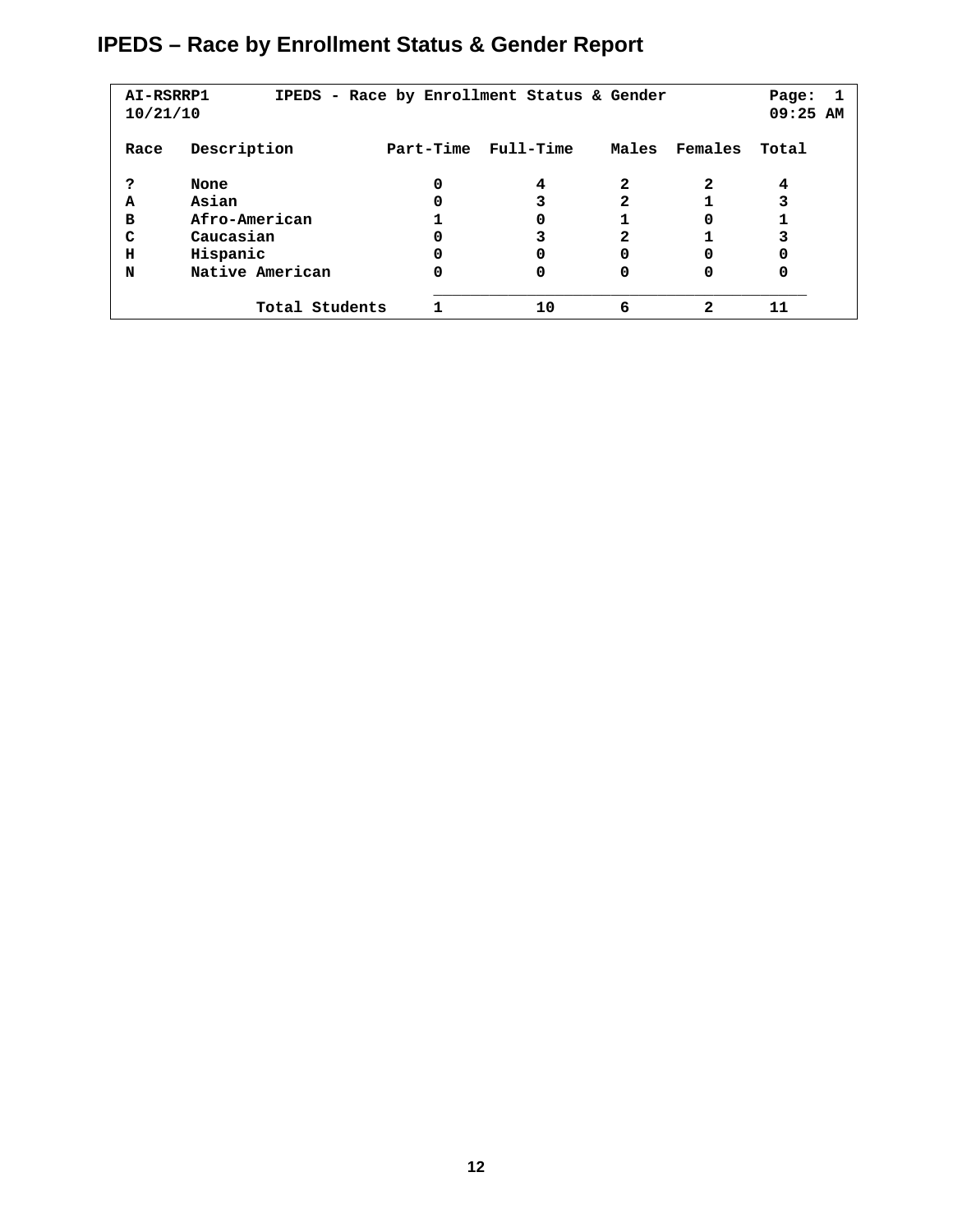| <b>AI-RSRPTF</b>           | The AlaQuest School of Business        | 1<br>Page:       |           |           |
|----------------------------|----------------------------------------|------------------|-----------|-----------|
| 02/16/11                   | IPEDS -Enrollment Report by Age/Gender |                  |           | 11:41 AM  |
|                            |                                        |                  |           |           |
|                            |                                        |                  |           |           |
|                            |                                        |                  |           |           |
| Age Group                  |                                        | Men              |           | Women     |
|                            |                                        |                  |           |           |
|                            | Part-Time                              | <b>Full-Time</b> | Part-Time | Full-time |
| Under 18                   | 1                                      | 0                | 0         | 0         |
| $18 - 19$                  | O                                      | 0                | 0         | 3         |
| $20 - 21$                  |                                        | 1                | 2         | o         |
| $22 - 24$                  | o                                      | 0                | 0         | 0         |
| $25 - 29$                  |                                        | 0                | 0         | o         |
| $30 - 34$                  | 2                                      | 3                | 2         | Ω         |
| $35 - 39$                  | n                                      | 0                | 0         | o         |
| $40 - 49$                  |                                        | 0                | 0         |           |
| $50 - 64$                  |                                        | 0                | 0         | o         |
| 65 and Over                | o                                      | 0                | 0         | 0         |
| Age Unknown                | 1                                      | 0                | 0         | 1         |
| Totals                     | 9                                      | 4                | 4         | 5         |
|                            |                                        |                  |           |           |
| Total Part-Time Students : | 13                                     |                  |           |           |
| Total Full-Time Students : | 9                                      |                  |           |           |
| Total Students             | 22                                     |                  |           |           |

## **IPEDS – Enrollment Report by Age/Gender**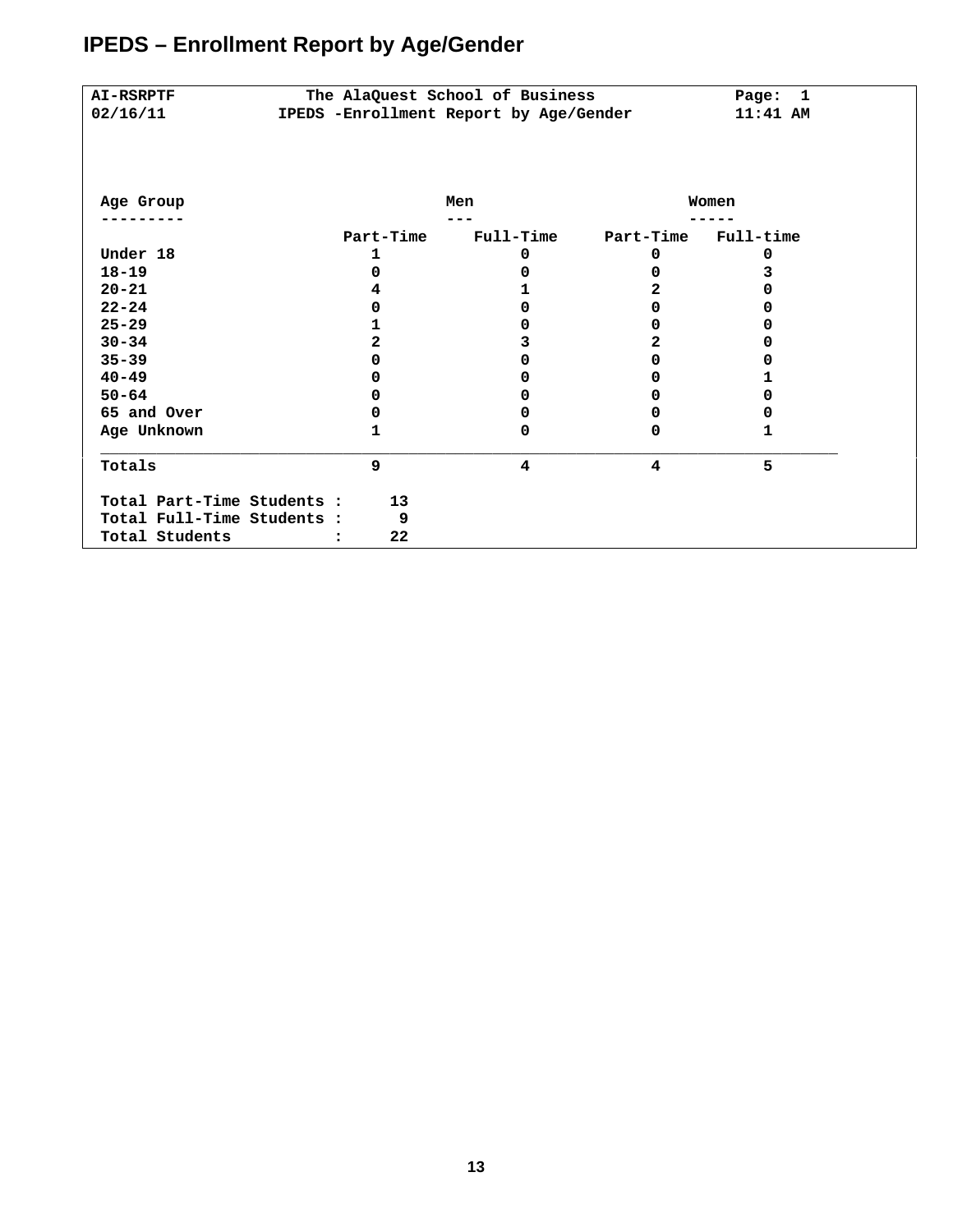## **IPEDS – Enrollment Report by Gender/Race**

| <b>AI-RSRPTE</b> |                                         | The AlaQuest School of Business |         |            | Page:<br>-1  |
|------------------|-----------------------------------------|---------------------------------|---------|------------|--------------|
| 02/16/11         | IPEDS -Enrollment Report by Gender/Race |                                 |         | $11:46$ AM |              |
|                  |                                         |                                 |         |            |              |
| Gender: Female   | Race                                    | Student                         |         |            |              |
|                  | Total for All Races                     |                                 |         | Students:  | $\mathbf 0$  |
|                  |                                         |                                 |         | Credits:   | 0.00         |
|                  |                                         |                                 |         | Hours:     | 0.00         |
| Gender: Male     |                                         |                                 |         |            |              |
|                  | Race                                    | Student                         | Credits | Hours      |              |
|                  | C                                       | 88888888                        | 18.00   | 360.00     |              |
|                  | Total for Race: C Caucasian             |                                 |         | Students:  | 1.           |
|                  | н                                       | 321321321                       | 15.00   | 300.00     |              |
|                  | Total for Race: H                       | Hispanic                        |         | Students:  | 1            |
|                  | Total for All Races                     |                                 |         | Students:  | $\mathbf{2}$ |
|                  |                                         |                                 |         | Credits:   | 33.00        |
|                  |                                         |                                 |         | Hours:     | 660.00       |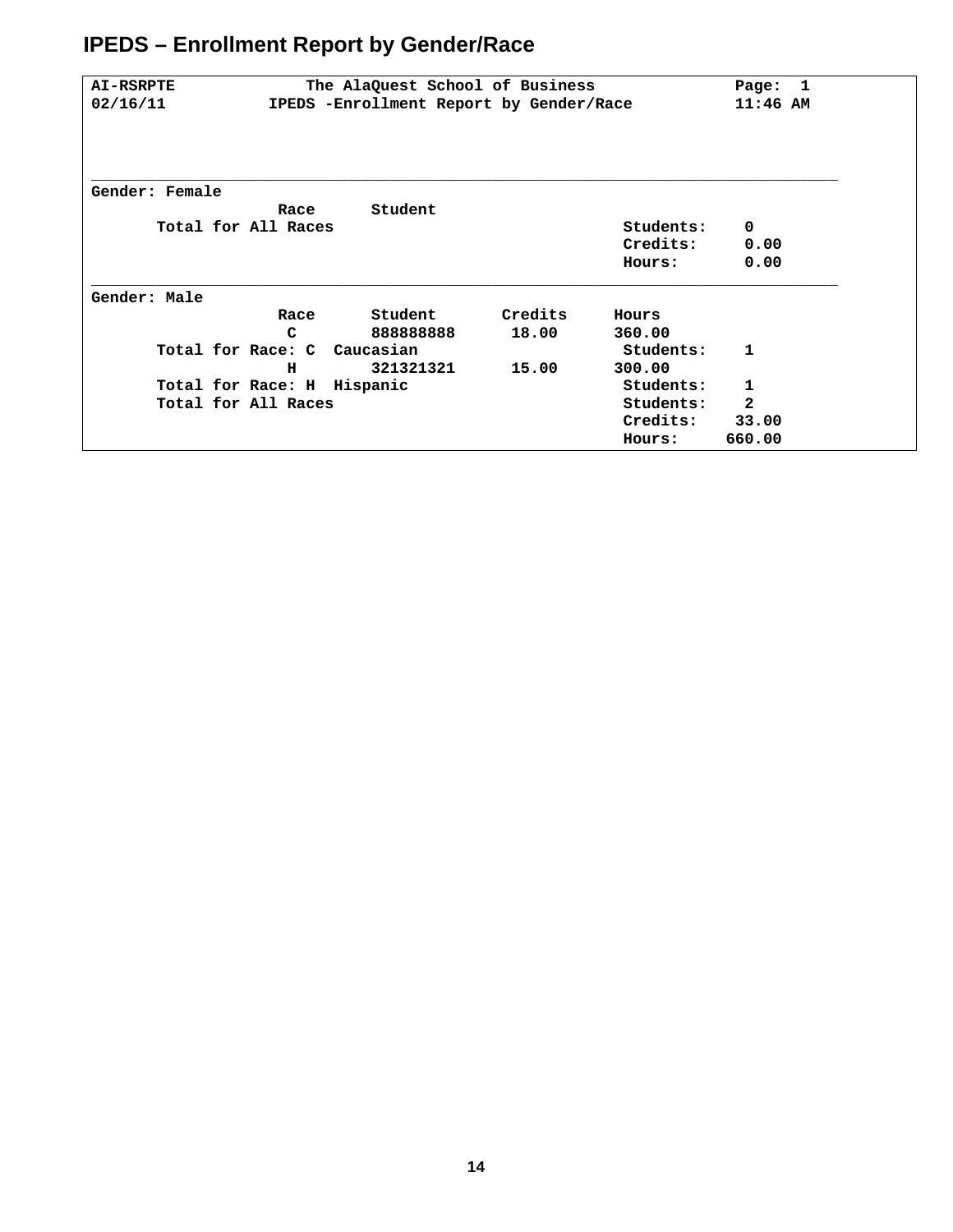## **IPEDS – Completion by Race and Gender**

| 02/16/11 | AI-RSRPTC             |                  | The AlaQuest School of Business<br>IPEDS -Completion by Race and Gender |               |       | Page:<br>$11:41$ AM | - 1 |
|----------|-----------------------|------------------|-------------------------------------------------------------------------|---------------|-------|---------------------|-----|
|          | Race Description      |                  |                                                                         | Males Females | Total |                     |     |
| C<br>н   | Caucasian<br>Hispanic |                  |                                                                         | 0             | 10    |                     |     |
|          |                       | Total Completers | 8                                                                       |               | 11    |                     |     |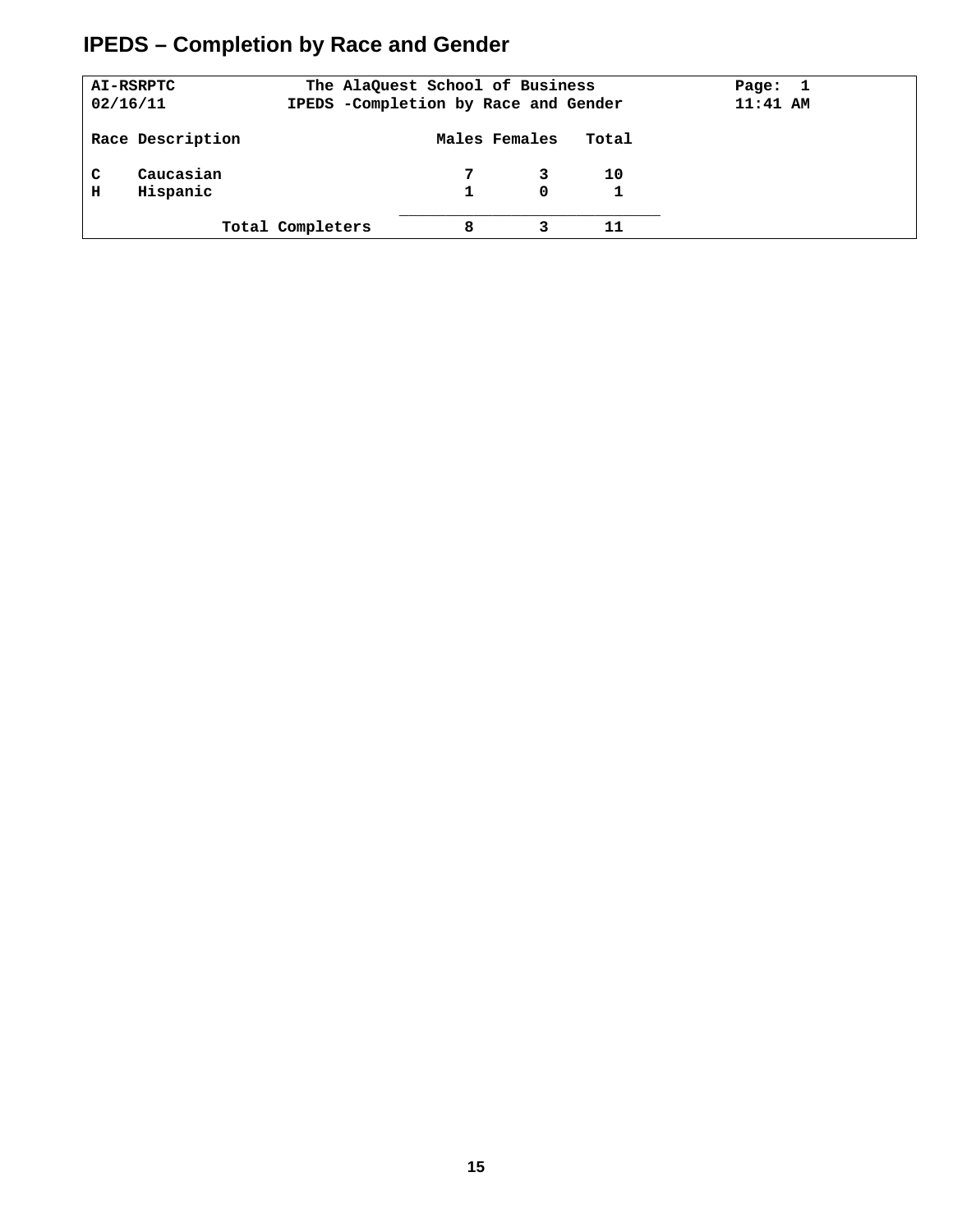#### **Degree Audit Report**

This is an analysis of a student's progress within his or her program of study with regard to courses taken and yet to be taken. Academic advisors can sit down with a student and understand exactly where they stand in the program and what they need to accomplish next.

The Degree Audit File contains an 'effective date' in each record, making it possible to maintain multiple degree audits over time for the same major. The effective date is compared to a student's Start Date (or Re-Entry Date) to determine if it applies to the student.

Elective Groups can be defined by entering these courses as groups. This enables the school to list one or more groups of electives on the degree audit printout.

|                   | <b>AlaQuest School of Business</b>                                                                           |               |                |                                                                                            |             |                |                |
|-------------------|--------------------------------------------------------------------------------------------------------------|---------------|----------------|--------------------------------------------------------------------------------------------|-------------|----------------|----------------|
|                   | <b>Degree Audit</b>                                                                                          |               |                |                                                                                            |             |                |                |
| 121 Valley Dr.    | <b>Margaret Donatello</b><br>Florence, NY 11209                                                              |               |                | <b>Date Printed: 12/15/04</b><br>Student ID: DONA8126<br>Major<br>: <b>BAM</b><br>Sponsor: |             | Page Number: 1 |                |
| <b>Start Date</b> | : 07/08/02<br>Exp Grad Date : 3/31/05<br><b>Re-Entry Date: 10/06/03</b><br><b>Actual Grad Date:</b>          |               |                | <b>Completion Date:</b><br><b>Withdrawal Date:</b>                                         |             |                |                |
|                   | <b>Program: Business Administration Concentration Management</b>                                             |               |                |                                                                                            |             |                |                |
| <b>Course</b>     | <b>Course Title</b>                                                                                          |               |                | <b>Fulfilled with Course/Sec</b>                                                           | <b>Term</b> | <b>Hours</b>   | Grade          |
| <b>ENG101</b>     | English I                                                                                                    | <b>ENG101</b> |                | English I                                                                                  | 02Q3        | 4              | C              |
| <b>WP 101</b>     | <b>Word Processing</b>                                                                                       | <b>WP 101</b> |                | <b>Word Processing</b>                                                                     | 02Q3        | 4              | $\mathsf{A}$   |
| <b>BS 101</b>     | <b>Introduction to Business</b>                                                                              | <b>BS 101</b> |                | <b>Introduction to Business</b>                                                            | 02Q3        | 4              | A              |
| <b>MTH101</b>     | <b>Business Mathematics</b>                                                                                  | <b>MTH101</b> |                | <b>Business Mathematics</b>                                                                | 02Q4        | 4              | $\overline{A}$ |
| <b>BS 120</b>     | E-Commerce                                                                                                   | <b>BS 120</b> |                | E-Commerce                                                                                 | 02Q4        | 4              | $\overline{A}$ |
| <b>BS 111</b>     | <b>Business Software Applic</b>                                                                              | <b>BS 111</b> |                | <b>Business Software Applic</b>                                                            | 02Q4        | 4              | $\overline{A}$ |
| <b>BS 115</b>     | <b>Business Communications</b>                                                                               | <b>BS 115</b> |                | <b>Business Communications</b>                                                             | 03Q1        | 4              | $\mathsf{C}$   |
| <b>BS 130</b>     | Marketing                                                                                                    | <b>BS 130</b> |                | Marketing                                                                                  | 03Q1        | 4              | $\sf B$        |
| <b>BS 140</b>     | Accounting I                                                                                                 | <b>BS 140</b> |                | Accounting I                                                                               | 03Q1        | 4              | $\overline{C}$ |
| <b>BS 160</b>     | <b>Business Ethics</b>                                                                                       | <b>BS 160</b> | T1             | <b>Business Ethics</b>                                                                     | 04Q1        | 4              |                |
| <b>BS 141</b>     | Accounting II                                                                                                | <b>BS 141</b> | T <sub>1</sub> | Accounting II                                                                              | 03Q4        | 4              | $\mathsf{C}$   |
| <b>SPE101</b>     | <b>Speech Communication</b>                                                                                  |               |                |                                                                                            |             | 4              |                |
| <b>ECN101</b>     | Macroeconomics                                                                                               |               |                |                                                                                            |             | 4              |                |
| <b>BS 170</b>     | <b>Business Law</b>                                                                                          |               |                |                                                                                            |             | 4              |                |
| <b>PSY201</b>     | Personal Psychology                                                                                          |               |                |                                                                                            |             | 4              |                |
| <b>ECN102</b>     | Microeconomics                                                                                               |               |                |                                                                                            |             | 4              |                |
| SOC202            | <b>Human Relations</b>                                                                                       |               |                |                                                                                            |             | 4              |                |
| <b>INT108</b>     | Database Design & Implem                                                                                     |               |                |                                                                                            |             | 4              |                |
| <b>INT112</b>     | <b>Project Management</b>                                                                                    |               |                |                                                                                            |             | 4              |                |
| <b>MGT102</b>     | <b>Management Principles</b>                                                                                 | <b>MGT102</b> | M <sub>1</sub> | <b>Management Principles</b>                                                               | 03Q4        | 4              | B              |
| <b>MGT103</b>     | Human Resource Management                                                                                    | <b>MGT103</b> | MA             | Human Resource Management                                                                  | 04Q1        | 4              |                |
| <b>MGT104</b>     | Retail Management                                                                                            |               |                |                                                                                            |             | 4              |                |
| <b>MGT105</b>     | <b>Small Business Management</b>                                                                             |               |                |                                                                                            |             | 4              |                |
| <b>MGT106</b>     | Leadership                                                                                                   |               |                |                                                                                            |             | 4              |                |
|                   | Cumulative Totals GPA: 3.09 Cr's Earned: 44.00<br><b>Percent Completed</b><br>:62.86<br>Degree(s) Conferred: |               |                |                                                                                            |             |                |                |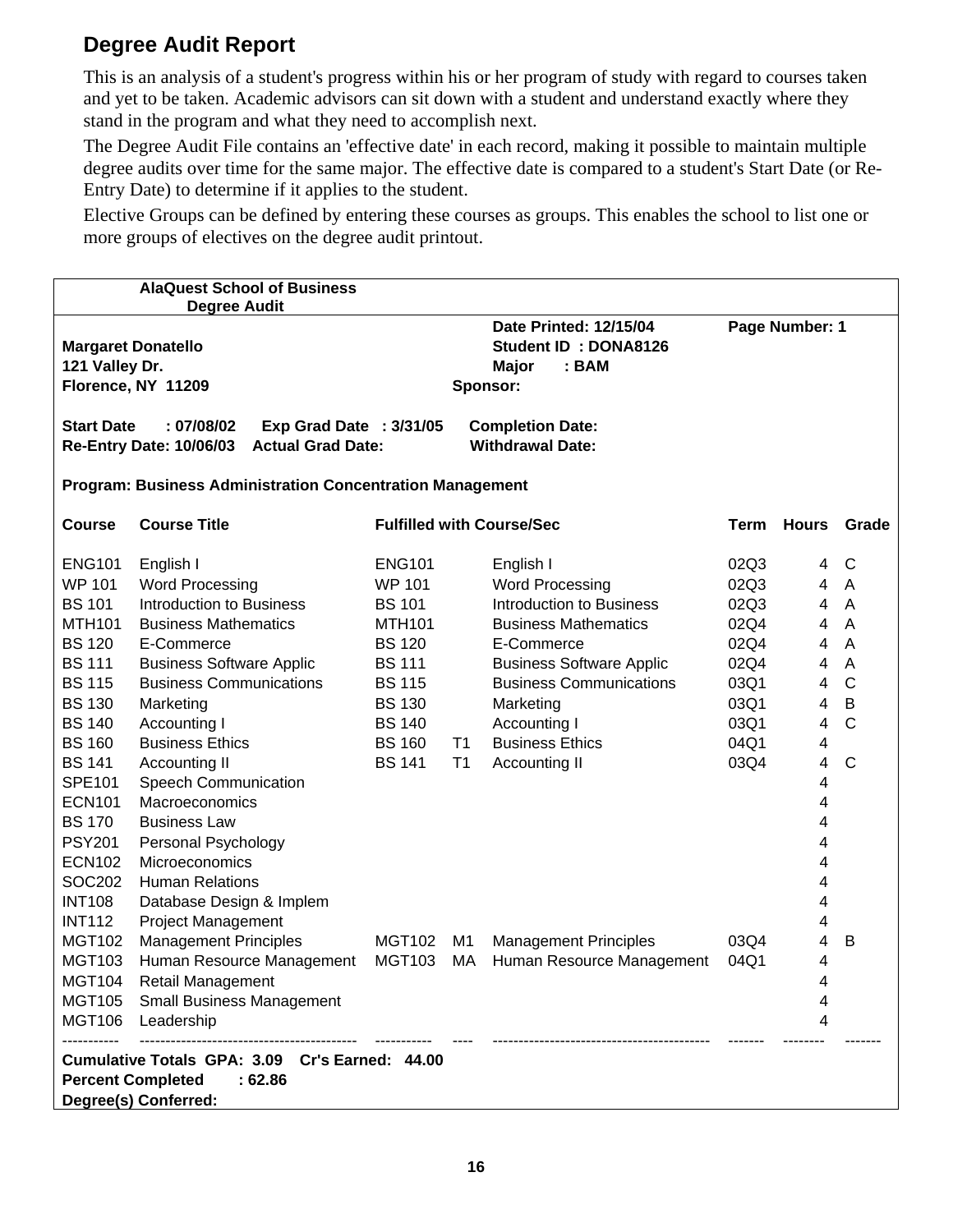#### **Academic Progress Report**

This function determines whether or not a student is presently making academic progress as set forth in the Standards of Progress File. Only students not making progress will print on the report unless you request the report also include students who are making progress.

*Notes:* 

- A 'Y' or 'N' will be updated in the Student Database as a result of the analysis. A 'Y' in this field indicates the student is making satisfactory progress.
- The Standards Of Progress File must be populated for each major.
- A student in his first term will be skipped.

Any of the following codes might be included with the progress report that follows the search:

 $Y = Yes$ , making satisfactory progress.

 $N = No$ , not making satisfactory progress.

 $F =$  First check point not reached yet.

| 08/13/08                                                                                                                                                                                                                                                           |                                                                                                                                                                                                              |                              | The AlaQuest School of Business<br>Academic Progress Report                                          |                                                                                                      | Page: 1<br>$10:58$ AM                                         |
|--------------------------------------------------------------------------------------------------------------------------------------------------------------------------------------------------------------------------------------------------------------------|--------------------------------------------------------------------------------------------------------------------------------------------------------------------------------------------------------------|------------------------------|------------------------------------------------------------------------------------------------------|------------------------------------------------------------------------------------------------------|---------------------------------------------------------------|
|                                                                                                                                                                                                                                                                    | Student                                                                                                                                                                                                      | Cur<br><b>GPA</b>            | $_{\text{Cum}}$<br>GPA                                                                               | Earned<br>Hours                                                                                      | Progress                                                      |
| Abubakr,Jamillah L<br>Ackerson, Buffy L<br>Adams, Julie L<br>Austin, Frank<br>Ayers, Holly K<br>Bailey, Douglas C<br>Bailey, Tasha N<br>Borchers, Christop M<br>Borchers, Stephani L<br>Borchers, Terry D<br>Botts, Diana L<br>Botts, Michael A<br>Bovard, Londa L | ABUB4908<br>371442696 0.89<br>172777465 1.10<br>AUST1862<br>401995689 0.92<br>BAIL8609<br>BAIL4447 1.14<br>BORC1388 1.02<br>482736945 1.11<br>464282774 0.71<br>433668225 1.24<br>506319422 1.17<br>BOVA8273 | 1.20<br>1.15<br>0.95<br>1.22 | 1.17<br>1.01<br>1.21<br>1.17<br>0.99<br>0.89<br>1.13<br>1.14<br>1.10<br>0.90<br>1.02<br>1.03<br>1.16 | 72.5<br>90.0<br>71.0<br>88.5<br>57.5<br>60.0<br>65.5<br>74.0<br>83.5<br>44.0<br>44.0<br>48.5<br>71.0 | N<br>N<br>N<br>N<br>N<br>N<br>N<br>N<br>N<br>N<br>N<br>N<br>N |
| Bowles, Natasha L<br>Bradford, Nancy N<br>Brannam, Stephen B<br>Bray, Amanda J<br>Brewer, Josh M<br>Brown, Jenny L<br>Total Students Not Making Progress:                                                                                                          | BOWL7277 1.11<br>BRAD4327<br>455080229 1.05<br>BRAY1848<br>408397172 1.20<br>464755599 1.14                                                                                                                  | 0.91<br>1.05<br>19           | 1.22<br>0.97<br>1.22<br>1.13<br>1.19<br>1.16                                                         | 74.5<br>60.0<br>64.0<br>81.5<br>78.0<br>74.5                                                         | N<br>N<br>N<br>N<br>N<br>N                                    |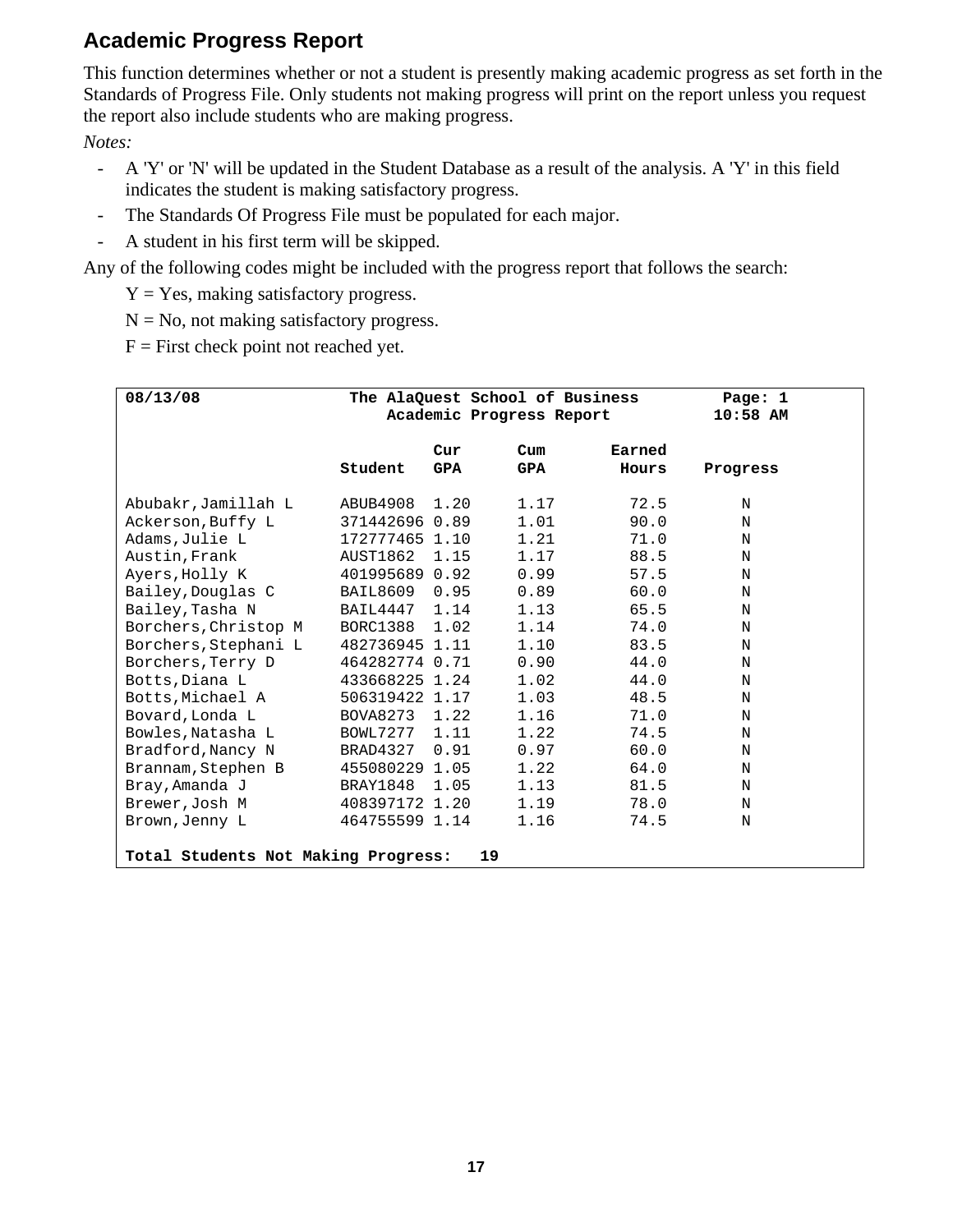#### **Student Schedules**

This program prints student schedules for the time period selected. Each schedule is printed on its own page.

You must enter a term code or a range of dates. Only academic records for the term you choose, or records that fall within the date range selected will be included.

You can optionally include a block of text at the foot of the schedule. An option is also available to print the related books at the bottom of the schedule (with or without price amounts).

AS3 provides over 11 different schedule formats from which to choose. Some are geared for credit hours, some clock hours, and others will include both clock and credit hours.

|                                                                                                                                                                                                                                                                                   |                |                   |                  | The AlaQuest School<br>of Business |            |                                        |
|-----------------------------------------------------------------------------------------------------------------------------------------------------------------------------------------------------------------------------------------------------------------------------------|----------------|-------------------|------------------|------------------------------------|------------|----------------------------------------|
| Robert D Peterson<br>308 N. First Pl.<br>Anytown, NY 08092<br>Class Code: N                                                                                                                                                                                                       | Status: Active |                   |                  | Date Printed: 04/13/03             |            |                                        |
| Major: Paralegal Studies<br>Term: Spring 2003 From 04/07/03 to 06/21/03                                                                                                                                                                                                           |                |                   |                  |                                    |            |                                        |
| Periods                                                                                                                                                                                                                                                                           | Mon            | Tue               | Wed              | Thr                                | Fri        | Sat                                    |
| $8:30 - 12:35$ PM                                                                                                                                                                                                                                                                 |                |                   |                  |                                    |            | LA 101                                 |
| $6:00 - 10:05$ PM                                                                                                                                                                                                                                                                 |                |                   |                  | ENG101                             |            |                                        |
| Course Sect Course Description                                                                                                                                                                                                                                                    |                |                   |                  | Credits                            | Hours Room | Instructor                             |
| -----<br>ENG101 1 English I<br>2 Introduction to Law<br>LA 101                                                                                                                                                                                                                    |                | Total Hours: 8.00 | --------         | $4.00$ $60.00$ B-9<br>120.00       |            | 4.00 60.00 B-4 D. Smalley<br>M. Florez |
| Books:                                                                                                                                                                                                                                                                            |                |                   |                  |                                    |            |                                        |
| ENG101 College English<br>LAW101 Fundamentals of Law                                                                                                                                                                                                                              |                |                   | \$43.50<br>59.00 |                                    |            |                                        |
| Total charged to your account: \$102.50                                                                                                                                                                                                                                           |                |                   |                  |                                    |            |                                        |
| Statement of Purpose                                                                                                                                                                                                                                                              |                |                   |                  |                                    |            |                                        |
| "I hereby register for the Spring Quarter, 2003. I understand that all<br>tuition and fees must be paid or satisfactory arrangements made prior<br>to the beginning of the quarter, and that I am thereafter enrolled for<br>the quarter unless and until I officially withdraw." |                |                   |                  |                                    |            |                                        |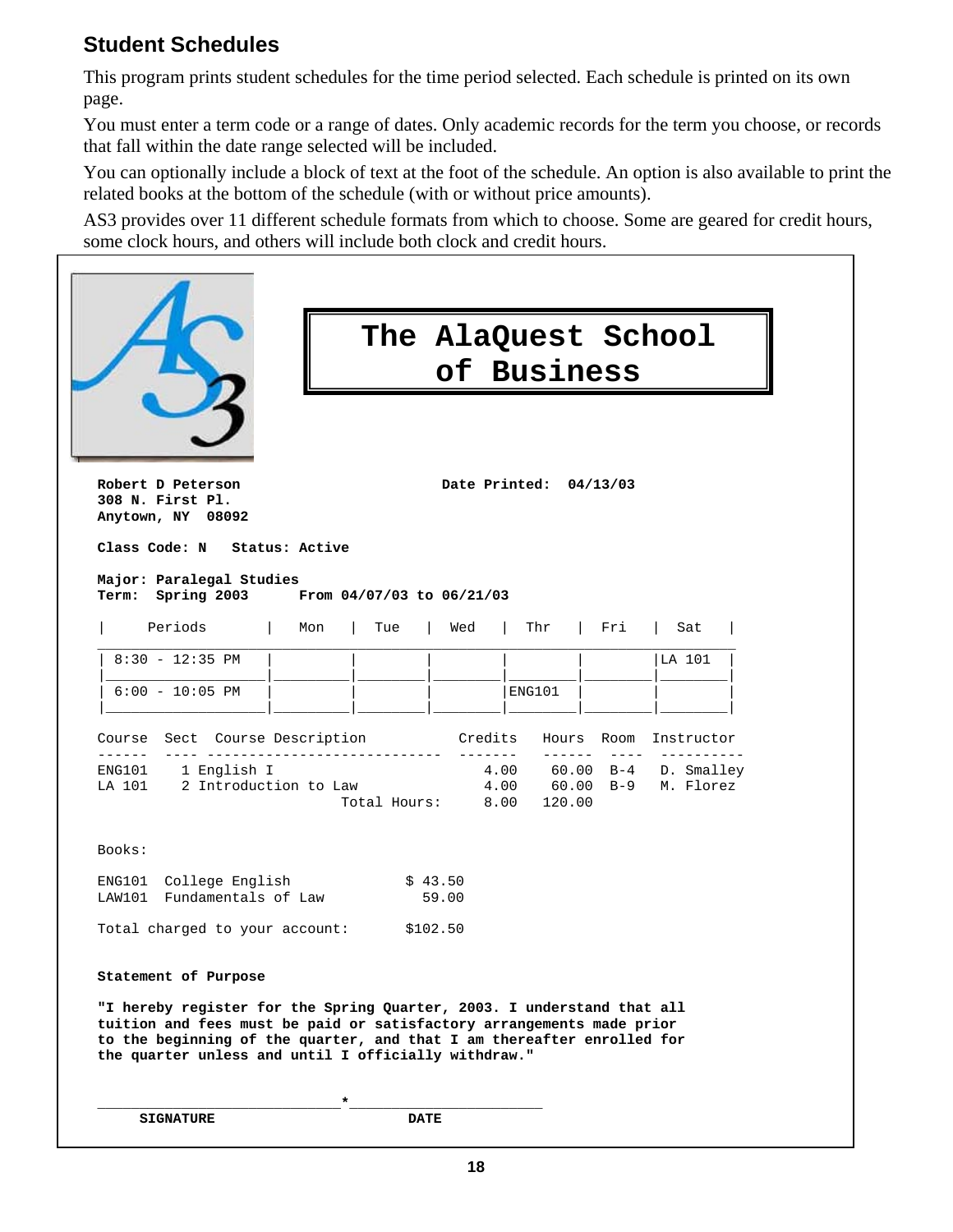This new scheduler and report have been created especially for Massage, Clinical, Beauty / Salon or other school where there may be irregularly scheduled, optional meetings or special clinics.

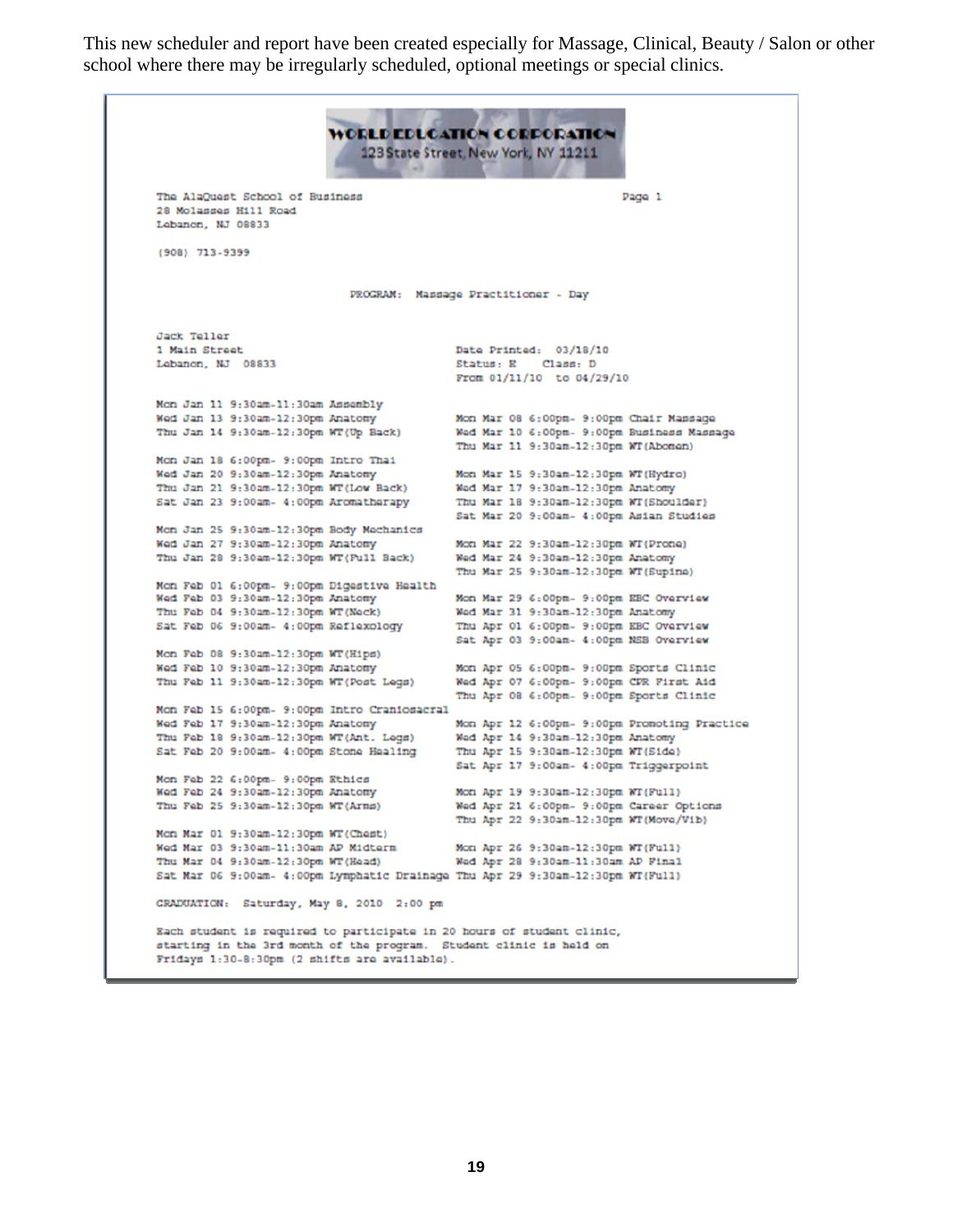#### **Transcripts**

This program prints academic transcripts for students for one, some, or all terms. A few of the options available are as follows:

- Active or All Students
- Status Code or all
- Class Code or all

A transcript can also be printed from the Academic Records Inquiry.

You can optionally include a block of text at the foot of the transcript.

AS3 provides over 25 different transcripts from which to choose. Some are geared for credit hours, some clock hours, and others will include both clock and credit hours.

This is one of three Student Transcript examples. We have a total of 26. If you do not see what you are looking for, please contact AlaQuest.

```
 Page Number: 1 
   The AlaQuest School of Business
           28 Molasses Hill Road
            Lebanon, NJ 08833
            (908) 713-9399
                                L,
                                          Student ID : 203 
John Martin Date Printed: 08/26/08 
54 Boundary Street Start Date : 01/02/01 
Clinton, NJ 08833-5678
                                          Withdrew : 
                                          Re-Entry : 
                                   ---Attempted-- Credits 
                                   Credits Hours Grade Earned 
Program: Business Management 
   Term: 011 Winter 2001 ------------------------------------- 
ACC101 Accounting I 3.00 60.00 B 3.00<br>ENG101 English I 3.00 60.00 C+ 3.00
ENG101 English I 3.00 60.00 C+ 3.00 
LAW101 Law in the New Century 3.00 60.00 A 3.00 
MTH101 Math I 3.00 60.00 D+ 3.00 
PC101 Computer PC'S I 3.00 60.00 C- 3.00 
          Term Totals: GPA 2.55 15.00 300.00 15.00 
                                  Cum Totals: GPA 2.55 15.00 300.00 15.00 
-------------------- End of Academic Transcript -------------------- 
This line and the following block of text are user defined: 
Grade Legend: 
98 - 100 = A+ 92 - 97 = A 90 - 91 = A-
88 - 89 = B+ 82 - 87 = B 80 - 81 = B-
78 - 79 = C+ 72 - 77 = C 70 - 71 = C-
68 - 69 = D+ 62 - 67 = D 60 - 61 = D- 
 0 - 59 = F P = Passing I = Incomplete 
WO = Official Withdrawal WF = Withdrawal Failure 
Not Official Unless Signed: 
Official Signature _____________________________________________
```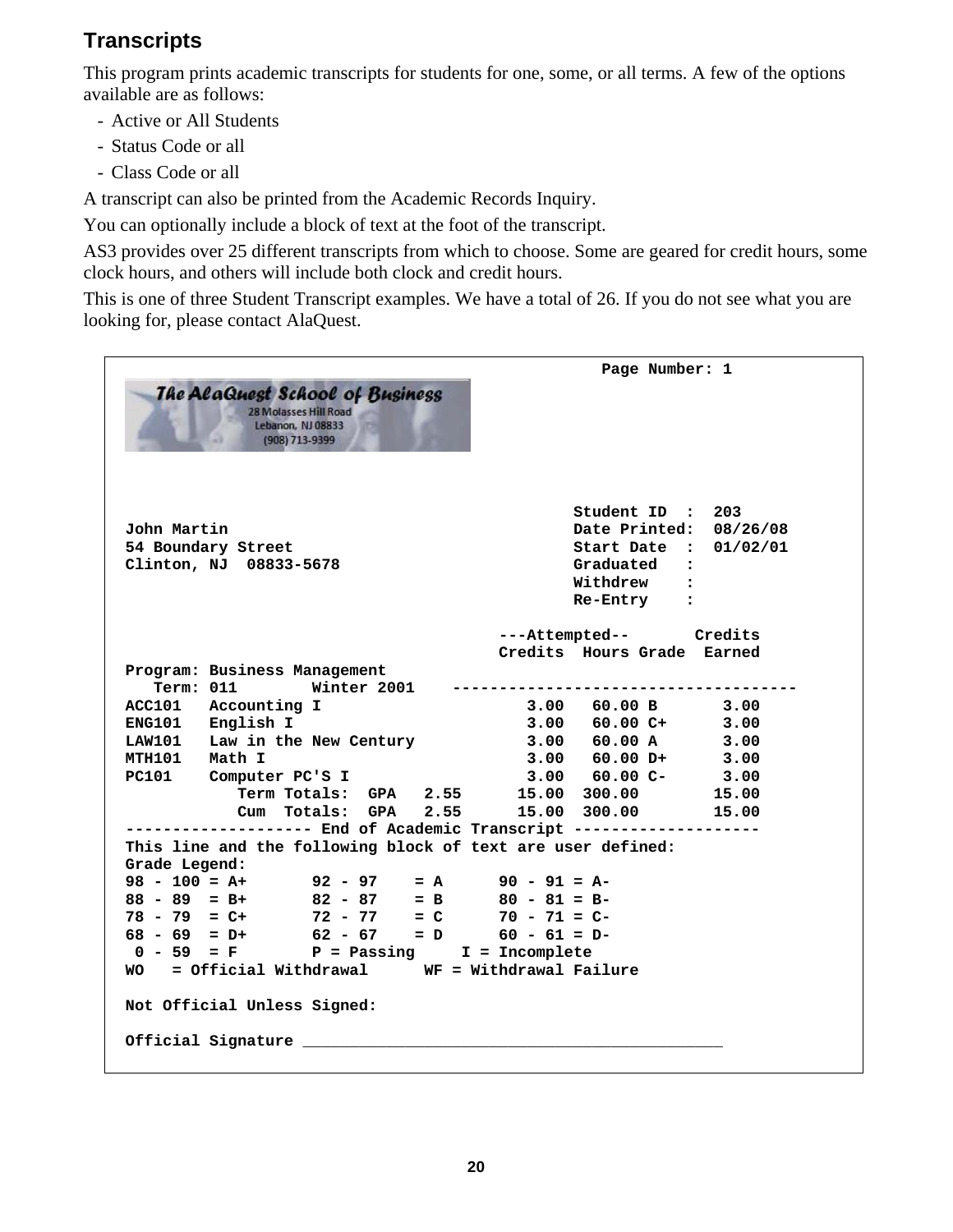This is the second of three Student Transcript examples. We have a total of 26. If you do not see what you are looking for, please contact AlaQuest.

| <b>The AlaQuest School of Business</b><br><b>28 Molasses Hill Road</b><br>Lebanon, NJ 08833<br>(908) 713-9399                                                                                                                                                                                                                                                                                                                                                            | Page Number: 1                                                                                                                                                                                                                                                                                                                                                           |
|--------------------------------------------------------------------------------------------------------------------------------------------------------------------------------------------------------------------------------------------------------------------------------------------------------------------------------------------------------------------------------------------------------------------------------------------------------------------------|--------------------------------------------------------------------------------------------------------------------------------------------------------------------------------------------------------------------------------------------------------------------------------------------------------------------------------------------------------------------------|
| John Martin<br>54 Boundary Street<br>Clinton, NJ 08833-5678                                                                                                                                                                                                                                                                                                                                                                                                              | Student ID: 203<br>Date Printed:<br>08/26/08<br>Start Date :<br>01/02/01<br>Graduated :<br>Withdrew :<br>Re-Entry :                                                                                                                                                                                                                                                      |
|                                                                                                                                                                                                                                                                                                                                                                                                                                                                          | Attempted Hours<br>Hours<br>Earned<br>Grade<br>Attended                                                                                                                                                                                                                                                                                                                  |
| Program: Business Management<br>Winter 2001<br>Term: 011<br>ACC101 Accounting I<br>ENG101 English I<br>LAW101 Law in the New Century<br>MTH101 Math I<br>PC101 Computer PC'S I<br>Term Totals: GPA 2.55<br>Cumulative Totals: GPA 2.55<br>This line and the following block of text is user defined:<br>Grade Legend:<br>$98 - 100 = A+$ 92 - 97<br>$88 - 89 = B+$<br>$82 - 87$<br>$78 - 79 = C+$<br>$72 - 77$<br>$= C$<br>$62 - 67 = D$ $60 - 61 = D$<br>$68 - 69 = D+$ | 60.00 60.00<br>60.00<br>$\mathbf{B}$<br>60.00<br>$C+$<br>60.00<br>60.00<br>60.00<br>58.00<br>$\mathbf{A}$<br>60.00<br>$60.00$ $60.00$ $60.00$<br>D+<br>$C-$<br>$60.00$ $60.00$ 58.00<br>300.00 300.00<br>296.00<br>300.00 300.00<br>296.00<br>----------- End of Academic Transcript --------------------<br>$= A$ 90 - 91 = A-<br>$= B$ 80 - 81 = B-<br>$70 - 71 = C -$ |
| $= F$ $P =$ Passing   I = Incomplete<br>$0 - 59$<br>WO = Official Withdrawal WF = Withdrawal Failure                                                                                                                                                                                                                                                                                                                                                                     |                                                                                                                                                                                                                                                                                                                                                                          |
| Not Official Unless Signed:<br>Official Signature                                                                                                                                                                                                                                                                                                                                                                                                                        |                                                                                                                                                                                                                                                                                                                                                                          |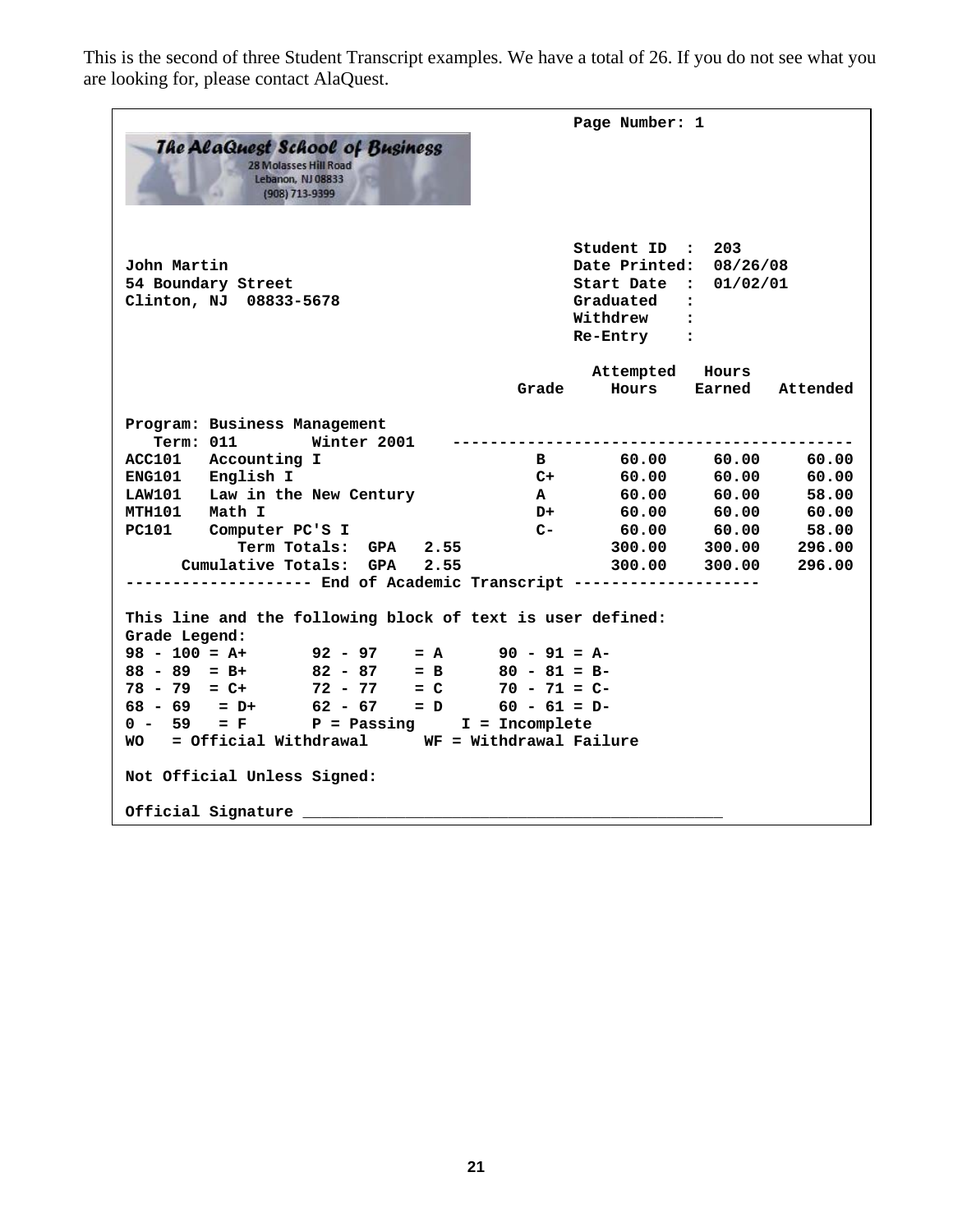This is the third of three Student Transcript examples. We have a total of 26 If you do not see what you are looking for, please contact AlaQuest.

| <b>The AlaQuest School of Business</b><br><b>28 Molasses Hill Road</b><br>Lebanon, NJ 08833<br>(908) 713-9399 |                                   |                                      | Page Number: 1                                                    |         |
|---------------------------------------------------------------------------------------------------------------|-----------------------------------|--------------------------------------|-------------------------------------------------------------------|---------|
| John Martin<br>54 Boundary Street<br>Clinton, NJ 08833-5678                                                   |                                   | Graduated:<br>Withdrew:<br>Re-Entry: | Student ID: 203<br>Date Printed: 08/26/08<br>Start Date: 01/02/01 |         |
|                                                                                                               | Attempted<br>Credits Grade Points |                                      | Quality Earned                                                    | Credits |
| Program: Business Management                                                                                  |                                   |                                      |                                                                   |         |
| Term: 011 Winter 2001                                                                                         |                                   |                                      |                                                                   |         |
| ACC101 Accounting I                                                                                           |                                   |                                      | $3.00$ B $9.00$                                                   | 3.00    |
| ENG101 English I                                                                                              |                                   |                                      | $3.00$ C+ 7.50                                                    | 3.00    |
| LAW101 Law in the New Century                                                                                 |                                   |                                      | $3.00$ A 12.00                                                    | 3.00    |
| MTH101 Math I                                                                                                 | $3.00$ D+                         |                                      | 4.50                                                              | 3.00    |
| PC101 Computer PC'S I                                                                                         | 3.00                              | $C-$                                 | 5.25                                                              | 3.00    |
| Term Totals: GPA 2.55                                                                                         | 15.00                             |                                      | 38.25                                                             | 15.00   |
| Cum Totals: GPA 2.55                                                                                          | 15.00                             |                                      | 38.25                                                             | 15.00   |
| ------------- End of Academic Transcript --------------------                                                 |                                   |                                      |                                                                   |         |
| This line and the following block of text are user defined:<br>Grade Legend:                                  |                                   |                                      |                                                                   |         |
| $98 - 100 = A+$<br>$92 - 97$                                                                                  | $= A$ 90 - 91 = A-                |                                      |                                                                   |         |
| 82 – 87 = B<br>72 – 77 = C<br>$=$ B<br>$88 - 89 = B +$                                                        | $80 - 81 = B-$                    |                                      |                                                                   |         |
| $78 - 79 = C+$<br>$62 - 67 = D$<br>$68 - 69 = D+$                                                             | $70 - 71 = C -$                   |                                      |                                                                   |         |
| $0 - 59 = F$ P = Passing                                                                                      | $60 - 61 = D -$                   |                                      |                                                                   |         |
| WO = Official Withdrawal WF = Withdrawal Failure                                                              | $I = Incomplete$                  |                                      |                                                                   |         |
| Not Official Unless Signed:                                                                                   |                                   |                                      |                                                                   |         |
| Official Signature                                                                                            |                                   |                                      |                                                                   |         |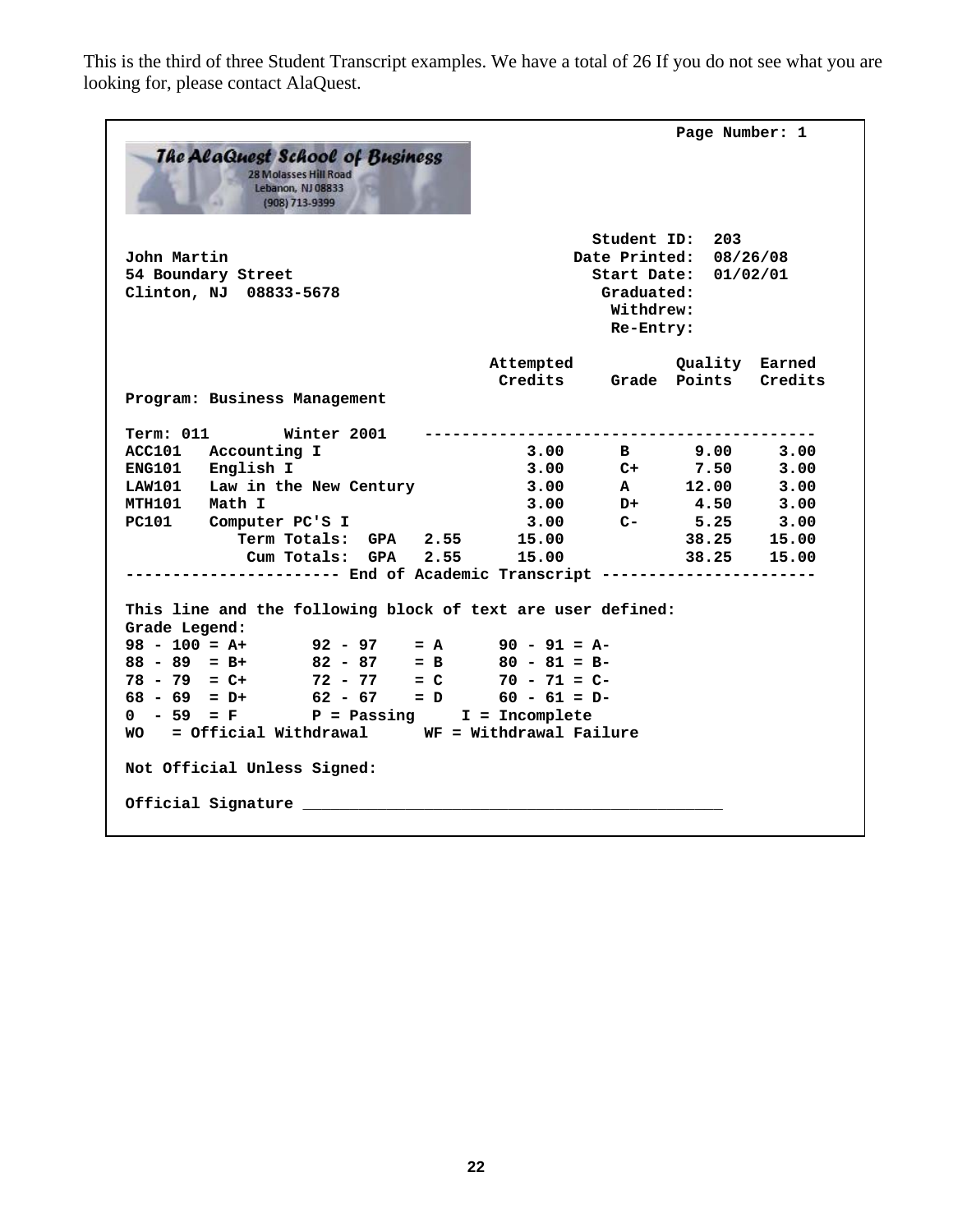

On the following pages you will find some of the reports available in this module:

Lead Analysis Report Rep Analysis Report Source Code Report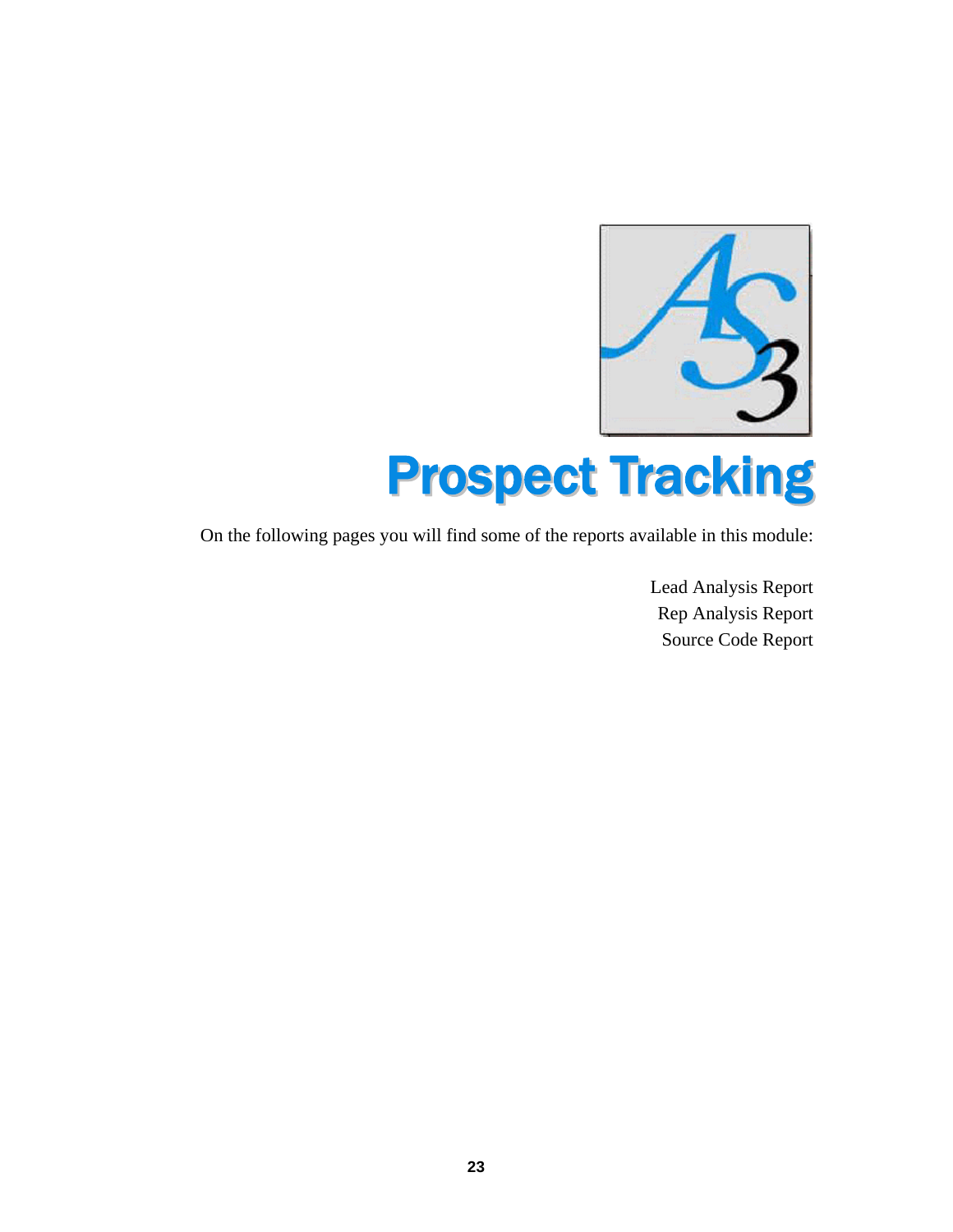#### **Lead Analysis Report**

This report will count leads for a rep between two dates you select. The lead date in the Prospect Database is checked for inclusion in the totals.

The leads found for that rep will be analyzed for the following activities: Initial Interviews, Follow-Up Interviews, No-Shows, Enrollments, Starts, Positive Attendance, Drops, Grads, and Placement.

The report will summarize the leads in two categories: media leads and referral leads.

|                   |                                          |                |                                                  |                                      |              | The AlaQuest School of Business            |               |                                               |                                  |                                        |                                      |            |               |               |                                      |                                               | Page: 1                               |                                            |                                      |                                      |
|-------------------|------------------------------------------|----------------|--------------------------------------------------|--------------------------------------|--------------|--------------------------------------------|---------------|-----------------------------------------------|----------------------------------|----------------------------------------|--------------------------------------|------------|---------------|---------------|--------------------------------------|-----------------------------------------------|---------------------------------------|--------------------------------------------|--------------------------------------|--------------------------------------|
|                   | 7/24/2008                                |                |                                                  |                                      |              | <b>Lead Analysis Report</b>                |               |                                               |                                  |                                        |                                      |            |               |               |                                      |                                               | 3:10 PM                               |                                            |                                      |                                      |
| Sort              |                                          | Media          | Referral                                         | RU.                                  | Inter-       | Intvw                                      | Follow        | No                                            | Media-                           | ME/                                    | Referral                             | RE/        | Media         | MS/           | Referral                             | RS/                                           | Number                                |                                            |                                      |                                      |
| Key               | Description                              | Leads          | Leads                                            | 机%                                   | <b>Views</b> | ML+RL%                                     | Ups           | Show                                          | Enroll                           | ML%                                    | Enroll                               | RL%        | <b>Starts</b> | ML%           | <b>Starts</b>                        | RL%                                           | Starts                                | Drops                                      | Grads                                | Placed                               |
|                   | Alfred B.                                |                |                                                  |                                      |              |                                            |               |                                               |                                  |                                        |                                      |            |               |               |                                      |                                               |                                       |                                            |                                      |                                      |
| ABC<br><b>BIL</b> | Charles<br><b>Bill I. Leamer</b>         | $\frac{16}{3}$ | $\begin{smallmatrix}0\\0\end{smallmatrix}$       | $\begin{matrix} 0 \\ 0 \end{matrix}$ | 11           | $\frac{69}{33}$                            | $\frac{1}{0}$ | $\begin{smallmatrix}0\\0\\0\end{smallmatrix}$ | $\begin{matrix}7\\0\end{matrix}$ | $\begin{array}{c} 44 \\ 0 \end{array}$ | $\begin{matrix} 0 \\ 0 \end{matrix}$ | $_{0}^{0}$ | $\frac{0}{0}$ | $\frac{0}{0}$ | $\begin{matrix} 0 \\ 0 \end{matrix}$ | $\begin{smallmatrix}0\\0\\0\end{smallmatrix}$ | $\begin{array}{c} 7 \\ 0 \end{array}$ | $\begin{smallmatrix}0\\0\end{smallmatrix}$ | $\begin{matrix} 0 \\ 0 \end{matrix}$ | $\begin{matrix} 0 \\ 0 \end{matrix}$ |
|                   |                                          |                |                                                  |                                      |              |                                            |               |                                               |                                  |                                        |                                      |            |               |               |                                      |                                               |                                       |                                            |                                      |                                      |
|                   | <b>Grand Totals</b>                      | 19             | 0                                                | $\pmb{0}$                            | 12           | 63                                         |               | $\boldsymbol{0}$                              | 7.                               | 37                                     | $\bf{0}$                             |            | $\pmb{0}$     | $\circ$       | $\pmb{0}$                            |                                               |                                       | 0                                          | $\boldsymbol{0}$                     | $\boldsymbol{0}$                     |
|                   | $ML = Media leads$<br>RL= Referral Leads |                | $ME = Media$ Enrolls<br><b>RL-Referral Leads</b> |                                      |              | $MS = Media Stars$<br>RE= Referral Enrolls |               |                                               |                                  |                                        |                                      |            |               |               |                                      |                                               |                                       |                                            |                                      |                                      |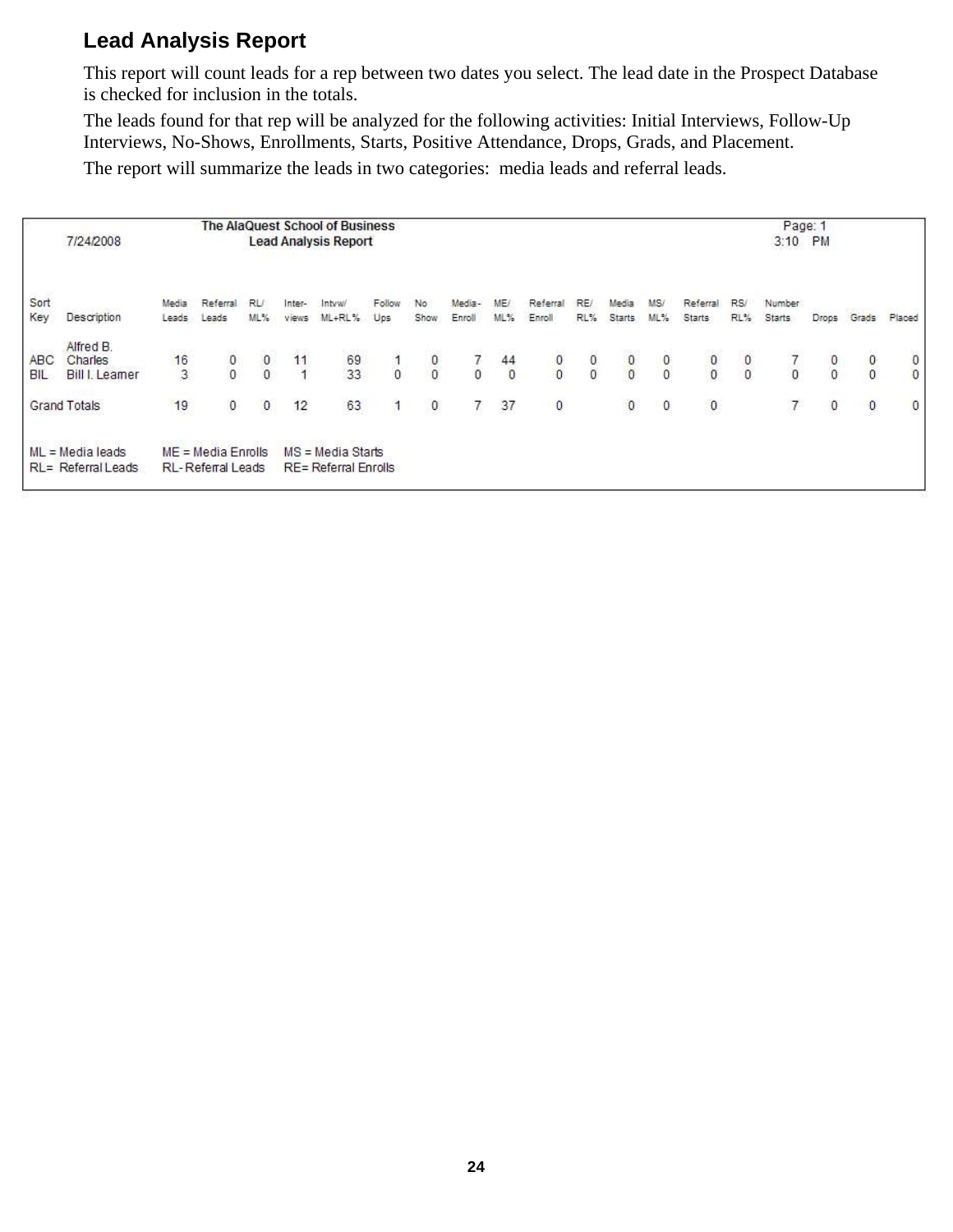#### **Rep Analysis Report**

This report will count leads for a rep between two dates you enter. The lead date in the Prospect Database is checked for inclusion.

The Interview File will be examined for interviews falling within the date range you have specified. If a record is found for a prospect, the following will be totaled for that lead:

Appointments, No-Shows, Re-Schedules, Enrollments, Starts, and Positive Attendance

Note that the above totals will be derived from records found in the Prospect Interview File for the dates you selected. If a rep is flagged as inactive, he or she will not be included in the report.

|     | 7/24/2008           | Page: 1<br>3:16 PM |         |                |               |        |              |               |
|-----|---------------------|--------------------|---------|----------------|---------------|--------|--------------|---------------|
| Rep | <b>Name</b>         | Leads              | Apnt's  | <b>No-Show</b> | <b>ReSchd</b> | Enroll | <b>Start</b> | <b>Attend</b> |
| ABC | Alfred B. Charles   | 16                 | 12      | 0              | 0             |        | 0            | 0             |
| BIL | Bill I. Learner     | 3                  | 0       | 0              | 0             | 0      | 0            | 0             |
|     | <b>Grand Totals</b> | 19                 | $12 \,$ | 0              | 0             |        | 0            | 0             |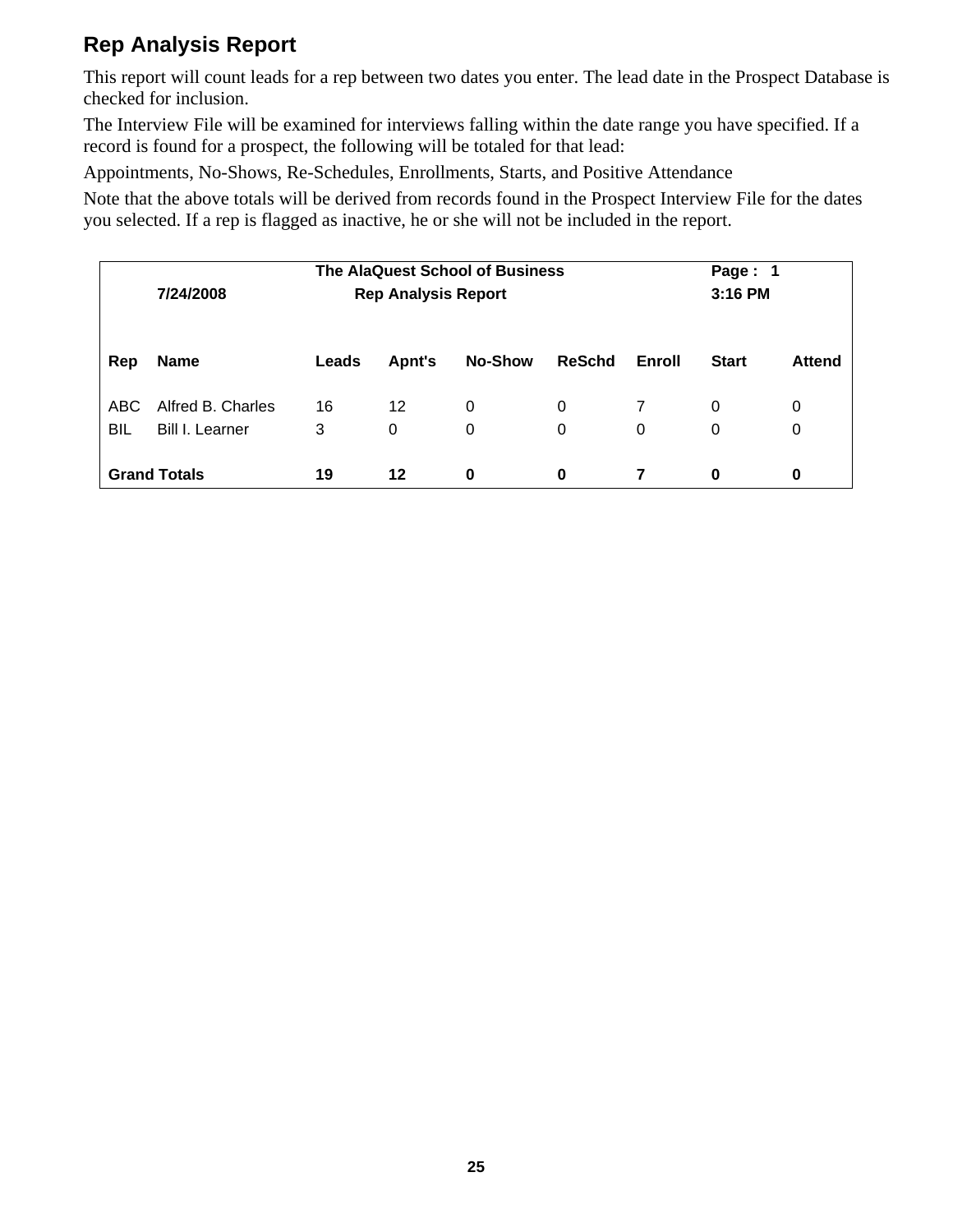#### **Source Code Report**

This report will count leads between two dates you enter. The lead date in the Prospect Database is checked for inclusion.

The leads found for a given source code will be analyzed to determine of the leads found, how many enrolled and how many of them actually started.

Percentages and averaged costs are provided for enrollments and starts. The report's bottom line for each source of advertising will give you Cost Per Lead and Cost Per Start.

|                               | WORLD EDUCATION CORPORATION<br>123 State Street, New York, NY 11211 |                                                |                                 |                       |      |              |                       |                   |
|-------------------------------|---------------------------------------------------------------------|------------------------------------------------|---------------------------------|-----------------------|------|--------------|-----------------------|-------------------|
| AI-RPTSC1<br>01/28/11         |                                                                     | The AlaQuest School of Business<br>From: Start | Source Code Report<br>Thru: End |                       |      |              | Page: 1<br>$10:52$ AM |                   |
| Source                        |                                                                     |                                                | Cost Per                        | Cost Per Enroll       |      |              | Cost Per Start        |                   |
| Description<br>Code           | Source Cost Each Leads Lead Enrolled Enrollment Pct. Starts Start   |                                                |                                 |                       |      |              |                       | Pct.              |
| Paid Media Sources            |                                                                     |                                                |                                 |                       |      |              |                       |                   |
| 200001NYT NY Times, Jan 2000  | 2,000.00                                                            |                                                | 5 400.00                        | 1 2,000.00            |      | 20% 1        | 2,000.00              | 20%               |
| DN200012 Daily News, December | 2,000.00                                                            |                                                |                                 | 4 500.00 2 1,000.00   | 50%  |              | 2 1,000.00            | 50%               |
| DN200410 Daily News - October | 2,000.00                                                            |                                                |                                 | 8 250.00 7 285.71     | 88%  |              | 1 2,000.00            | 13%               |
| DN201010 Daily News - October | 3,000.00                                                            |                                                |                                 | 1 3,000.00 1 3,000.00 | 100% | $\mathbf{1}$ | 3,000.00 100%         |                   |
| T200102 TV Channel 2, Februa  | 3,000.00                                                            |                                                | 1, 3,000.00                     | 1 3,000.00            | 100% | $^{\circ}$   | 0.00                  | $0$ <sup>\$</sup> |
| 200001CH2 Channel 2, Jan 2000 | 15,000.00                                                           |                                                | 8 1.875.00                      | 1 15,000.00           | 13%  | $\mathbf{1}$ | 15,000.00             | 13%               |
| Total For Paid Media Sources  | 27,000.00                                                           |                                                | 27 1,000.00                     | 13 2,076.92           | 48%  | 6            | 4,500.00              | 22%               |
|                               |                                                                     |                                                |                                 |                       | 48%  | 6            | 4,500.00              | 22%               |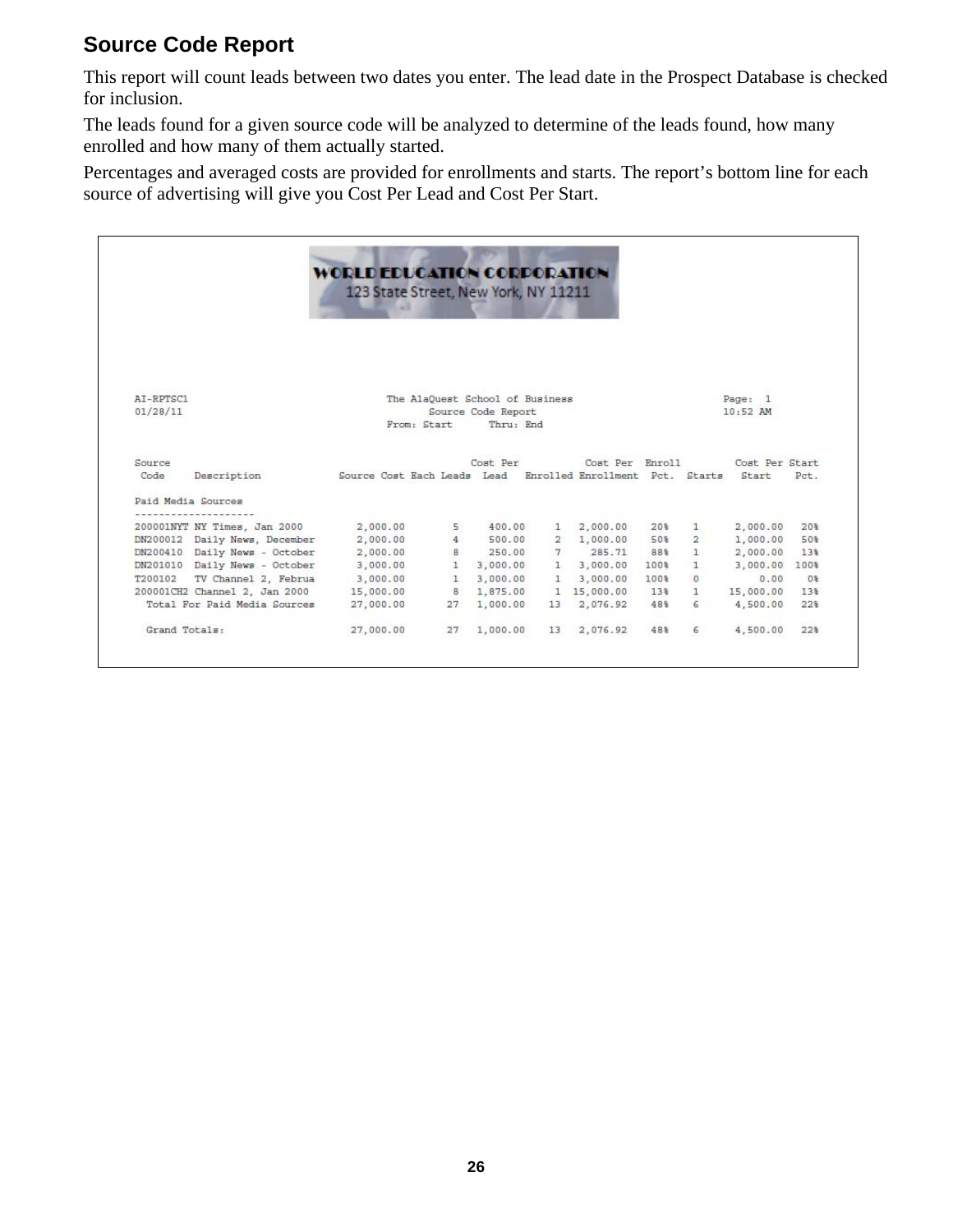

On the following pages you will find some of the reports available in this module:

Client Monthly Sales Report Student Clinical Report Professional Clinical Report Client Invoice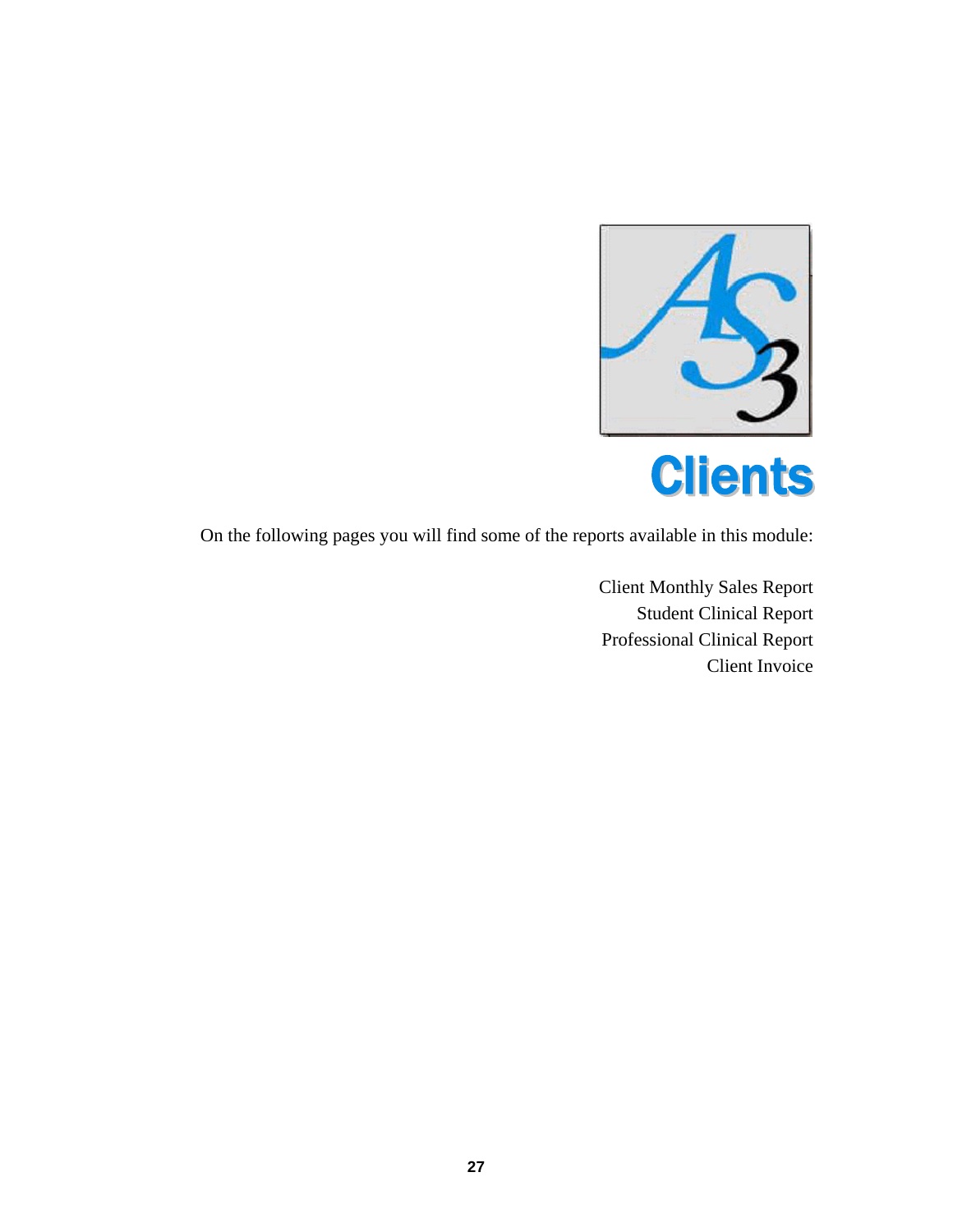#### **Client Monthly Sales Report**

This report prints sales for one or more days, depending upon the date range requested by the operator; because of the date option, the output can act as a daily, weekly, monthly, quarterly, or even an annual report.

The output is sorted by taxable and non-taxed items, and the tax total collected is included in the final totals.

|               |              |        |                              | The AlaQuest School of Business |       |                                   |     |              |         |
|---------------|--------------|--------|------------------------------|---------------------------------|-------|-----------------------------------|-----|--------------|---------|
|               |              |        | Client Sales Monthly Journal |                                 |       |                                   |     |              |         |
| Page:         | $\mathbf{1}$ |        |                              |                                 |       |                                   |     |              |         |
| 05/18/09      |              |        |                              |                                 |       | Sales From 05/01/09 Thru 05/31/09 |     |              |         |
| $11:59$ AM    |              |        |                              |                                 |       |                                   |     |              |         |
| Date          | <b>Type</b>  | Item   | Description                  | Quantity                        | Price | Extension                         | Tax | Client ID    | Invoice |
| 05/15/09 HC   |              | HC     | Haircut                      | 1                               | 10.00 | 10.00                             | .00 | $\mathbf 1$  | 1016    |
| 05/15/09 HC   |              | HC     | Haircut                      | 1                               | 10.00 | 10.00                             | .00 | $\mathbf{1}$ | 1017    |
| 05/15/09 HC   |              | HC     | Haircut                      | 1                               | 15.00 | 15.00                             | .00 | $\mathbf{1}$ | 1018    |
| 05/15/09 HC   |              | HC     | Haircut                      | 1                               | 15.00 | 15.00                             | .00 | $\mathbf{1}$ | 1021    |
| 05/15/09 HC   |              | HC     | Haircut                      | $\mathbf{1}$                    | 15.00 | 15.00                             | .00 | $\mathbf{1}$ | 1024    |
| 05/15/09 HC   |              | HC     | Haircut                      | $\mathbf{1}$                    | 10.00 | 10.00                             | .00 | 9087139399   | 1014    |
| 05/15/09 HC   |              | HC     | Haircut                      | $\mathbf{1}$                    | 15.00 | 15.00                             | .00 | 9087139399   | 1020    |
| 05/15/09 MS   |              | MS     | Massage                      | 1                               | 15.00 | 15.00                             | .00 | $\mathbf{1}$ | 1016    |
| 05/15/09 MS   |              | MS     | Massage                      | 1                               | 25.00 | 25.00                             | .00 | $\mathbf{1}$ | 1018    |
| 05/15/09 MS   |              | MS     | Massage                      | 1                               | 25.00 | 25.00                             | .00 | $\mathbf{1}$ | 1021    |
| 05/15/09 MS   |              | MS     | Massage                      | 1                               | 25.00 | 25.00                             | .00 | $\mathbf{1}$ | 1025    |
| 05/15/09 MS   |              | MS     | Massage                      | 1                               | 15.00 | 15.00                             | .00 | 9087139399   | 1014    |
| 05/15/09 MS   |              | MS     | Massage                      | 1                               | 25.00 | 25.00                             | .00 | 9087139399   | 1020    |
| 05/16/09 HC   |              | HC     | Haircut                      | 1                               | 10.00 | 10.00                             | .00 | $\mathbf{1}$ | 1028    |
| 05/16/09 HC   |              | HC     | Haircut                      | $\mathbf{1}$                    | 10.00 | 10.00                             | .00 | $\mathbf{1}$ | 1029    |
| 05/16/09 HC   |              | HC     | Haircut                      | 1                               | 10.00 | 10.00                             | .00 | $\mathbf 1$  | 1030    |
| 05/16/09 MS   |              | MS     | Massage                      | 1                               | 25.00 | 25.00                             | .00 | $\mathbf{1}$ | 1028    |
| 05/16/09 MS   |              | MS     | Massage                      | 1                               | 25.00 | 25.00                             | .00 | $\mathbf 1$  | 1030    |
| 05/16/09 MU   |              | MU     | Make Up                      | 1                               | 5.00  | 5.00                              | .00 | $\mathbf 1$  | 1028    |
| 05/16/09 MU   |              | MU     | Make Up                      | 1                               | 5.00  | 5.00                              | .00 | $\mathbf{1}$ | 1028    |
| $05/16/09$ TN |              | TN     | Hair Tinting                 | 1                               | 5.00  | 5.00                              | .00 | 1            | 1028    |
| 05/18/09 HC   |              | HC     | Haircut                      | $\mathbf{1}$                    | 10.00 | 10.00                             | .00 | 9087137777   | 1033    |
| 05/18/09 HC   |              | HC     | Haircut                      | 1                               | 10.00 | 10.00                             | .00 | 9087139399   | 1032    |
| 05/18/09 MC   |              | MC     | Manicure                     | 1                               | 7.50  | 7.50                              | .00 | 9087137777   | 1033    |
| 05/18/09 MS   |              | MS     | Massage                      | 1                               | 25.00 | 25.00                             | .00 | 9087137777   | 1033    |
| 05/18/09 MS   |              | MS     | Massage                      | 1                               | 25.00 | 25.00                             | .00 | 9087139399   | 1032    |
| 05/18/09 MU   |              | MU     | Make Up                      | 1                               | 5.00  | 5.00                              | .00 | 9087139399   | 1032    |
| 05/18/09 TN   |              | TN     | Hair Tinting                 | 1                               | 5.00  | 5.00                              | .00 | 9087139399   | 1032    |
|               |              | Totals |                              | 28                              |       | 402.50                            | .00 |              |         |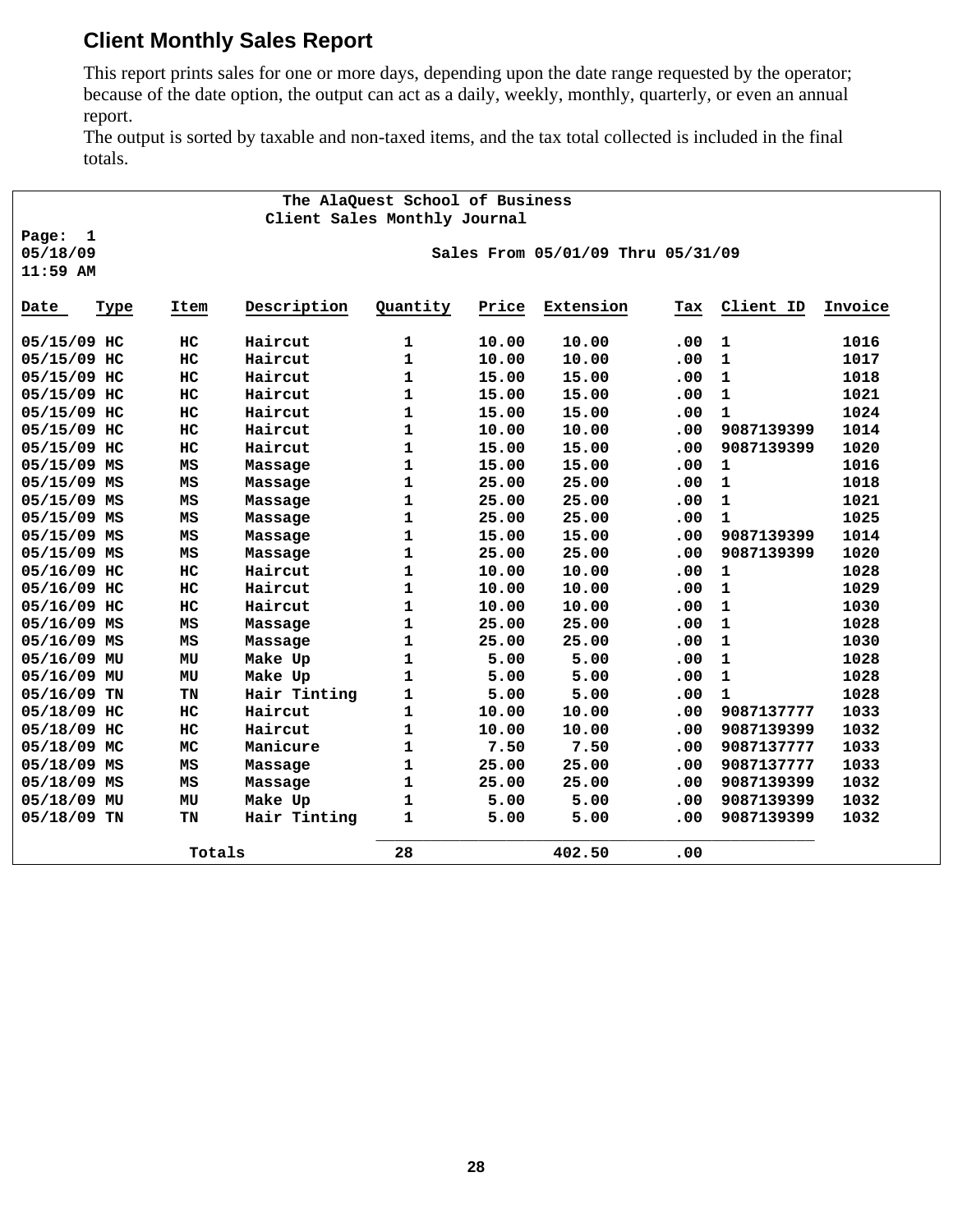## **Student Clinical Report**

This report shows all practices related to the clinical portion of a student's program. The date, practicum, and hours are included. The information regarding the student's completed practices is generated by the Sales Entry program or it can be manually input using Practicum Entry.

|                                 |                               |            | The AlaQuest School of Business |      |       |                                 |  |  |  |  |
|---------------------------------|-------------------------------|------------|---------------------------------|------|-------|---------------------------------|--|--|--|--|
|                                 |                               |            | Student Clinical Report         |      |       | Page: 1                         |  |  |  |  |
| 05/18/09                        |                               |            |                                 |      |       |                                 |  |  |  |  |
| Student Name<br>=============== | Student ID Major<br>========= |            |                                 |      |       |                                 |  |  |  |  |
| Brandt, Richard D               | 12204                         | <b>DNM</b> |                                 |      |       | Practicum Rec Hours Description |  |  |  |  |
|                                 | Date: 05/18/09                |            | <b>HAIRCUT</b>                  | 01 1 |       | 6.00 Haircut                    |  |  |  |  |
|                                 | Date: 02/10/09                |            | <b>MAKEUP</b>                   | 01 — |       | 6.00 Make Up                    |  |  |  |  |
|                                 | Date: 05/18/09                |            | <b>MAKEUP</b>                   | 02   |       | 6.00 Make Up                    |  |  |  |  |
|                                 | Date: 05/18/09                |            | <b>MASSAGE</b>                  | 01 1 |       | 6.00 Full Body Massa            |  |  |  |  |
|                                 | Date: 02/15/09                |            | TINTING                         | 01 — |       | 6.00 Hair Tinting               |  |  |  |  |
|                                 | Date: 03/01/09                |            | <b>TINTING</b>                  | 02   |       | 6.00 Hair Tinting               |  |  |  |  |
|                                 | Date: 05/18/09                |            | TINTING 03 6.00                 |      |       |                                 |  |  |  |  |
|                                 |                               |            | Total Hours:                    |      | 42.00 |                                 |  |  |  |  |
| Total Students:<br>1            |                               |            |                                 |      |       |                                 |  |  |  |  |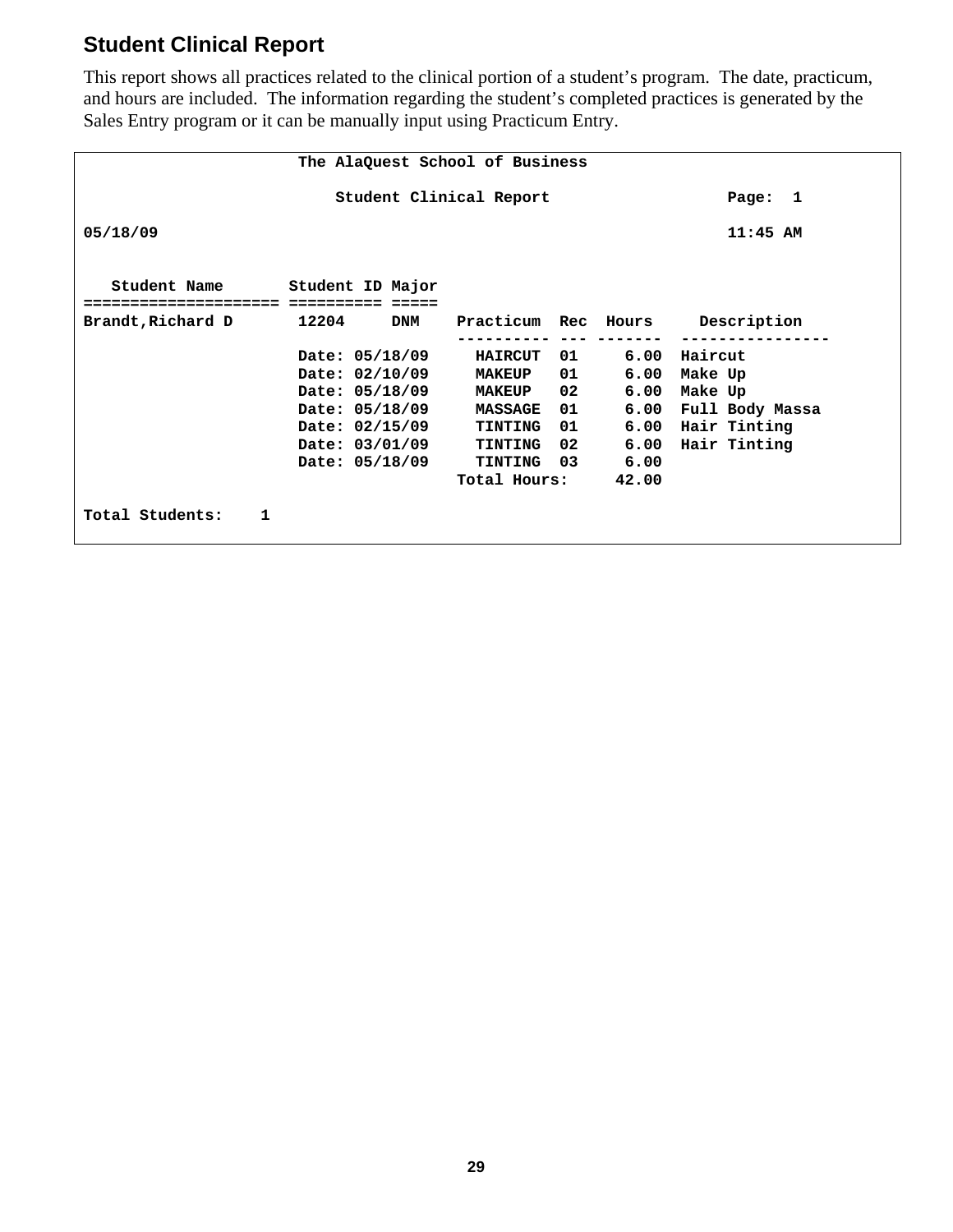#### **Professional Clinical Report**

The output of this report offers the reader a complete history of the tasks completed by a professional clinician between the dates selected at the outset. The report can be run for a single professional, a range, or all professionals.

|                                         |                                     | The AlaQuest School of Business |             |               |  |  |  |  |  |  |  |
|-----------------------------------------|-------------------------------------|---------------------------------|-------------|---------------|--|--|--|--|--|--|--|
| Professional Clinical Report<br>Page: 1 |                                     |                                 |             |               |  |  |  |  |  |  |  |
| 05/18/09                                | Report From: 05/01/09 thru 05/18/09 |                                 |             |               |  |  |  |  |  |  |  |
|                                         |                                     |                                 |             |               |  |  |  |  |  |  |  |
|                                         |                                     |                                 |             |               |  |  |  |  |  |  |  |
| Professional Name ID Number             |                                     |                                 |             |               |  |  |  |  |  |  |  |
| ==============================          |                                     |                                 |             |               |  |  |  |  |  |  |  |
| Smith,Jennifer L                        | 123456789                           | Practicum Rec                   | Price       | Cost          |  |  |  |  |  |  |  |
|                                         |                                     |                                 |             |               |  |  |  |  |  |  |  |
|                                         | Date: 05/16/09                      | 01 —<br><b>HAIRCUT</b>          | 10.00       | 10.00         |  |  |  |  |  |  |  |
|                                         | Date: 05/18/09                      | <b>HAIRCUT 01</b>               | 10.00 10.00 |               |  |  |  |  |  |  |  |
|                                         | Date: 05/18/09                      | <b>MANICURE 01</b>              |             | $7.50$ $7.50$ |  |  |  |  |  |  |  |
|                                         | Date: 05/16/09                      | 01 —<br><b>MASSAGE</b>          | 25.00 15.00 |               |  |  |  |  |  |  |  |
|                                         | Date: 05/18/09                      | <b>MASSAGE 01</b>               | 25.00       | 15.00         |  |  |  |  |  |  |  |
|                                         |                                     | Totals:                         | 77.50       | 57.50         |  |  |  |  |  |  |  |
| Total Professionals:                    | $\mathbf{1}$                        | Grand Totals:                   | 77.50       | 57.50         |  |  |  |  |  |  |  |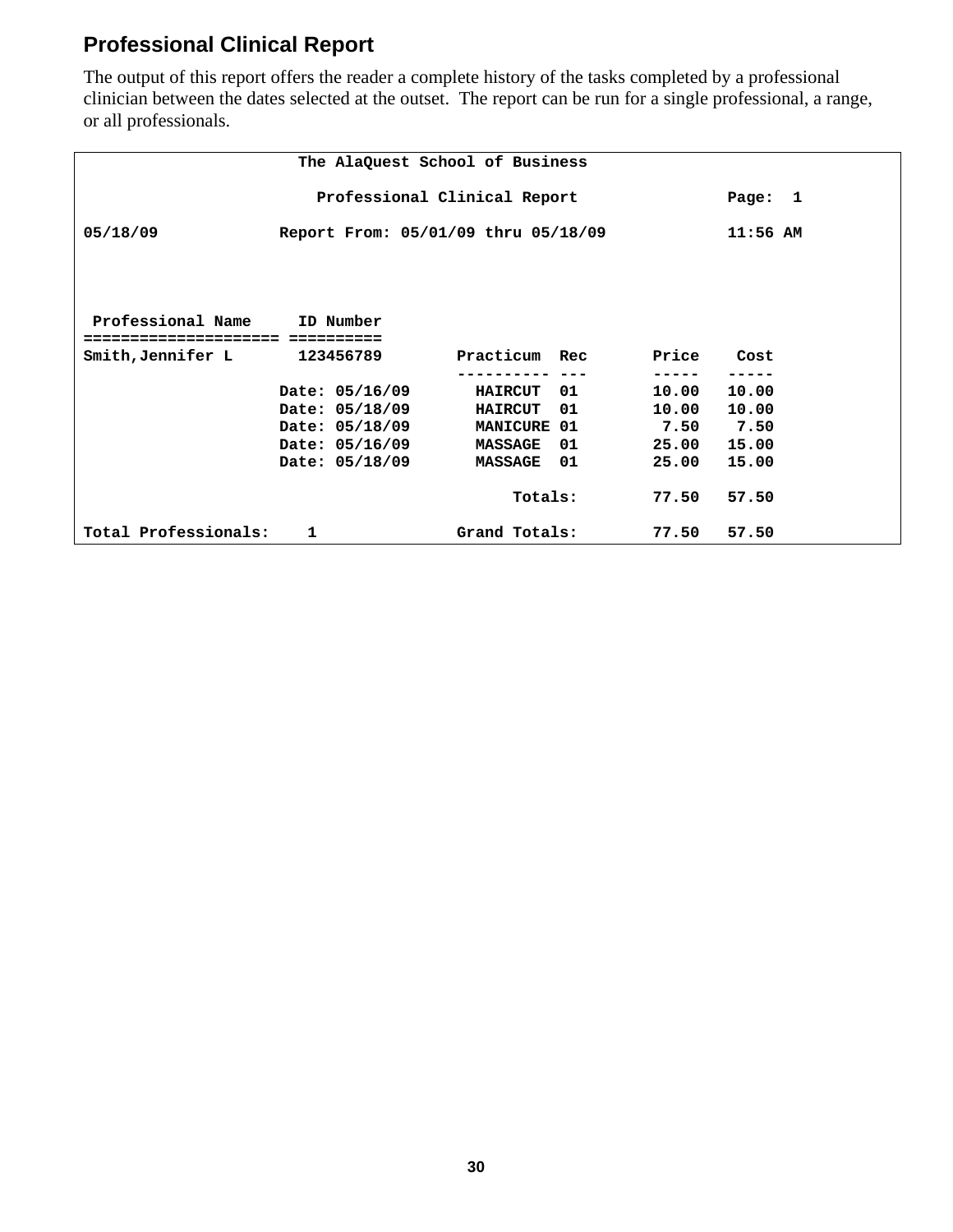#### **Client Invoice**

When an entry is made using the Sales Entry function, the system will print an invoice for the client. Invoices show the money charged for one or more practices. When an invoice is updated, a record is sent to the cash journal and the sales journal. An option is also provided to print one or more old invoices stored in the system, if required.

|                                        |          |                                |  | The AlaQuest School of Business |  |                |                   |                      |                         |  |
|----------------------------------------|----------|--------------------------------|--|---------------------------------|--|----------------|-------------------|----------------------|-------------------------|--|
| Client Invoice<br>AI-RTUSI1<br>Page: 1 |          |                                |  |                                 |  |                |                   |                      |                         |  |
|                                        | 05/18/09 |                                |  |                                 |  |                |                   |                      | $02:55$ PM              |  |
|                                        |          |                                |  |                                 |  |                |                   |                      |                         |  |
|                                        |          |                                |  |                                 |  |                |                   |                      |                         |  |
|                                        |          | Client: 9087137777 Sara Hefner |  |                                 |  |                |                   | Invoice Number: 1033 | Invoice Date : 05/18/09 |  |
|                                        |          | Item Description               |  |                                 |  | Price<br>----- | Qty<br>$- - -$    | Total                |                         |  |
| 01                                     | MC       | Manicure                       |  |                                 |  |                | $7.50 \t1 \t7.50$ |                      |                         |  |
| 02                                     | HC.      | Haircut                        |  |                                 |  | 10.00 1        |                   | 10.00                |                         |  |
| 03                                     | MS       | Massage                        |  |                                 |  | 25.00          | $\mathbf{1}$      | 25.00                |                         |  |
|                                        |          |                                |  |                                 |  | Sub Total:     |                   | 42.50                |                         |  |
|                                        |          |                                |  |                                 |  |                | <b>Tax:</b>       | $\ddotsc 0$          |                         |  |
|                                        |          |                                |  |                                 |  | Order Total:   |                   | 42.50                |                         |  |
|                                        |          |                                |  |                                 |  |                |                   |                      |                         |  |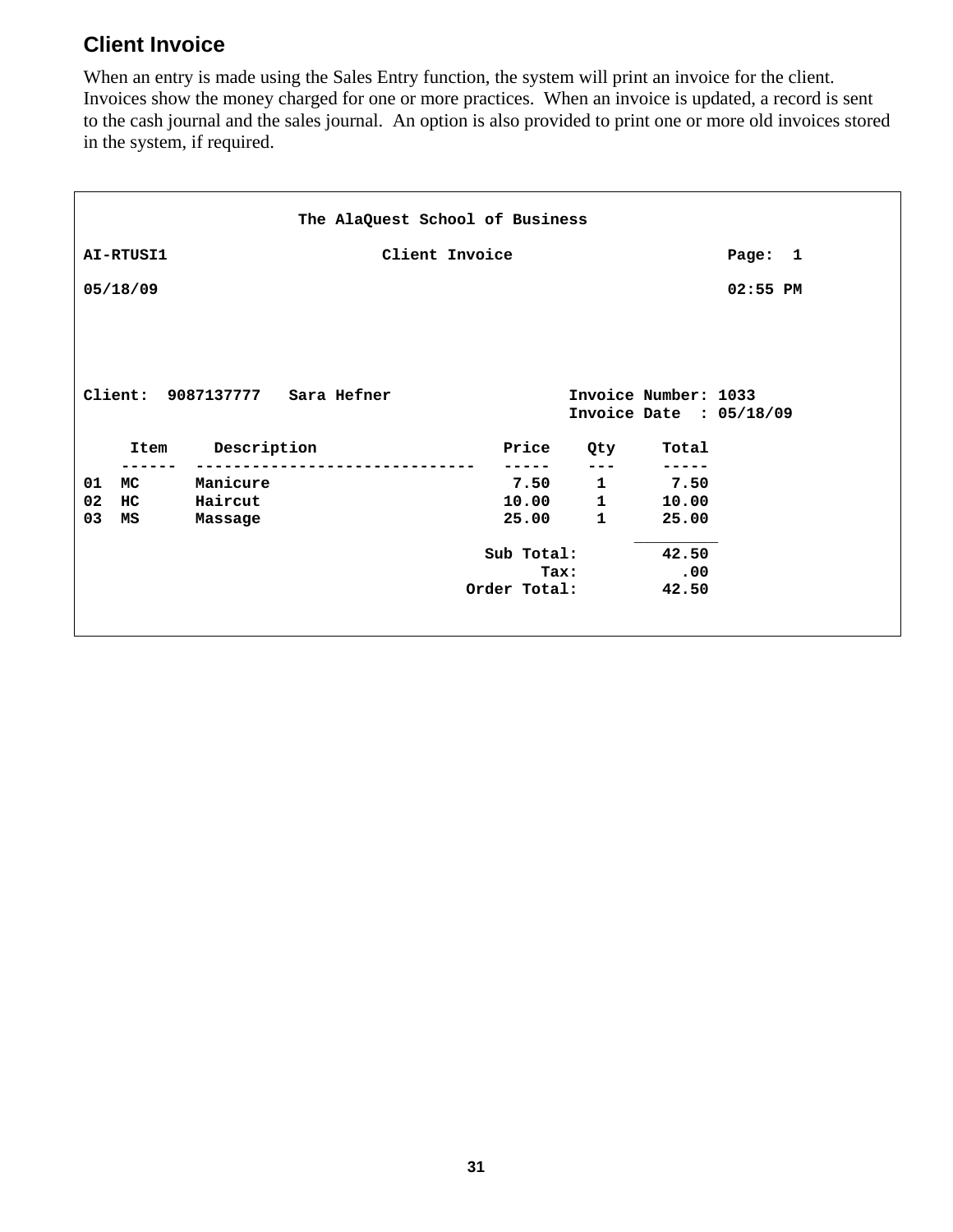

On the following pages you will find some of the reports available in this module:

**Statements** Earnings Report A/R Aged Trial Balance Report Payment Plan Summary 1098-T Forms Report 90-10 Report Positive Hours Earned Tuition Report T2202A Canadian Tax Form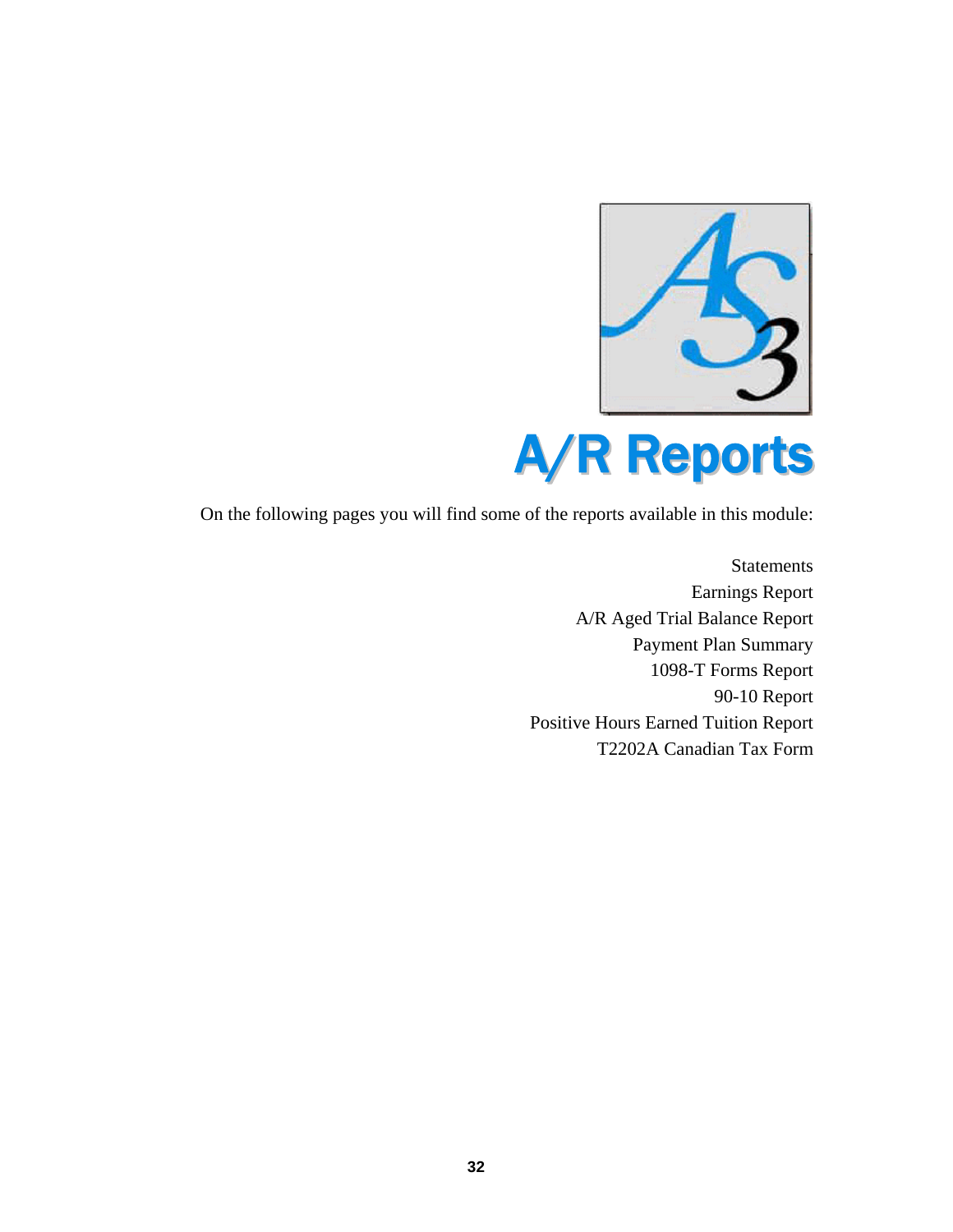#### **Statements**

The Statements program includes many options to tailor the output for a particular need.

You can select a cutoff date eliminating any transactions that occurred after that date. In this case, only transactions dated prior to the cutoff date will appear on the statement. If no date is input, all will be printed.

When you include a term code, all transactions for prior terms will be summed and a single BALANCE FORWARD line will print first. Then, transactions for the term you requested and any transactions for future terms will print.

When printing statements, you can choose to include an optional notice, which will print at the foot of the page. You can also link a block of text related to a single student to appear on that student's account card.

Unpaid financial aid disbursements will include those expected to be disbursed through the cutoff date entered, or if a date is not input, then all unapplied financial aid disbursements will be included.

If a student has a payment plan with the school, the balance due on the payment plan is printed in the heading.

Statements can be printed to agencies if that is required for one or more selected students.

|               |                                                  | <b>The AlaQuest School of Business</b><br><b>28 Molasses Hill Road</b><br>Lebanon, NJ 08833<br>(908) 713-9399 |               |            |                                   | Page: 1<br>08/25/08                                   |
|---------------|--------------------------------------------------|---------------------------------------------------------------------------------------------------------------|---------------|------------|-----------------------------------|-------------------------------------------------------|
|               |                                                  |                                                                                                               | S T U D E N T |            | S T A T E M E N T                 |                                                       |
|               | John L Martin                                    |                                                                                                               |               |            | Student : 203                     |                                                       |
|               |                                                  | 54 Boundary Street<br>Clinton, NJ 08833-5678                                                                  |               |            | Start Date: 01/02/01<br>Sponsor : | Status: A Major: BUSMG<br>Telephone: 9087138877       |
|               | Current Balance: 4430.00<br>Net Balance : 580.00 |                                                                                                               |               |            | Unpaid Fin/Aid : 3850.00          | Unapplied Tuition: .00 Payment Plan Balance<br>600.00 |
| AY<br>$- - -$ | ----                                             | Fund Award No. Disb No. Term<br>---------                                                                     |               |            | Disb Date Unapplied               |                                                       |
| 2005          | PELL                                             | 01 02                                                                                                         | 012           | 04/01/01   | 1350.00                           |                                                       |
| 2005 STAF     | 01                                               | 01                                                                                                            | 011           | 02/01/01   | 2500.00                           |                                                       |
| Term          | Date                                             | ---------- Account History as of 08/25/08 ----------<br>Type                                                  |               |            | Tran No. Amount Balance Comment   |                                                       |
|               | <b>BALANCE-FORWARD</b>                           |                                                                                                               |               |            | .00                               |                                                       |
| 011           | 01/02/01                                         | Lab B00440                                                                                                    |               | 105.00     | 105.00                            | Lab Fees                                              |
| 011           | 01/02/01                                         | Pell F00554                                                                                                   |               | 1350.00-   | 1245.00-                          | Pell 1st Disb                                         |
| 011           | 01/02/01                                         | RegFee B00441                                                                                                 |               | 75.00      | 1170.00-                          | Registration Fee                                      |
| 011           | 01/02/01                                         | <b>Tuition B00439</b>                                                                                         |               |            | 6000.00 4830.00                   | Tuition                                               |
| 011           | 01/15/01                                         | Payment C00454                                                                                                |               | $400.00 -$ | 4430.00                           | Student Payment                                       |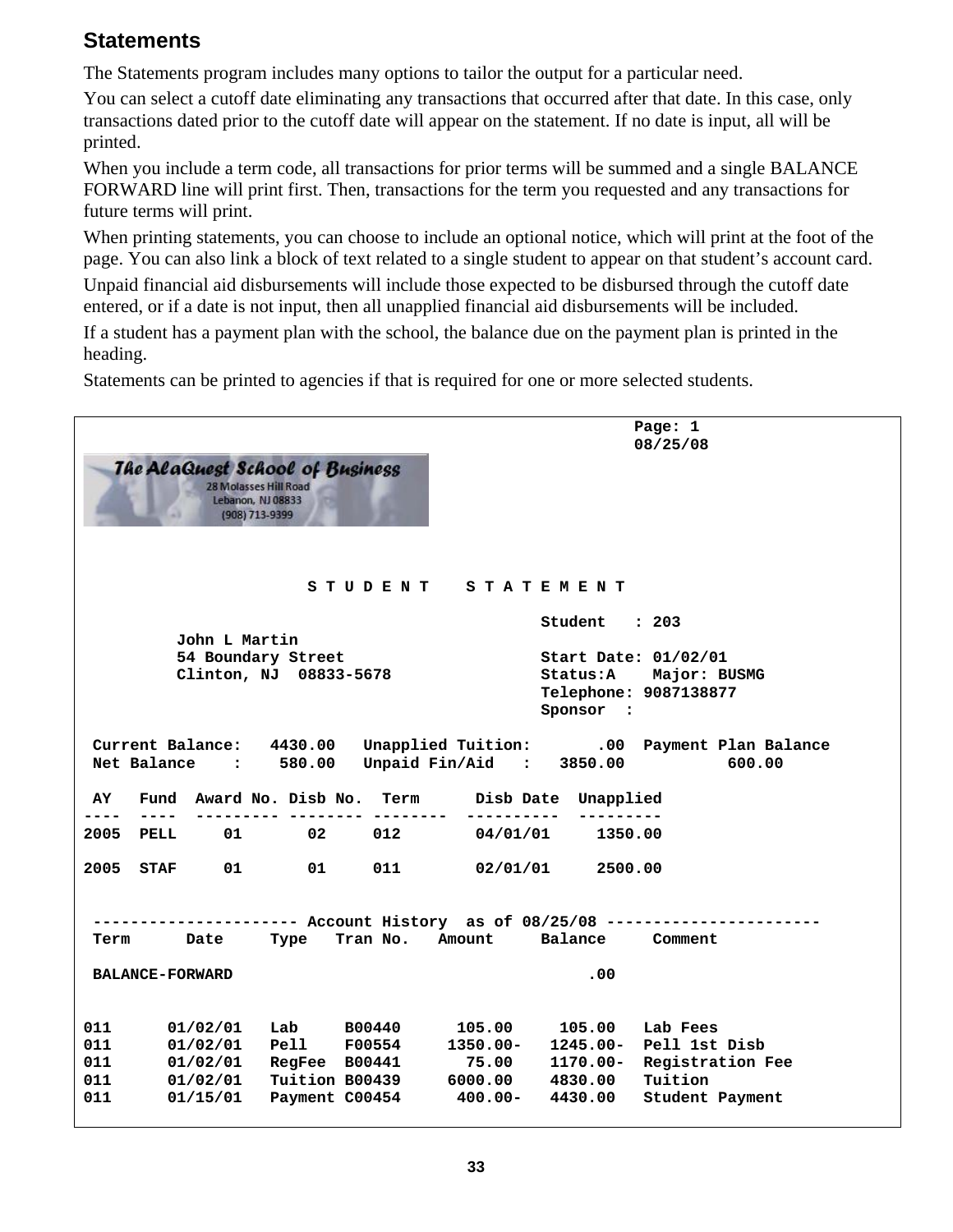#### **Earnings Report**

This report sums the transactions related to tuition billing. Transaction types flagged as TUITION=Y are added together to determine how much of a student's charges should be earned over the months of the program in which the student is enrolled.

The report will show what was earned in previous months, the earned amount for the current month, and the deferred tuition to be earned in the future.

The number of months of earning will be those between a student's start date and his expected grad date. If no expected grade date is found for the student, the number of months will be retrieved from the Major File. A full month of earned tuition will occur if the student is enrolled for any portion of that month.

If you neglect to run and update the Earnings Report during a given month, running it the next month will result in earnings for both months being included.

| 7/28/2008<br>4:55 PM |                                    | The AlaQuest School of Business<br><b>Earnings Report</b> |            |    |            |          |                   |            |          | Page: 1       |
|----------------------|------------------------------------|-----------------------------------------------------------|------------|----|------------|----------|-------------------|------------|----------|---------------|
|                      |                                    |                                                           |            |    | <b>STA</b> | Previous | Earnings          | Total      |          |               |
| Major                | <b>Expected Grad</b>               | Name                                                      | Student ID |    | Mon CDE    | Earned   | <b>This Month</b> | Earned     | Uneamed  | Tuition       |
| MAOM10               | 3/30/2010                          | HUANG, CHUN-JEN                                           | 563791158  | 46 | C          | 0.00     | 4,815.72          | 4,815.72   | 3,704.28 | 8,520.00      |
| MAOM10               | 3/30/2010                          | SHAMI, FETHI Y                                            | 616039175  | 51 | C          | 0.00     | 1,093.99          | 1.093.99   | 706.01   | 1,800.00      |
| MAOM10               | 3/30/2010                          | WU,HUNG-CHIAO                                             | 41962564   | 52 | C          | 0.00     | 643.87            | 643.87     | 436.13   | 1,080.00      |
| MAOM10               | 6/30/2010                          | MARZBANI, NOSHIRWAN                                       | 990875     | 52 | C          | 0.00     | 10,047.80         | 10,047.80  | 8,612.20 | 18,660.00     |
| MAOM10               | 6/30/2010                          | OH.JEEMEEN                                                | 608222290  | 52 | C          | 0.00     | 8,820.00          | 8,820.00   | 7,560.00 | 16,380.00     |
| MAOM10               | 6/30/2010                          | PAINTER, KARIN E                                          | 552831433  | 52 | C          | 0.00     | 1,227.80          | 1,227.80   | 1,052.20 | 2,280.00      |
| MAOM10               | 6/30/2010                          | SEIFI, MELINEH                                            | 990873     | 52 | C          | 0.00     | 8,012.20          | 8,012.20   | 6,867.80 | 14,880.00     |
| MAOM10               | 6/30/2010                          | SHAGHZOIAN, FENIK                                         | 626483878  | 52 | C          | 0.00     | 9,030.00          | 9,030.00   | 7,740.00 | 16,770.00     |
| MAOM11               | 2/30/10                            | BARLOW, NICHOLAS J                                        | 990887     | 52 | C          | 0.00     | 6,980.82          | 6,980.82   | 9,519.18 | 16,500.00     |
| MAOM11               | 2/30/10                            | GOJKOVICH, JACQUELINE                                     | 571792634  | 52 | C          | 0.00     | 3,249.18          | 3,249.18   | 4,430.82 | 7,680.00      |
| MAOM11               | 2/30/10                            | MINOTA, SAORI                                             | 543492463  | 52 | C          | 0.00     | 3,883.88          | 3,883.88   | 5,296.12 | 9,180.00      |
| MAOM11               | 2/30/10                            | PADRAD.SUSAN                                              | 126909892  | 37 | C          | 0.00     | 934.08            | 934.08     | 3.385.92 | 4,320.00      |
| MAOM11               | 2/30/10                            | RUTH, CHRISTOPHER H                                       | 440845413  | 55 | C          | 0.00     | 1,063.75          | 1,063.75   | 1,276.25 | 2,340.00      |
| MAOM11               | 2/30/10                            | TAYLOR VANESSA S                                          | 211481379  | 52 | C          | 0.00     | 3,630.00          | 3,630.00   | 4,950.00 | 8,580.00      |
| MAOM11               | 2/30/10                            | TOROSYAN.TATEVIK T                                        | 623241949  | 37 | C          | 0.00     | 985.92            | 985.92     | 3,574.08 | 4,560.00      |
| MAOM10               | 1/2/2011                           | LEVOY, DANIELLE B                                         | 558918777  | 49 | C          | 0.00     | 4,001.59          | 4,001.59   | 6,318.41 | 10,320.00     |
| MAOM10               | 1/2/2011                           | SUGANO-ISA, MIKA                                          | 990912     | 49 | N          | 0.00     | 0.00              | 0.00       | 0.00     | 0.00          |
| MAOM11               | 2/30/11                            | CHOU, CHIH-LING                                           | 990948     | 52 | C          | 0.00     | 1,269.20          | 1,269.20   | 5,330.80 | 6,600.00      |
| MAOM11               | 2/30/11                            | FORD, TAMIL                                               | 990974     | 52 | C          | 0.00     | 415.40            | 415.40     | 1,744.60 | 2,160.00      |
| MAOM11               | 2/30/11                            | MARRS, LEONAK                                             | 990973     | 48 | C          | 0.00     | 0.00              | 0.00       | 0.00     | 0.00          |
| MAOM11               | 2/30/11                            | NIKONOVA, IRINA O                                         | 990966     | 52 | C          | 0.00     | 992.30            | 992.30     | 4,167.70 | 5,160.00      |
| MAOM11               | 2/30/11                            | SHASHUA, JUDITH                                           | 990958     | 49 | C          | 0.00     | 650.64            | 650.64     | 3,334.36 | 3,985.00      |
| MAOM <sub>11</sub>   | 2/30/11                            | TRAN.HIEPD                                                | 990977     | 51 | C          | 0.00     | 823.50            | 823.50     | 3,376.50 | 4,200.00      |
| MAOM11               | 2/30/11                            | WIGGINS, RYAN A                                           | 990947     | 52 | C          | 0.00     | 415.40            | 415.40     | 1,744.60 | 2,160.00      |
| MAOM11               | 2/30/11                            | ZUMAETA, ESTRELLA                                         | 990975     | 52 | C          | 0.00     | 484.60            | 484.60     | 2.035.40 | 2,520.00      |
|                      | subtotals for Students O School    |                                                           |            |    |            | 23.00    | 23,821,933.34     | 821,933.34 | 2,582.44 | 23,824,515.78 |
|                      | **** Grand Totals for All Students |                                                           |            |    |            | 23,00    | 23,821,933.34     | 821,933.34 | 2,582.44 | 23,824,515.78 |
| Number of Records:   |                                    |                                                           | 3464       |    |            |          |                   |            |          |               |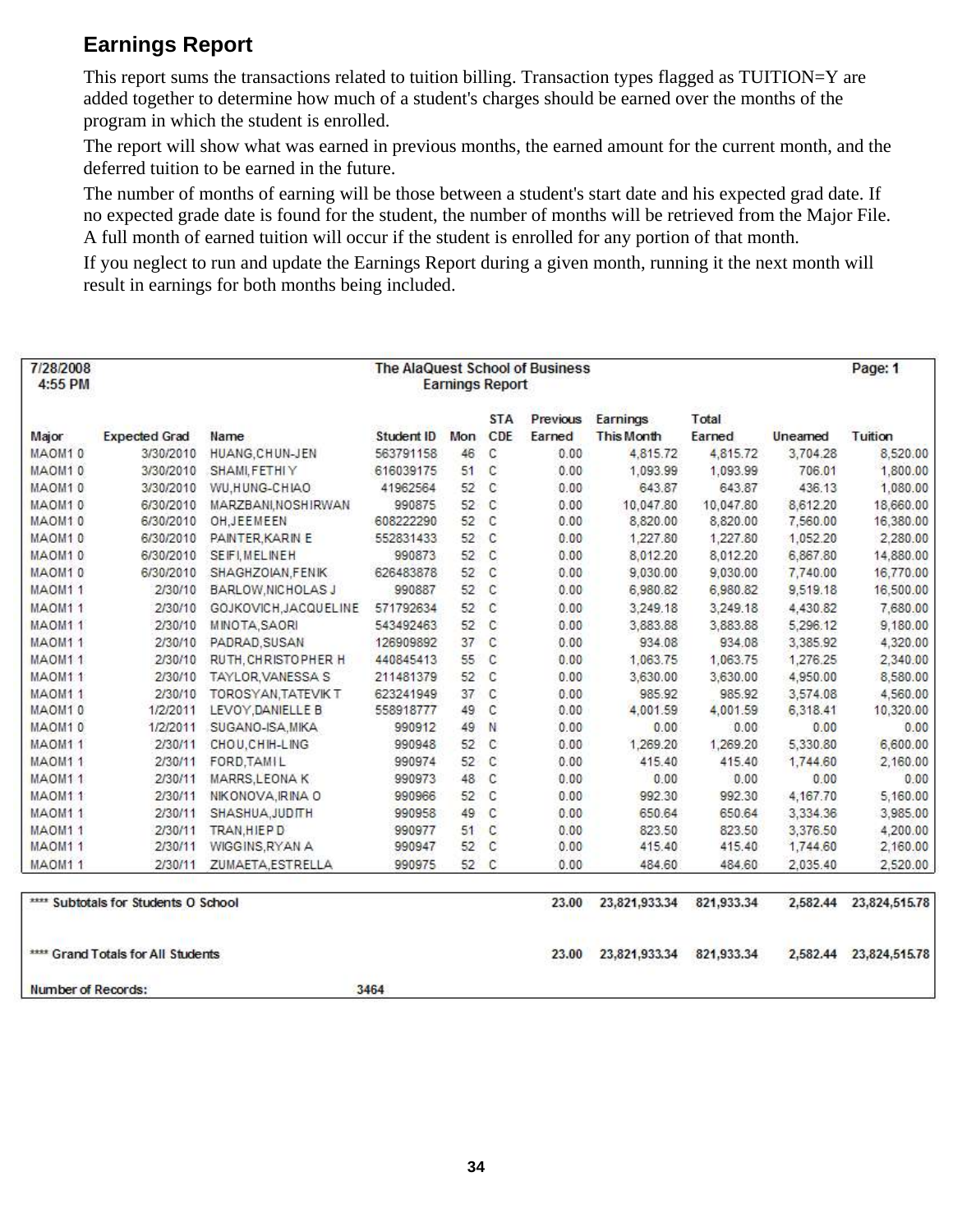#### **A/R Aged Trial Balance Report**

The Aged Trial Balance Report is used to print student balances aged by days.

Credit transactions are aged with the oldest outstanding debits.

If you choose to print details, the individual student transactions will be included; otherwise, only one summary total line per student will be printed.

| Campus: 100                                                                                                                                                                                                                                                  |                                                                                                                                      |                                                                                                                               |  |  |  |
|--------------------------------------------------------------------------------------------------------------------------------------------------------------------------------------------------------------------------------------------------------------|--------------------------------------------------------------------------------------------------------------------------------------|-------------------------------------------------------------------------------------------------------------------------------|--|--|--|
| 02/15/01                                                                                                                                                                                                                                                     |                                                                                                                                      | The AlaQuest School of Business Fage: 1<br>A/R Aged Trial Balance Report 12:07 PM                                             |  |  |  |
|                                                                                                                                                                                                                                                              |                                                                                                                                      |                                                                                                                               |  |  |  |
|                                                                                                                                                                                                                                                              |                                                                                                                                      |                                                                                                                               |  |  |  |
|                                                                                                                                                                                                                                                              |                                                                                                                                      |                                                                                                                               |  |  |  |
|                                                                                                                                                                                                                                                              |                                                                                                                                      |                                                                                                                               |  |  |  |
|                                                                                                                                                                                                                                                              |                                                                                                                                      |                                                                                                                               |  |  |  |
|                                                                                                                                                                                                                                                              |                                                                                                                                      |                                                                                                                               |  |  |  |
| TranNo Term RefNo Current Over 30 Over 60 Over 90 Over 120 Total<br>Eights, Elmo E .00 .00 .00 .00 .00 .00 6193.51 6193.51<br>Student ID: 888888888 Status: A Class: D Last Credit: 10/28/00 Net Balance:00                                                  |                                                                                                                                      |                                                                                                                               |  |  |  |
| Eights, Elmo E                                                                                                                                                                                                                                               |                                                                                                                                      |                                                                                                                               |  |  |  |
|                                                                                                                                                                                                                                                              |                                                                                                                                      |                                                                                                                               |  |  |  |
|                                                                                                                                                                                                                                                              |                                                                                                                                      |                                                                                                                               |  |  |  |
|                                                                                                                                                                                                                                                              |                                                                                                                                      |                                                                                                                               |  |  |  |
|                                                                                                                                                                                                                                                              |                                                                                                                                      |                                                                                                                               |  |  |  |
|                                                                                                                                                                                                                                                              |                                                                                                                                      |                                                                                                                               |  |  |  |
|                                                                                                                                                                                                                                                              |                                                                                                                                      |                                                                                                                               |  |  |  |
|                                                                                                                                                                                                                                                              |                                                                                                                                      |                                                                                                                               |  |  |  |
| 06/01/00 DE F00544 001<br>06/07/15/00 TU F00544 001<br>06/01/00 DE F00549 001<br>09/01/00 DE F00549 001<br>09/01/00 DE F00550 001<br>09/01/00 DE F00550 001<br>09/01/00 DE F00550 001<br>0.00<br>0.00<br>0.00<br>0.00<br>0.00<br>0.00<br>0.00<br>0.00<br>0.0 |                                                                                                                                      |                                                                                                                               |  |  |  |
|                                                                                                                                                                                                                                                              |                                                                                                                                      |                                                                                                                               |  |  |  |
|                                                                                                                                                                                                                                                              |                                                                                                                                      |                                                                                                                               |  |  |  |
|                                                                                                                                                                                                                                                              |                                                                                                                                      |                                                                                                                               |  |  |  |
|                                                                                                                                                                                                                                                              |                                                                                                                                      |                                                                                                                               |  |  |  |
|                                                                                                                                                                                                                                                              |                                                                                                                                      |                                                                                                                               |  |  |  |
|                                                                                                                                                                                                                                                              |                                                                                                                                      |                                                                                                                               |  |  |  |
| Campus: 300                                                                                                                                                                                                                                                  |                                                                                                                                      |                                                                                                                               |  |  |  |
| 02/15/01                                                                                                                                                                                                                                                     |                                                                                                                                      | The AlaQuest International School of Software Fage: 5 A/R Aged Trial Balance Report 12:07 PM<br>A/R Aged Trial Balance Report |  |  |  |
| Grand Total for all Schools:                                                                                                                                                                                                                                 |                                                                                                                                      |                                                                                                                               |  |  |  |
|                                                                                                                                                                                                                                                              |                                                                                                                                      |                                                                                                                               |  |  |  |
|                                                                                                                                                                                                                                                              |                                                                                                                                      |                                                                                                                               |  |  |  |
|                                                                                                                                                                                                                                                              |                                                                                                                                      |                                                                                                                               |  |  |  |
|                                                                                                                                                                                                                                                              |                                                                                                                                      |                                                                                                                               |  |  |  |
|                                                                                                                                                                                                                                                              |                                                                                                                                      |                                                                                                                               |  |  |  |
|                                                                                                                                                                                                                                                              | Current Total: 5902.25-<br>Current Total: 5902.25-<br>Over 30 : 32227.75<br>Over 90 : .00<br>Over 120 : 15658.51<br>Total : 41984.01 |                                                                                                                               |  |  |  |
|                                                                                                                                                                                                                                                              | Net Balance : 00                                                                                                                     |                                                                                                                               |  |  |  |
| From Date: ALL Through: 02/15/01 Term: ALL Status: ALL Class: ALL                                                                                                                                                                                            |                                                                                                                                      |                                                                                                                               |  |  |  |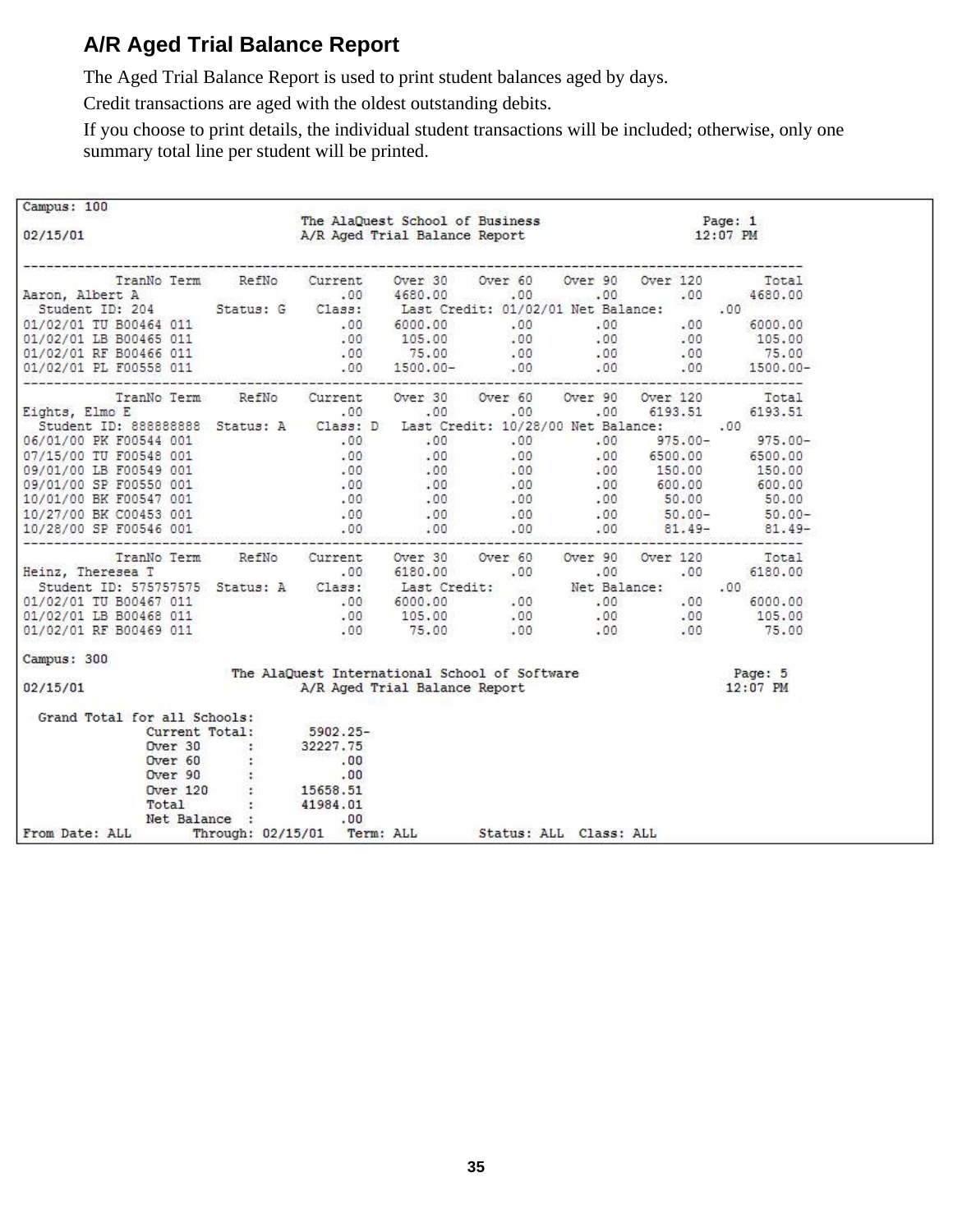#### **Payment Plan Summary**

This report looks at all existing payment plans.

Summary totals are provided by student for each of the following categories:

#### **PAYMENTS MADE OVERDUE PAYMENTS ANTICIPATED REVENUE PAYMENTS NOT MADE TOTAL PAYMENTS**

Anticipated revenue is the total of the payments due for the period of time requested.

You can choose to set a student's Delinquent Flag to 'D' if they have missed one or more payments. You can see a student's delinquent flag on the Student Information Screen under AR / Data Entry / Student Information.

| The AlaQuest School of Business |                                     |                  |          |                |         |                  | 1<br>Page: |            |         |  |  |
|---------------------------------|-------------------------------------|------------------|----------|----------------|---------|------------------|------------|------------|---------|--|--|
| 10/01/01                        | Payment Plan Summary                |                  |          |                |         | $01:44$ PM       |            |            |         |  |  |
|                                 |                                     | From: $01/01/00$ |          | Thru: 03/31/00 |         |                  |            |            |         |  |  |
|                                 |                                     |                  |          |                |         |                  | Antici-    | Term       | Payment |  |  |
| Student Name                    | StudentID Last Pay Overdue Payments |                  |          |                | Paid    | Unpaid           | pated      | Code       | Amount  |  |  |
| Eights, Elmo E                  | 888888888 10/28/00                  |                  | 977.79   | 1059.28        | 81.49   | 977.79           | 162.98 001 |            | 81.49   |  |  |
| Elwell, David R                 | 6027                                |                  | 8100.00  | 8100.00        | .00     | 8100.00          | $.00 \,$   | 001        | 900.00  |  |  |
| Heinz, Theresea                 | 575757575                           |                  | 5000.00  | 5000.00        | .00     | 5000.00          |            | $.00\ 001$ | 555.56  |  |  |
| Martin, John L                  | 203                                 | 01/15/01         | 600.00   | 1000.00        | 400.00  | 600.00           |            | .00001     | 333.33  |  |  |
| Saleba, Alan A                  | 321321321                           |                  | 9000.00  | 9000.00        | .00.    | 9000.00          |            | .00001     | 1000.00 |  |  |
| Smith, Darwin D                 | 123123123                           |                  | 5450.00  | 5450.00        | .00     | 5450.00          |            | $.00\ 001$ | 605.56  |  |  |
| Spence, Nolan J                 | 12323                               |                  | 6500.00  | 6500.00        | .00.    | 6500.00          |            | $.00\ 001$ | 722.22  |  |  |
| Sutton, Linda J                 | 12203                               |                  | 10000.00 | 10000.00       | .00.    | 10000.00         |            | .00001     | 1111.11 |  |  |
| Testeverdi, Tom                 | 99999999                            | 06/01/00         | 46.39    | 1046.39        | 1000.00 | 46.39            |            | $.00\ 001$ | 104.65  |  |  |
| Grand Totals:                   |                                     |                  | 45674.18 | 47155.67       |         | 1481.49 45674.18 | 162.98     |            |         |  |  |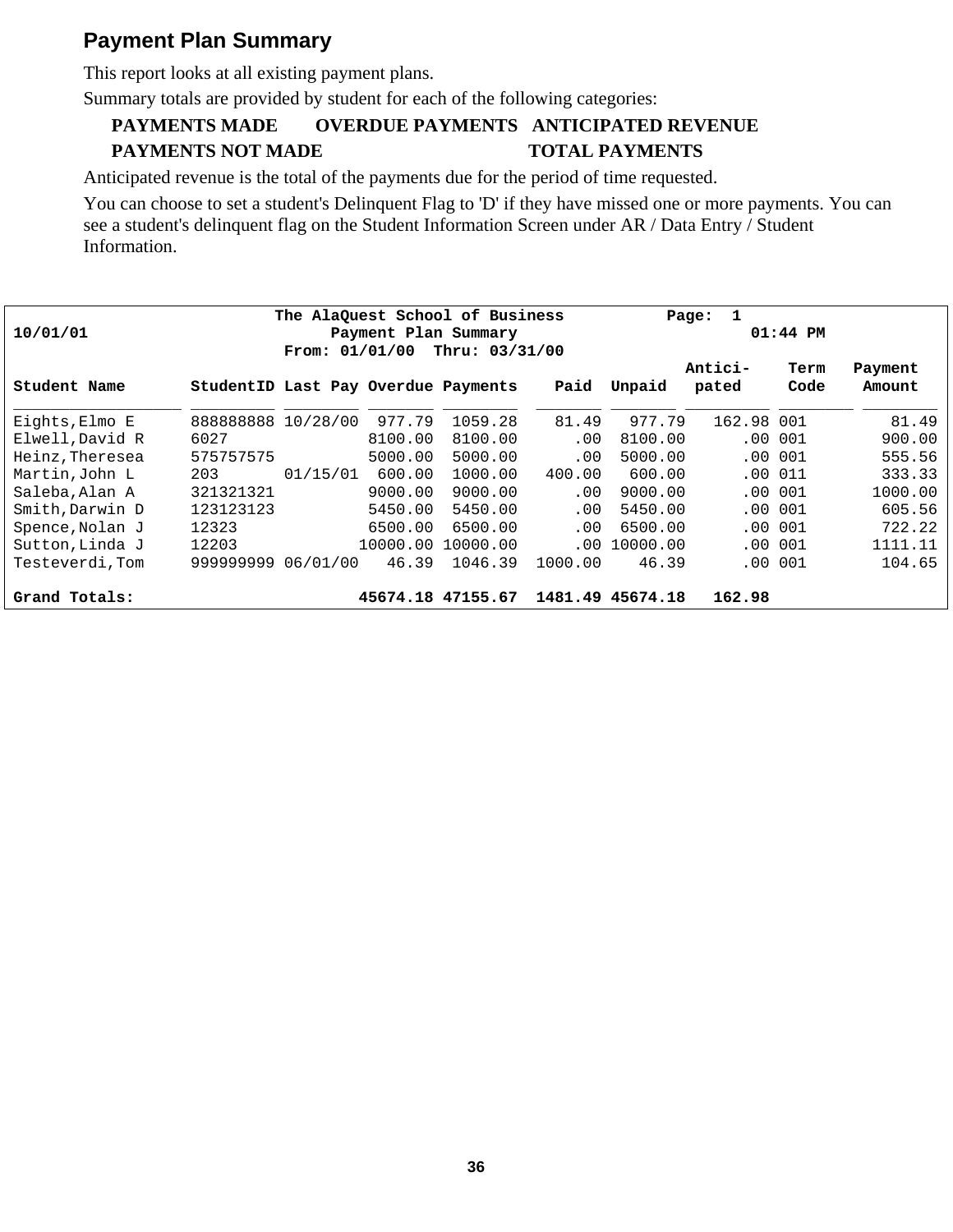#### **1098-T Forms Report**

This program will print 1098 forms for requested students during a selected period of time.

Transactions in the A/R Transaction File will be searched for the Taxpayer Identification Number. Multiple forms will print for the same student if there is more than one taxpayer.

When new transactions occur, the default taxpayer is the individual found in the Personal Records File. If no 1098 SSN is found in this file, the system will take the student SSN as the default.

Every A/R transaction record has a data field where the 1098-SSN is stored.

If a student's enrollment status is less than half-time, the box on the form will not be checked (Half-Time Student). The enrollment status for the time frame is determined by looking at the Enrollment Status File and the courses in which the student was enrolled during the year of the 1098's.

The print-out is formatted to fit on IRS Form 1098-T and prints on laser forms.

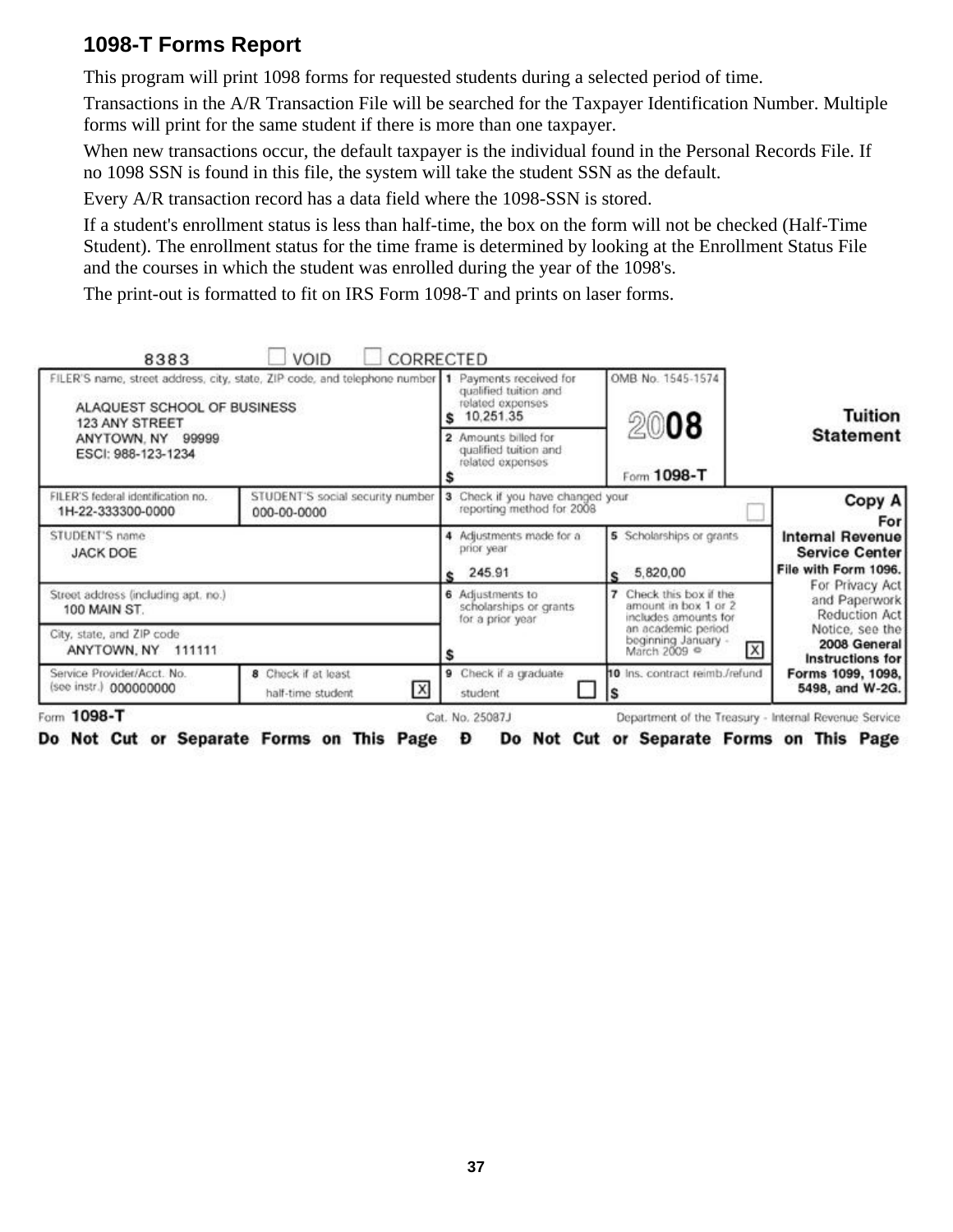#### **90-10 Report**

This report will calculate the 90-10 ratio for transactions falling within the date range selected.

You can print details by student, summary by transaction type, or a single line report, which will print only the ratio.

|                           | The AlaQuest School of Business                                |                |              |
|---------------------------|----------------------------------------------------------------|----------------|--------------|
|                           | 90-10 Report Summary by Income Detail Page: 1                  |                |              |
| 08/12/08                  | Report for 01/01/03 to 12/31/03                                |                | $02:19$ PM   |
|                           |                                                                |                |              |
|                           |                                                                |                | <b>RATIO</b> |
| Campus: 100               |                                                                |                |              |
|                           | Transaction Type Description                                   | Amount         |              |
|                           | Total for CC CREDIT CARD STUDENT PAYMENT: 10,236.91CR          |                |              |
| Total for CP CAP GRANT:   |                                                                | 103,664.00CR   |              |
| Total for EE ED EXP CK #: |                                                                | 494,706.65     |              |
|                           | Total for HP HIGH SCHOOL SCHOLARSHIP PAYMNT 22,648.42CR        |                |              |
|                           | Total for IG INST GRANT PAYMENT:                               | 600.00CR       |              |
|                           | Total for IS INSTITUTIONAL SCHOLARSHIP: 10,235.00CR            |                |              |
| Total for KG KEES GRANT:  |                                                                | 40,203.00CR    |              |
|                           | Total for LP PLUS LOAN DISBURSEMENT: 72,100.10CR               |                |              |
|                           | Total for OT THIRD PARTY BILLING:                              | 7,184.23CR     |              |
|                           | Total for PD PELL DISBURSEMENT:                                | 11,500.00CR    |              |
|                           | Total for PL PRIVATE LOANS:                                    | 3,165.00CR     |              |
|                           | Total for PP PELL SPRING 02/03:                                | 570,124.00CR   |              |
| Total for PR PELL REFUND: |                                                                | 5,116.00       |              |
|                           | Total for SL SUB STAFFORD #:                                   | 827,331.43CR   |              |
|                           | Total for SP STUDENT PAYMENT:                                  | 202,019.26CR   |              |
|                           | Total for SR SUB LOAN REFUND:                                  | 12,077.56      |              |
|                           | Total for UP UNSUB STAFFORD #:                                 | 1,054,505.43CR |              |
|                           | Total for UR UNSUB LOAN REFUND:                                | 42,604.39      |              |
|                           | Total for VA VETERANS REHABILITATION: 6,533.00CR               |                |              |
|                           | Total for VO VOCATIONAL REHAB:                                 | 13,912.43CR    |              |
|                           | Total Title IV Funds for the Period - School 100: 1,981,056.36 |                |              |
|                           | Total Revenue for the Period - School $100$ : $2,401,457.61$   |                | 82.00%       |
|                           |                                                                |                |              |
|                           | Total Title IV Funds for All Campuses :                        | 1,981,056.36   |              |
|                           | Total Revenue for All Campuses<br>$\ddot{\cdot}$               | 2,401,457.61   | 82.00        |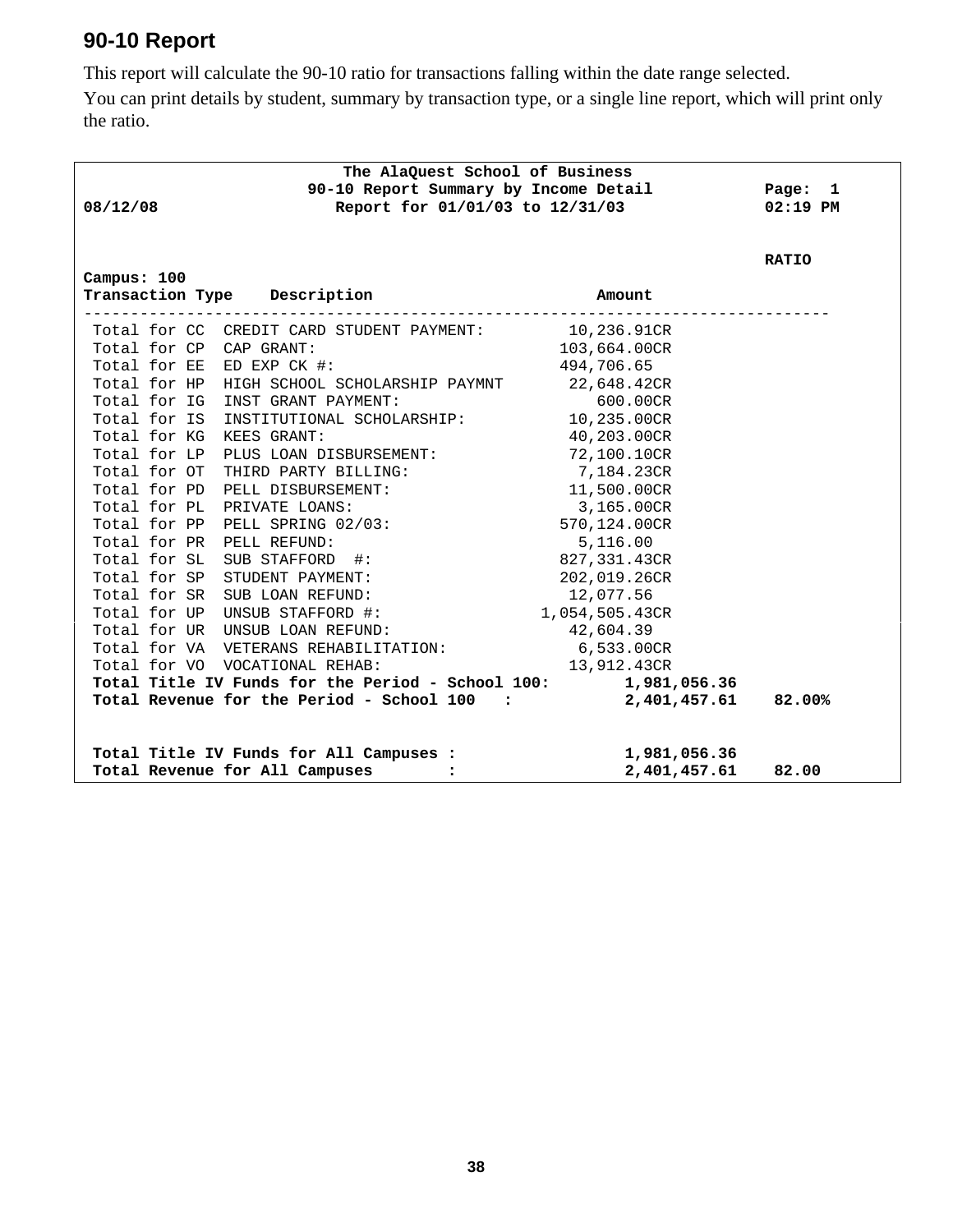#### **Positive Hours Earned Tuition Report**

The Earned Tuition Report sums the transactions related to tuition billing. The output will show what was earned in previous months, the earned amount for the current month, and the deferred tuition to be earned in future months. There are now two options available:

Positive Hours Method: The new update and report will earn tuition by positive hours attended. As a student is marked present over time, these hours will be picked up by the earnings report and earned at the time the report is run. This report is in the 7.27 release of AS3.

 Calendar Months: Earnings based upon time in school (calendar months). The number of months of earning will be those between a student's start date and his expected grad date. If no expected grad date is found for the student, the number of months will be retrieved from the Major File. Each program you define in the Major File can use either option for earning tuition.

|      | 1-May<br>2:00PM                  |                                                                                    | The AlaQuest School of Business<br><b>Earned Tuition Report</b> |                              |                 |            |          |          |           |           |           |
|------|----------------------------------|------------------------------------------------------------------------------------|-----------------------------------------------------------------|------------------------------|-----------------|------------|----------|----------|-----------|-----------|-----------|
|      |                                  |                                                                                    |                                                                 |                              |                 |            |          |          |           |           |           |
| In   |                                  | <b>STA</b><br>Expected<br>Months/<br>Previous<br>Total<br>Earnings<br>Grad<br>This |                                                                 |                              |                 |            |          |          |           |           |           |
| Out  | Major                            | Date                                                                               | Name                                                            | Student ID                   | <b>Hours</b>    | <b>CDE</b> | Earned   | Month    | Earned    | Unearned  | Tuition   |
|      | <b>BUSMG</b>                     |                                                                                    | Martin, John L                                                  | 203                          | 12 <sup>2</sup> | A          | 500      | 500      | 1,000.00  | 5,000.00  | 6,000.00  |
|      | <b>BUSMG</b>                     | 3/31/2009                                                                          | Smith, Darwin D                                                 | 123123123                    | 3               | E          | 2,000.00 | 2,000.00 | 4,000.00  | 2,000.00  | 6,000.00  |
|      | <b>BUSMG</b>                     | 6/30/2009                                                                          | Eights, Elmo E                                                  | 88888888                     | 18              | A          | 0        | 5,055.54 | 5,055.54  | 1,444.46  | 6,500.00  |
|      | <b>BUSMG</b>                     | 6/1/2009                                                                           | Zenter, Zachary Z                                               | 202                          | 54              | E          | 111.11   | 111.11   | 222.22    | 5.777.78  | 6,000.00  |
| **** | Subtotals for Students School 1: |                                                                                    |                                                                 |                              |                 |            | 2,611.11 | 7,666.65 | 10,277.76 | 14,222.24 | 24,500.00 |
| **** | Grand Totals for All Schools:    |                                                                                    |                                                                 |                              |                 |            | 2,611.11 | 7,666.65 | 10,277.76 | 14,222.24 | 24,500.00 |
|      |                                  |                                                                                    |                                                                 |                              |                 |            |          |          |           |           |           |
|      | Number of records $=$ 4          |                                                                                    |                                                                 | I=In School, O=Out of School |                 |            |          |          |           |           |           |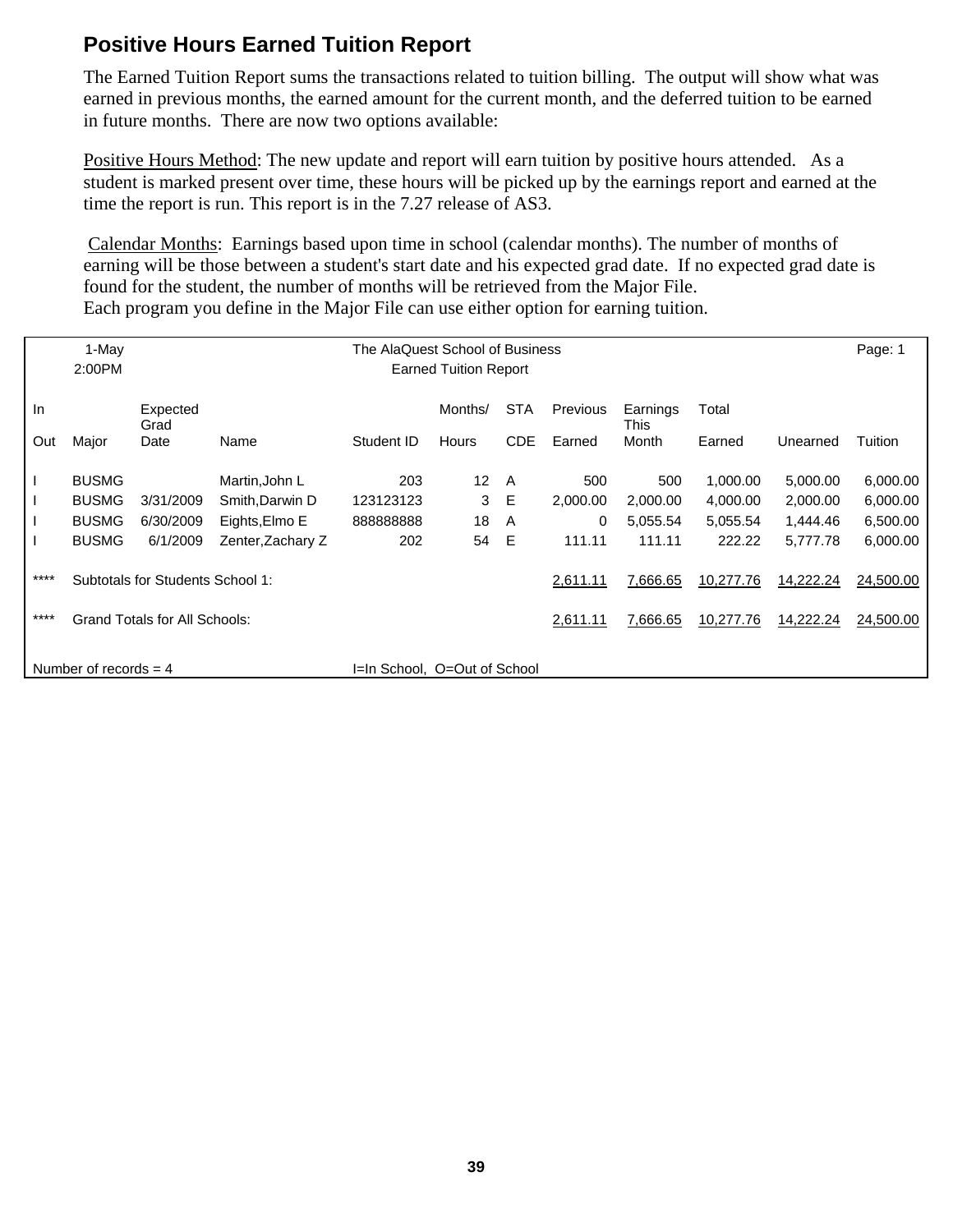#### **T2202A Canadian Tax Form**

The program will print T2202A Tax forms for requested students during a selected period of time. Transactions in the A/R Transaction File will be searched for the Taxpayer Identification Number. If a student's enrollment status is part-time, the boxes labeled part-time will be populated rather than the fulltime boxes.

The printout is formatted to fit on Canada Revenue Agency Form T2202A and prints three copies for each student on laser forms.

| . Delived on certificat à an étudient qui était inscrit, su cours de fonnée civile, il un progremme de<br>torus this contificate to a student who was enrolled during the calleddar year is a gealthyre)<br>farmation admissible au à un programme de l'annotice déterrane dans un stabilissement<br>воцсаболаг ряздлах ог а кресіївно ефасиболаг рлодокть за д-рекt-насоловну ілизаціюл,<br>posteocondaire, comme un collège qui une aniversité, ou dans un établissement reconsu per<br>such as a cellogie or prèversity, or at an imalitation evrithed by the bibliotar of Haraan<br>la ministre dos Ressauces-fruiteires et du Dévalopperient social (RI-EX).<br>Persuaces and Social Development (HRGD).<br>Tubon fees point in respect of the calendar year in any one tratitubon have to be recei-<br>· Les frais de sociarité payés à un étoblissement quelconque pour une année civile doirent déposoir<br>than \$100. Feels paid to a post-ereceidary institution have to be for courses taken at<br>100 S. Les-Tatis payds à un distribuyerant passacromitaire dotient vision des cours de rivisite<br>postescondaire. Leis bais papis à un étoblissement roconnu par FHCIS doinent riber des causs<br>the peerl-secondary level. Peer paid to an institution certified by HRSD have to be far<br>salvis en vue d'acquérir ou domationer des conspélences prellessierinelles, et l'étudiont dot avoir<br>pourses takes to get or improve skills in air occupation, and the student has to be<br>trêi arse ou pius avutert to fin che l'usmies.<br>16 sears of age or dider before the end of the year.<br>the rest ender the cost of trathcoks on this form. Students securities the relacision and<br>· M'inegriyez pas le coût des reangels sur ce formulaire. L'étudiert calcule les montants relatifs.<br>techook amounts based on the number of months indicated in Sex S or C below.<br>aux études et aux manuels é oprès le nombre de mais indiqué dans les cases 3 au C (ti-dessous).<br>Haine of peogram or course - Nom du programme surfa cowra<br>911111111<br>Rusiness Management<br>Plann and address of studen - Non at advocas-de Hitsdom<br>$\begin{array}{l} \mathbf{A} \\ \mathbf{D} \mathbf{q} \mathbf{d} \mathbf{r} \mathbf{b} \mathbf{m} \\ \mathbf{d} \mathbf{r} \mathbf{d} \mathbf{r} \mathbf{b} \mathbf{r} \mathbf{b} \mathbf{r} \\ \mathbf{d} \mathbf{r} \mathbf{d} \mathbf{r} \mathbf{b} \mathbf{r} \mathbf{b} \mathbf{r} \mathbf{b} \mathbf{r} \mathbf{b} \mathbf{r} \\ \mathbf{d} \mathbf{r} \mathbf{b} \mathbf{r} \mathbf{b} \mathbf{r} \mathbf{b} \mathbf{r$<br><b>Surger streams for</b><br>Einstürn pretusk, justifizen und fall bene<br>Poriodio mitudos o tempo pario<br>Scolars de with A<br>of a low-sun, saleiny<br>$\blacksquare$<br>e<br>Fun aranters<br>y56me<br>Full-time<br>Fasen - Da<br>$T = -A$<br>MUSH TAURUS DIAMOS<br>Trenon<br>Tempos<br>$V - h$<br>m<br>$V = \vec{a}$<br>$_{\rm M}$<br>partiel<br><b>DIGITI</b><br>2<br>1200.00<br>2001<br>03<br>2001<br>01<br>John Doe<br>2<br>998.DO<br>04<br>2001<br>06<br>2001<br>1 Main Street<br>2<br>09<br>1567.00<br>07<br>2001<br>2001<br>AnyTown<br>2<br>12<br>1542.00<br>2001<br>2003<br>10<br>NJ 08833<br>g<br>Talia<br>5307.00<br>Vota ar<br>28 Molasses Hill-Read meand gebanen NJ-08833<br>The AlaQuest School of Business<br>Induces the shelled is the interest of the lash at capy 1. If you want to transfer at or part of your turner, concurrent amounts amounts, computer the back of capy is<br>Respectively a position in convenience of the control of the state of the state of the state of the state of the state of the state of the state of the state whether states and a state of the state of the state of the stat<br>TUITION, EDUCATION, AND TEXTBOOK AIROUNTS CERTIFICATE<br>T2202A JOE:<br>Сазафа Рачелье<br>Арэпсу<br>Apende Ex revenu<br>di Canata<br>CERTIFICAT POUR FRAIS DE SCOLARITÉ, MONTANT RELATIF AUX ÉTUDES<br>$\label{eq:1} \begin{array}{ll} P_{\rm CR}~\&\mbox{disjoint}~\mbox{infinite}~\mbox{and}\\ P_{\rm CR}~\mbox{In~spin~isons~densityatic} &\mbox{and}\\ \end{array}$<br>ET INONTANT POUR MANUELS<br>· Dúilenez on zertificat a un disclosi qui était inserit, au zoars de l'annon civile, à un prognemme els<br>total this certificate to a stadent who was enrolled daring the coleridor your in a qualifying<br>formation admissible or A un precessive de formation determine dans an etablistement<br>educational program or a specified educational program at a pest-pecentary institution.<br>postsecondaire, comme an college eu une université, oa dans an étéblisse<br>such as a college or university, or at as illustration control by the futnished of Human<br>retord sponsorerun publi-<br>le ministre des Passacuross humaines et du Dévéoppement accial (FIFOS).<br>Resources and Boole! Development (NRSD).<br>Taition flows paid in tespect of the calendar year to any one institution have to be more<br>+ Les hos de sovierité payos à un disbitaument gasteorge paux ana année ointe doince, égossair<br>than \$1000. Fees paid to a post-secondary institution have its be for courses token of<br>106 S. Lea frois payes à un établissement postsecondaire doivent riser des caurs de niveau<br>the post-secundary level. Fees paid to an instrution certified by HRSD have to be for<br>postsecondaire. Les hais pauts à un diobleachent inconsu par PHDS dancet inter des ouvr<br>courses taken to get or improve skills in an accepation, and the student has to be<br>zulvis en nur d'acquérir au c'améiorer des compérances professionnalies, et l'étudient dels avair<br>30 cms ou plus avant la fin de Tarindie.<br>10 years of age or other below the end of the year.<br>. Minserves pas le coût des manuels sur ne fantudaire. L'étudant ratitule les motions mistils.<br>Do not enter the ceat of teetbacks an this form. Students solariste the advocation and<br>testizeon ameur is based on the maniber of months indicated in Box B or C below.<br>sua diudes et sua manuela chipsia le nombre de moia indicavà dans les cases B pa O di-dessous.<br>figure of program or course - from da pringramme ou ductive's<br>911111111<br>Business Management<br>Science and academic of situate/o - Milito of activistic de l'infustrati<br>in periody cost-line and ful-lane<br><b>Cristia</b> Selation<br>puntuknya peri Kulturan<br>MARK MAJAR D<br>Pintudes childades à berope perdet<br>Mondano da minia la:<br>at a science plaint<br><b>WINDOW</b><br>$\alpha$<br>×<br>ilityje za zastudie<br>umiczonienie pozrikosta ili<br>kompozowanie ili kompo<br>Pull-time<br>Part (Clean)<br>Fagrs - De<br>$74 - R$<br>Tampa<br><b><i><u>Fampe</u></i></b><br>pileler<br>parket!<br>$\mathcal{R} \sim \mathcal{R}$<br>$^{+}$<br>$V = R$<br>$_{18}$<br>2<br>2001<br>103<br>1200.00<br>2001<br>01<br>John Doe<br>2<br>2001<br>998.00<br>04<br>2001   06<br>1 Main Street<br>2<br>2001 109<br>2001<br>07<br>1567.00<br>AnyTown<br>2<br>112<br>1542.00<br>2001<br>2001<br>10<br>NJ 0B833<br>B<br>Talade<br>5307.00<br>TIRA-KL<br>28 Molasses-Hitler-Road-MonumeDebanon-NJ-08833<br>The AlaQuest School of Business<br>Promotion for students: See the back of copy 1. If you want to meeter shor part of your tubors, abscuries, and technik amounts, complete the back of copy 2.<br>Remembereds pour les shottamts : Linez la variancée le repois 1. Si creas désirez transferer une partie en la totalité de una hais des sonfante est de ens encriaints sel de una mercanis médici aux étaites et aux mercanis,<br>TUITION, EDIUCATION, AND TEXTBOOK ANIOUNTS CERTIFICATE<br>T2932A 10E1<br>Canada Reversa Agence du reversi<br>Agency<br><b>GL CARASE</b><br>CERTIFICAT POUR FRAIS DE SICOLARITÉ, MONTANT RELATIF AUX ÉTUDES<br>For oriunstanal institution<br>Paul Telabloomeric directycened 3<br>ET ISONTANT POUR MANUELS<br>· Didirrez ou octificat à un ditutioni qui était tracrit, au cours de l'armèse civile, à un pragnamme cie<br>Insan this certificate to a student who was enrolled during the calendar year in a qualifying<br>oducational program or a specified educational program at a post-secondary institution.<br>fornation administrie or a un programme de formation déterminé dans un étudissonner<br>auch as a college ar university, or at an isstitution cartified by the Miniater of Human<br>postsecentisire, canwre an collège ca une université, ou dons un étéléscennel. reconnu per<br>is animited that Reservation harmonies at the Develop generate acceled (RHOS).<br>Resources and Bootal Dovelopment (MRISD).<br>Taitian fiese paid in respect of the calendar year to any one institution have to be more<br>· Las hois de sovienté payis à un élablissement quetronque pour aire airebe oixile dénemi dispasser<br>100 \$. Les finis payés à un établissement postsecondaire delivent siner des cours de niveau<br>than \$300. Fave paid is is pest-secondary institution have to be for interses laters at<br>postpecensions. Les fiels payés à un élablasement reconsu par PI-EX3 davant viser des sours<br>the post-excondary lenel. Fees paid to an institution pertilled by H FGO have to be for<br>a siste an use if actuality on chambiana: the completeness probassionnalists, at 14 adamt drive anti-<br>sicks labors to get or response static in an ecosposition, and the student hasn't be<br>15 Jans ou plus avant la l'in de l'analie.<br>15 years of age or older before the end of the year.<br>Do not enter the cost of tentbecks on this fanni. Students coloulate the education and<br>· Hilmseninge pas le podé dos manuels sur no fannulaire. L'obubbel colour nominate robilits<br>teatscok amounts based on the number of months indicated in Sox 9 or 0 below.<br>aux étables at aux manuele d'après le nanévre de mois indiqué dans les passes B ou C di-dessous.<br>froms of program or coarse - from du programme ou bu cervin<br>911111111<br>Business Management<br>Video and address of student - Nice of admisse on range of<br>A<br>Clighty tusketviset<br>pertonna and but are<br>senatoris<br>National Roots for<br>Seasion poriods, part-line and it, 6-true<br>bewons de wea à<br>Pleasure, (Neuabe, a terrant parler<br>at a termina phone<br>٠<br>POLA & ACR/VE<br><b>Rad-Gene</b><br>Publica<br>$L \cap m = O n$<br>$7\omega - B$<br>Anizolini poznikaci<br>Veliceni kni sevo<br>Songez<br>Tonga<br>past let<br>plates.<br>$V = R$ .<br>$\mathbf{v}$<br>$V - A$<br>$^{16}$<br>$\overline{z}$<br>1200.00<br>2001 03<br>2001<br>01<br>John Doe<br>z<br><b>2001 06</b><br>998.00<br>04<br>2001<br>1 Main Street<br>z<br>1567.00<br>07 2001 09<br>2001<br>AnyTown<br>z<br>1542.00<br>2001<br>10 2001 12<br>NJ 08833<br>g<br>Telefa<br>5307.00<br><b>Tickets</b><br>The AlaQuest School of Business | Canada Roveroa<br>Agency<br>Agence du revenu<br>rdu Cansada | TUITION, EDUCATION, AND TEXTBOOK AMOUNTS CERTIFICATE<br>ET MONTANT POUR MANUELS | CERTIFICAT POUR FRAIS DE SCOLARITÉ, MONTANT RELATIF AUX ÉTIJDES | For inster<br>Pearl'etariani | TOYOTAL / BAV |
|----------------------------------------------------------------------------------------------------------------------------------------------------------------------------------------------------------------------------------------------------------------------------------------------------------------------------------------------------------------------------------------------------------------------------------------------------------------------------------------------------------------------------------------------------------------------------------------------------------------------------------------------------------------------------------------------------------------------------------------------------------------------------------------------------------------------------------------------------------------------------------------------------------------------------------------------------------------------------------------------------------------------------------------------------------------------------------------------------------------------------------------------------------------------------------------------------------------------------------------------------------------------------------------------------------------------------------------------------------------------------------------------------------------------------------------------------------------------------------------------------------------------------------------------------------------------------------------------------------------------------------------------------------------------------------------------------------------------------------------------------------------------------------------------------------------------------------------------------------------------------------------------------------------------------------------------------------------------------------------------------------------------------------------------------------------------------------------------------------------------------------------------------------------------------------------------------------------------------------------------------------------------------------------------------------------------------------------------------------------------------------------------------------------------------------------------------------------------------------------------------------------------------------------------------------------------------------------------------------------------------------------------------------------------------------------------------------------------------------------------------------------------------------------------------------------------------------------------------------------------------------------------------------------------------------------------------------------------------------------------------------------------------------------------------------------------------------------------------------------------------------------------------------------------------------------------------------------------------------------------------------------------------------------------------------------------------------------------------------------------------------------------------------------------------------------------------------------------------------------------------------------------------------------------------------------------------------------------------------------------------------------------------------------------------------------------------------------------------------------------------------------------------------------------------------------------------------------------------------------------------------------------------------------------------------------------------------------------------------------------------------------------------------------------------------------------------------------------------------------------------------------------------------------------------------------------------------------------------------------------------------------------------------------------------------------------------------------------------------------------------------------------------------------------------------------------------------------------------------------------------------------------------------------------------------------------------------------------------------------------------------------------------------------------------------------------------------------------------------------------------------------------------------------------------------------------------------------------------------------------------------------------------------------------------------------------------------------------------------------------------------------------------------------------------------------------------------------------------------------------------------------------------------------------------------------------------------------------------------------------------------------------------------------------------------------------------------------------------------------------------------------------------------------------------------------------------------------------------------------------------------------------------------------------------------------------------------------------------------------------------------------------------------------------------------------------------------------------------------------------------------------------------------------------------------------------------------------------------------------------------------------------------------------------------------------------------------------------------------------------------------------------------------------------------------------------------------------------------------------------------------------------------------------------------------------------------------------------------------------------------------------------------------------------------------------------------------------------------------------------------------------------------------------------------------------------------------------------------------------------------------------------------------------------------------------------------------------------------------------------------------------------------------------------------------------------------------------------------------------------------------------------------------------------------------------------------------------------------------------------------------------------------------------------------------------------------------------------------------------------------------------------------------------------------------------------------------------------------------------------------------------------------------------------------------------------------------------------------------------------------------------------------------------------------------------------------------------------------------------------------------------------------------------------------------------------------------------------------------------------------------------------------------------------------------------------------------------------------------------------------------------------------------------------------------------------------------------------------------------------------------------------------------------------------------------------------------------------------------------------------------------------------------------------------------------------------------------------------------------------------------------------------------------------------------------------------------------------------------------------------------------------------------------------------------------------------------------------------------------------------------------------------------------------------------------------------------------------------------------------------------------------------------------------------------------------------------------------------------------------------------------------------------------------------------------------------------------------------------------------------------------------------------------------------------------------------------------------------------------------------------------------------------------------------------------------------------------------------------------------------------------------------------------------------------------------------------------------------------------------------------------------------------------------------------------------------------------------------------------------------------------------------------------------------------------------------------------------------------------------------------------------------------------------------------------------------------------------------------------------------------------------------------------------------------------------------------------------------------------------------------------------------------------------------------------------------------------------------------------------------------------------------------------------------------------------------------------------------------------------------------------------------------------------------------------------------------------------------------------------------------------------------------------------------------------------------------------------------------------------------------------------------------------------------------------------------------------------------------------------------------------------------------------------------------------------------------------------------------------------------------------------------------------------------------------------------------------------------------------------------------------------------------------------------------------------------------------------------------------------------------------------------------------------------------------------------------------------------------------------------------------------------------------------------------------------------------------------------------------------------------------------------------------------------------------------------------------------------------------------------|-------------------------------------------------------------|---------------------------------------------------------------------------------|-----------------------------------------------------------------|------------------------------|---------------|
|                                                                                                                                                                                                                                                                                                                                                                                                                                                                                                                                                                                                                                                                                                                                                                                                                                                                                                                                                                                                                                                                                                                                                                                                                                                                                                                                                                                                                                                                                                                                                                                                                                                                                                                                                                                                                                                                                                                                                                                                                                                                                                                                                                                                                                                                                                                                                                                                                                                                                                                                                                                                                                                                                                                                                                                                                                                                                                                                                                                                                                                                                                                                                                                                                                                                                                                                                                                                                                                                                                                                                                                                                                                                                                                                                                                                                                                                                                                                                                                                                                                                                                                                                                                                                                                                                                                                                                                                                                                                                                                                                                                                                                                                                                                                                                                                                                                                                                                                                                                                                                                                                                                                                                                                                                                                                                                                                                                                                                                                                                                                                                                                                                                                                                                                                                                                                                                                                                                                                                                                                                                                                                                                                                                                                                                                                                                                                                                                                                                                                                                                                                                                                                                                                                                                                                                                                                                                                                                                                                                                                                                                                                                                                                                                                                                                                                                                                                                                                                                                                                                                                                                                                                                                                                                                                                                                                                                                                                                                                                                                                                                                                                                                                                                                                                                                                                                                                                                                                                                                                                                                                                                                                                                                                                                                                                                                                                                                                                                                                                                                                                                                                                                                                                                                                                                                                                                                                                                                                                                                                                                                                                                                                                                                                                                                                                                                                                                                                                                                                                                                                                                                                                                                                                                                                                                                                                                                                                                                                                                                                                                                                                                                                                                                                                                                                                                                                                                                            |                                                             |                                                                                 |                                                                 |                              |               |
|                                                                                                                                                                                                                                                                                                                                                                                                                                                                                                                                                                                                                                                                                                                                                                                                                                                                                                                                                                                                                                                                                                                                                                                                                                                                                                                                                                                                                                                                                                                                                                                                                                                                                                                                                                                                                                                                                                                                                                                                                                                                                                                                                                                                                                                                                                                                                                                                                                                                                                                                                                                                                                                                                                                                                                                                                                                                                                                                                                                                                                                                                                                                                                                                                                                                                                                                                                                                                                                                                                                                                                                                                                                                                                                                                                                                                                                                                                                                                                                                                                                                                                                                                                                                                                                                                                                                                                                                                                                                                                                                                                                                                                                                                                                                                                                                                                                                                                                                                                                                                                                                                                                                                                                                                                                                                                                                                                                                                                                                                                                                                                                                                                                                                                                                                                                                                                                                                                                                                                                                                                                                                                                                                                                                                                                                                                                                                                                                                                                                                                                                                                                                                                                                                                                                                                                                                                                                                                                                                                                                                                                                                                                                                                                                                                                                                                                                                                                                                                                                                                                                                                                                                                                                                                                                                                                                                                                                                                                                                                                                                                                                                                                                                                                                                                                                                                                                                                                                                                                                                                                                                                                                                                                                                                                                                                                                                                                                                                                                                                                                                                                                                                                                                                                                                                                                                                                                                                                                                                                                                                                                                                                                                                                                                                                                                                                                                                                                                                                                                                                                                                                                                                                                                                                                                                                                                                                                                                                                                                                                                                                                                                                                                                                                                                                                                                                                                                                                            |                                                             |                                                                                 |                                                                 |                              |               |
|                                                                                                                                                                                                                                                                                                                                                                                                                                                                                                                                                                                                                                                                                                                                                                                                                                                                                                                                                                                                                                                                                                                                                                                                                                                                                                                                                                                                                                                                                                                                                                                                                                                                                                                                                                                                                                                                                                                                                                                                                                                                                                                                                                                                                                                                                                                                                                                                                                                                                                                                                                                                                                                                                                                                                                                                                                                                                                                                                                                                                                                                                                                                                                                                                                                                                                                                                                                                                                                                                                                                                                                                                                                                                                                                                                                                                                                                                                                                                                                                                                                                                                                                                                                                                                                                                                                                                                                                                                                                                                                                                                                                                                                                                                                                                                                                                                                                                                                                                                                                                                                                                                                                                                                                                                                                                                                                                                                                                                                                                                                                                                                                                                                                                                                                                                                                                                                                                                                                                                                                                                                                                                                                                                                                                                                                                                                                                                                                                                                                                                                                                                                                                                                                                                                                                                                                                                                                                                                                                                                                                                                                                                                                                                                                                                                                                                                                                                                                                                                                                                                                                                                                                                                                                                                                                                                                                                                                                                                                                                                                                                                                                                                                                                                                                                                                                                                                                                                                                                                                                                                                                                                                                                                                                                                                                                                                                                                                                                                                                                                                                                                                                                                                                                                                                                                                                                                                                                                                                                                                                                                                                                                                                                                                                                                                                                                                                                                                                                                                                                                                                                                                                                                                                                                                                                                                                                                                                                                                                                                                                                                                                                                                                                                                                                                                                                                                                                                                            |                                                             |                                                                                 |                                                                 |                              |               |
|                                                                                                                                                                                                                                                                                                                                                                                                                                                                                                                                                                                                                                                                                                                                                                                                                                                                                                                                                                                                                                                                                                                                                                                                                                                                                                                                                                                                                                                                                                                                                                                                                                                                                                                                                                                                                                                                                                                                                                                                                                                                                                                                                                                                                                                                                                                                                                                                                                                                                                                                                                                                                                                                                                                                                                                                                                                                                                                                                                                                                                                                                                                                                                                                                                                                                                                                                                                                                                                                                                                                                                                                                                                                                                                                                                                                                                                                                                                                                                                                                                                                                                                                                                                                                                                                                                                                                                                                                                                                                                                                                                                                                                                                                                                                                                                                                                                                                                                                                                                                                                                                                                                                                                                                                                                                                                                                                                                                                                                                                                                                                                                                                                                                                                                                                                                                                                                                                                                                                                                                                                                                                                                                                                                                                                                                                                                                                                                                                                                                                                                                                                                                                                                                                                                                                                                                                                                                                                                                                                                                                                                                                                                                                                                                                                                                                                                                                                                                                                                                                                                                                                                                                                                                                                                                                                                                                                                                                                                                                                                                                                                                                                                                                                                                                                                                                                                                                                                                                                                                                                                                                                                                                                                                                                                                                                                                                                                                                                                                                                                                                                                                                                                                                                                                                                                                                                                                                                                                                                                                                                                                                                                                                                                                                                                                                                                                                                                                                                                                                                                                                                                                                                                                                                                                                                                                                                                                                                                                                                                                                                                                                                                                                                                                                                                                                                                                                                                                            |                                                             |                                                                                 |                                                                 |                              |               |
|                                                                                                                                                                                                                                                                                                                                                                                                                                                                                                                                                                                                                                                                                                                                                                                                                                                                                                                                                                                                                                                                                                                                                                                                                                                                                                                                                                                                                                                                                                                                                                                                                                                                                                                                                                                                                                                                                                                                                                                                                                                                                                                                                                                                                                                                                                                                                                                                                                                                                                                                                                                                                                                                                                                                                                                                                                                                                                                                                                                                                                                                                                                                                                                                                                                                                                                                                                                                                                                                                                                                                                                                                                                                                                                                                                                                                                                                                                                                                                                                                                                                                                                                                                                                                                                                                                                                                                                                                                                                                                                                                                                                                                                                                                                                                                                                                                                                                                                                                                                                                                                                                                                                                                                                                                                                                                                                                                                                                                                                                                                                                                                                                                                                                                                                                                                                                                                                                                                                                                                                                                                                                                                                                                                                                                                                                                                                                                                                                                                                                                                                                                                                                                                                                                                                                                                                                                                                                                                                                                                                                                                                                                                                                                                                                                                                                                                                                                                                                                                                                                                                                                                                                                                                                                                                                                                                                                                                                                                                                                                                                                                                                                                                                                                                                                                                                                                                                                                                                                                                                                                                                                                                                                                                                                                                                                                                                                                                                                                                                                                                                                                                                                                                                                                                                                                                                                                                                                                                                                                                                                                                                                                                                                                                                                                                                                                                                                                                                                                                                                                                                                                                                                                                                                                                                                                                                                                                                                                                                                                                                                                                                                                                                                                                                                                                                                                                                                                                            |                                                             |                                                                                 |                                                                 |                              |               |
|                                                                                                                                                                                                                                                                                                                                                                                                                                                                                                                                                                                                                                                                                                                                                                                                                                                                                                                                                                                                                                                                                                                                                                                                                                                                                                                                                                                                                                                                                                                                                                                                                                                                                                                                                                                                                                                                                                                                                                                                                                                                                                                                                                                                                                                                                                                                                                                                                                                                                                                                                                                                                                                                                                                                                                                                                                                                                                                                                                                                                                                                                                                                                                                                                                                                                                                                                                                                                                                                                                                                                                                                                                                                                                                                                                                                                                                                                                                                                                                                                                                                                                                                                                                                                                                                                                                                                                                                                                                                                                                                                                                                                                                                                                                                                                                                                                                                                                                                                                                                                                                                                                                                                                                                                                                                                                                                                                                                                                                                                                                                                                                                                                                                                                                                                                                                                                                                                                                                                                                                                                                                                                                                                                                                                                                                                                                                                                                                                                                                                                                                                                                                                                                                                                                                                                                                                                                                                                                                                                                                                                                                                                                                                                                                                                                                                                                                                                                                                                                                                                                                                                                                                                                                                                                                                                                                                                                                                                                                                                                                                                                                                                                                                                                                                                                                                                                                                                                                                                                                                                                                                                                                                                                                                                                                                                                                                                                                                                                                                                                                                                                                                                                                                                                                                                                                                                                                                                                                                                                                                                                                                                                                                                                                                                                                                                                                                                                                                                                                                                                                                                                                                                                                                                                                                                                                                                                                                                                                                                                                                                                                                                                                                                                                                                                                                                                                                                                                            |                                                             |                                                                                 |                                                                 |                              |               |
|                                                                                                                                                                                                                                                                                                                                                                                                                                                                                                                                                                                                                                                                                                                                                                                                                                                                                                                                                                                                                                                                                                                                                                                                                                                                                                                                                                                                                                                                                                                                                                                                                                                                                                                                                                                                                                                                                                                                                                                                                                                                                                                                                                                                                                                                                                                                                                                                                                                                                                                                                                                                                                                                                                                                                                                                                                                                                                                                                                                                                                                                                                                                                                                                                                                                                                                                                                                                                                                                                                                                                                                                                                                                                                                                                                                                                                                                                                                                                                                                                                                                                                                                                                                                                                                                                                                                                                                                                                                                                                                                                                                                                                                                                                                                                                                                                                                                                                                                                                                                                                                                                                                                                                                                                                                                                                                                                                                                                                                                                                                                                                                                                                                                                                                                                                                                                                                                                                                                                                                                                                                                                                                                                                                                                                                                                                                                                                                                                                                                                                                                                                                                                                                                                                                                                                                                                                                                                                                                                                                                                                                                                                                                                                                                                                                                                                                                                                                                                                                                                                                                                                                                                                                                                                                                                                                                                                                                                                                                                                                                                                                                                                                                                                                                                                                                                                                                                                                                                                                                                                                                                                                                                                                                                                                                                                                                                                                                                                                                                                                                                                                                                                                                                                                                                                                                                                                                                                                                                                                                                                                                                                                                                                                                                                                                                                                                                                                                                                                                                                                                                                                                                                                                                                                                                                                                                                                                                                                                                                                                                                                                                                                                                                                                                                                                                                                                                                                                            |                                                             |                                                                                 |                                                                 |                              |               |
|                                                                                                                                                                                                                                                                                                                                                                                                                                                                                                                                                                                                                                                                                                                                                                                                                                                                                                                                                                                                                                                                                                                                                                                                                                                                                                                                                                                                                                                                                                                                                                                                                                                                                                                                                                                                                                                                                                                                                                                                                                                                                                                                                                                                                                                                                                                                                                                                                                                                                                                                                                                                                                                                                                                                                                                                                                                                                                                                                                                                                                                                                                                                                                                                                                                                                                                                                                                                                                                                                                                                                                                                                                                                                                                                                                                                                                                                                                                                                                                                                                                                                                                                                                                                                                                                                                                                                                                                                                                                                                                                                                                                                                                                                                                                                                                                                                                                                                                                                                                                                                                                                                                                                                                                                                                                                                                                                                                                                                                                                                                                                                                                                                                                                                                                                                                                                                                                                                                                                                                                                                                                                                                                                                                                                                                                                                                                                                                                                                                                                                                                                                                                                                                                                                                                                                                                                                                                                                                                                                                                                                                                                                                                                                                                                                                                                                                                                                                                                                                                                                                                                                                                                                                                                                                                                                                                                                                                                                                                                                                                                                                                                                                                                                                                                                                                                                                                                                                                                                                                                                                                                                                                                                                                                                                                                                                                                                                                                                                                                                                                                                                                                                                                                                                                                                                                                                                                                                                                                                                                                                                                                                                                                                                                                                                                                                                                                                                                                                                                                                                                                                                                                                                                                                                                                                                                                                                                                                                                                                                                                                                                                                                                                                                                                                                                                                                                                                                                            |                                                             |                                                                                 |                                                                 |                              |               |
|                                                                                                                                                                                                                                                                                                                                                                                                                                                                                                                                                                                                                                                                                                                                                                                                                                                                                                                                                                                                                                                                                                                                                                                                                                                                                                                                                                                                                                                                                                                                                                                                                                                                                                                                                                                                                                                                                                                                                                                                                                                                                                                                                                                                                                                                                                                                                                                                                                                                                                                                                                                                                                                                                                                                                                                                                                                                                                                                                                                                                                                                                                                                                                                                                                                                                                                                                                                                                                                                                                                                                                                                                                                                                                                                                                                                                                                                                                                                                                                                                                                                                                                                                                                                                                                                                                                                                                                                                                                                                                                                                                                                                                                                                                                                                                                                                                                                                                                                                                                                                                                                                                                                                                                                                                                                                                                                                                                                                                                                                                                                                                                                                                                                                                                                                                                                                                                                                                                                                                                                                                                                                                                                                                                                                                                                                                                                                                                                                                                                                                                                                                                                                                                                                                                                                                                                                                                                                                                                                                                                                                                                                                                                                                                                                                                                                                                                                                                                                                                                                                                                                                                                                                                                                                                                                                                                                                                                                                                                                                                                                                                                                                                                                                                                                                                                                                                                                                                                                                                                                                                                                                                                                                                                                                                                                                                                                                                                                                                                                                                                                                                                                                                                                                                                                                                                                                                                                                                                                                                                                                                                                                                                                                                                                                                                                                                                                                                                                                                                                                                                                                                                                                                                                                                                                                                                                                                                                                                                                                                                                                                                                                                                                                                                                                                                                                                                                                                                            |                                                             |                                                                                 |                                                                 |                              |               |
|                                                                                                                                                                                                                                                                                                                                                                                                                                                                                                                                                                                                                                                                                                                                                                                                                                                                                                                                                                                                                                                                                                                                                                                                                                                                                                                                                                                                                                                                                                                                                                                                                                                                                                                                                                                                                                                                                                                                                                                                                                                                                                                                                                                                                                                                                                                                                                                                                                                                                                                                                                                                                                                                                                                                                                                                                                                                                                                                                                                                                                                                                                                                                                                                                                                                                                                                                                                                                                                                                                                                                                                                                                                                                                                                                                                                                                                                                                                                                                                                                                                                                                                                                                                                                                                                                                                                                                                                                                                                                                                                                                                                                                                                                                                                                                                                                                                                                                                                                                                                                                                                                                                                                                                                                                                                                                                                                                                                                                                                                                                                                                                                                                                                                                                                                                                                                                                                                                                                                                                                                                                                                                                                                                                                                                                                                                                                                                                                                                                                                                                                                                                                                                                                                                                                                                                                                                                                                                                                                                                                                                                                                                                                                                                                                                                                                                                                                                                                                                                                                                                                                                                                                                                                                                                                                                                                                                                                                                                                                                                                                                                                                                                                                                                                                                                                                                                                                                                                                                                                                                                                                                                                                                                                                                                                                                                                                                                                                                                                                                                                                                                                                                                                                                                                                                                                                                                                                                                                                                                                                                                                                                                                                                                                                                                                                                                                                                                                                                                                                                                                                                                                                                                                                                                                                                                                                                                                                                                                                                                                                                                                                                                                                                                                                                                                                                                                                                                                            |                                                             |                                                                                 |                                                                 |                              |               |
|                                                                                                                                                                                                                                                                                                                                                                                                                                                                                                                                                                                                                                                                                                                                                                                                                                                                                                                                                                                                                                                                                                                                                                                                                                                                                                                                                                                                                                                                                                                                                                                                                                                                                                                                                                                                                                                                                                                                                                                                                                                                                                                                                                                                                                                                                                                                                                                                                                                                                                                                                                                                                                                                                                                                                                                                                                                                                                                                                                                                                                                                                                                                                                                                                                                                                                                                                                                                                                                                                                                                                                                                                                                                                                                                                                                                                                                                                                                                                                                                                                                                                                                                                                                                                                                                                                                                                                                                                                                                                                                                                                                                                                                                                                                                                                                                                                                                                                                                                                                                                                                                                                                                                                                                                                                                                                                                                                                                                                                                                                                                                                                                                                                                                                                                                                                                                                                                                                                                                                                                                                                                                                                                                                                                                                                                                                                                                                                                                                                                                                                                                                                                                                                                                                                                                                                                                                                                                                                                                                                                                                                                                                                                                                                                                                                                                                                                                                                                                                                                                                                                                                                                                                                                                                                                                                                                                                                                                                                                                                                                                                                                                                                                                                                                                                                                                                                                                                                                                                                                                                                                                                                                                                                                                                                                                                                                                                                                                                                                                                                                                                                                                                                                                                                                                                                                                                                                                                                                                                                                                                                                                                                                                                                                                                                                                                                                                                                                                                                                                                                                                                                                                                                                                                                                                                                                                                                                                                                                                                                                                                                                                                                                                                                                                                                                                                                                                                                                            |                                                             |                                                                                 |                                                                 |                              |               |
|                                                                                                                                                                                                                                                                                                                                                                                                                                                                                                                                                                                                                                                                                                                                                                                                                                                                                                                                                                                                                                                                                                                                                                                                                                                                                                                                                                                                                                                                                                                                                                                                                                                                                                                                                                                                                                                                                                                                                                                                                                                                                                                                                                                                                                                                                                                                                                                                                                                                                                                                                                                                                                                                                                                                                                                                                                                                                                                                                                                                                                                                                                                                                                                                                                                                                                                                                                                                                                                                                                                                                                                                                                                                                                                                                                                                                                                                                                                                                                                                                                                                                                                                                                                                                                                                                                                                                                                                                                                                                                                                                                                                                                                                                                                                                                                                                                                                                                                                                                                                                                                                                                                                                                                                                                                                                                                                                                                                                                                                                                                                                                                                                                                                                                                                                                                                                                                                                                                                                                                                                                                                                                                                                                                                                                                                                                                                                                                                                                                                                                                                                                                                                                                                                                                                                                                                                                                                                                                                                                                                                                                                                                                                                                                                                                                                                                                                                                                                                                                                                                                                                                                                                                                                                                                                                                                                                                                                                                                                                                                                                                                                                                                                                                                                                                                                                                                                                                                                                                                                                                                                                                                                                                                                                                                                                                                                                                                                                                                                                                                                                                                                                                                                                                                                                                                                                                                                                                                                                                                                                                                                                                                                                                                                                                                                                                                                                                                                                                                                                                                                                                                                                                                                                                                                                                                                                                                                                                                                                                                                                                                                                                                                                                                                                                                                                                                                                                                                            |                                                             |                                                                                 |                                                                 |                              |               |
|                                                                                                                                                                                                                                                                                                                                                                                                                                                                                                                                                                                                                                                                                                                                                                                                                                                                                                                                                                                                                                                                                                                                                                                                                                                                                                                                                                                                                                                                                                                                                                                                                                                                                                                                                                                                                                                                                                                                                                                                                                                                                                                                                                                                                                                                                                                                                                                                                                                                                                                                                                                                                                                                                                                                                                                                                                                                                                                                                                                                                                                                                                                                                                                                                                                                                                                                                                                                                                                                                                                                                                                                                                                                                                                                                                                                                                                                                                                                                                                                                                                                                                                                                                                                                                                                                                                                                                                                                                                                                                                                                                                                                                                                                                                                                                                                                                                                                                                                                                                                                                                                                                                                                                                                                                                                                                                                                                                                                                                                                                                                                                                                                                                                                                                                                                                                                                                                                                                                                                                                                                                                                                                                                                                                                                                                                                                                                                                                                                                                                                                                                                                                                                                                                                                                                                                                                                                                                                                                                                                                                                                                                                                                                                                                                                                                                                                                                                                                                                                                                                                                                                                                                                                                                                                                                                                                                                                                                                                                                                                                                                                                                                                                                                                                                                                                                                                                                                                                                                                                                                                                                                                                                                                                                                                                                                                                                                                                                                                                                                                                                                                                                                                                                                                                                                                                                                                                                                                                                                                                                                                                                                                                                                                                                                                                                                                                                                                                                                                                                                                                                                                                                                                                                                                                                                                                                                                                                                                                                                                                                                                                                                                                                                                                                                                                                                                                                                                                            |                                                             |                                                                                 |                                                                 |                              |               |
|                                                                                                                                                                                                                                                                                                                                                                                                                                                                                                                                                                                                                                                                                                                                                                                                                                                                                                                                                                                                                                                                                                                                                                                                                                                                                                                                                                                                                                                                                                                                                                                                                                                                                                                                                                                                                                                                                                                                                                                                                                                                                                                                                                                                                                                                                                                                                                                                                                                                                                                                                                                                                                                                                                                                                                                                                                                                                                                                                                                                                                                                                                                                                                                                                                                                                                                                                                                                                                                                                                                                                                                                                                                                                                                                                                                                                                                                                                                                                                                                                                                                                                                                                                                                                                                                                                                                                                                                                                                                                                                                                                                                                                                                                                                                                                                                                                                                                                                                                                                                                                                                                                                                                                                                                                                                                                                                                                                                                                                                                                                                                                                                                                                                                                                                                                                                                                                                                                                                                                                                                                                                                                                                                                                                                                                                                                                                                                                                                                                                                                                                                                                                                                                                                                                                                                                                                                                                                                                                                                                                                                                                                                                                                                                                                                                                                                                                                                                                                                                                                                                                                                                                                                                                                                                                                                                                                                                                                                                                                                                                                                                                                                                                                                                                                                                                                                                                                                                                                                                                                                                                                                                                                                                                                                                                                                                                                                                                                                                                                                                                                                                                                                                                                                                                                                                                                                                                                                                                                                                                                                                                                                                                                                                                                                                                                                                                                                                                                                                                                                                                                                                                                                                                                                                                                                                                                                                                                                                                                                                                                                                                                                                                                                                                                                                                                                                                                                                                            |                                                             |                                                                                 |                                                                 |                              |               |
|                                                                                                                                                                                                                                                                                                                                                                                                                                                                                                                                                                                                                                                                                                                                                                                                                                                                                                                                                                                                                                                                                                                                                                                                                                                                                                                                                                                                                                                                                                                                                                                                                                                                                                                                                                                                                                                                                                                                                                                                                                                                                                                                                                                                                                                                                                                                                                                                                                                                                                                                                                                                                                                                                                                                                                                                                                                                                                                                                                                                                                                                                                                                                                                                                                                                                                                                                                                                                                                                                                                                                                                                                                                                                                                                                                                                                                                                                                                                                                                                                                                                                                                                                                                                                                                                                                                                                                                                                                                                                                                                                                                                                                                                                                                                                                                                                                                                                                                                                                                                                                                                                                                                                                                                                                                                                                                                                                                                                                                                                                                                                                                                                                                                                                                                                                                                                                                                                                                                                                                                                                                                                                                                                                                                                                                                                                                                                                                                                                                                                                                                                                                                                                                                                                                                                                                                                                                                                                                                                                                                                                                                                                                                                                                                                                                                                                                                                                                                                                                                                                                                                                                                                                                                                                                                                                                                                                                                                                                                                                                                                                                                                                                                                                                                                                                                                                                                                                                                                                                                                                                                                                                                                                                                                                                                                                                                                                                                                                                                                                                                                                                                                                                                                                                                                                                                                                                                                                                                                                                                                                                                                                                                                                                                                                                                                                                                                                                                                                                                                                                                                                                                                                                                                                                                                                                                                                                                                                                                                                                                                                                                                                                                                                                                                                                                                                                                                                                                            |                                                             |                                                                                 |                                                                 |                              |               |
|                                                                                                                                                                                                                                                                                                                                                                                                                                                                                                                                                                                                                                                                                                                                                                                                                                                                                                                                                                                                                                                                                                                                                                                                                                                                                                                                                                                                                                                                                                                                                                                                                                                                                                                                                                                                                                                                                                                                                                                                                                                                                                                                                                                                                                                                                                                                                                                                                                                                                                                                                                                                                                                                                                                                                                                                                                                                                                                                                                                                                                                                                                                                                                                                                                                                                                                                                                                                                                                                                                                                                                                                                                                                                                                                                                                                                                                                                                                                                                                                                                                                                                                                                                                                                                                                                                                                                                                                                                                                                                                                                                                                                                                                                                                                                                                                                                                                                                                                                                                                                                                                                                                                                                                                                                                                                                                                                                                                                                                                                                                                                                                                                                                                                                                                                                                                                                                                                                                                                                                                                                                                                                                                                                                                                                                                                                                                                                                                                                                                                                                                                                                                                                                                                                                                                                                                                                                                                                                                                                                                                                                                                                                                                                                                                                                                                                                                                                                                                                                                                                                                                                                                                                                                                                                                                                                                                                                                                                                                                                                                                                                                                                                                                                                                                                                                                                                                                                                                                                                                                                                                                                                                                                                                                                                                                                                                                                                                                                                                                                                                                                                                                                                                                                                                                                                                                                                                                                                                                                                                                                                                                                                                                                                                                                                                                                                                                                                                                                                                                                                                                                                                                                                                                                                                                                                                                                                                                                                                                                                                                                                                                                                                                                                                                                                                                                                                                                                                            |                                                             |                                                                                 |                                                                 |                              |               |
|                                                                                                                                                                                                                                                                                                                                                                                                                                                                                                                                                                                                                                                                                                                                                                                                                                                                                                                                                                                                                                                                                                                                                                                                                                                                                                                                                                                                                                                                                                                                                                                                                                                                                                                                                                                                                                                                                                                                                                                                                                                                                                                                                                                                                                                                                                                                                                                                                                                                                                                                                                                                                                                                                                                                                                                                                                                                                                                                                                                                                                                                                                                                                                                                                                                                                                                                                                                                                                                                                                                                                                                                                                                                                                                                                                                                                                                                                                                                                                                                                                                                                                                                                                                                                                                                                                                                                                                                                                                                                                                                                                                                                                                                                                                                                                                                                                                                                                                                                                                                                                                                                                                                                                                                                                                                                                                                                                                                                                                                                                                                                                                                                                                                                                                                                                                                                                                                                                                                                                                                                                                                                                                                                                                                                                                                                                                                                                                                                                                                                                                                                                                                                                                                                                                                                                                                                                                                                                                                                                                                                                                                                                                                                                                                                                                                                                                                                                                                                                                                                                                                                                                                                                                                                                                                                                                                                                                                                                                                                                                                                                                                                                                                                                                                                                                                                                                                                                                                                                                                                                                                                                                                                                                                                                                                                                                                                                                                                                                                                                                                                                                                                                                                                                                                                                                                                                                                                                                                                                                                                                                                                                                                                                                                                                                                                                                                                                                                                                                                                                                                                                                                                                                                                                                                                                                                                                                                                                                                                                                                                                                                                                                                                                                                                                                                                                                                                                                                            |                                                             |                                                                                 |                                                                 |                              |               |
|                                                                                                                                                                                                                                                                                                                                                                                                                                                                                                                                                                                                                                                                                                                                                                                                                                                                                                                                                                                                                                                                                                                                                                                                                                                                                                                                                                                                                                                                                                                                                                                                                                                                                                                                                                                                                                                                                                                                                                                                                                                                                                                                                                                                                                                                                                                                                                                                                                                                                                                                                                                                                                                                                                                                                                                                                                                                                                                                                                                                                                                                                                                                                                                                                                                                                                                                                                                                                                                                                                                                                                                                                                                                                                                                                                                                                                                                                                                                                                                                                                                                                                                                                                                                                                                                                                                                                                                                                                                                                                                                                                                                                                                                                                                                                                                                                                                                                                                                                                                                                                                                                                                                                                                                                                                                                                                                                                                                                                                                                                                                                                                                                                                                                                                                                                                                                                                                                                                                                                                                                                                                                                                                                                                                                                                                                                                                                                                                                                                                                                                                                                                                                                                                                                                                                                                                                                                                                                                                                                                                                                                                                                                                                                                                                                                                                                                                                                                                                                                                                                                                                                                                                                                                                                                                                                                                                                                                                                                                                                                                                                                                                                                                                                                                                                                                                                                                                                                                                                                                                                                                                                                                                                                                                                                                                                                                                                                                                                                                                                                                                                                                                                                                                                                                                                                                                                                                                                                                                                                                                                                                                                                                                                                                                                                                                                                                                                                                                                                                                                                                                                                                                                                                                                                                                                                                                                                                                                                                                                                                                                                                                                                                                                                                                                                                                                                                                                                                            |                                                             |                                                                                 |                                                                 |                              |               |
|                                                                                                                                                                                                                                                                                                                                                                                                                                                                                                                                                                                                                                                                                                                                                                                                                                                                                                                                                                                                                                                                                                                                                                                                                                                                                                                                                                                                                                                                                                                                                                                                                                                                                                                                                                                                                                                                                                                                                                                                                                                                                                                                                                                                                                                                                                                                                                                                                                                                                                                                                                                                                                                                                                                                                                                                                                                                                                                                                                                                                                                                                                                                                                                                                                                                                                                                                                                                                                                                                                                                                                                                                                                                                                                                                                                                                                                                                                                                                                                                                                                                                                                                                                                                                                                                                                                                                                                                                                                                                                                                                                                                                                                                                                                                                                                                                                                                                                                                                                                                                                                                                                                                                                                                                                                                                                                                                                                                                                                                                                                                                                                                                                                                                                                                                                                                                                                                                                                                                                                                                                                                                                                                                                                                                                                                                                                                                                                                                                                                                                                                                                                                                                                                                                                                                                                                                                                                                                                                                                                                                                                                                                                                                                                                                                                                                                                                                                                                                                                                                                                                                                                                                                                                                                                                                                                                                                                                                                                                                                                                                                                                                                                                                                                                                                                                                                                                                                                                                                                                                                                                                                                                                                                                                                                                                                                                                                                                                                                                                                                                                                                                                                                                                                                                                                                                                                                                                                                                                                                                                                                                                                                                                                                                                                                                                                                                                                                                                                                                                                                                                                                                                                                                                                                                                                                                                                                                                                                                                                                                                                                                                                                                                                                                                                                                                                                                                                                                            |                                                             |                                                                                 |                                                                 |                              |               |
|                                                                                                                                                                                                                                                                                                                                                                                                                                                                                                                                                                                                                                                                                                                                                                                                                                                                                                                                                                                                                                                                                                                                                                                                                                                                                                                                                                                                                                                                                                                                                                                                                                                                                                                                                                                                                                                                                                                                                                                                                                                                                                                                                                                                                                                                                                                                                                                                                                                                                                                                                                                                                                                                                                                                                                                                                                                                                                                                                                                                                                                                                                                                                                                                                                                                                                                                                                                                                                                                                                                                                                                                                                                                                                                                                                                                                                                                                                                                                                                                                                                                                                                                                                                                                                                                                                                                                                                                                                                                                                                                                                                                                                                                                                                                                                                                                                                                                                                                                                                                                                                                                                                                                                                                                                                                                                                                                                                                                                                                                                                                                                                                                                                                                                                                                                                                                                                                                                                                                                                                                                                                                                                                                                                                                                                                                                                                                                                                                                                                                                                                                                                                                                                                                                                                                                                                                                                                                                                                                                                                                                                                                                                                                                                                                                                                                                                                                                                                                                                                                                                                                                                                                                                                                                                                                                                                                                                                                                                                                                                                                                                                                                                                                                                                                                                                                                                                                                                                                                                                                                                                                                                                                                                                                                                                                                                                                                                                                                                                                                                                                                                                                                                                                                                                                                                                                                                                                                                                                                                                                                                                                                                                                                                                                                                                                                                                                                                                                                                                                                                                                                                                                                                                                                                                                                                                                                                                                                                                                                                                                                                                                                                                                                                                                                                                                                                                                                                                            |                                                             |                                                                                 |                                                                 |                              |               |
|                                                                                                                                                                                                                                                                                                                                                                                                                                                                                                                                                                                                                                                                                                                                                                                                                                                                                                                                                                                                                                                                                                                                                                                                                                                                                                                                                                                                                                                                                                                                                                                                                                                                                                                                                                                                                                                                                                                                                                                                                                                                                                                                                                                                                                                                                                                                                                                                                                                                                                                                                                                                                                                                                                                                                                                                                                                                                                                                                                                                                                                                                                                                                                                                                                                                                                                                                                                                                                                                                                                                                                                                                                                                                                                                                                                                                                                                                                                                                                                                                                                                                                                                                                                                                                                                                                                                                                                                                                                                                                                                                                                                                                                                                                                                                                                                                                                                                                                                                                                                                                                                                                                                                                                                                                                                                                                                                                                                                                                                                                                                                                                                                                                                                                                                                                                                                                                                                                                                                                                                                                                                                                                                                                                                                                                                                                                                                                                                                                                                                                                                                                                                                                                                                                                                                                                                                                                                                                                                                                                                                                                                                                                                                                                                                                                                                                                                                                                                                                                                                                                                                                                                                                                                                                                                                                                                                                                                                                                                                                                                                                                                                                                                                                                                                                                                                                                                                                                                                                                                                                                                                                                                                                                                                                                                                                                                                                                                                                                                                                                                                                                                                                                                                                                                                                                                                                                                                                                                                                                                                                                                                                                                                                                                                                                                                                                                                                                                                                                                                                                                                                                                                                                                                                                                                                                                                                                                                                                                                                                                                                                                                                                                                                                                                                                                                                                                                                                                            |                                                             |                                                                                 |                                                                 |                              |               |
|                                                                                                                                                                                                                                                                                                                                                                                                                                                                                                                                                                                                                                                                                                                                                                                                                                                                                                                                                                                                                                                                                                                                                                                                                                                                                                                                                                                                                                                                                                                                                                                                                                                                                                                                                                                                                                                                                                                                                                                                                                                                                                                                                                                                                                                                                                                                                                                                                                                                                                                                                                                                                                                                                                                                                                                                                                                                                                                                                                                                                                                                                                                                                                                                                                                                                                                                                                                                                                                                                                                                                                                                                                                                                                                                                                                                                                                                                                                                                                                                                                                                                                                                                                                                                                                                                                                                                                                                                                                                                                                                                                                                                                                                                                                                                                                                                                                                                                                                                                                                                                                                                                                                                                                                                                                                                                                                                                                                                                                                                                                                                                                                                                                                                                                                                                                                                                                                                                                                                                                                                                                                                                                                                                                                                                                                                                                                                                                                                                                                                                                                                                                                                                                                                                                                                                                                                                                                                                                                                                                                                                                                                                                                                                                                                                                                                                                                                                                                                                                                                                                                                                                                                                                                                                                                                                                                                                                                                                                                                                                                                                                                                                                                                                                                                                                                                                                                                                                                                                                                                                                                                                                                                                                                                                                                                                                                                                                                                                                                                                                                                                                                                                                                                                                                                                                                                                                                                                                                                                                                                                                                                                                                                                                                                                                                                                                                                                                                                                                                                                                                                                                                                                                                                                                                                                                                                                                                                                                                                                                                                                                                                                                                                                                                                                                                                                                                                                                                            |                                                             |                                                                                 |                                                                 |                              |               |
|                                                                                                                                                                                                                                                                                                                                                                                                                                                                                                                                                                                                                                                                                                                                                                                                                                                                                                                                                                                                                                                                                                                                                                                                                                                                                                                                                                                                                                                                                                                                                                                                                                                                                                                                                                                                                                                                                                                                                                                                                                                                                                                                                                                                                                                                                                                                                                                                                                                                                                                                                                                                                                                                                                                                                                                                                                                                                                                                                                                                                                                                                                                                                                                                                                                                                                                                                                                                                                                                                                                                                                                                                                                                                                                                                                                                                                                                                                                                                                                                                                                                                                                                                                                                                                                                                                                                                                                                                                                                                                                                                                                                                                                                                                                                                                                                                                                                                                                                                                                                                                                                                                                                                                                                                                                                                                                                                                                                                                                                                                                                                                                                                                                                                                                                                                                                                                                                                                                                                                                                                                                                                                                                                                                                                                                                                                                                                                                                                                                                                                                                                                                                                                                                                                                                                                                                                                                                                                                                                                                                                                                                                                                                                                                                                                                                                                                                                                                                                                                                                                                                                                                                                                                                                                                                                                                                                                                                                                                                                                                                                                                                                                                                                                                                                                                                                                                                                                                                                                                                                                                                                                                                                                                                                                                                                                                                                                                                                                                                                                                                                                                                                                                                                                                                                                                                                                                                                                                                                                                                                                                                                                                                                                                                                                                                                                                                                                                                                                                                                                                                                                                                                                                                                                                                                                                                                                                                                                                                                                                                                                                                                                                                                                                                                                                                                                                                                                                                            |                                                             |                                                                                 |                                                                 |                              |               |
|                                                                                                                                                                                                                                                                                                                                                                                                                                                                                                                                                                                                                                                                                                                                                                                                                                                                                                                                                                                                                                                                                                                                                                                                                                                                                                                                                                                                                                                                                                                                                                                                                                                                                                                                                                                                                                                                                                                                                                                                                                                                                                                                                                                                                                                                                                                                                                                                                                                                                                                                                                                                                                                                                                                                                                                                                                                                                                                                                                                                                                                                                                                                                                                                                                                                                                                                                                                                                                                                                                                                                                                                                                                                                                                                                                                                                                                                                                                                                                                                                                                                                                                                                                                                                                                                                                                                                                                                                                                                                                                                                                                                                                                                                                                                                                                                                                                                                                                                                                                                                                                                                                                                                                                                                                                                                                                                                                                                                                                                                                                                                                                                                                                                                                                                                                                                                                                                                                                                                                                                                                                                                                                                                                                                                                                                                                                                                                                                                                                                                                                                                                                                                                                                                                                                                                                                                                                                                                                                                                                                                                                                                                                                                                                                                                                                                                                                                                                                                                                                                                                                                                                                                                                                                                                                                                                                                                                                                                                                                                                                                                                                                                                                                                                                                                                                                                                                                                                                                                                                                                                                                                                                                                                                                                                                                                                                                                                                                                                                                                                                                                                                                                                                                                                                                                                                                                                                                                                                                                                                                                                                                                                                                                                                                                                                                                                                                                                                                                                                                                                                                                                                                                                                                                                                                                                                                                                                                                                                                                                                                                                                                                                                                                                                                                                                                                                                                                                                            |                                                             |                                                                                 |                                                                 |                              |               |
|                                                                                                                                                                                                                                                                                                                                                                                                                                                                                                                                                                                                                                                                                                                                                                                                                                                                                                                                                                                                                                                                                                                                                                                                                                                                                                                                                                                                                                                                                                                                                                                                                                                                                                                                                                                                                                                                                                                                                                                                                                                                                                                                                                                                                                                                                                                                                                                                                                                                                                                                                                                                                                                                                                                                                                                                                                                                                                                                                                                                                                                                                                                                                                                                                                                                                                                                                                                                                                                                                                                                                                                                                                                                                                                                                                                                                                                                                                                                                                                                                                                                                                                                                                                                                                                                                                                                                                                                                                                                                                                                                                                                                                                                                                                                                                                                                                                                                                                                                                                                                                                                                                                                                                                                                                                                                                                                                                                                                                                                                                                                                                                                                                                                                                                                                                                                                                                                                                                                                                                                                                                                                                                                                                                                                                                                                                                                                                                                                                                                                                                                                                                                                                                                                                                                                                                                                                                                                                                                                                                                                                                                                                                                                                                                                                                                                                                                                                                                                                                                                                                                                                                                                                                                                                                                                                                                                                                                                                                                                                                                                                                                                                                                                                                                                                                                                                                                                                                                                                                                                                                                                                                                                                                                                                                                                                                                                                                                                                                                                                                                                                                                                                                                                                                                                                                                                                                                                                                                                                                                                                                                                                                                                                                                                                                                                                                                                                                                                                                                                                                                                                                                                                                                                                                                                                                                                                                                                                                                                                                                                                                                                                                                                                                                                                                                                                                                                                                                            |                                                             |                                                                                 |                                                                 |                              |               |
|                                                                                                                                                                                                                                                                                                                                                                                                                                                                                                                                                                                                                                                                                                                                                                                                                                                                                                                                                                                                                                                                                                                                                                                                                                                                                                                                                                                                                                                                                                                                                                                                                                                                                                                                                                                                                                                                                                                                                                                                                                                                                                                                                                                                                                                                                                                                                                                                                                                                                                                                                                                                                                                                                                                                                                                                                                                                                                                                                                                                                                                                                                                                                                                                                                                                                                                                                                                                                                                                                                                                                                                                                                                                                                                                                                                                                                                                                                                                                                                                                                                                                                                                                                                                                                                                                                                                                                                                                                                                                                                                                                                                                                                                                                                                                                                                                                                                                                                                                                                                                                                                                                                                                                                                                                                                                                                                                                                                                                                                                                                                                                                                                                                                                                                                                                                                                                                                                                                                                                                                                                                                                                                                                                                                                                                                                                                                                                                                                                                                                                                                                                                                                                                                                                                                                                                                                                                                                                                                                                                                                                                                                                                                                                                                                                                                                                                                                                                                                                                                                                                                                                                                                                                                                                                                                                                                                                                                                                                                                                                                                                                                                                                                                                                                                                                                                                                                                                                                                                                                                                                                                                                                                                                                                                                                                                                                                                                                                                                                                                                                                                                                                                                                                                                                                                                                                                                                                                                                                                                                                                                                                                                                                                                                                                                                                                                                                                                                                                                                                                                                                                                                                                                                                                                                                                                                                                                                                                                                                                                                                                                                                                                                                                                                                                                                                                                                                                                                            |                                                             |                                                                                 |                                                                 |                              |               |
|                                                                                                                                                                                                                                                                                                                                                                                                                                                                                                                                                                                                                                                                                                                                                                                                                                                                                                                                                                                                                                                                                                                                                                                                                                                                                                                                                                                                                                                                                                                                                                                                                                                                                                                                                                                                                                                                                                                                                                                                                                                                                                                                                                                                                                                                                                                                                                                                                                                                                                                                                                                                                                                                                                                                                                                                                                                                                                                                                                                                                                                                                                                                                                                                                                                                                                                                                                                                                                                                                                                                                                                                                                                                                                                                                                                                                                                                                                                                                                                                                                                                                                                                                                                                                                                                                                                                                                                                                                                                                                                                                                                                                                                                                                                                                                                                                                                                                                                                                                                                                                                                                                                                                                                                                                                                                                                                                                                                                                                                                                                                                                                                                                                                                                                                                                                                                                                                                                                                                                                                                                                                                                                                                                                                                                                                                                                                                                                                                                                                                                                                                                                                                                                                                                                                                                                                                                                                                                                                                                                                                                                                                                                                                                                                                                                                                                                                                                                                                                                                                                                                                                                                                                                                                                                                                                                                                                                                                                                                                                                                                                                                                                                                                                                                                                                                                                                                                                                                                                                                                                                                                                                                                                                                                                                                                                                                                                                                                                                                                                                                                                                                                                                                                                                                                                                                                                                                                                                                                                                                                                                                                                                                                                                                                                                                                                                                                                                                                                                                                                                                                                                                                                                                                                                                                                                                                                                                                                                                                                                                                                                                                                                                                                                                                                                                                                                                                                                                            |                                                             |                                                                                 |                                                                 |                              |               |
|                                                                                                                                                                                                                                                                                                                                                                                                                                                                                                                                                                                                                                                                                                                                                                                                                                                                                                                                                                                                                                                                                                                                                                                                                                                                                                                                                                                                                                                                                                                                                                                                                                                                                                                                                                                                                                                                                                                                                                                                                                                                                                                                                                                                                                                                                                                                                                                                                                                                                                                                                                                                                                                                                                                                                                                                                                                                                                                                                                                                                                                                                                                                                                                                                                                                                                                                                                                                                                                                                                                                                                                                                                                                                                                                                                                                                                                                                                                                                                                                                                                                                                                                                                                                                                                                                                                                                                                                                                                                                                                                                                                                                                                                                                                                                                                                                                                                                                                                                                                                                                                                                                                                                                                                                                                                                                                                                                                                                                                                                                                                                                                                                                                                                                                                                                                                                                                                                                                                                                                                                                                                                                                                                                                                                                                                                                                                                                                                                                                                                                                                                                                                                                                                                                                                                                                                                                                                                                                                                                                                                                                                                                                                                                                                                                                                                                                                                                                                                                                                                                                                                                                                                                                                                                                                                                                                                                                                                                                                                                                                                                                                                                                                                                                                                                                                                                                                                                                                                                                                                                                                                                                                                                                                                                                                                                                                                                                                                                                                                                                                                                                                                                                                                                                                                                                                                                                                                                                                                                                                                                                                                                                                                                                                                                                                                                                                                                                                                                                                                                                                                                                                                                                                                                                                                                                                                                                                                                                                                                                                                                                                                                                                                                                                                                                                                                                                                                                                            |                                                             |                                                                                 |                                                                 |                              |               |
|                                                                                                                                                                                                                                                                                                                                                                                                                                                                                                                                                                                                                                                                                                                                                                                                                                                                                                                                                                                                                                                                                                                                                                                                                                                                                                                                                                                                                                                                                                                                                                                                                                                                                                                                                                                                                                                                                                                                                                                                                                                                                                                                                                                                                                                                                                                                                                                                                                                                                                                                                                                                                                                                                                                                                                                                                                                                                                                                                                                                                                                                                                                                                                                                                                                                                                                                                                                                                                                                                                                                                                                                                                                                                                                                                                                                                                                                                                                                                                                                                                                                                                                                                                                                                                                                                                                                                                                                                                                                                                                                                                                                                                                                                                                                                                                                                                                                                                                                                                                                                                                                                                                                                                                                                                                                                                                                                                                                                                                                                                                                                                                                                                                                                                                                                                                                                                                                                                                                                                                                                                                                                                                                                                                                                                                                                                                                                                                                                                                                                                                                                                                                                                                                                                                                                                                                                                                                                                                                                                                                                                                                                                                                                                                                                                                                                                                                                                                                                                                                                                                                                                                                                                                                                                                                                                                                                                                                                                                                                                                                                                                                                                                                                                                                                                                                                                                                                                                                                                                                                                                                                                                                                                                                                                                                                                                                                                                                                                                                                                                                                                                                                                                                                                                                                                                                                                                                                                                                                                                                                                                                                                                                                                                                                                                                                                                                                                                                                                                                                                                                                                                                                                                                                                                                                                                                                                                                                                                                                                                                                                                                                                                                                                                                                                                                                                                                                                                                            |                                                             |                                                                                 |                                                                 |                              |               |
|                                                                                                                                                                                                                                                                                                                                                                                                                                                                                                                                                                                                                                                                                                                                                                                                                                                                                                                                                                                                                                                                                                                                                                                                                                                                                                                                                                                                                                                                                                                                                                                                                                                                                                                                                                                                                                                                                                                                                                                                                                                                                                                                                                                                                                                                                                                                                                                                                                                                                                                                                                                                                                                                                                                                                                                                                                                                                                                                                                                                                                                                                                                                                                                                                                                                                                                                                                                                                                                                                                                                                                                                                                                                                                                                                                                                                                                                                                                                                                                                                                                                                                                                                                                                                                                                                                                                                                                                                                                                                                                                                                                                                                                                                                                                                                                                                                                                                                                                                                                                                                                                                                                                                                                                                                                                                                                                                                                                                                                                                                                                                                                                                                                                                                                                                                                                                                                                                                                                                                                                                                                                                                                                                                                                                                                                                                                                                                                                                                                                                                                                                                                                                                                                                                                                                                                                                                                                                                                                                                                                                                                                                                                                                                                                                                                                                                                                                                                                                                                                                                                                                                                                                                                                                                                                                                                                                                                                                                                                                                                                                                                                                                                                                                                                                                                                                                                                                                                                                                                                                                                                                                                                                                                                                                                                                                                                                                                                                                                                                                                                                                                                                                                                                                                                                                                                                                                                                                                                                                                                                                                                                                                                                                                                                                                                                                                                                                                                                                                                                                                                                                                                                                                                                                                                                                                                                                                                                                                                                                                                                                                                                                                                                                                                                                                                                                                                                                                                            |                                                             |                                                                                 |                                                                 |                              |               |
|                                                                                                                                                                                                                                                                                                                                                                                                                                                                                                                                                                                                                                                                                                                                                                                                                                                                                                                                                                                                                                                                                                                                                                                                                                                                                                                                                                                                                                                                                                                                                                                                                                                                                                                                                                                                                                                                                                                                                                                                                                                                                                                                                                                                                                                                                                                                                                                                                                                                                                                                                                                                                                                                                                                                                                                                                                                                                                                                                                                                                                                                                                                                                                                                                                                                                                                                                                                                                                                                                                                                                                                                                                                                                                                                                                                                                                                                                                                                                                                                                                                                                                                                                                                                                                                                                                                                                                                                                                                                                                                                                                                                                                                                                                                                                                                                                                                                                                                                                                                                                                                                                                                                                                                                                                                                                                                                                                                                                                                                                                                                                                                                                                                                                                                                                                                                                                                                                                                                                                                                                                                                                                                                                                                                                                                                                                                                                                                                                                                                                                                                                                                                                                                                                                                                                                                                                                                                                                                                                                                                                                                                                                                                                                                                                                                                                                                                                                                                                                                                                                                                                                                                                                                                                                                                                                                                                                                                                                                                                                                                                                                                                                                                                                                                                                                                                                                                                                                                                                                                                                                                                                                                                                                                                                                                                                                                                                                                                                                                                                                                                                                                                                                                                                                                                                                                                                                                                                                                                                                                                                                                                                                                                                                                                                                                                                                                                                                                                                                                                                                                                                                                                                                                                                                                                                                                                                                                                                                                                                                                                                                                                                                                                                                                                                                                                                                                                                                                            |                                                             |                                                                                 |                                                                 |                              |               |
|                                                                                                                                                                                                                                                                                                                                                                                                                                                                                                                                                                                                                                                                                                                                                                                                                                                                                                                                                                                                                                                                                                                                                                                                                                                                                                                                                                                                                                                                                                                                                                                                                                                                                                                                                                                                                                                                                                                                                                                                                                                                                                                                                                                                                                                                                                                                                                                                                                                                                                                                                                                                                                                                                                                                                                                                                                                                                                                                                                                                                                                                                                                                                                                                                                                                                                                                                                                                                                                                                                                                                                                                                                                                                                                                                                                                                                                                                                                                                                                                                                                                                                                                                                                                                                                                                                                                                                                                                                                                                                                                                                                                                                                                                                                                                                                                                                                                                                                                                                                                                                                                                                                                                                                                                                                                                                                                                                                                                                                                                                                                                                                                                                                                                                                                                                                                                                                                                                                                                                                                                                                                                                                                                                                                                                                                                                                                                                                                                                                                                                                                                                                                                                                                                                                                                                                                                                                                                                                                                                                                                                                                                                                                                                                                                                                                                                                                                                                                                                                                                                                                                                                                                                                                                                                                                                                                                                                                                                                                                                                                                                                                                                                                                                                                                                                                                                                                                                                                                                                                                                                                                                                                                                                                                                                                                                                                                                                                                                                                                                                                                                                                                                                                                                                                                                                                                                                                                                                                                                                                                                                                                                                                                                                                                                                                                                                                                                                                                                                                                                                                                                                                                                                                                                                                                                                                                                                                                                                                                                                                                                                                                                                                                                                                                                                                                                                                                                                                            |                                                             |                                                                                 |                                                                 |                              |               |
|                                                                                                                                                                                                                                                                                                                                                                                                                                                                                                                                                                                                                                                                                                                                                                                                                                                                                                                                                                                                                                                                                                                                                                                                                                                                                                                                                                                                                                                                                                                                                                                                                                                                                                                                                                                                                                                                                                                                                                                                                                                                                                                                                                                                                                                                                                                                                                                                                                                                                                                                                                                                                                                                                                                                                                                                                                                                                                                                                                                                                                                                                                                                                                                                                                                                                                                                                                                                                                                                                                                                                                                                                                                                                                                                                                                                                                                                                                                                                                                                                                                                                                                                                                                                                                                                                                                                                                                                                                                                                                                                                                                                                                                                                                                                                                                                                                                                                                                                                                                                                                                                                                                                                                                                                                                                                                                                                                                                                                                                                                                                                                                                                                                                                                                                                                                                                                                                                                                                                                                                                                                                                                                                                                                                                                                                                                                                                                                                                                                                                                                                                                                                                                                                                                                                                                                                                                                                                                                                                                                                                                                                                                                                                                                                                                                                                                                                                                                                                                                                                                                                                                                                                                                                                                                                                                                                                                                                                                                                                                                                                                                                                                                                                                                                                                                                                                                                                                                                                                                                                                                                                                                                                                                                                                                                                                                                                                                                                                                                                                                                                                                                                                                                                                                                                                                                                                                                                                                                                                                                                                                                                                                                                                                                                                                                                                                                                                                                                                                                                                                                                                                                                                                                                                                                                                                                                                                                                                                                                                                                                                                                                                                                                                                                                                                                                                                                                                                                            |                                                             |                                                                                 |                                                                 |                              |               |
|                                                                                                                                                                                                                                                                                                                                                                                                                                                                                                                                                                                                                                                                                                                                                                                                                                                                                                                                                                                                                                                                                                                                                                                                                                                                                                                                                                                                                                                                                                                                                                                                                                                                                                                                                                                                                                                                                                                                                                                                                                                                                                                                                                                                                                                                                                                                                                                                                                                                                                                                                                                                                                                                                                                                                                                                                                                                                                                                                                                                                                                                                                                                                                                                                                                                                                                                                                                                                                                                                                                                                                                                                                                                                                                                                                                                                                                                                                                                                                                                                                                                                                                                                                                                                                                                                                                                                                                                                                                                                                                                                                                                                                                                                                                                                                                                                                                                                                                                                                                                                                                                                                                                                                                                                                                                                                                                                                                                                                                                                                                                                                                                                                                                                                                                                                                                                                                                                                                                                                                                                                                                                                                                                                                                                                                                                                                                                                                                                                                                                                                                                                                                                                                                                                                                                                                                                                                                                                                                                                                                                                                                                                                                                                                                                                                                                                                                                                                                                                                                                                                                                                                                                                                                                                                                                                                                                                                                                                                                                                                                                                                                                                                                                                                                                                                                                                                                                                                                                                                                                                                                                                                                                                                                                                                                                                                                                                                                                                                                                                                                                                                                                                                                                                                                                                                                                                                                                                                                                                                                                                                                                                                                                                                                                                                                                                                                                                                                                                                                                                                                                                                                                                                                                                                                                                                                                                                                                                                                                                                                                                                                                                                                                                                                                                                                                                                                                                                                            |                                                             |                                                                                 |                                                                 |                              |               |
|                                                                                                                                                                                                                                                                                                                                                                                                                                                                                                                                                                                                                                                                                                                                                                                                                                                                                                                                                                                                                                                                                                                                                                                                                                                                                                                                                                                                                                                                                                                                                                                                                                                                                                                                                                                                                                                                                                                                                                                                                                                                                                                                                                                                                                                                                                                                                                                                                                                                                                                                                                                                                                                                                                                                                                                                                                                                                                                                                                                                                                                                                                                                                                                                                                                                                                                                                                                                                                                                                                                                                                                                                                                                                                                                                                                                                                                                                                                                                                                                                                                                                                                                                                                                                                                                                                                                                                                                                                                                                                                                                                                                                                                                                                                                                                                                                                                                                                                                                                                                                                                                                                                                                                                                                                                                                                                                                                                                                                                                                                                                                                                                                                                                                                                                                                                                                                                                                                                                                                                                                                                                                                                                                                                                                                                                                                                                                                                                                                                                                                                                                                                                                                                                                                                                                                                                                                                                                                                                                                                                                                                                                                                                                                                                                                                                                                                                                                                                                                                                                                                                                                                                                                                                                                                                                                                                                                                                                                                                                                                                                                                                                                                                                                                                                                                                                                                                                                                                                                                                                                                                                                                                                                                                                                                                                                                                                                                                                                                                                                                                                                                                                                                                                                                                                                                                                                                                                                                                                                                                                                                                                                                                                                                                                                                                                                                                                                                                                                                                                                                                                                                                                                                                                                                                                                                                                                                                                                                                                                                                                                                                                                                                                                                                                                                                                                                                                                                                            |                                                             |                                                                                 |                                                                 |                              |               |
|                                                                                                                                                                                                                                                                                                                                                                                                                                                                                                                                                                                                                                                                                                                                                                                                                                                                                                                                                                                                                                                                                                                                                                                                                                                                                                                                                                                                                                                                                                                                                                                                                                                                                                                                                                                                                                                                                                                                                                                                                                                                                                                                                                                                                                                                                                                                                                                                                                                                                                                                                                                                                                                                                                                                                                                                                                                                                                                                                                                                                                                                                                                                                                                                                                                                                                                                                                                                                                                                                                                                                                                                                                                                                                                                                                                                                                                                                                                                                                                                                                                                                                                                                                                                                                                                                                                                                                                                                                                                                                                                                                                                                                                                                                                                                                                                                                                                                                                                                                                                                                                                                                                                                                                                                                                                                                                                                                                                                                                                                                                                                                                                                                                                                                                                                                                                                                                                                                                                                                                                                                                                                                                                                                                                                                                                                                                                                                                                                                                                                                                                                                                                                                                                                                                                                                                                                                                                                                                                                                                                                                                                                                                                                                                                                                                                                                                                                                                                                                                                                                                                                                                                                                                                                                                                                                                                                                                                                                                                                                                                                                                                                                                                                                                                                                                                                                                                                                                                                                                                                                                                                                                                                                                                                                                                                                                                                                                                                                                                                                                                                                                                                                                                                                                                                                                                                                                                                                                                                                                                                                                                                                                                                                                                                                                                                                                                                                                                                                                                                                                                                                                                                                                                                                                                                                                                                                                                                                                                                                                                                                                                                                                                                                                                                                                                                                                                                                                                            |                                                             |                                                                                 |                                                                 |                              |               |
|                                                                                                                                                                                                                                                                                                                                                                                                                                                                                                                                                                                                                                                                                                                                                                                                                                                                                                                                                                                                                                                                                                                                                                                                                                                                                                                                                                                                                                                                                                                                                                                                                                                                                                                                                                                                                                                                                                                                                                                                                                                                                                                                                                                                                                                                                                                                                                                                                                                                                                                                                                                                                                                                                                                                                                                                                                                                                                                                                                                                                                                                                                                                                                                                                                                                                                                                                                                                                                                                                                                                                                                                                                                                                                                                                                                                                                                                                                                                                                                                                                                                                                                                                                                                                                                                                                                                                                                                                                                                                                                                                                                                                                                                                                                                                                                                                                                                                                                                                                                                                                                                                                                                                                                                                                                                                                                                                                                                                                                                                                                                                                                                                                                                                                                                                                                                                                                                                                                                                                                                                                                                                                                                                                                                                                                                                                                                                                                                                                                                                                                                                                                                                                                                                                                                                                                                                                                                                                                                                                                                                                                                                                                                                                                                                                                                                                                                                                                                                                                                                                                                                                                                                                                                                                                                                                                                                                                                                                                                                                                                                                                                                                                                                                                                                                                                                                                                                                                                                                                                                                                                                                                                                                                                                                                                                                                                                                                                                                                                                                                                                                                                                                                                                                                                                                                                                                                                                                                                                                                                                                                                                                                                                                                                                                                                                                                                                                                                                                                                                                                                                                                                                                                                                                                                                                                                                                                                                                                                                                                                                                                                                                                                                                                                                                                                                                                                                                                                            |                                                             |                                                                                 |                                                                 |                              |               |
|                                                                                                                                                                                                                                                                                                                                                                                                                                                                                                                                                                                                                                                                                                                                                                                                                                                                                                                                                                                                                                                                                                                                                                                                                                                                                                                                                                                                                                                                                                                                                                                                                                                                                                                                                                                                                                                                                                                                                                                                                                                                                                                                                                                                                                                                                                                                                                                                                                                                                                                                                                                                                                                                                                                                                                                                                                                                                                                                                                                                                                                                                                                                                                                                                                                                                                                                                                                                                                                                                                                                                                                                                                                                                                                                                                                                                                                                                                                                                                                                                                                                                                                                                                                                                                                                                                                                                                                                                                                                                                                                                                                                                                                                                                                                                                                                                                                                                                                                                                                                                                                                                                                                                                                                                                                                                                                                                                                                                                                                                                                                                                                                                                                                                                                                                                                                                                                                                                                                                                                                                                                                                                                                                                                                                                                                                                                                                                                                                                                                                                                                                                                                                                                                                                                                                                                                                                                                                                                                                                                                                                                                                                                                                                                                                                                                                                                                                                                                                                                                                                                                                                                                                                                                                                                                                                                                                                                                                                                                                                                                                                                                                                                                                                                                                                                                                                                                                                                                                                                                                                                                                                                                                                                                                                                                                                                                                                                                                                                                                                                                                                                                                                                                                                                                                                                                                                                                                                                                                                                                                                                                                                                                                                                                                                                                                                                                                                                                                                                                                                                                                                                                                                                                                                                                                                                                                                                                                                                                                                                                                                                                                                                                                                                                                                                                                                                                                                                                            |                                                             |                                                                                 |                                                                 |                              |               |
|                                                                                                                                                                                                                                                                                                                                                                                                                                                                                                                                                                                                                                                                                                                                                                                                                                                                                                                                                                                                                                                                                                                                                                                                                                                                                                                                                                                                                                                                                                                                                                                                                                                                                                                                                                                                                                                                                                                                                                                                                                                                                                                                                                                                                                                                                                                                                                                                                                                                                                                                                                                                                                                                                                                                                                                                                                                                                                                                                                                                                                                                                                                                                                                                                                                                                                                                                                                                                                                                                                                                                                                                                                                                                                                                                                                                                                                                                                                                                                                                                                                                                                                                                                                                                                                                                                                                                                                                                                                                                                                                                                                                                                                                                                                                                                                                                                                                                                                                                                                                                                                                                                                                                                                                                                                                                                                                                                                                                                                                                                                                                                                                                                                                                                                                                                                                                                                                                                                                                                                                                                                                                                                                                                                                                                                                                                                                                                                                                                                                                                                                                                                                                                                                                                                                                                                                                                                                                                                                                                                                                                                                                                                                                                                                                                                                                                                                                                                                                                                                                                                                                                                                                                                                                                                                                                                                                                                                                                                                                                                                                                                                                                                                                                                                                                                                                                                                                                                                                                                                                                                                                                                                                                                                                                                                                                                                                                                                                                                                                                                                                                                                                                                                                                                                                                                                                                                                                                                                                                                                                                                                                                                                                                                                                                                                                                                                                                                                                                                                                                                                                                                                                                                                                                                                                                                                                                                                                                                                                                                                                                                                                                                                                                                                                                                                                                                                                                                                            |                                                             |                                                                                 |                                                                 |                              |               |
|                                                                                                                                                                                                                                                                                                                                                                                                                                                                                                                                                                                                                                                                                                                                                                                                                                                                                                                                                                                                                                                                                                                                                                                                                                                                                                                                                                                                                                                                                                                                                                                                                                                                                                                                                                                                                                                                                                                                                                                                                                                                                                                                                                                                                                                                                                                                                                                                                                                                                                                                                                                                                                                                                                                                                                                                                                                                                                                                                                                                                                                                                                                                                                                                                                                                                                                                                                                                                                                                                                                                                                                                                                                                                                                                                                                                                                                                                                                                                                                                                                                                                                                                                                                                                                                                                                                                                                                                                                                                                                                                                                                                                                                                                                                                                                                                                                                                                                                                                                                                                                                                                                                                                                                                                                                                                                                                                                                                                                                                                                                                                                                                                                                                                                                                                                                                                                                                                                                                                                                                                                                                                                                                                                                                                                                                                                                                                                                                                                                                                                                                                                                                                                                                                                                                                                                                                                                                                                                                                                                                                                                                                                                                                                                                                                                                                                                                                                                                                                                                                                                                                                                                                                                                                                                                                                                                                                                                                                                                                                                                                                                                                                                                                                                                                                                                                                                                                                                                                                                                                                                                                                                                                                                                                                                                                                                                                                                                                                                                                                                                                                                                                                                                                                                                                                                                                                                                                                                                                                                                                                                                                                                                                                                                                                                                                                                                                                                                                                                                                                                                                                                                                                                                                                                                                                                                                                                                                                                                                                                                                                                                                                                                                                                                                                                                                                                                                                                                            |                                                             |                                                                                 |                                                                 |                              |               |
|                                                                                                                                                                                                                                                                                                                                                                                                                                                                                                                                                                                                                                                                                                                                                                                                                                                                                                                                                                                                                                                                                                                                                                                                                                                                                                                                                                                                                                                                                                                                                                                                                                                                                                                                                                                                                                                                                                                                                                                                                                                                                                                                                                                                                                                                                                                                                                                                                                                                                                                                                                                                                                                                                                                                                                                                                                                                                                                                                                                                                                                                                                                                                                                                                                                                                                                                                                                                                                                                                                                                                                                                                                                                                                                                                                                                                                                                                                                                                                                                                                                                                                                                                                                                                                                                                                                                                                                                                                                                                                                                                                                                                                                                                                                                                                                                                                                                                                                                                                                                                                                                                                                                                                                                                                                                                                                                                                                                                                                                                                                                                                                                                                                                                                                                                                                                                                                                                                                                                                                                                                                                                                                                                                                                                                                                                                                                                                                                                                                                                                                                                                                                                                                                                                                                                                                                                                                                                                                                                                                                                                                                                                                                                                                                                                                                                                                                                                                                                                                                                                                                                                                                                                                                                                                                                                                                                                                                                                                                                                                                                                                                                                                                                                                                                                                                                                                                                                                                                                                                                                                                                                                                                                                                                                                                                                                                                                                                                                                                                                                                                                                                                                                                                                                                                                                                                                                                                                                                                                                                                                                                                                                                                                                                                                                                                                                                                                                                                                                                                                                                                                                                                                                                                                                                                                                                                                                                                                                                                                                                                                                                                                                                                                                                                                                                                                                                                                                                            |                                                             |                                                                                 |                                                                 |                              |               |
|                                                                                                                                                                                                                                                                                                                                                                                                                                                                                                                                                                                                                                                                                                                                                                                                                                                                                                                                                                                                                                                                                                                                                                                                                                                                                                                                                                                                                                                                                                                                                                                                                                                                                                                                                                                                                                                                                                                                                                                                                                                                                                                                                                                                                                                                                                                                                                                                                                                                                                                                                                                                                                                                                                                                                                                                                                                                                                                                                                                                                                                                                                                                                                                                                                                                                                                                                                                                                                                                                                                                                                                                                                                                                                                                                                                                                                                                                                                                                                                                                                                                                                                                                                                                                                                                                                                                                                                                                                                                                                                                                                                                                                                                                                                                                                                                                                                                                                                                                                                                                                                                                                                                                                                                                                                                                                                                                                                                                                                                                                                                                                                                                                                                                                                                                                                                                                                                                                                                                                                                                                                                                                                                                                                                                                                                                                                                                                                                                                                                                                                                                                                                                                                                                                                                                                                                                                                                                                                                                                                                                                                                                                                                                                                                                                                                                                                                                                                                                                                                                                                                                                                                                                                                                                                                                                                                                                                                                                                                                                                                                                                                                                                                                                                                                                                                                                                                                                                                                                                                                                                                                                                                                                                                                                                                                                                                                                                                                                                                                                                                                                                                                                                                                                                                                                                                                                                                                                                                                                                                                                                                                                                                                                                                                                                                                                                                                                                                                                                                                                                                                                                                                                                                                                                                                                                                                                                                                                                                                                                                                                                                                                                                                                                                                                                                                                                                                                                                            |                                                             |                                                                                 |                                                                 |                              |               |
|                                                                                                                                                                                                                                                                                                                                                                                                                                                                                                                                                                                                                                                                                                                                                                                                                                                                                                                                                                                                                                                                                                                                                                                                                                                                                                                                                                                                                                                                                                                                                                                                                                                                                                                                                                                                                                                                                                                                                                                                                                                                                                                                                                                                                                                                                                                                                                                                                                                                                                                                                                                                                                                                                                                                                                                                                                                                                                                                                                                                                                                                                                                                                                                                                                                                                                                                                                                                                                                                                                                                                                                                                                                                                                                                                                                                                                                                                                                                                                                                                                                                                                                                                                                                                                                                                                                                                                                                                                                                                                                                                                                                                                                                                                                                                                                                                                                                                                                                                                                                                                                                                                                                                                                                                                                                                                                                                                                                                                                                                                                                                                                                                                                                                                                                                                                                                                                                                                                                                                                                                                                                                                                                                                                                                                                                                                                                                                                                                                                                                                                                                                                                                                                                                                                                                                                                                                                                                                                                                                                                                                                                                                                                                                                                                                                                                                                                                                                                                                                                                                                                                                                                                                                                                                                                                                                                                                                                                                                                                                                                                                                                                                                                                                                                                                                                                                                                                                                                                                                                                                                                                                                                                                                                                                                                                                                                                                                                                                                                                                                                                                                                                                                                                                                                                                                                                                                                                                                                                                                                                                                                                                                                                                                                                                                                                                                                                                                                                                                                                                                                                                                                                                                                                                                                                                                                                                                                                                                                                                                                                                                                                                                                                                                                                                                                                                                                                                                                            |                                                             |                                                                                 |                                                                 |                              |               |
|                                                                                                                                                                                                                                                                                                                                                                                                                                                                                                                                                                                                                                                                                                                                                                                                                                                                                                                                                                                                                                                                                                                                                                                                                                                                                                                                                                                                                                                                                                                                                                                                                                                                                                                                                                                                                                                                                                                                                                                                                                                                                                                                                                                                                                                                                                                                                                                                                                                                                                                                                                                                                                                                                                                                                                                                                                                                                                                                                                                                                                                                                                                                                                                                                                                                                                                                                                                                                                                                                                                                                                                                                                                                                                                                                                                                                                                                                                                                                                                                                                                                                                                                                                                                                                                                                                                                                                                                                                                                                                                                                                                                                                                                                                                                                                                                                                                                                                                                                                                                                                                                                                                                                                                                                                                                                                                                                                                                                                                                                                                                                                                                                                                                                                                                                                                                                                                                                                                                                                                                                                                                                                                                                                                                                                                                                                                                                                                                                                                                                                                                                                                                                                                                                                                                                                                                                                                                                                                                                                                                                                                                                                                                                                                                                                                                                                                                                                                                                                                                                                                                                                                                                                                                                                                                                                                                                                                                                                                                                                                                                                                                                                                                                                                                                                                                                                                                                                                                                                                                                                                                                                                                                                                                                                                                                                                                                                                                                                                                                                                                                                                                                                                                                                                                                                                                                                                                                                                                                                                                                                                                                                                                                                                                                                                                                                                                                                                                                                                                                                                                                                                                                                                                                                                                                                                                                                                                                                                                                                                                                                                                                                                                                                                                                                                                                                                                                                                                            |                                                             |                                                                                 |                                                                 |                              |               |
|                                                                                                                                                                                                                                                                                                                                                                                                                                                                                                                                                                                                                                                                                                                                                                                                                                                                                                                                                                                                                                                                                                                                                                                                                                                                                                                                                                                                                                                                                                                                                                                                                                                                                                                                                                                                                                                                                                                                                                                                                                                                                                                                                                                                                                                                                                                                                                                                                                                                                                                                                                                                                                                                                                                                                                                                                                                                                                                                                                                                                                                                                                                                                                                                                                                                                                                                                                                                                                                                                                                                                                                                                                                                                                                                                                                                                                                                                                                                                                                                                                                                                                                                                                                                                                                                                                                                                                                                                                                                                                                                                                                                                                                                                                                                                                                                                                                                                                                                                                                                                                                                                                                                                                                                                                                                                                                                                                                                                                                                                                                                                                                                                                                                                                                                                                                                                                                                                                                                                                                                                                                                                                                                                                                                                                                                                                                                                                                                                                                                                                                                                                                                                                                                                                                                                                                                                                                                                                                                                                                                                                                                                                                                                                                                                                                                                                                                                                                                                                                                                                                                                                                                                                                                                                                                                                                                                                                                                                                                                                                                                                                                                                                                                                                                                                                                                                                                                                                                                                                                                                                                                                                                                                                                                                                                                                                                                                                                                                                                                                                                                                                                                                                                                                                                                                                                                                                                                                                                                                                                                                                                                                                                                                                                                                                                                                                                                                                                                                                                                                                                                                                                                                                                                                                                                                                                                                                                                                                                                                                                                                                                                                                                                                                                                                                                                                                                                                                                            |                                                             |                                                                                 |                                                                 |                              |               |
|                                                                                                                                                                                                                                                                                                                                                                                                                                                                                                                                                                                                                                                                                                                                                                                                                                                                                                                                                                                                                                                                                                                                                                                                                                                                                                                                                                                                                                                                                                                                                                                                                                                                                                                                                                                                                                                                                                                                                                                                                                                                                                                                                                                                                                                                                                                                                                                                                                                                                                                                                                                                                                                                                                                                                                                                                                                                                                                                                                                                                                                                                                                                                                                                                                                                                                                                                                                                                                                                                                                                                                                                                                                                                                                                                                                                                                                                                                                                                                                                                                                                                                                                                                                                                                                                                                                                                                                                                                                                                                                                                                                                                                                                                                                                                                                                                                                                                                                                                                                                                                                                                                                                                                                                                                                                                                                                                                                                                                                                                                                                                                                                                                                                                                                                                                                                                                                                                                                                                                                                                                                                                                                                                                                                                                                                                                                                                                                                                                                                                                                                                                                                                                                                                                                                                                                                                                                                                                                                                                                                                                                                                                                                                                                                                                                                                                                                                                                                                                                                                                                                                                                                                                                                                                                                                                                                                                                                                                                                                                                                                                                                                                                                                                                                                                                                                                                                                                                                                                                                                                                                                                                                                                                                                                                                                                                                                                                                                                                                                                                                                                                                                                                                                                                                                                                                                                                                                                                                                                                                                                                                                                                                                                                                                                                                                                                                                                                                                                                                                                                                                                                                                                                                                                                                                                                                                                                                                                                                                                                                                                                                                                                                                                                                                                                                                                                                                                                                            |                                                             |                                                                                 |                                                                 |                              |               |
|                                                                                                                                                                                                                                                                                                                                                                                                                                                                                                                                                                                                                                                                                                                                                                                                                                                                                                                                                                                                                                                                                                                                                                                                                                                                                                                                                                                                                                                                                                                                                                                                                                                                                                                                                                                                                                                                                                                                                                                                                                                                                                                                                                                                                                                                                                                                                                                                                                                                                                                                                                                                                                                                                                                                                                                                                                                                                                                                                                                                                                                                                                                                                                                                                                                                                                                                                                                                                                                                                                                                                                                                                                                                                                                                                                                                                                                                                                                                                                                                                                                                                                                                                                                                                                                                                                                                                                                                                                                                                                                                                                                                                                                                                                                                                                                                                                                                                                                                                                                                                                                                                                                                                                                                                                                                                                                                                                                                                                                                                                                                                                                                                                                                                                                                                                                                                                                                                                                                                                                                                                                                                                                                                                                                                                                                                                                                                                                                                                                                                                                                                                                                                                                                                                                                                                                                                                                                                                                                                                                                                                                                                                                                                                                                                                                                                                                                                                                                                                                                                                                                                                                                                                                                                                                                                                                                                                                                                                                                                                                                                                                                                                                                                                                                                                                                                                                                                                                                                                                                                                                                                                                                                                                                                                                                                                                                                                                                                                                                                                                                                                                                                                                                                                                                                                                                                                                                                                                                                                                                                                                                                                                                                                                                                                                                                                                                                                                                                                                                                                                                                                                                                                                                                                                                                                                                                                                                                                                                                                                                                                                                                                                                                                                                                                                                                                                                                                                                            |                                                             |                                                                                 |                                                                 |                              |               |
|                                                                                                                                                                                                                                                                                                                                                                                                                                                                                                                                                                                                                                                                                                                                                                                                                                                                                                                                                                                                                                                                                                                                                                                                                                                                                                                                                                                                                                                                                                                                                                                                                                                                                                                                                                                                                                                                                                                                                                                                                                                                                                                                                                                                                                                                                                                                                                                                                                                                                                                                                                                                                                                                                                                                                                                                                                                                                                                                                                                                                                                                                                                                                                                                                                                                                                                                                                                                                                                                                                                                                                                                                                                                                                                                                                                                                                                                                                                                                                                                                                                                                                                                                                                                                                                                                                                                                                                                                                                                                                                                                                                                                                                                                                                                                                                                                                                                                                                                                                                                                                                                                                                                                                                                                                                                                                                                                                                                                                                                                                                                                                                                                                                                                                                                                                                                                                                                                                                                                                                                                                                                                                                                                                                                                                                                                                                                                                                                                                                                                                                                                                                                                                                                                                                                                                                                                                                                                                                                                                                                                                                                                                                                                                                                                                                                                                                                                                                                                                                                                                                                                                                                                                                                                                                                                                                                                                                                                                                                                                                                                                                                                                                                                                                                                                                                                                                                                                                                                                                                                                                                                                                                                                                                                                                                                                                                                                                                                                                                                                                                                                                                                                                                                                                                                                                                                                                                                                                                                                                                                                                                                                                                                                                                                                                                                                                                                                                                                                                                                                                                                                                                                                                                                                                                                                                                                                                                                                                                                                                                                                                                                                                                                                                                                                                                                                                                                                                                            |                                                             |                                                                                 |                                                                 |                              |               |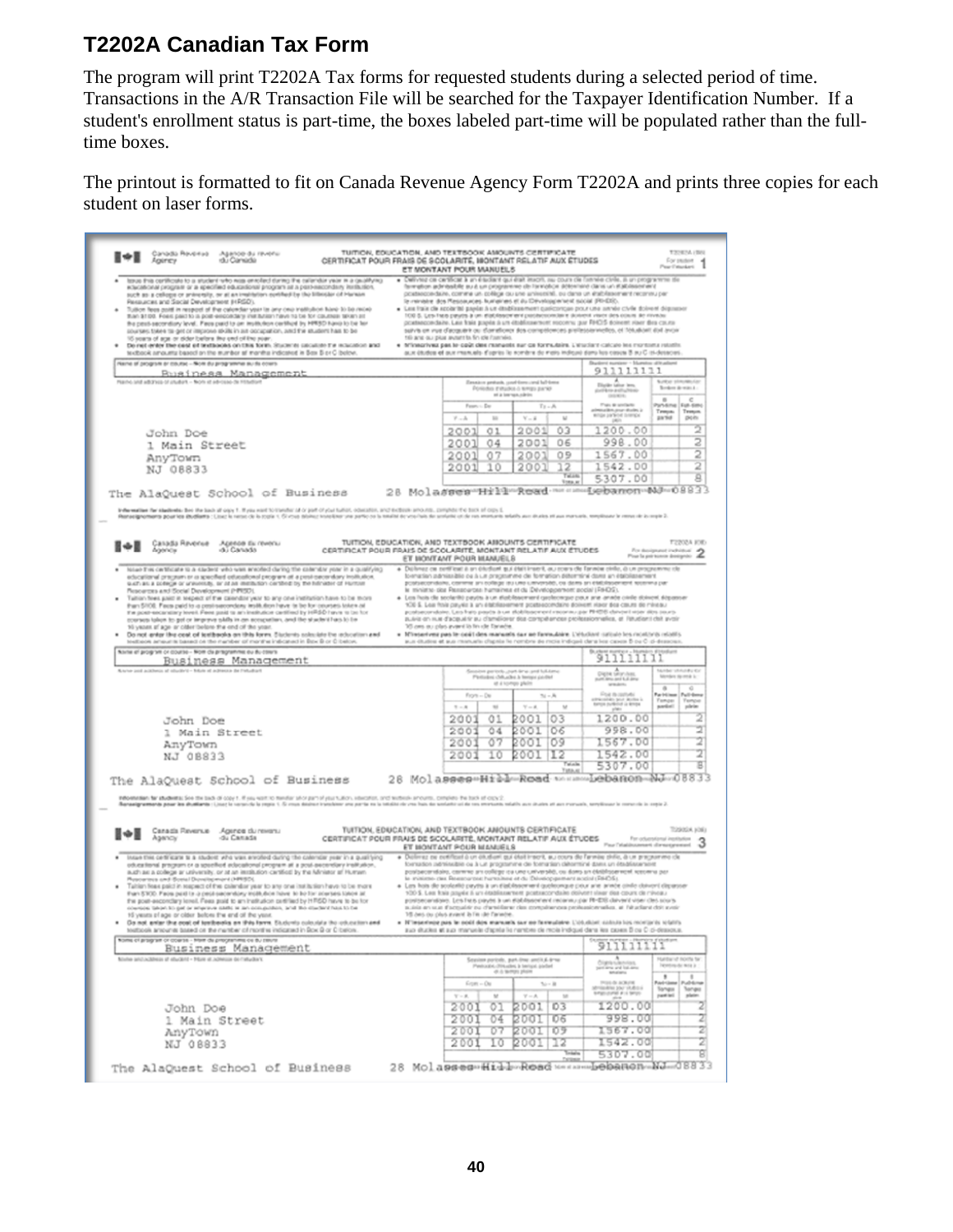

On the following pages you will find some of the reports available in this module:

Statements Payments Report Unpaid Awards Report Eligible Aid Applicants Report Title-IV Report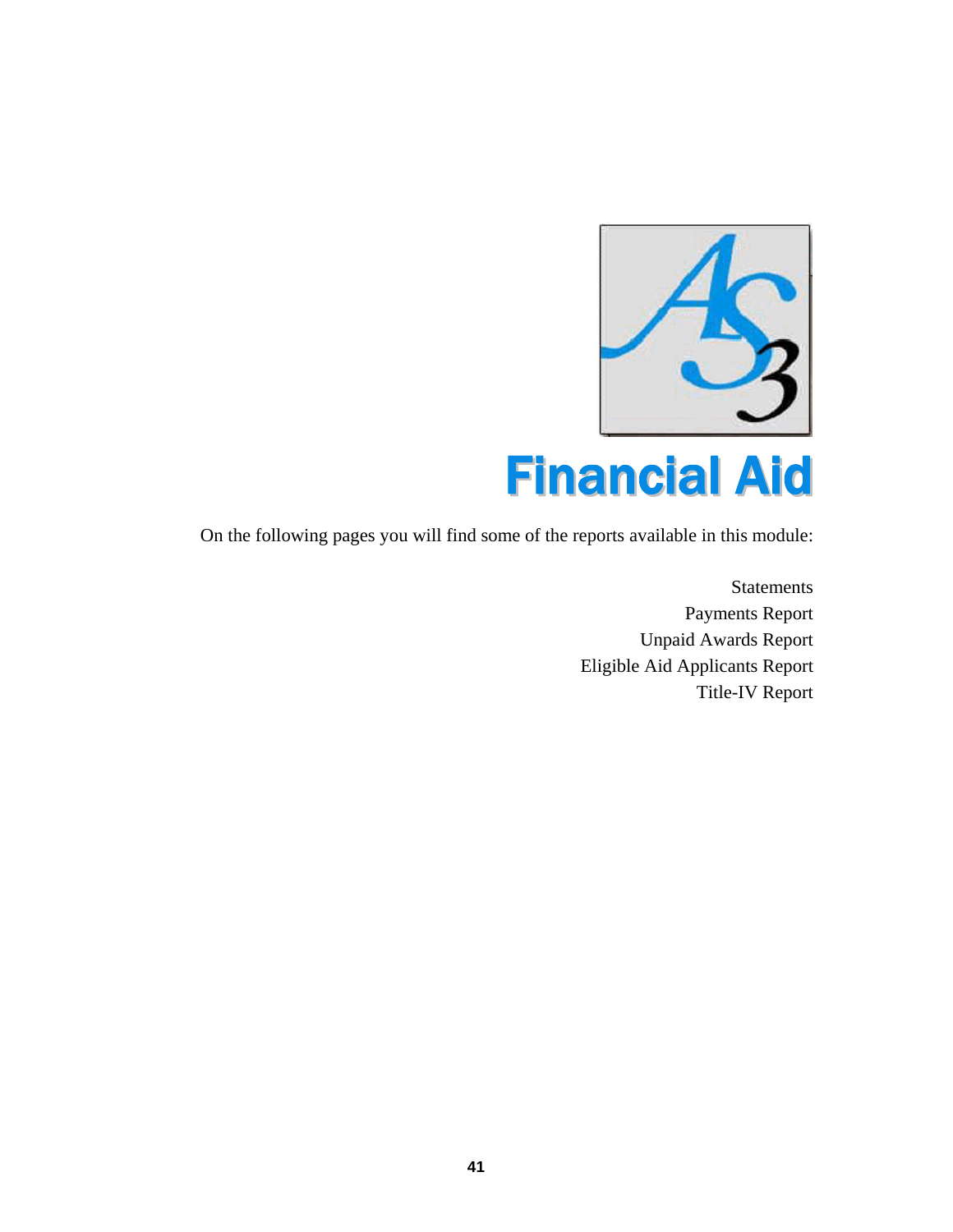#### **Statements**

The Statements program includes many options to tailor the output for a particular need.

You can select a cutoff date eliminating any transactions that occurred after that date. In this case, only transactions dated prior to the cutoff date will appear on the statement. If no date is input, all will be printed.

When you include a term code, all transactions for prior terms will be summed and a single BALANCE FORWARD line will print first. Then, transactions for the term you requested and any transactions for future terms will print.

When printing statements, you can choose to include an optional notice, which will print at the foot of the page. You can also link a block of text related to a single student to appear on that student's account card.

Unpaid financial aid disbursements will include those expected to be disbursed through the cutoff date entered, or if a date is not input, then all unapplied financial aid disbursements will be included.

If a student has a payment plan with the school, the balance due on the payment plan is printed in the heading.

Statements can be printed to agencies if that is required for one or more selected students.

| Page: 1<br>08/25/08<br><b>The AlaQuest School of Business</b><br><b>28 Molasses Hill Road</b><br>Lebanon, NJ 08833<br>(908) 713-9399                                                            |
|-------------------------------------------------------------------------------------------------------------------------------------------------------------------------------------------------|
| STUDENT STATEMENT                                                                                                                                                                               |
| Student : 203<br>John L Martin                                                                                                                                                                  |
| 54 Boundary Street<br>Start Date: 01/02/01<br>Clinton, NJ 08833-5678<br>Status: A Major: BUSMG<br>Telephone: 9087138877<br>Sponsor :                                                            |
| Unapplied Tuition: .00 Payment Plan Balance<br>Current Balance: 4430.00<br>Net Balance : 580.00 Unpaid Fin/Aid : 3850.00<br>600.00<br>Fund Award No. Disb No. Term<br>AY<br>Disb Date Unapplied |
| -------<br>2005<br>01<br>02<br>012<br>04/01/01<br>PELL<br>1350.00                                                                                                                               |
| 011<br>2005 STAF<br>01 —<br>01<br>02/01/01<br>2500.00                                                                                                                                           |
| --------- Account History as of 08/25/08 ---------<br>Balance Comment<br>Tran No. Amount<br>Term<br>Date<br>Type                                                                                |
| .00<br><b>BALANCE-FORWARD</b>                                                                                                                                                                   |
| 011<br>Lab B00440<br>105.00<br>105.00<br>Lab Fees<br>01/02/01                                                                                                                                   |
| Pell F00554<br>1350.00-<br>011<br>$1245.00 -$<br>Pell 1st Disb<br>01/02/01                                                                                                                      |
| 75.00<br>011<br>01/02/01<br>RegFee B00441<br>1170.00-<br>Registration Fee<br>011<br>01/02/01<br>Tuition<br>Tuition B00439<br>6000.00 4830.00                                                    |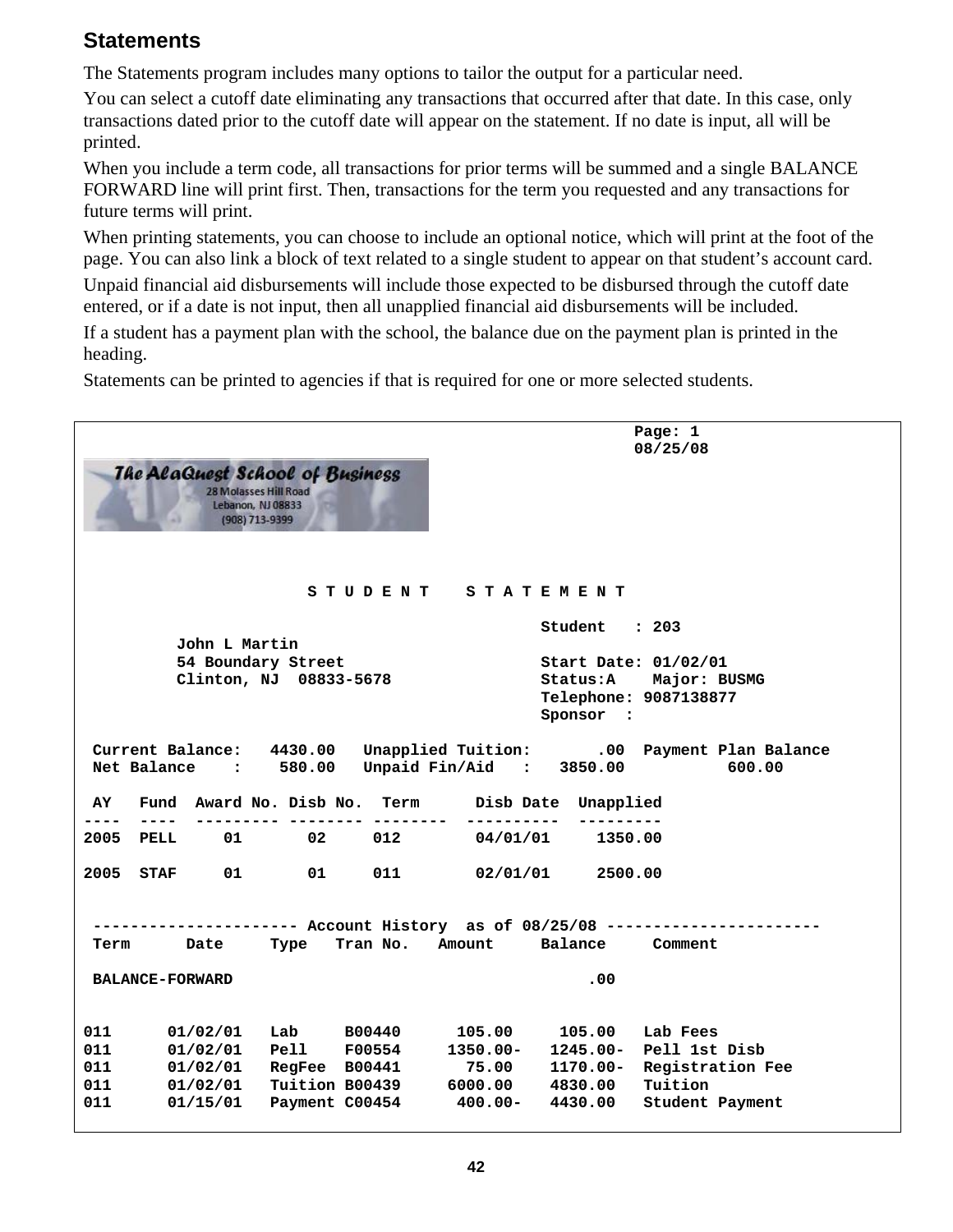#### **Payments Report**

The Payments Report displays information taken from the student disbursement records.

Information can be reported on one student, a range of students, or all students. You can choose one or all award years.

You have the option to select a date range within which only payment records with a payment date falling within the range will print; however, if a payment date does not yet exist, then the expected disbursement date will be used for the comparison.

The Payments Report can be used for cash flow analysis, transfer of funds from the Department of Education, or payment tracking information.

| The AlaQuest School of Business |                               |        |         |          |         |            |  |  |  |
|---------------------------------|-------------------------------|--------|---------|----------|---------|------------|--|--|--|
|                                 | Payments Report<br>1<br>Page: |        |         |          |         |            |  |  |  |
| 08/04/08                        | From: 07/01/03                | Thru:  |         | 06/30/04 |         | $03:46$ PM |  |  |  |
| Student Name and ID             |                               |        |         |          |         |            |  |  |  |
|                                 |                               |        |         |          |         |            |  |  |  |
| Abubakr, Jamillah L             | ABUB4908                      | AY     | Fund    | Awd Disb | Paid    | Refunded   |  |  |  |
| Paid 10/15/03 Refunded          | 03Q4                          | 04     | PELL    | 01<br>01 | 675.00  | .00        |  |  |  |
| Paid 01/05/04 Refunded          | 04Q1                          | 04     | PELL    | 02<br>01 | 675.00  | .00        |  |  |  |
| Total for this student          | Net Paid:                     |        | 1350.00 |          | 1350.00 | .00        |  |  |  |
| Adams, Julie L                  | 272689465                     | AY     | Fund    | Awd Disb | Paid    | Refunded   |  |  |  |
| Paid 10/15/03 Refunded          | 03Q4                          | 04     | PELL    | 01<br>01 | 350.00  | .00        |  |  |  |
| Paid 01/05/04 Refunded          | 04Q1                          |        | 04 PELL | 02<br>01 | 700.00  | .00        |  |  |  |
| Total for this student          | Net Paid: 1050.00             |        |         |          | 1050.00 | .00        |  |  |  |
|                                 |                               |        |         |          |         |            |  |  |  |
| Aldrich, Amy P                  | 039546870                     | AY     | Fund    | Awd Disb | Paid    | Refunded   |  |  |  |
| Paid 07/14/03 Refunded          | 03Q3                          | 04     | PELL    | 01<br>01 | 567.00  | .00        |  |  |  |
| Paid 10/15/03 Refunded          | 03Q4                          | 04     | PELL    | 02<br>01 | 566.00  | .00        |  |  |  |
| Paid 01/05/04 Refunded          | 04Q1                          |        | 04 PELL | 03<br>01 | 566.00  | .00        |  |  |  |
| Total for this student          | Net Paid: 1699.00             |        |         |          | 1699.00 | .00        |  |  |  |
| Allen, Marian J                 | 313900091                     | AY     | Fund    | Awd Disb | Paid    | Refunded   |  |  |  |
| Paid 07/14/03 Refunded          | 0303                          | 04     | PELL    | 01<br>01 | 134.00  | .00        |  |  |  |
| Paid 10/15/03 Refunded          | 03Q4                          | 04     | PELL    | 02<br>01 | 133.00  | .00        |  |  |  |
| Paid 01/05/04 Refunded          | 04Q1                          | 04     | PELL    | 03<br>01 | 133.00  | .00        |  |  |  |
| Total for this student          | Net Paid:                     |        | 400.00  |          | 400.00  | .00        |  |  |  |
|                                 |                               |        |         |          |         |            |  |  |  |
| Ashcraft, Andrea L              | 403291394                     | AY.    | Fund    | Awd Disb | Paid    | Refunded   |  |  |  |
| Paid 07/14/03 Refunded          | 03Q3                          | 04     | PELL    | 01<br>01 | 1350.00 | .00        |  |  |  |
| Paid 10/15/03 Refunded          | 03Q4                          | 04     | PELL    | 01<br>02 | 1350.00 | .00        |  |  |  |
| Paid 01/05/04 Refunded          | 04Q1                          | 04     | PELL    | 03<br>01 | 1350.00 | .00        |  |  |  |
| Total for this student          | Net Paid: 4050.00             |        |         |          | 4050.00 | .00        |  |  |  |
| Austin, Frank                   | AUST1962                      | AY     | Fund    | Awd Disb | Paid    | Refunded   |  |  |  |
| Paid 07/14/03 Refunded          | 03Q3                          | 04     | PELL    | 01<br>01 | 1350.00 | .00        |  |  |  |
| Paid 10/15/03 Refunded          | 03Q4                          | 04     | PELL    | 02<br>01 | 1350.00 | .00        |  |  |  |
| Paid 01/05/04 Refunded          | 04Q1                          | 04     | PELL    | 03<br>01 | 1350.00 | .00        |  |  |  |
| Total for this student          | Net Paid: 4050.00             |        |         |          | 4050.00 | .00        |  |  |  |
| Ayers, Holly K                  | 401415699                     | AY     | Fund    | Awd Disb | Paid    | Refunded   |  |  |  |
| Paid 07/14/03 Refunded          | 03Q3                          | 04     | PELL    | 01<br>01 | 567.00  | .00        |  |  |  |
| Paid 10/15/03 Refunded          | 03Q4                          | 04     | PELL    | 02<br>01 | 566.00  | .00        |  |  |  |
| Paid 01/05/04 Refunded          | 04Q1                          | 04     | PELL    | 03<br>01 | 567.00  | .00        |  |  |  |
| Total for this student          | Net Paid:                     |        | 1700.00 |          | 1700.00 | .00        |  |  |  |
| Baker, Katie A                  | 406082118                     | ΑY     | Fund    | Awd Disb | Paid    | Refunded   |  |  |  |
| Paid 07/14/03 Refunded          | 03Q3                          | 04     | PELL    | 01<br>01 | 900.00  | .00        |  |  |  |
| Paid 10/15/03 Refunded          | 0304                          | 04     | PELL    | 02<br>01 | 900.00  | .00        |  |  |  |
| Paid 01/05/04 Refunded          | 04Q1                          | 04     | PELL    | 03<br>01 | 900.00  | .00        |  |  |  |
| Total for this student          | Net Paid:                     |        | 2700.00 |          | 2700.00 | .00        |  |  |  |
| Total Students Printed:         | 325 Net Paid:                 | 702641 |         |          | 702641  | .00        |  |  |  |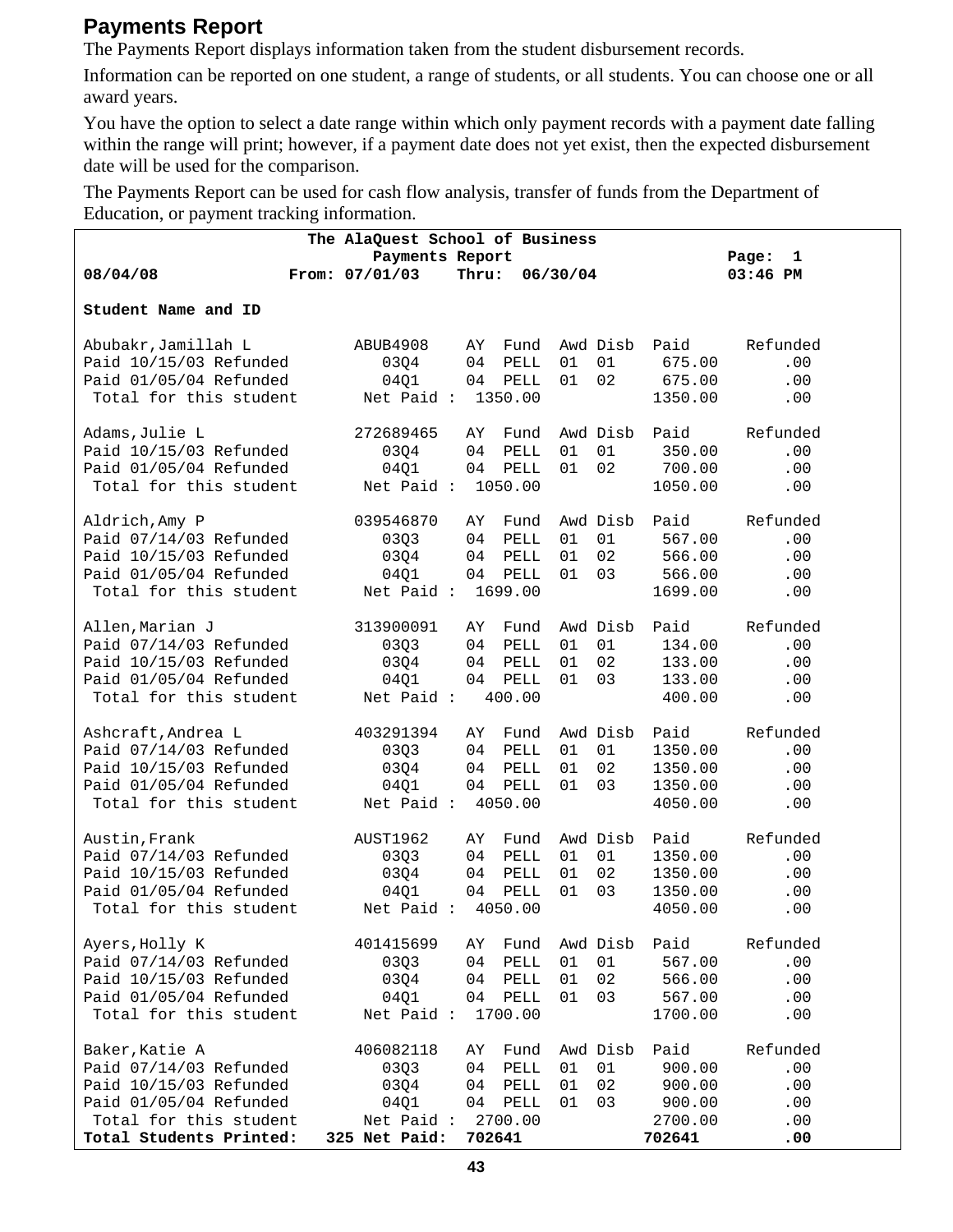#### **Unpaid Awards Report**

The Unpaid Awards Report displays unpaid disbursement records.

Once an award has been paid to the account, it will not appear on this report.

You can print the unapplied funds for a selected award year, a range of dates within the year, and for one or all funds.

The report will allow multiple award years if you do not make an entry in the Award Year field.

|                                                              | The AlaQuest School of Business<br>Unpaid Awards Report |                                           |                                                                                                                                                                       |  |  |  |  |  |  |
|--------------------------------------------------------------|---------------------------------------------------------|-------------------------------------------|-----------------------------------------------------------------------------------------------------------------------------------------------------------------------|--|--|--|--|--|--|
| 08/05/08                                                     |                                                         |                                           | Page:<br>1<br>$01:43$ PM                                                                                                                                              |  |  |  |  |  |  |
|                                                              | <b>Expected</b> Status                                  |                                           | From Date: 07/01/2003                                                                                                                                                 |  |  |  |  |  |  |
| Student Name and ID                                          | Disb Date                                               | Code                                      | Thru Date: 06/30/2004                                                                                                                                                 |  |  |  |  |  |  |
| Bell, Keith H                                                | 07/14/03                                                | $\mathsf{C}$<br>03Q3                      | Fund AY Awd Disb Amount<br>Term<br>PELL 04<br>01<br>01<br>700.00                                                                                                      |  |  |  |  |  |  |
|                                                              |                                                         |                                           | Total for this student:<br>700.00                                                                                                                                     |  |  |  |  |  |  |
| Delaney, Robin L                                             | 08/06/03                                                | C<br>Term<br>03Q3                         | Fund AY Awd Disb<br>Amount<br>01<br><b>SUB</b><br>04<br>01<br>1131.02                                                                                                 |  |  |  |  |  |  |
|                                                              |                                                         |                                           | Total for this student:<br>1,131.02                                                                                                                                   |  |  |  |  |  |  |
| Elstun, Timothy C                                            | 01/22/04                                                | C<br>Term<br>04Q1                         | Fund AY Awd Disb<br>Amount<br>PELL 04 01<br>03<br>675.00                                                                                                              |  |  |  |  |  |  |
|                                                              |                                                         |                                           | Total for this student:<br>675.00                                                                                                                                     |  |  |  |  |  |  |
| Fletcher, Candace L                                          |                                                         | C<br>Term                                 | Fund AY Awd Disb<br>Amount                                                                                                                                            |  |  |  |  |  |  |
|                                                              | 08/18/03                                                | 03Q3                                      | 04<br>01<br><b>SUB</b><br>01<br>848.75                                                                                                                                |  |  |  |  |  |  |
|                                                              |                                                         |                                           | Total for this student:<br>848.75                                                                                                                                     |  |  |  |  |  |  |
| McKenney, Katie                                              | 01/02/04                                                | C<br>Term<br>01Q4                         | Fund AY Awd Disb<br>Amount<br>UNSB 04<br>01<br>02<br>1293.01                                                                                                          |  |  |  |  |  |  |
|                                                              |                                                         |                                           | Total for this student:<br>1,293.01                                                                                                                                   |  |  |  |  |  |  |
| Mitchell, LaKenya M                                          | 07/14/03<br>07/14/03<br>10/10/03<br>07/14/03            | C<br>Term<br>03Q3<br>03Q3<br>03Q4<br>03Q3 | Fund AY Awd Disb<br>Amount<br>PELL 04<br>01<br>01<br>1350.00<br>01<br>04<br>01<br>1131.99<br>SUB<br>10<br>SUB<br>04<br>03<br>848.75<br>01<br>01<br>1293.98<br>UNSB 04 |  |  |  |  |  |  |
|                                                              |                                                         |                                           | Total for this student:<br>4,624.72                                                                                                                                   |  |  |  |  |  |  |
| Rehkamp, Chad M                                              | 01/02/04                                                | C<br>Term<br>04Q1                         | Fund AY Awd Disb<br>Amount<br>UNSB 04<br>02<br>02<br>161.02                                                                                                           |  |  |  |  |  |  |
|                                                              |                                                         |                                           | Total for this student:<br>161.02                                                                                                                                     |  |  |  |  |  |  |
| Total Students Printed:                                      | 27                                                      |                                           | Grand Total:<br>28,924.64                                                                                                                                             |  |  |  |  |  |  |
| * Subtotals by Fund *                                        |                                                         |                                           |                                                                                                                                                                       |  |  |  |  |  |  |
| 14557.00<br>PELL<br><b>SUB</b><br>9195.60<br>5172.04<br>UNSB |                                                         |                                           |                                                                                                                                                                       |  |  |  |  |  |  |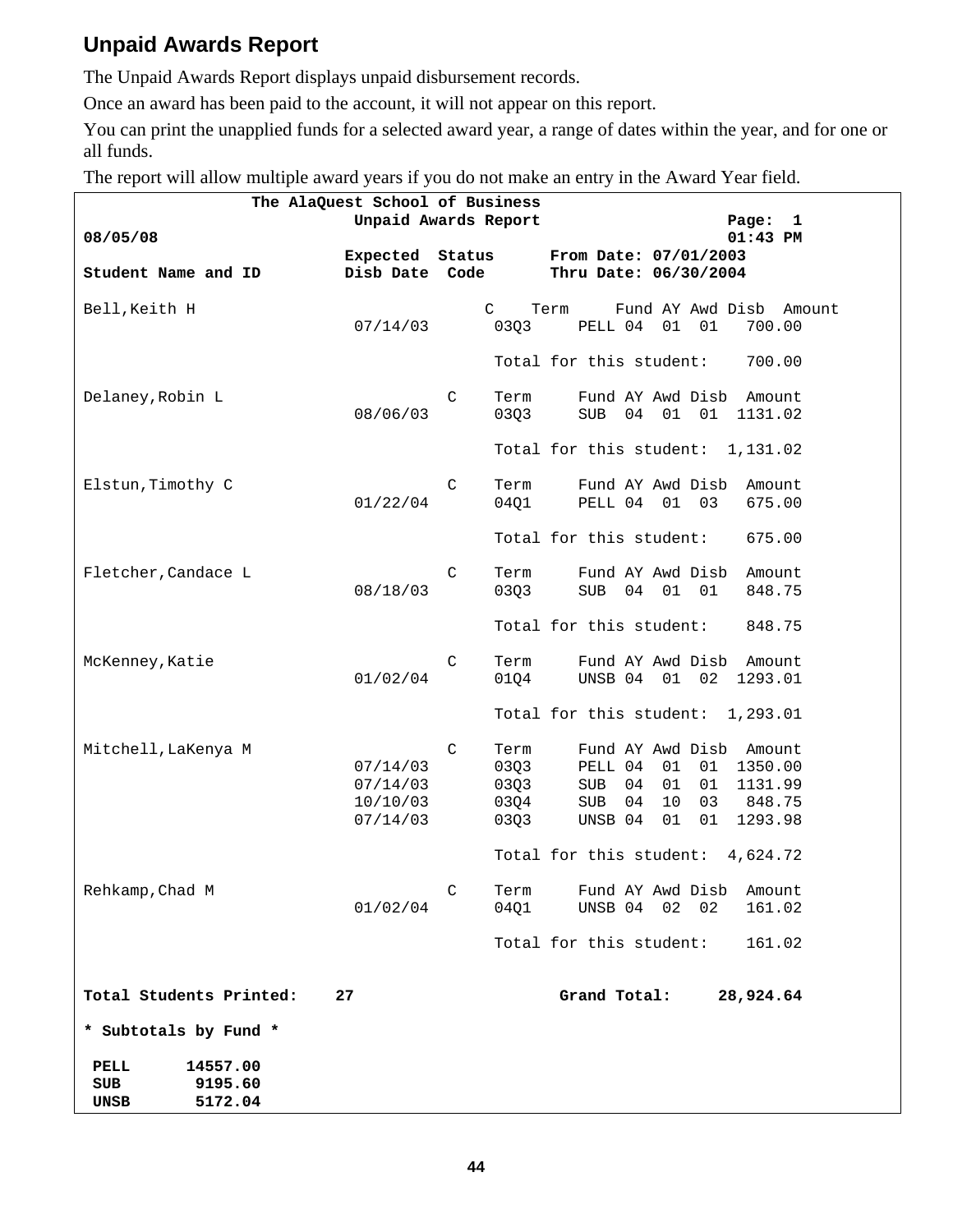#### **Eligible Aid Applicants Report**

The FISAP Report of Eligible Aid Applicants tabulates data from the Student Award Year File and the Student Database to create a report which will provide information for Section F of the FISAP reporting.

An option to check for positive attendance during the period is provided. If you utilize this option, the student must be present at least once during the date range for which you run the report to be included. If you do not choose this option, any student with a record in the Student Award Year File under Data Entry of Financial Aid will be included in the report regardless of attendance. In either case, the student must have a record in the Financial Aid Student Award Year File.

| <b>AI-RFAEA1</b>               | The AlaQuest School of Business               |   |                         |              |              |
|--------------------------------|-----------------------------------------------|---|-------------------------|--------------|--------------|
| 07/06/10                       | Eligible Aid Applicants Report FISAP          |   |                         | Page:        | $\mathbf{1}$ |
|                                |                                               |   |                         | 02:36 PM     |              |
|                                |                                               |   |                         |              |              |
|                                |                                               |   |                         | Independent  |              |
|                                | $W/O$ 1st                                     |   | With 1st                | Graduate     |              |
|                                |                                               |   | Prof Degree Prof Degree | Professional |              |
| <b>DEPENDENTS</b>              | $\cdots$                                      | . |                         |              |              |
| Students w/ Automatic Zero EFC | 9                                             | . |                         |              |              |
| Taxable and Untaxed Income     | $\ddotsc$                                     | . |                         |              |              |
| $$0 - $2,999$                  | 7<br>$\ddotsc$                                | . |                         |              |              |
| $$3,000 - $5,999$              | 17<br>$\ddotsc$                               | . |                         |              |              |
| $$6,000 - $8,999$              | 22<br>$\cdots$                                | . |                         |              |              |
| $$9,000 - $11,999$             | 14<br>$\ddotsc$                               | . |                         |              |              |
| $$12,000 - $14,999$            | 15<br>$\ddotsc$                               | . |                         |              |              |
| $$15,000 - $17,999$            | 8<br>$\ddotsc$                                | . |                         |              |              |
| $$18,000 - $23,999$            | 9<br>.                                        | . |                         |              |              |
| $$24,000 - $29,999$            | 11<br>$\ddotsc$                               | . |                         |              |              |
| $$30,000 - $35,999$            | 14<br>$\ddotsc$                               | . |                         |              |              |
| $$36,000 - $41,999$            | - 7<br>$\ddotsc$                              | . |                         |              |              |
| $$42,000 - $47,999$            | 25<br>$\ddotsc$                               | . |                         |              |              |
| $$48,000 - $53,999$            | 15<br>$\ddotsc$                               | . |                         |              |              |
| $$54,000 - $59,999$            | 31<br>$\ddotsc$                               |   |                         |              |              |
| \$60,000 and over              | $\cdots$ 121                                  | . |                         |              |              |
|                                |                                               | . |                         |              |              |
| <b>TOTAL</b>                   | $\ldots$ 345                                  | . |                         |              |              |
|                                | $\cdots$                                      |   |                         |              |              |
| <b>INDEPENDENTS</b>            | $\cdots$                                      | . |                         |              |              |
| Students w/ Automatic Zero EFC | 12                                            | . |                         |              |              |
| Taxable and Untaxed Income     | $\ddotsc$                                     | . |                         |              |              |
| $$0 - $999$                    | 10<br>$\cdots$                                | . |                         |              |              |
| $$1,000 - $1,999$              | 13<br>$\ddotsc$                               | . |                         |              |              |
| $$2,000 - $2,999$              | 32<br>$\cdots$                                | . |                         |              |              |
| $$3,000 - $3,999$              | 27<br>$\cdots$                                | . |                         |              |              |
| $$4,000 - $4,999$              | 14<br>$\cdots$                                | . |                         |              |              |
| $$5,000 - $5,999$              | 8<br>$\cdots$                                 | . |                         |              |              |
| $$6,000 - $7,999$              | 11<br>$\bullet$ $\bullet$ $\bullet$ $\bullet$ | . |                         |              |              |
| $$8,000 - $9,999$              | 10<br>$\ddotsc$                               | . |                         |              |              |
| $$10,000 - $11,999$            | 7<br>$\ddotsc$                                | . | .                       |              |              |
| $$12,000 - $13,999$            | ${\bf 22}$<br>.                               | . |                         |              |              |
| $$14,000 - $15,999$            | 25<br>.                                       | . |                         |              |              |
| $$16,000 - $17,999$            | 20                                            | . |                         |              |              |
| $$18,000 - $19,999$            | 12<br>.                                       | . |                         |              |              |
| \$20,000 and over              | 89<br>.                                       | . |                         |              |              |
|                                |                                               |   |                         |              |              |
| <b>TOTAL</b>                   | $\ldots$ 312                                  | . |                         |              |              |
|                                |                                               |   |                         |              |              |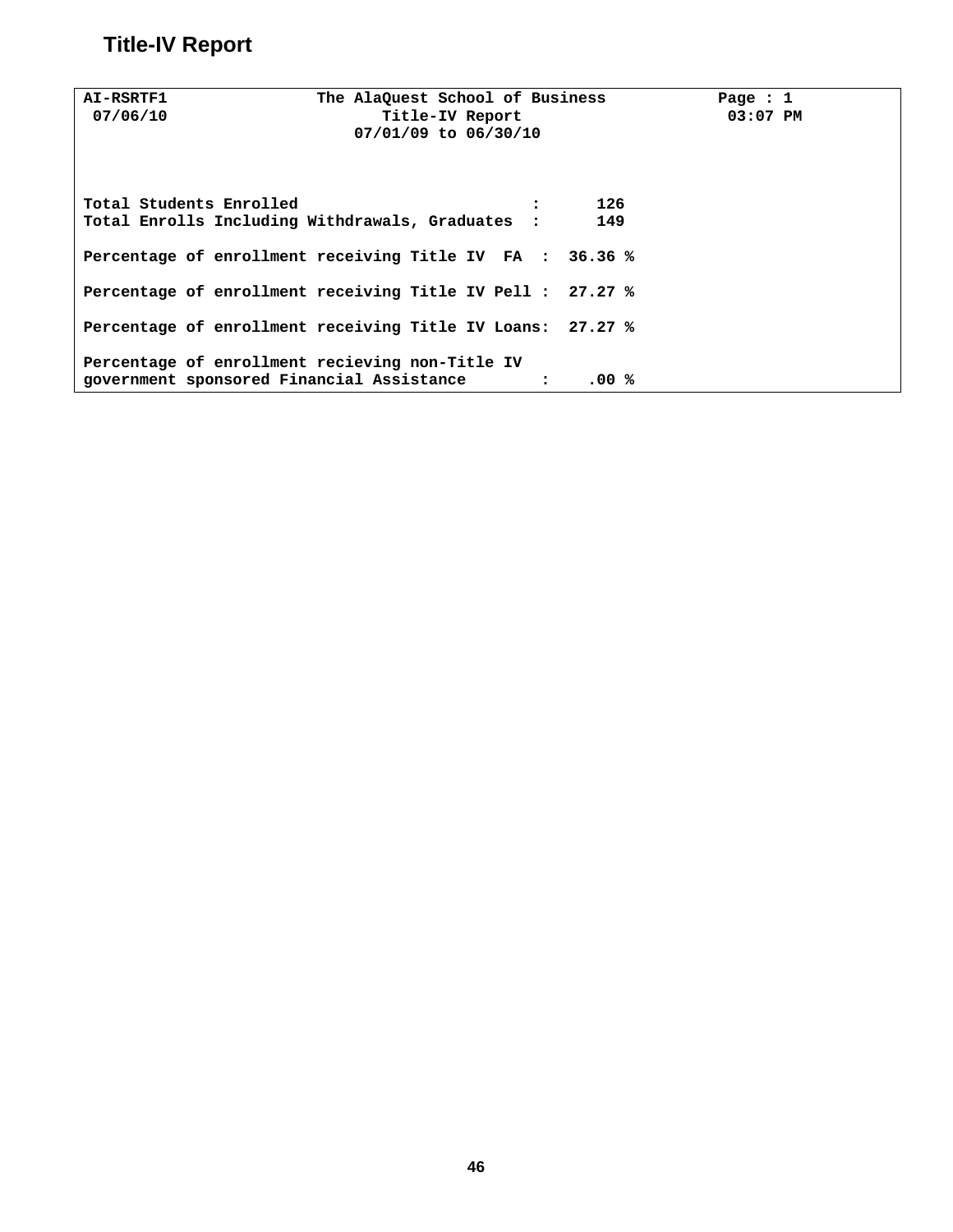

# Document Tracking

On the following page you will find one of the reports available in this module:

Outstanding Documents Report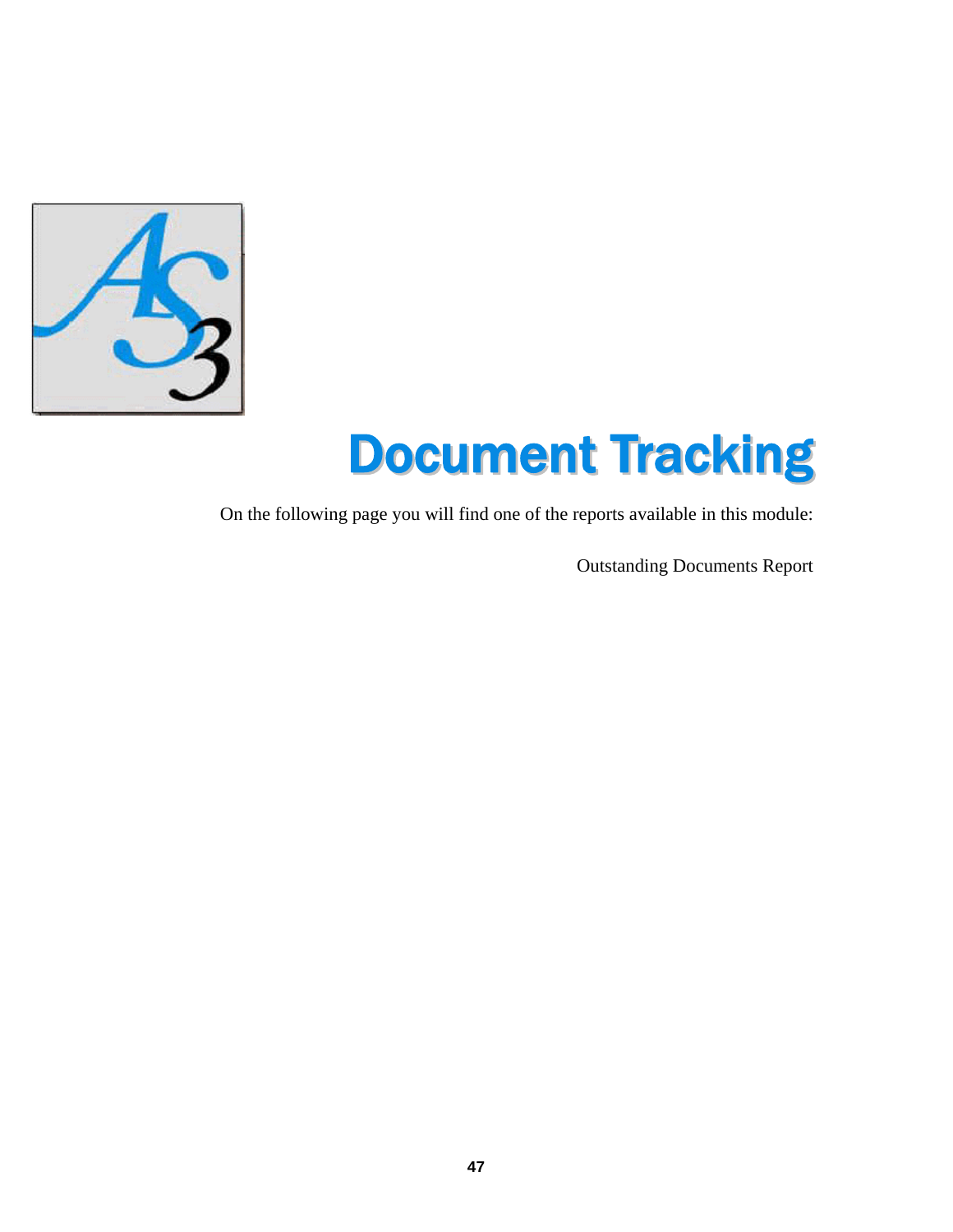#### **Outstanding Documents Report**

This report is used to find documents for students, which are outstanding.

An outstanding document is one that has a Requested Date and no Returned Date, and when adding the Expected Days to the Requested Date, the calculated date has been passed. For example, if a document was requested on 6/1/08 and has an Expected Days of 30, the document is outstanding on 7/1/08 if the document does not contain a returned date.

You have an option to print only Outstanding documents, only Returned documents, or you can print All documents.

| documents.                         |                                                         |
|------------------------------------|---------------------------------------------------------|
|                                    | The AlaQuest School of Business                         |
|                                    | Outstanding Documents Report<br>Page: 1                 |
| 08/13/08                           | $03:28$ PM                                              |
|                                    |                                                         |
| Student: Brandt, Richard D         | 12204 Status: E Class: E<br>Exp.Start Term: 2348        |
| CONTRAC Student Contract           | Requested: 10/01/04 Expected: 10/02/04                  |
| Term: 00000000 Returned:           | Classification: Contact:                                |
| HEALTH Health Certificate          | Requested: 10/01/04 Expected: 10/31/04                  |
| Term: 00000000 Returned:           | Classification: Contact: JOE                            |
|                                    |                                                         |
|                                    | Student: Elwell, David R 6027 Status: E Class: E        |
|                                    | Exp.Start Term: 2348                                    |
| CONTRAC Student Contract           | Requested: 10/01/04 Expected: 10/02/04                  |
| Term: 00000000 Returned:           | Classification: Contact:                                |
| HEALTH Health Certificate          | Requested: 10/01/04 Expected: 10/31/04                  |
| Term: 00000000 Returned:           | Classification: Contact: JOE                            |
|                                    | ----------------                                        |
|                                    | Student: Heinz, Theresea T 575757575 Status: A Class: D |
|                                    | Exp.Start Term: 011                                     |
| CONTRAC Student Contract           | Requested: 05/17/05 Expected: 05/18/05                  |
| Term: 00000000 Returned:           | Classification: Contact:                                |
| HEALTH Health Certificate          | Requested: 05/17/05 Expected: 06/16/05                  |
| Term: 00000000 Returned:           | Classification: Contact: JOE                            |
|                                    | ---------------------------------                       |
| Student: Martin, John L            | 203 Status: A Class: D                                  |
|                                    | Exp.Start Term: 011                                     |
| CONTRAC Student Contract           | Requested: 04/07/05 Expected: 04/08/05                  |
| Term: 00000000 Returned:           | Classification: Contact:                                |
| HEALTH Health Certificate          | Requested: 04/07/05 Expected: 05/07/05                  |
| Term: 00000000 Returned:           | Classification: Contact: JOE                            |
|                                    |                                                         |
| Student: Sevens, Sally S           | 777777777 Status: E Class: D                            |
|                                    | Exp. Start Term: 011                                    |
| CONTRAC Student Contract           | Requested: 11/24/04 Expected: 11/25/04                  |
| Term: 00000000 Returned:           | Classification: Contact:                                |
| HEALTH Health Certificate          | Requested: 11/24/04 Expected: 12/24/04                  |
| Term: 00000000 Returned:           | Classification: Contact: JOE                            |
|                                    |                                                         |
| Student: Spence, Nolan J           | Status: E Class: E<br>12323                             |
|                                    | Exp.Start Term: 2348                                    |
| CONTRAC Student Contract           | Requested: 10/01/04 Expected: 10/02/04                  |
| Term: 00000000 Returned:           | Classification: Contact:                                |
| HEALTH Health Certificate          | Requested: 10/01/04 Expected: 10/31/04                  |
| Term: 00000000 Returned:           | Classification: Contact: JOE                            |
|                                    |                                                         |
| Student: Spencer, Judy A           | 7871 Status: E Class: E                                 |
|                                    | Exp.Start Term: 2348                                    |
| CONTRAC Student Contract           | Requested: 10/01/04 Expected: 10/02/04                  |
| Term: 00000000<br><b>Returned:</b> | Classification:<br>Contact:                             |
| HEALTH Health Certificate          | Requested: 10/01/04 Expected: 10/31/04                  |
| Term: 00000000 Returned:           | Classification: Contact: JOE                            |
| ------------------------           |                                                         |
|                                    | Number of documents printed:<br>22 <sub>2</sub>         |
|                                    |                                                         |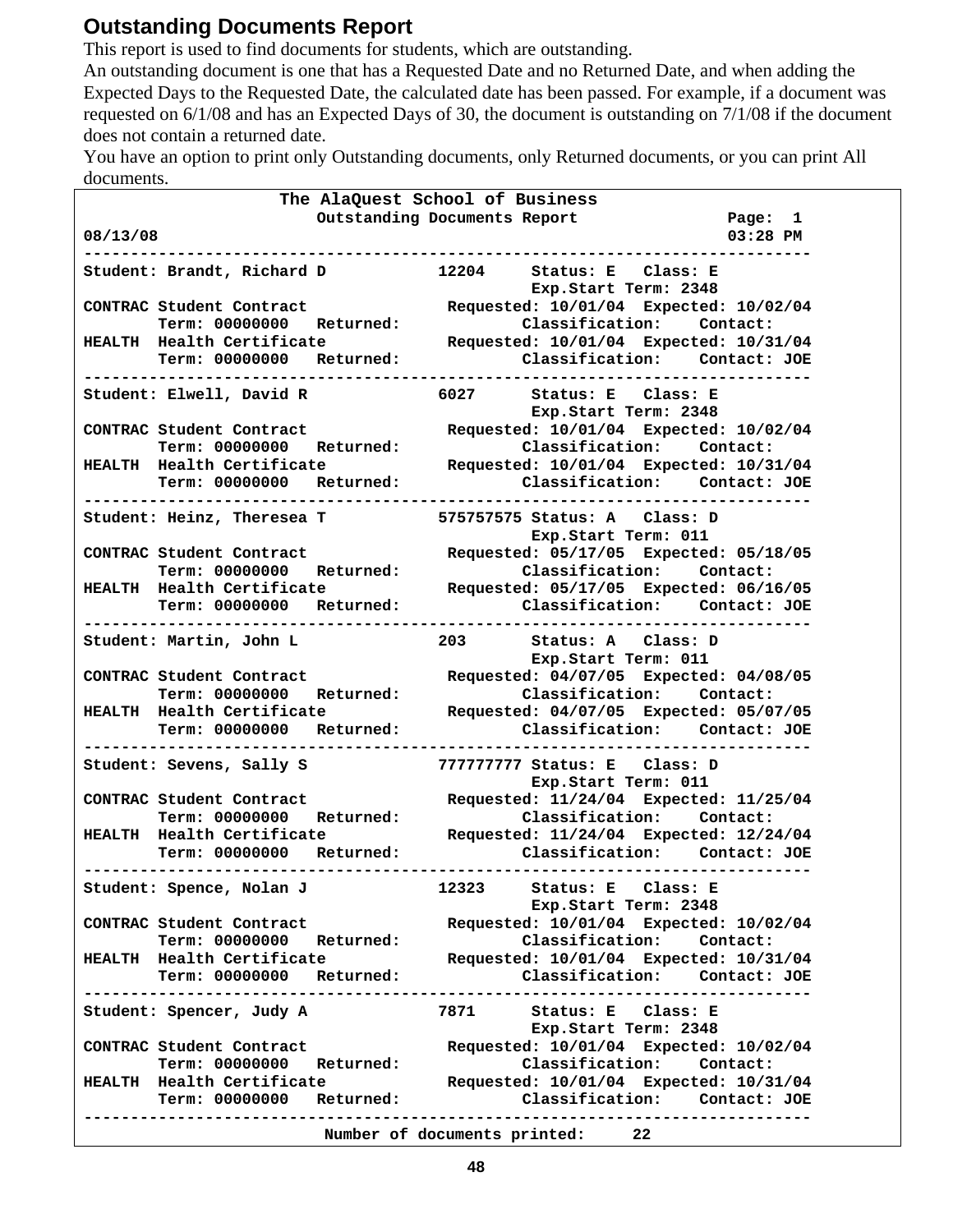



On the following pages you will find some of the reports available in this module:

Book File Listing Book Reorder Report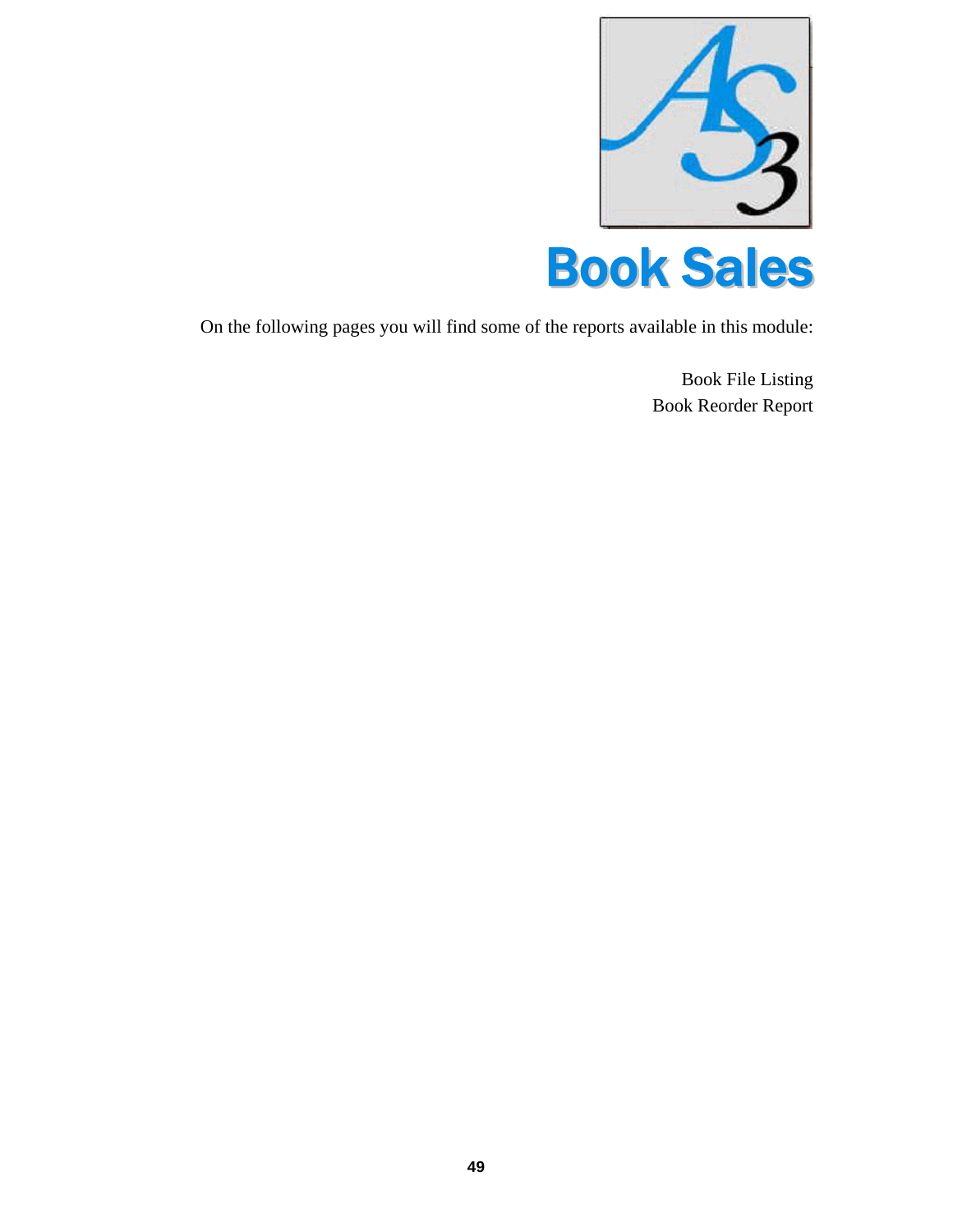#### **Book File Listing**

This program prints the Book File in Book Code order. The report includes the cost of the book, the markup, and the selling price. In addition, the report will print the quantity on hand and quantity on order for each book listed.

| The AlaQuest School of Business |                                                             |         |                |               |                |            |  |  |
|---------------------------------|-------------------------------------------------------------|---------|----------------|---------------|----------------|------------|--|--|
| 08/12/08                        | Book File Listing                                           | Page: 1 |                |               |                |            |  |  |
|                                 |                                                             |         | 02:35 PM<br>On | On.           |                |            |  |  |
| Book ID                         | Description<br><b>Example 20 Cost</b>                       |         |                | Mark Up Price |                | Hand Order |  |  |
| BC101A                          | A Guide to Network Support & 30.00<br>ISBN: 0-619-03551-X   |         | 30.000         | 39.00         | $\overline{4}$ | 6          |  |  |
| BS101A                          | The Future of Business<br>ISBN: 0-324-11351-X               | 50.00   | 30.000         | 65.00         | 17             | 16         |  |  |
| BS111A                          | New Persp PowerPoint 2002<br>ISBN: 0-619-04401-2            | 16.00   | 30.000         | 20.80         | 97             | 65         |  |  |
| BS111B                          | Excel 2002<br>ISBN: 0-619-02092-X                           | 25.00   | 30.000         | 50.00         | 53             | 65         |  |  |
| BS115A                          | Essentials of Business Communi 40.00<br>ISBN: 0-324-01362-0 |         | 30.000         | 68.00         | 17             | 20         |  |  |
| BS120A                          | E COMMERCE NEW PERSPECTIVE<br>ISBN: 0619019298              | 25.00   | 30.000         | 35.00         | 5              | 28         |  |  |
| BS120B                          | E COMMERCE 4TH EDITION<br>ISBN: 0619159553                  | 30.00   | 30.000         | 53.00         | 5              | 28         |  |  |
| BS130A                          | Essentials of Marketing<br>ISBN: 0-324-11390-0              | 45.00   | 30.000         | 85.00         | 4              | $\,8\,$    |  |  |
| BS140A                          | Financial Accounting<br>ISBN: 0-324-06670-8                 | 70.00   | 30.000         | 98.00         | 7              |            |  |  |
| <b>BS141A</b>                   | MANAGEMENT ACCOUNTING<br>ISBN: 0-324-06759-3                | 62.00   | 30.000         | 100.00        |                |            |  |  |
| BS160A                          | Moral Issues in Busines<br>ISBN: 0-534-53654-9              | 34.00   | 30.000         | 66.00         | 5              | 9          |  |  |
| BS170A                          | LAW OF BUSINESS<br>$ISBN: 0-324-0-053-X$                    | 52.00   | 30.000         | 79.00         |                |            |  |  |
| BS170B                          | LAW OF BUSINESS WKBK<br>ISBN: 0-324-06054-8                 | 24.00   | 30.000         | 33.00         |                |            |  |  |
| CT101A                          | Upgrading & Repairing PCs 25.00<br>ISBN: 0-789-72745-5      |         | 30.000         | 55.00         |                |            |  |  |
| CT105A                          | Enhanced Network+ Guide to Net 39.00<br>ISBN: 0-619-212373  |         | 30.000         | 62.00         |                |            |  |  |
| CT117A                          | A guide to Help Desk Concepts 29.00<br>ISBN: 0619159464     |         | 30.000         | 39.00         | 3              |            |  |  |
| CT117B                          | PC Techs Troubleshooting Hand<br>ISBN: 0-07-212945-X        | 9.00    | 30.000         | 16.00         |                |            |  |  |
| CT119A                          | A+ Guide to Managing &<br>ISBN: 0-619-186178                | 40.00   | 30.000         | 63.00         | 4              |            |  |  |
| CT120A                          | Visual Basic 6 How to Program<br>ISBN: 0-13-4569555         | 26.00   | 30.000         | 53.00         | 7              |            |  |  |
| CT121A                          | i Net + Guide 2nd Ed<br>ISBN: 0-619-12068-1                 | 38.00   | 30.000         | 62.00         | 5              | 5          |  |  |
|                                 | Number of books printed:<br>20                              |         |                |               |                |            |  |  |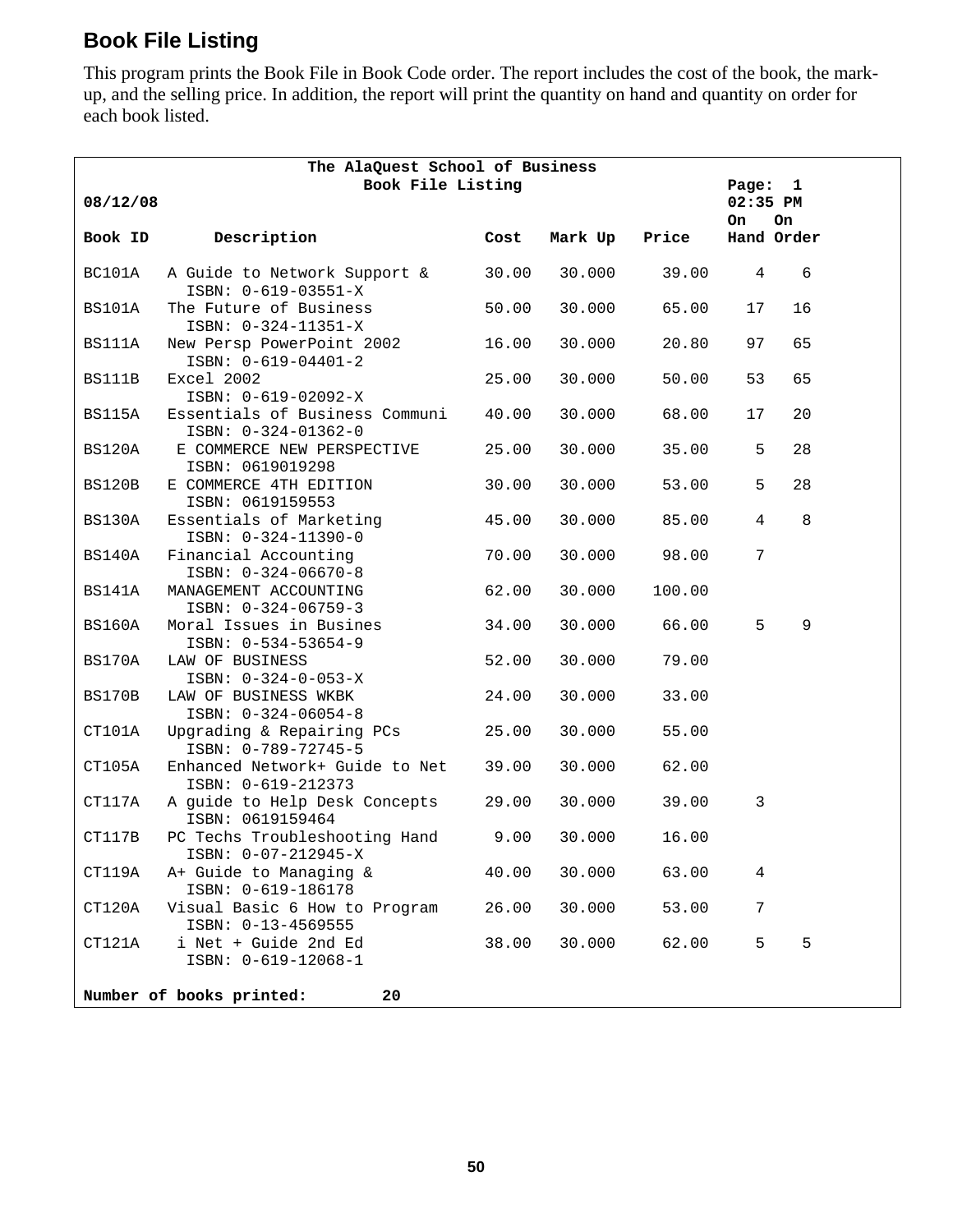#### **Book Reorder Report**

This report prints items in the Book File when the quantity on hand plus the quantity on order for that item has reached, or has fallen below, the reorder point. Items will not print if the reorder point is set to zero in the Book File.

| 108/12/08 | The AlaQuest School of Business<br>Reorder Report  |                         | Page: 1<br>$02:45$ PM |                |              |                                  |  |
|-----------|----------------------------------------------------|-------------------------|-----------------------|----------------|--------------|----------------------------------|--|
| Book ID   | Description                                        | ISBN                    |                       | 0n             | On           | Reorder<br>Cost Hand Order Point |  |
|           | BS130A Essentials of Marketing                     | $0 - 324 - 11390 - 0$   | 45.00                 | 4              | 8            | 20                               |  |
|           | BS140A Financial Accounting                        | 0-324-06670-8           | 70.00                 | $7\phantom{.}$ | $\Omega$     | 20                               |  |
|           | IBS141A MANAGEMENT ACCOUNTING                      | $0 - 324 - 06759 - 3$   | 62.00                 | $\Omega$       | $\Omega$     | 1                                |  |
|           | BS170A LAW OF BUSINESS                             | $0 - 324 - 0 - 053 - X$ | 52.00                 | $\Omega$       | 0            |                                  |  |
|           | BS170B LAW OF BUSINESS WKBK                        | 0-324-06054-8           | 24.00                 | $\Omega$       | $\mathbf{0}$ |                                  |  |
|           | CT101A Upgrading & Repairing PCs 0-789-72745-5     |                         | 25.00                 | $\Omega$       | $\mathbf{0}$ |                                  |  |
|           | CT105A Enhanced Network+ Guide to Net 0-619-212373 |                         | 39.00                 | $\Omega$       | $\Omega$     |                                  |  |
|           | CT117B PC Techs Troubleshooting Hand 0-07-212945-X |                         | 9.00                  | $\Omega$       | $\Omega$     | 1                                |  |
|           | CT119A A+ Guide to Managing &                      | $0 - 619 - 186178$      | 40.00                 | 4              | $\Omega$     | 5                                |  |
|           | 9<br>Number of books printed:                      |                         |                       |                |              |                                  |  |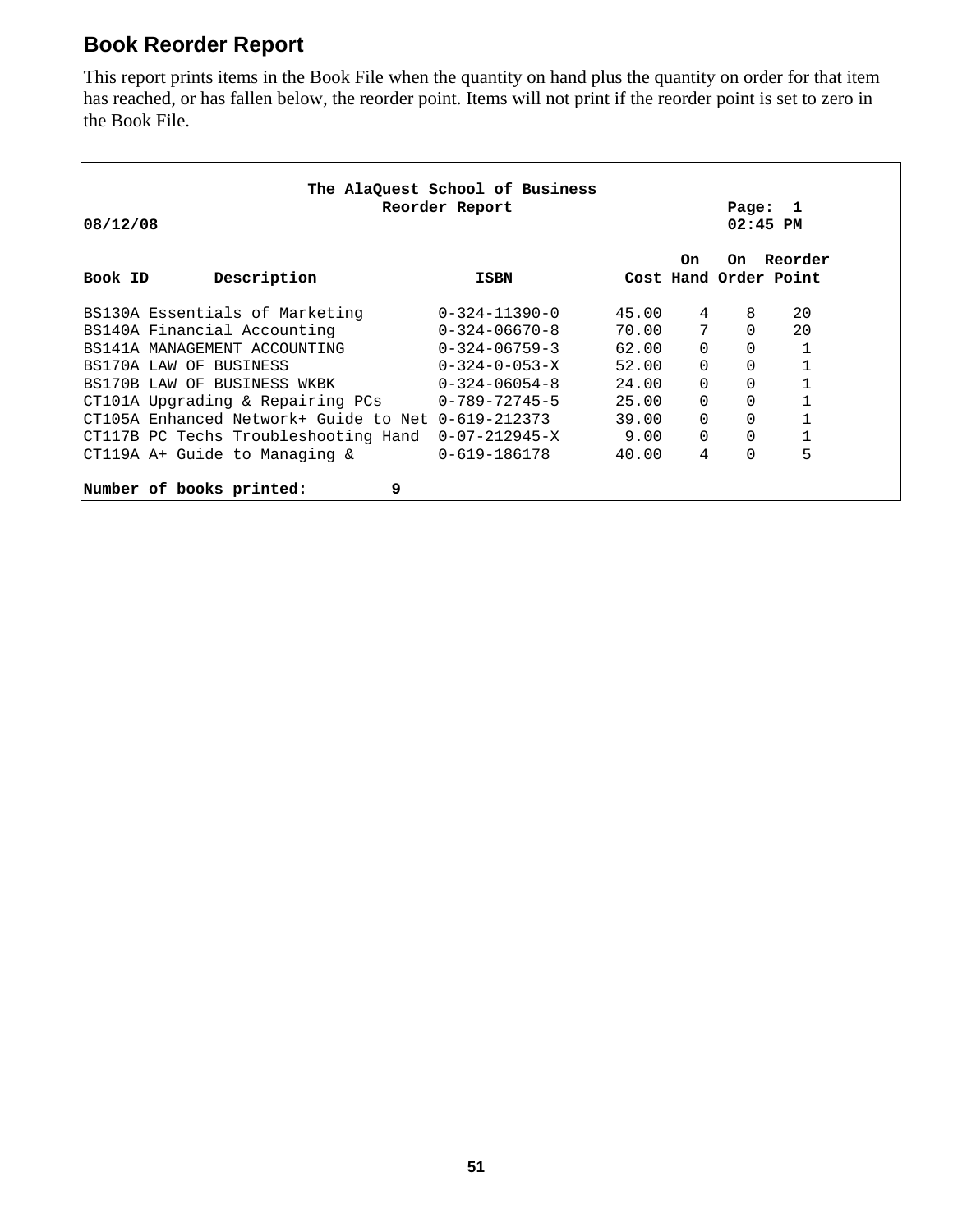

# Default Management

On the following page you will find one of the reports available in this module:

Initial Separation Letter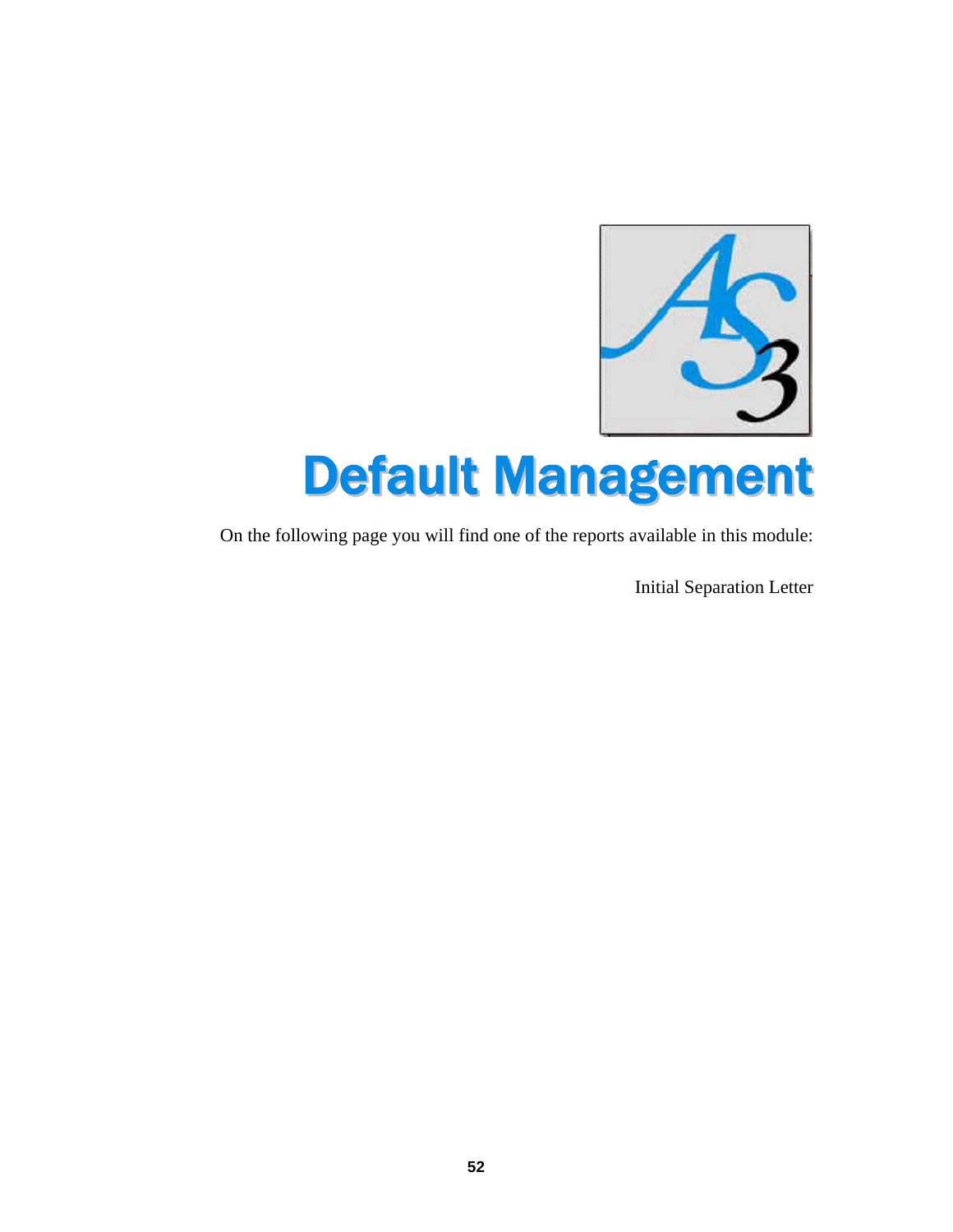#### **Initial Separation Letter**

When a student leaves school, graduation or withdrawal, and has outstanding loans, the Default Management module will print the Initial Separation Letter at a time you specify. This 'reminder' letter informs the student about the importance of repaying student loans and when the first payment will be due.

There are several letters included within the Default Management software to help you in your efforts to keep students ahead of the curve when it comes to them meeting their financial obligations.



August 14, 2008

Tommy T. Smith Box 999 99 Pewter Lane Anytown, NY 01123

Dear Mr. Smith:

I am writing to remind you that the first payment on your Student Loan(s) will be due in three (3) months. By this time, you should have already received a Repayment Schedule from your lender/student loan service representative reminding you that this payment will be coming due. If not, you should hear from them soon.

In your Exit Interview, we discussed the importance of budgeting so that when your loan comes due, you will be able to make this first payment. It is very important that you start off on the right foot by making that first payment.

If at the time your payment comes due, you are unable to make that first payment, contact your lender/student loan service representative or myself right away. There are options available to help you but you must let us know.

Protect yourself! Protect your credit! Make your student loan payments on time each month. And remember, always let your student loan service representative know your current address and phone number at all times.

Sincerely,

## **John Doe**

John Doe Loan Representative Manager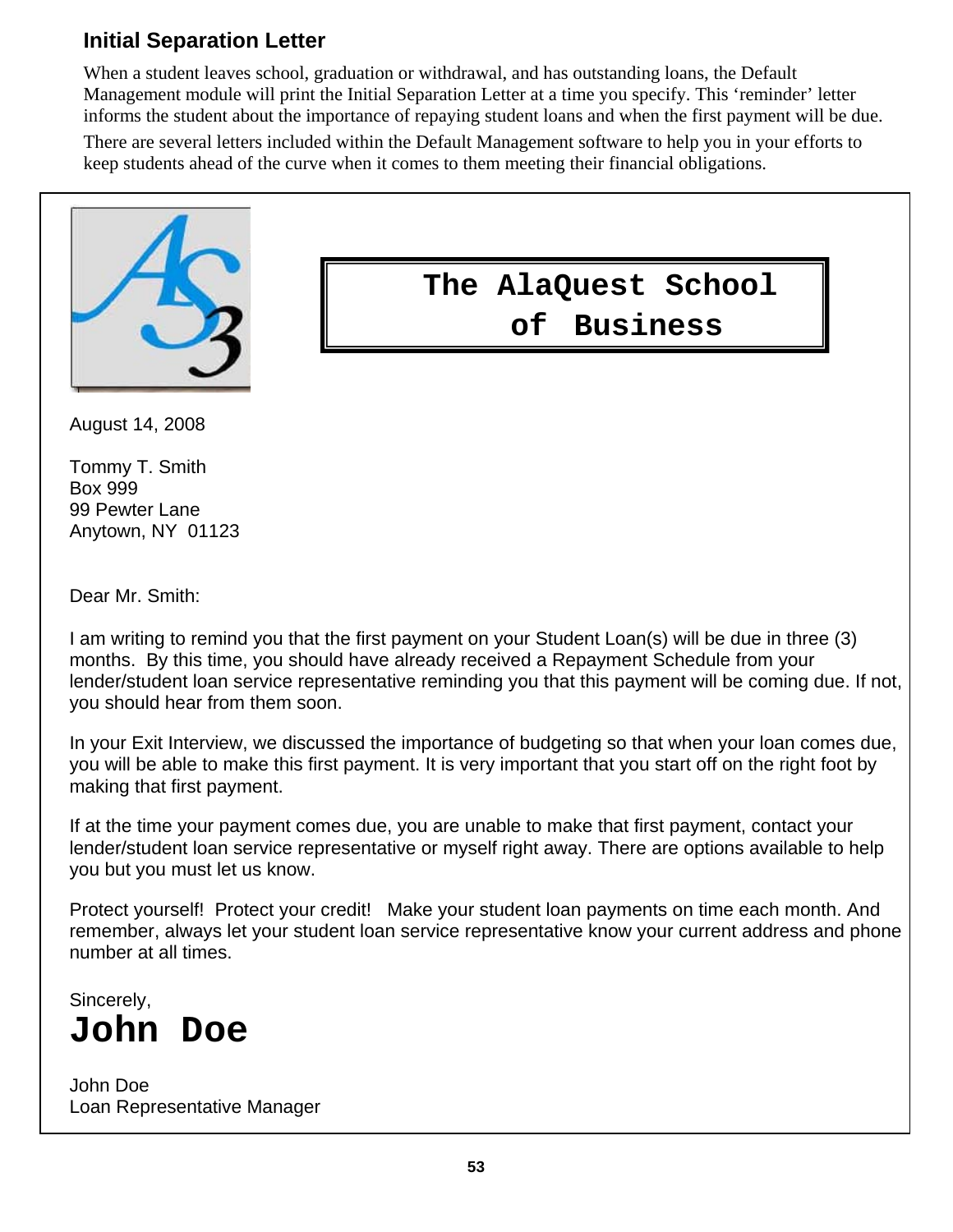

On the following page you will find one of the reports available in this module:

Overdue Books Report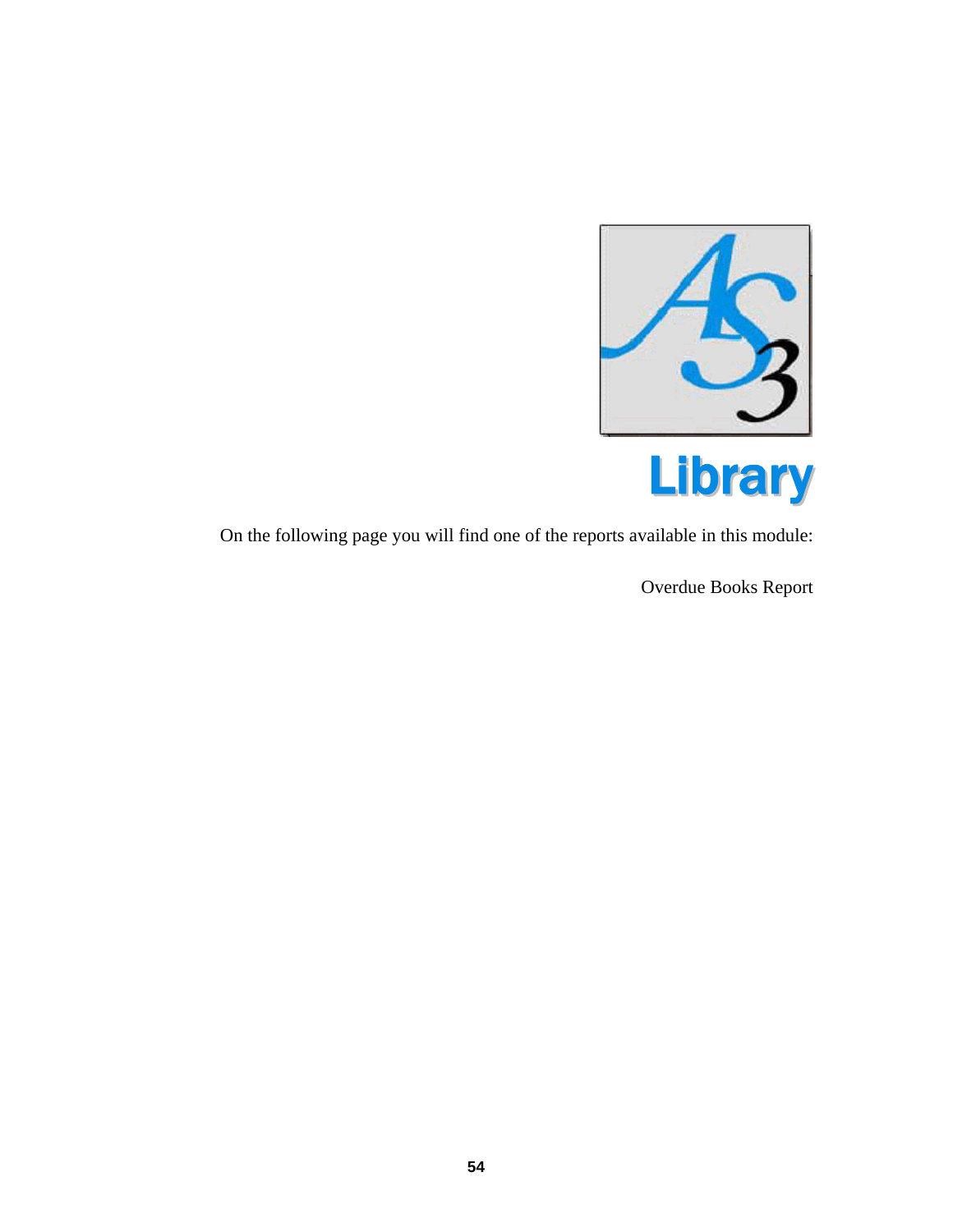#### **Overdue Books Report**

This report shows which items are currently on loan and has a return date, which has passed. The student's name, ID number, and due date for the book are included.

| 09/09/08                                                                                                                      | The AlaQuest School of Business<br>Overdue Books Report<br>Due Date: 09/09/08 |  |                                                   |          |  |  |
|-------------------------------------------------------------------------------------------------------------------------------|-------------------------------------------------------------------------------|--|---------------------------------------------------|----------|--|--|
| Borrower Name Student ID Due Date IDBN Number Copy                                                                            |                                                                               |  |                                                   |          |  |  |
| Brandt, Richard D<br>Title: Anatomy and Physiology                                                                            |                                                                               |  | 12204  09/04/08  7298374982374987  01<br>Loc: 01  |          |  |  |
| Elwell, David R 6027 09/04/08 9879287498349834 01<br>Title: English for the Foreign Student Theory Controller and The Loc: 01 |                                                                               |  |                                                   |          |  |  |
| Martin, John L<br>Title: Networking for Dummies                                                                               |                                                                               |  | 203 08/22/08 9780764504983 01                     |          |  |  |
| Saleba, Alan A<br>Title: Math for Real Dummies                                                                                |                                                                               |  | 321321321 09/04/08 9283794283749872 01<br>Loc: 01 |          |  |  |
| Sutton, Linda J<br>Title: The Day The World Began                                                                             |                                                                               |  | $12203$ 08/11/08 1234567890123456 02<br>Loc: LIB  |          |  |  |
| Teststudent, Tommy T 9999999999 11/12/00 1234567890123456 01<br>Title: The Day The World Began                                |                                                                               |  |                                                   | Loc: LIB |  |  |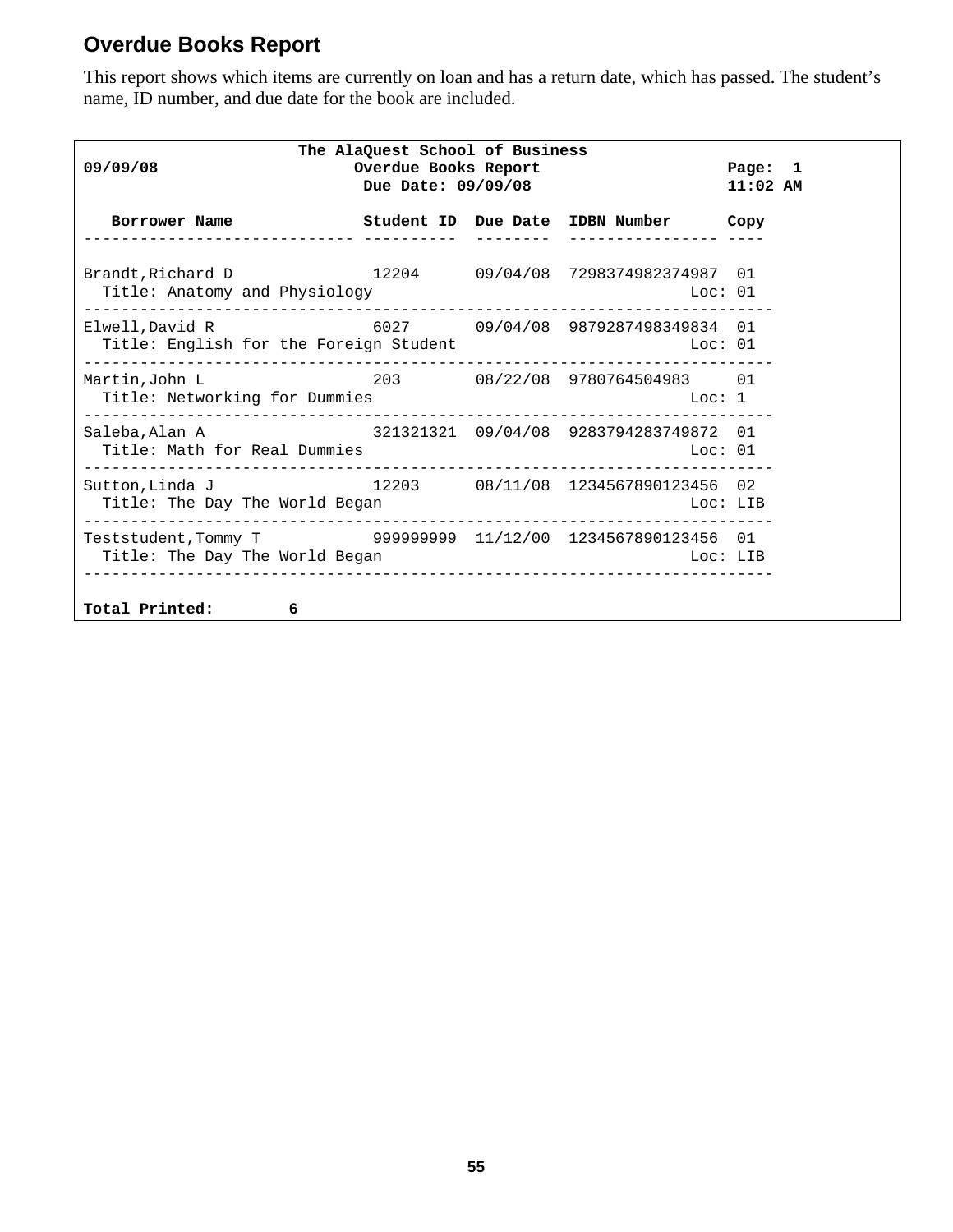

On the following page you will find one of the reports available in this module:

Available Rooms Report